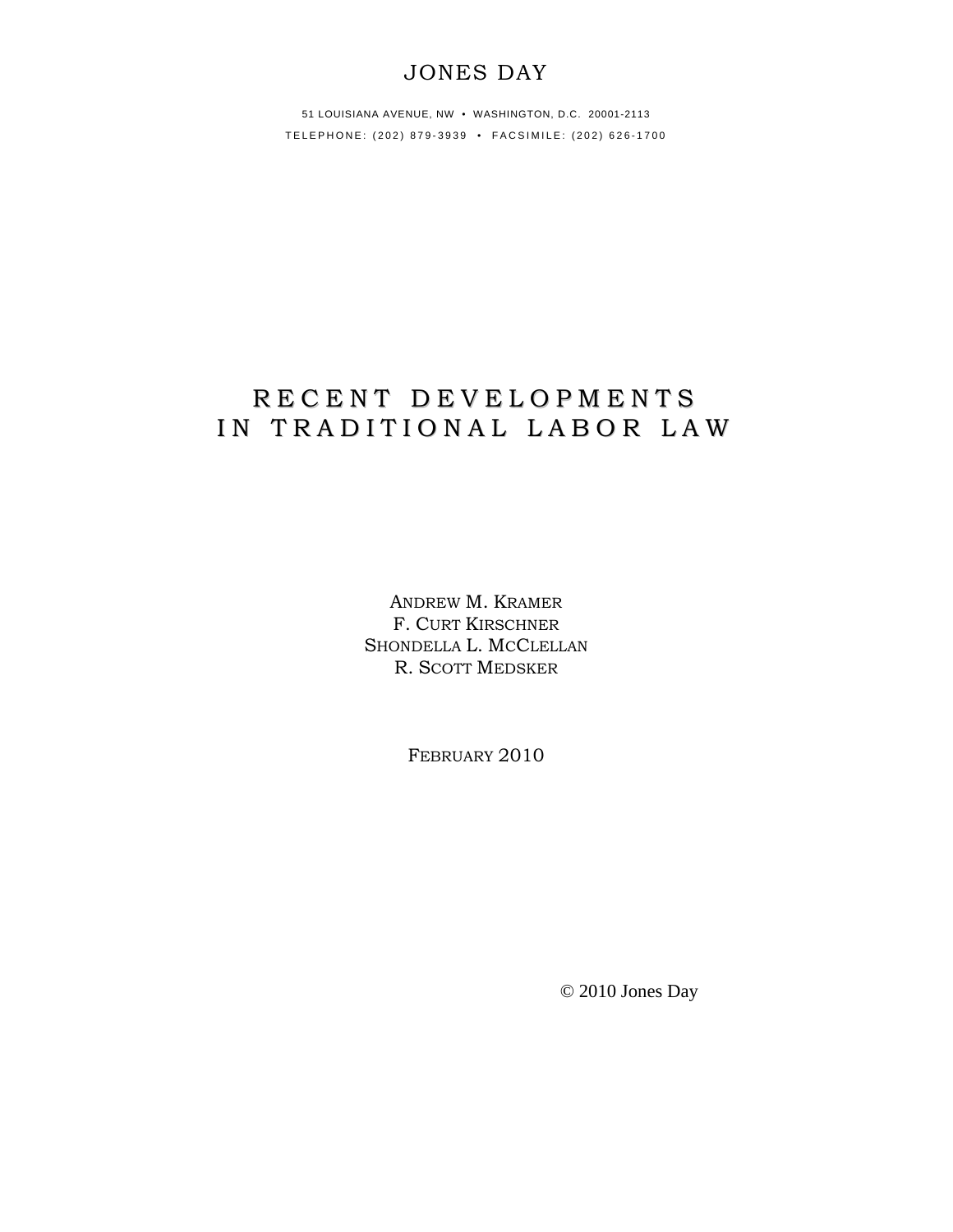### **TABLE OF CONTENTS**

| I.  |           |    |                |                                                                                                                   |  |  |
|-----|-----------|----|----------------|-------------------------------------------------------------------------------------------------------------------|--|--|
| II. |           |    |                |                                                                                                                   |  |  |
|     | A.        |    |                |                                                                                                                   |  |  |
|     |           | 1. |                |                                                                                                                   |  |  |
|     |           |    |                |                                                                                                                   |  |  |
|     |           |    | a.             |                                                                                                                   |  |  |
|     |           |    | b.             |                                                                                                                   |  |  |
|     |           |    | c.             |                                                                                                                   |  |  |
|     |           |    | d.             |                                                                                                                   |  |  |
|     |           |    |                |                                                                                                                   |  |  |
|     |           | 2. |                |                                                                                                                   |  |  |
|     |           | 3. |                |                                                                                                                   |  |  |
|     |           | 4. |                | The Labor Relations First Contract Negotiations Act of 2009  12                                                   |  |  |
|     |           | 5. |                |                                                                                                                   |  |  |
|     |           | 6. |                |                                                                                                                   |  |  |
|     |           | 7. |                | The Teaching and Research Assistant Collective Bargaining Rights                                                  |  |  |
|     |           | 8. |                |                                                                                                                   |  |  |
|     | <b>B.</b> |    |                |                                                                                                                   |  |  |
|     |           | 1. |                |                                                                                                                   |  |  |
|     |           |    | a.             |                                                                                                                   |  |  |
|     |           |    | b.             |                                                                                                                   |  |  |
|     |           |    | $\mathbf{C}$ . |                                                                                                                   |  |  |
|     |           | 2. |                |                                                                                                                   |  |  |
|     |           |    | a.             | Negotiating Principles of Organization and Initial                                                                |  |  |
|     |           |    | b.             | Access to Employer Property for Organizational Activities<br>by Off-Duty Employees or Employees of Contractors 20 |  |  |
|     |           |    | c.             |                                                                                                                   |  |  |
|     |           | 3. |                |                                                                                                                   |  |  |
|     |           |    | a.             |                                                                                                                   |  |  |
|     |           |    | b.             |                                                                                                                   |  |  |
|     |           |    |                |                                                                                                                   |  |  |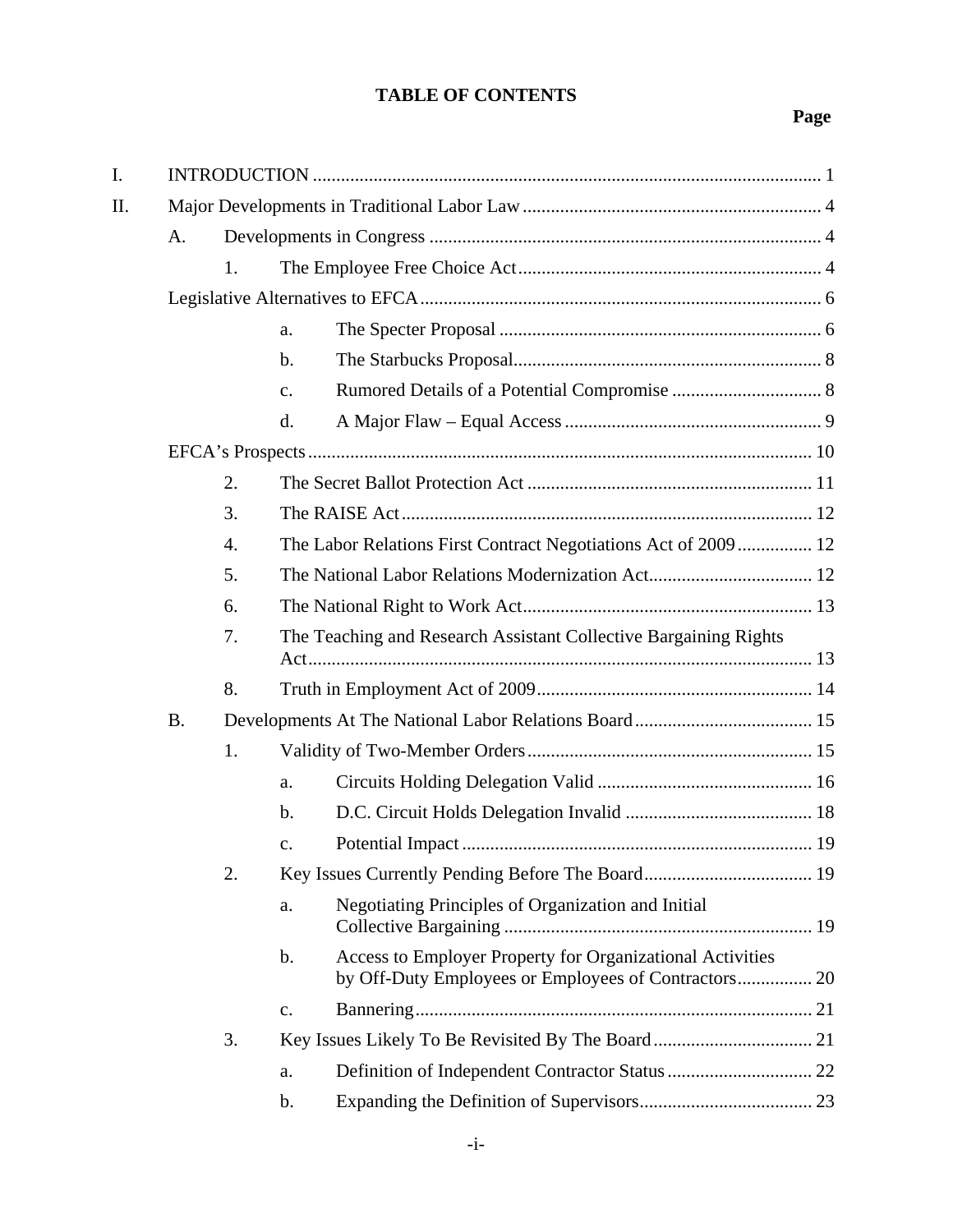## **TABLE OF CONTENTS**

## (continued)

|     |    |    | c.             |     | <b>Expanding Opportunities For Organizing Temporary</b>                                            |  |  |  |  |
|-----|----|----|----------------|-----|----------------------------------------------------------------------------------------------------|--|--|--|--|
|     |    |    | d.             |     | Developments in Laws on Union Salts: Definition of                                                 |  |  |  |  |
|     |    |    | e.             |     | Expanding Protected Concerted Activity - A Possible                                                |  |  |  |  |
|     | C. |    |                |     |                                                                                                    |  |  |  |  |
|     |    | 1. |                |     |                                                                                                    |  |  |  |  |
|     |    | 2. |                |     |                                                                                                    |  |  |  |  |
|     |    | 3. |                |     |                                                                                                    |  |  |  |  |
|     |    | 4. |                |     |                                                                                                    |  |  |  |  |
|     | D. |    |                |     | Developments in the Law Pertaining to "Perfectly Clear" Successors 37                              |  |  |  |  |
|     | E. |    |                |     | Collective Bargaining Agreement Rejection in Municipal Bankruptcy 39                               |  |  |  |  |
|     | F. |    |                |     |                                                                                                    |  |  |  |  |
|     | G. |    |                |     |                                                                                                    |  |  |  |  |
|     | H. |    |                |     |                                                                                                    |  |  |  |  |
|     |    | 1. |                |     |                                                                                                    |  |  |  |  |
|     |    |    | a.             |     |                                                                                                    |  |  |  |  |
|     |    |    | $\mathbf b$ .  |     |                                                                                                    |  |  |  |  |
|     |    |    | $\mathbf{C}$ . |     |                                                                                                    |  |  |  |  |
|     |    | 2. |                |     |                                                                                                    |  |  |  |  |
|     |    |    | a.             |     |                                                                                                    |  |  |  |  |
|     |    |    | $\mathbf b$ .  |     |                                                                                                    |  |  |  |  |
| III |    |    |                |     |                                                                                                    |  |  |  |  |
|     | Α. |    |                |     |                                                                                                    |  |  |  |  |
|     |    | 1. |                |     |                                                                                                    |  |  |  |  |
|     |    |    | a.             |     |                                                                                                    |  |  |  |  |
|     |    |    |                | (1) | Reclassification of Federal Express through the<br>Federal Aviation Administration Reauthorization |  |  |  |  |
|     |    |    |                | (2) |                                                                                                    |  |  |  |  |
|     |    |    | b.             |     |                                                                                                    |  |  |  |  |
|     |    |    |                |     |                                                                                                    |  |  |  |  |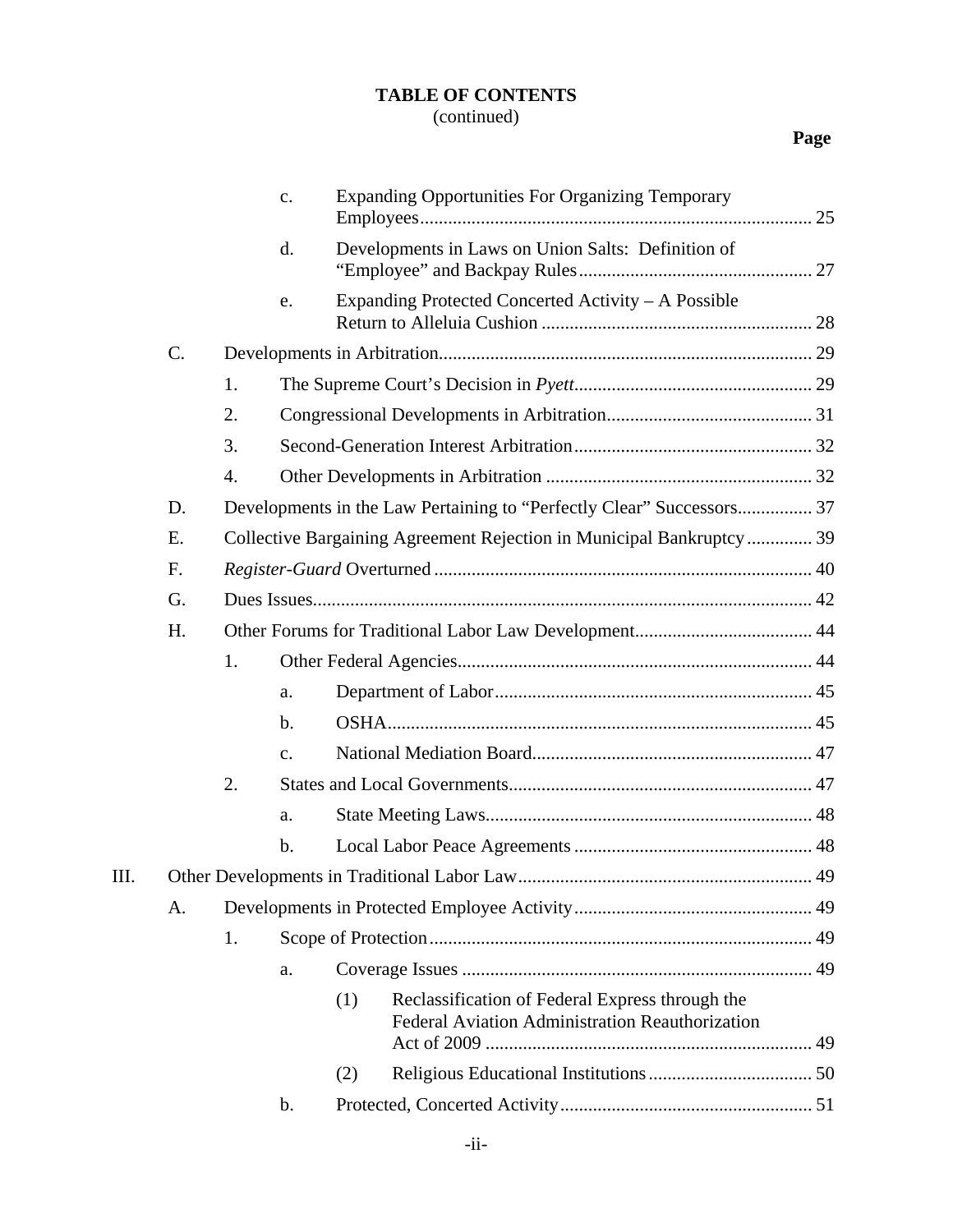# **TABLE OF CONTENTS**

## (continued)

| Protected Activities and Uniform Accessories 53<br>(2)<br>(3)<br>$\mathbf{C}$ .<br>(1)<br>(2)<br>2.<br>Restraint or Coercion by Employers, Refusal to Hire and Refusal<br>3.<br>a.<br>b.<br>$\mathbf{c}$ .<br>Campaign & Election Activity – Promises of Benefits/Threats of<br>$\overline{4}$ .<br>5.<br>B.<br>1.<br>2.<br>3.<br>$\overline{4}$ .<br>5.<br>The Right to Bargain Over Compensation for Donning and<br>C.<br>1.<br>2.<br>a.<br>$\mathbf b$ .<br>$\mathbf{c}$ .<br>d.<br>3. |  |  | (1) |  |  |  |
|-------------------------------------------------------------------------------------------------------------------------------------------------------------------------------------------------------------------------------------------------------------------------------------------------------------------------------------------------------------------------------------------------------------------------------------------------------------------------------------------|--|--|-----|--|--|--|
|                                                                                                                                                                                                                                                                                                                                                                                                                                                                                           |  |  |     |  |  |  |
|                                                                                                                                                                                                                                                                                                                                                                                                                                                                                           |  |  |     |  |  |  |
|                                                                                                                                                                                                                                                                                                                                                                                                                                                                                           |  |  |     |  |  |  |
|                                                                                                                                                                                                                                                                                                                                                                                                                                                                                           |  |  |     |  |  |  |
|                                                                                                                                                                                                                                                                                                                                                                                                                                                                                           |  |  |     |  |  |  |
|                                                                                                                                                                                                                                                                                                                                                                                                                                                                                           |  |  |     |  |  |  |
|                                                                                                                                                                                                                                                                                                                                                                                                                                                                                           |  |  |     |  |  |  |
|                                                                                                                                                                                                                                                                                                                                                                                                                                                                                           |  |  |     |  |  |  |
|                                                                                                                                                                                                                                                                                                                                                                                                                                                                                           |  |  |     |  |  |  |
|                                                                                                                                                                                                                                                                                                                                                                                                                                                                                           |  |  |     |  |  |  |
|                                                                                                                                                                                                                                                                                                                                                                                                                                                                                           |  |  |     |  |  |  |
|                                                                                                                                                                                                                                                                                                                                                                                                                                                                                           |  |  |     |  |  |  |
|                                                                                                                                                                                                                                                                                                                                                                                                                                                                                           |  |  |     |  |  |  |
|                                                                                                                                                                                                                                                                                                                                                                                                                                                                                           |  |  |     |  |  |  |
|                                                                                                                                                                                                                                                                                                                                                                                                                                                                                           |  |  |     |  |  |  |
|                                                                                                                                                                                                                                                                                                                                                                                                                                                                                           |  |  |     |  |  |  |
|                                                                                                                                                                                                                                                                                                                                                                                                                                                                                           |  |  |     |  |  |  |
|                                                                                                                                                                                                                                                                                                                                                                                                                                                                                           |  |  |     |  |  |  |
|                                                                                                                                                                                                                                                                                                                                                                                                                                                                                           |  |  |     |  |  |  |
|                                                                                                                                                                                                                                                                                                                                                                                                                                                                                           |  |  |     |  |  |  |
|                                                                                                                                                                                                                                                                                                                                                                                                                                                                                           |  |  |     |  |  |  |
|                                                                                                                                                                                                                                                                                                                                                                                                                                                                                           |  |  |     |  |  |  |
|                                                                                                                                                                                                                                                                                                                                                                                                                                                                                           |  |  |     |  |  |  |
|                                                                                                                                                                                                                                                                                                                                                                                                                                                                                           |  |  |     |  |  |  |
|                                                                                                                                                                                                                                                                                                                                                                                                                                                                                           |  |  |     |  |  |  |
|                                                                                                                                                                                                                                                                                                                                                                                                                                                                                           |  |  |     |  |  |  |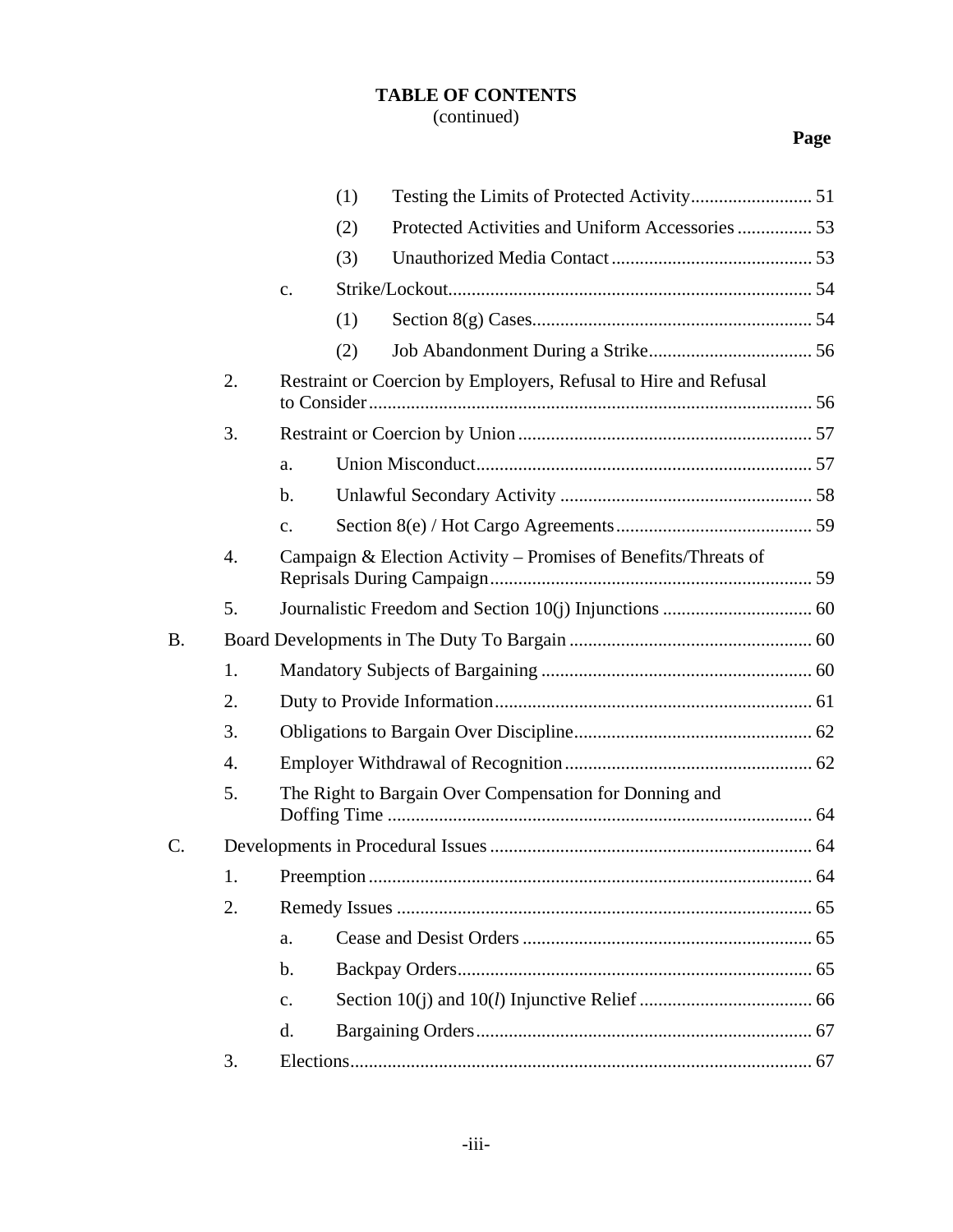## **NATIONAL LABOR RELATIONS BOARD DECISIONS**

| <b>CASES</b>                                                             | Page |
|--------------------------------------------------------------------------|------|
| Alan Ritchey, Inc.,                                                      |      |
| Alaska Pulp Corp.,                                                       |      |
| Alleluia Cushion Co., Inc. & Jack G. Henley,<br>221 N.L.R.B. 999 (1975), |      |
| Allstate Power Vac, Inc.,                                                |      |
| Atlantic Steel Co. v. Chastain,                                          |      |
| Banknote Corp. of Am.,                                                   |      |
| Brown Univ.,                                                             |      |
| Caterair International,                                                  |      |
| Community Medical Center & New York State Nurses Association,            |      |
| Corp. Express Delivery Sys.,                                             |      |
| Crete Cold Storage, LLC,                                                 |      |
| Croft Metals, Inc.,                                                      |      |
| DLC Corp.,                                                               |      |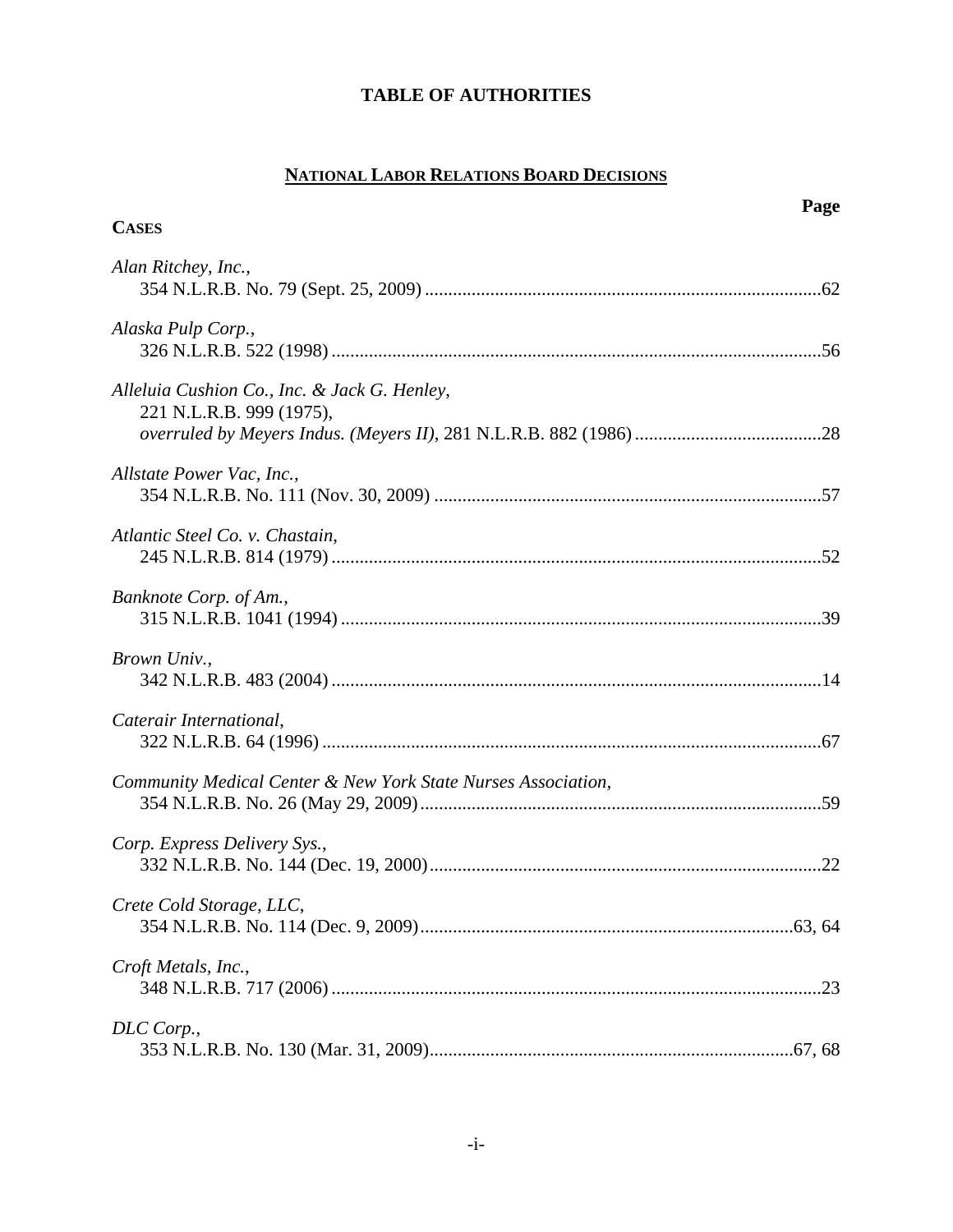| Durham Sch. Servs. LP,                                            |  |
|-------------------------------------------------------------------|--|
| Fresno Bee,                                                       |  |
| Golden Crest Healthcare Ctr.,                                     |  |
| Guard Publ'g Co., $d/b/a$ Register-Guard,                         |  |
| H.S. Care LLC d/b/a Oakwood Care Ctr.,                            |  |
| Harborside Healthcare, Inc.,                                      |  |
| In Re Starbucks Corp.,                                            |  |
| Jackson Hospital Corp.,                                           |  |
| KSM Industries, Inc.,                                             |  |
| Lee Lumber & Building Material Corp.,                             |  |
| Legacy Health Systems,                                            |  |
| Local Union No. 1827, United Bhd. of Carpenters & Joiners of Am., |  |
| M.B. Sturgis, Inc.,                                               |  |
| Majestic Weaving Co.,                                             |  |
| Meyers I,                                                         |  |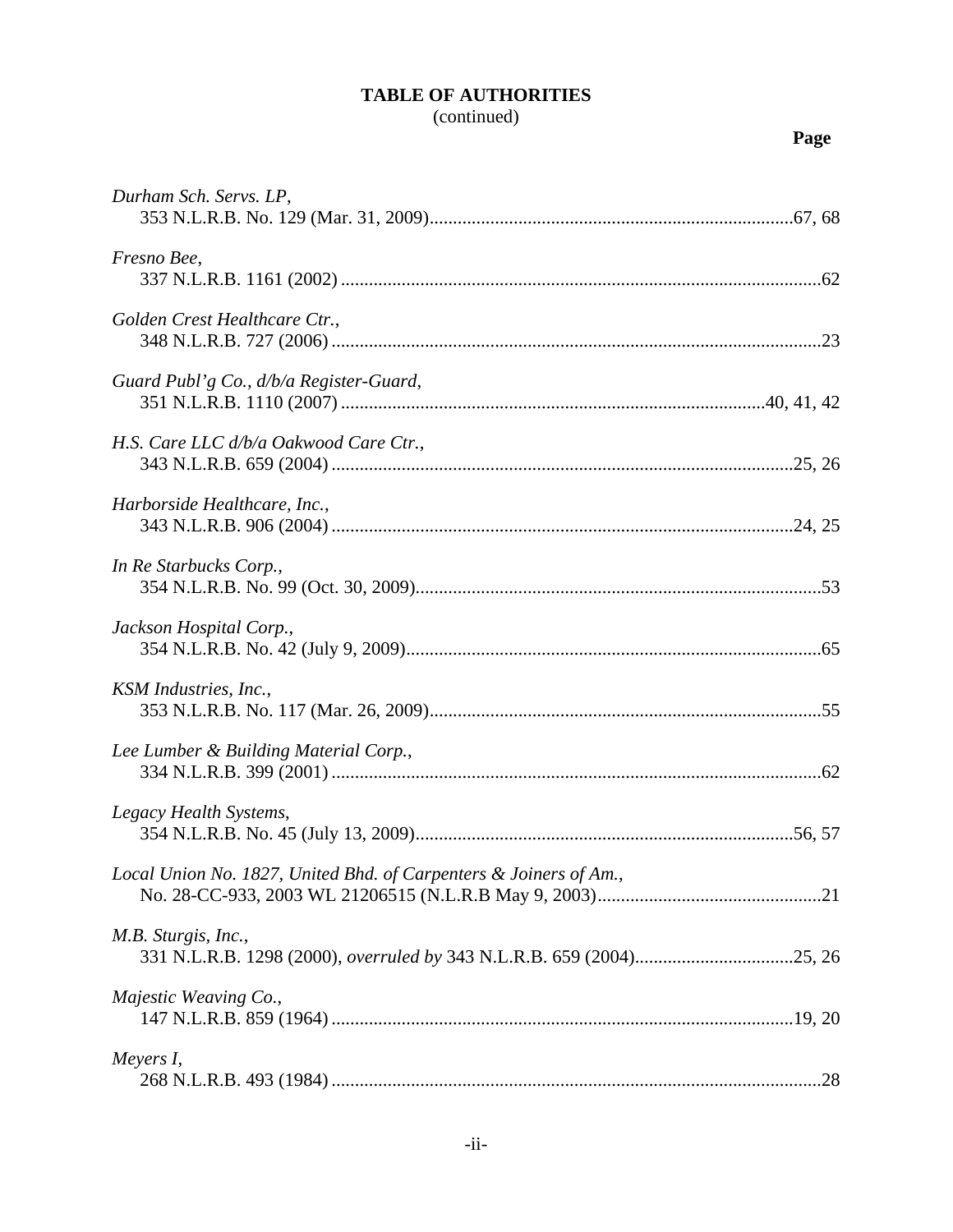| $N.Y.$ Univ.,                                     |  |
|---------------------------------------------------|--|
| Narricot Industries, L.P.,                        |  |
| New York New York Hotel, LLC,                     |  |
| Oakwood Healthcare, Inc.,                         |  |
| Oil Capitol Sheet Metal, Inc.,                    |  |
| PDK Investments, LLC,                             |  |
| Quality House of Graphics, Inc.,                  |  |
| Regal Health & Rehab Center, Inc.,                |  |
| Regency Manor Nursing Home,                       |  |
| Sheet Metal Workers Local 27,                     |  |
| Spruce Up Corp.,                                  |  |
| Sunrise Rehabilitation Hospital,                  |  |
| Sw. Reg <sup>'</sup> l Council of Carpenters,     |  |
| Teamsters Local 886 (United Parcel Service Inc.), |  |
| Toering Electric Co.,                             |  |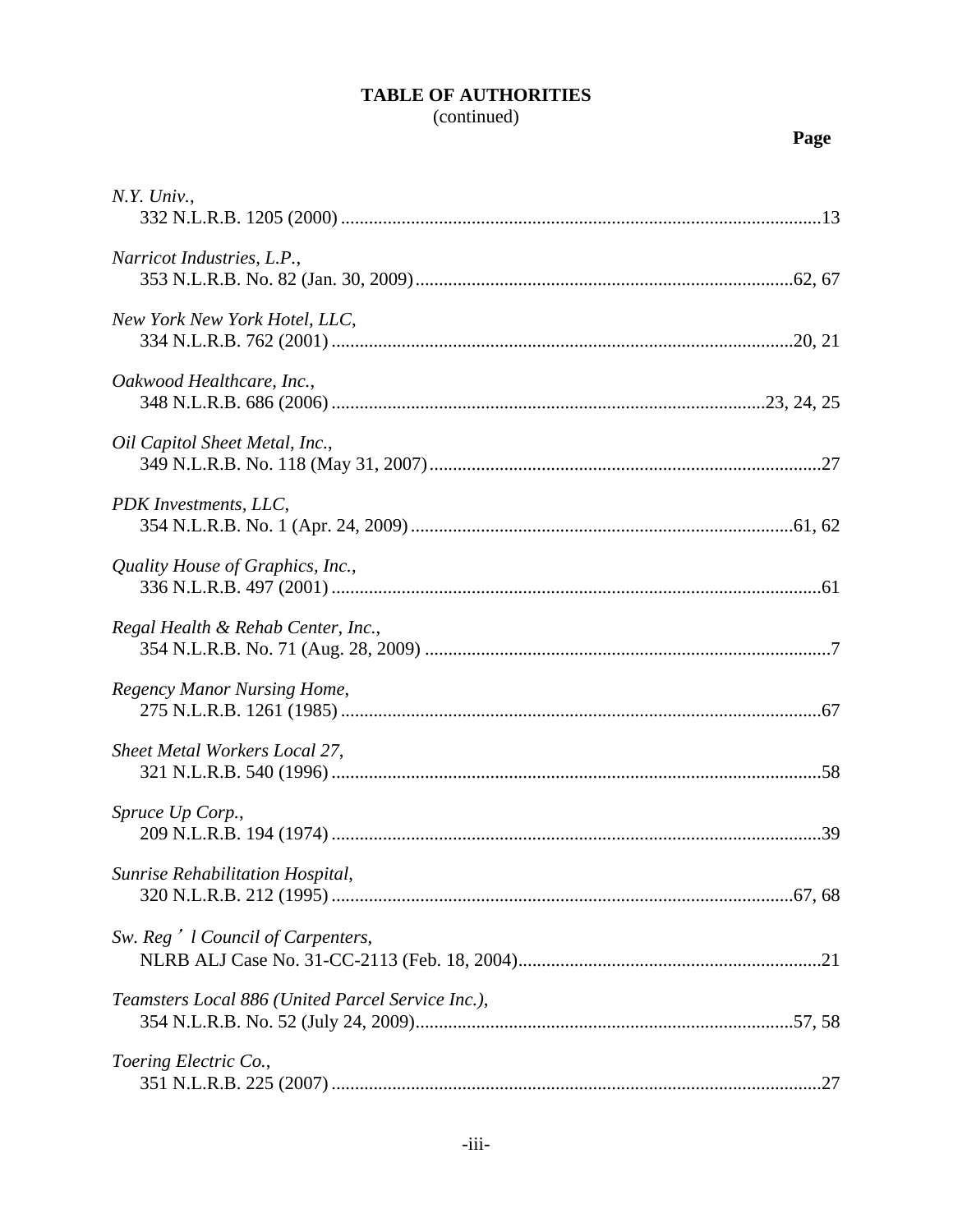### (continued)

| Transmarine Navigation Corp.,                                                                 |
|-----------------------------------------------------------------------------------------------|
| Trump Marina Assocs., LLC,                                                                    |
| Windsor Convalescent Ctr. of N. Long Beach,                                                   |
| <b>FEDERAL COURT DECISIONS</b>                                                                |
| 14 Penn Plaza LLC v. Pyett,                                                                   |
| Alexander v. Gardner-Denver Co.,                                                              |
| AmeriSteel Corp. v. International Brotherhood of Teamsters,                                   |
| Barbour v. Int' l Union,                                                                      |
| Carpenters S. Cal. Admin. Corp. v. Majestic Housing,                                          |
| Carroll Coll., Inc. v. NLRB,                                                                  |
| Chamber of Commerce v. Brown,                                                                 |
| Chevron U.S.A., Inc. v. Natural Res. Def. Council, Inc.,<br>$167$ II C 027 (1007)<br>17.17.10 |

| Windsor Convalescent Ctr. of N. Long Beach,                 |
|-------------------------------------------------------------|
| <b>FEDERAL COURT DECISIONS</b>                              |
| 14 Penn Plaza LLC v. Pyett,                                 |
| Alexander v. Gardner-Denver Co.,                            |
| AmeriSteel Corp. v. International Brotherhood of Teamsters, |
| Barbour v. Int' l Union,                                    |
| Carpenters S. Cal. Admin. Corp. v. Majestic Housing,        |
| Carroll Coll., Inc. v. NLRB,                                |
| Chamber of Commerce v. Brown,                               |
| Chevron U.S.A., Inc. v. Natural Res. Def. Council, Inc.,    |
| Cintas Corp. v. NLRB,                                       |
| Circuit City Stores, Inc. v. Adams,                         |
| Civil Serv. Employees Ass'n, Local 1000 v. NLRB,            |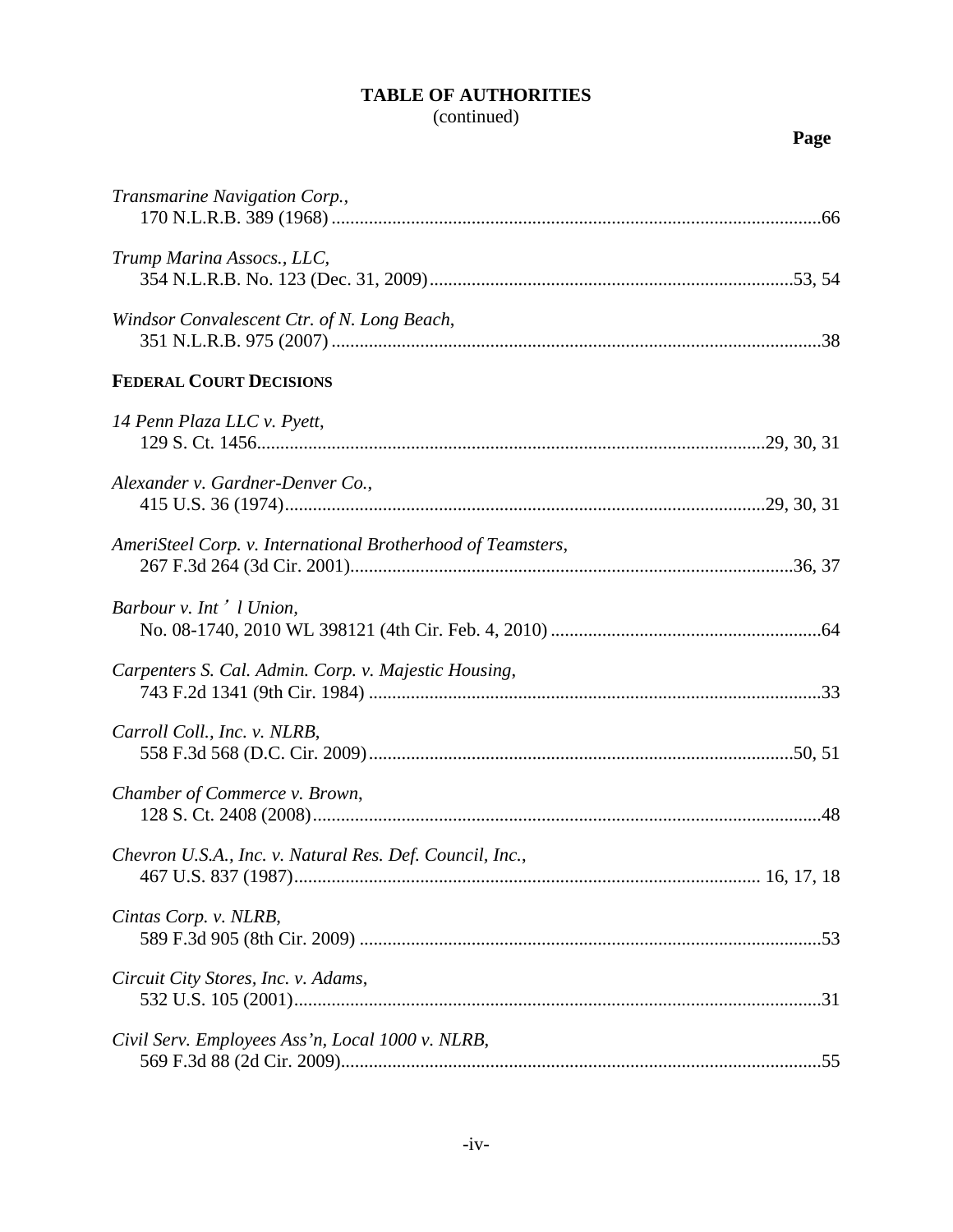| Corp. Express Delivery Sys. v. NLRB,                                                                                                         |  |
|----------------------------------------------------------------------------------------------------------------------------------------------|--|
| Ellis v. Bhd. of Ry., Airline, & S.S. Clerks,                                                                                                |  |
| Estate of Suskovich v. Anthem Health Plans of Va.,                                                                                           |  |
| Fall River Dyeing & Finishing Corp. v. NLRB,                                                                                                 |  |
| FedEx Home Delivery v. NLRB,                                                                                                                 |  |
| Fleming Co., Inc. v. NLRB,                                                                                                                   |  |
| Gilmer v. Interstate/Johnson Lane Corp.,                                                                                                     |  |
| Globe Newspaper Co. v. Int'l Ass'n of Machinists, Local 264,                                                                                 |  |
| Granite Rock Co. v. International Brotherhood of Teamsters,<br>546 F.3d 1169 (9th Cir. 2008), cert. granted, 129 S. Ct. 2865 (June 29, 2009) |  |
| Guard Publishing Co., d/b/a/ the Register-Guard v. NLRB,                                                                                     |  |
| H. K. Porter Co. v. NLRB,                                                                                                                    |  |
| Howard Johnson Co. v. Detroit Local Joint Executive Board,                                                                                   |  |
| In re City of Vallejo,                                                                                                                       |  |
| Int'l Bhd. of Elec. Workers, Local 21 v. NLRB,                                                                                               |  |
| John Wiley & Sons, Inc. v. Livingston,                                                                                                       |  |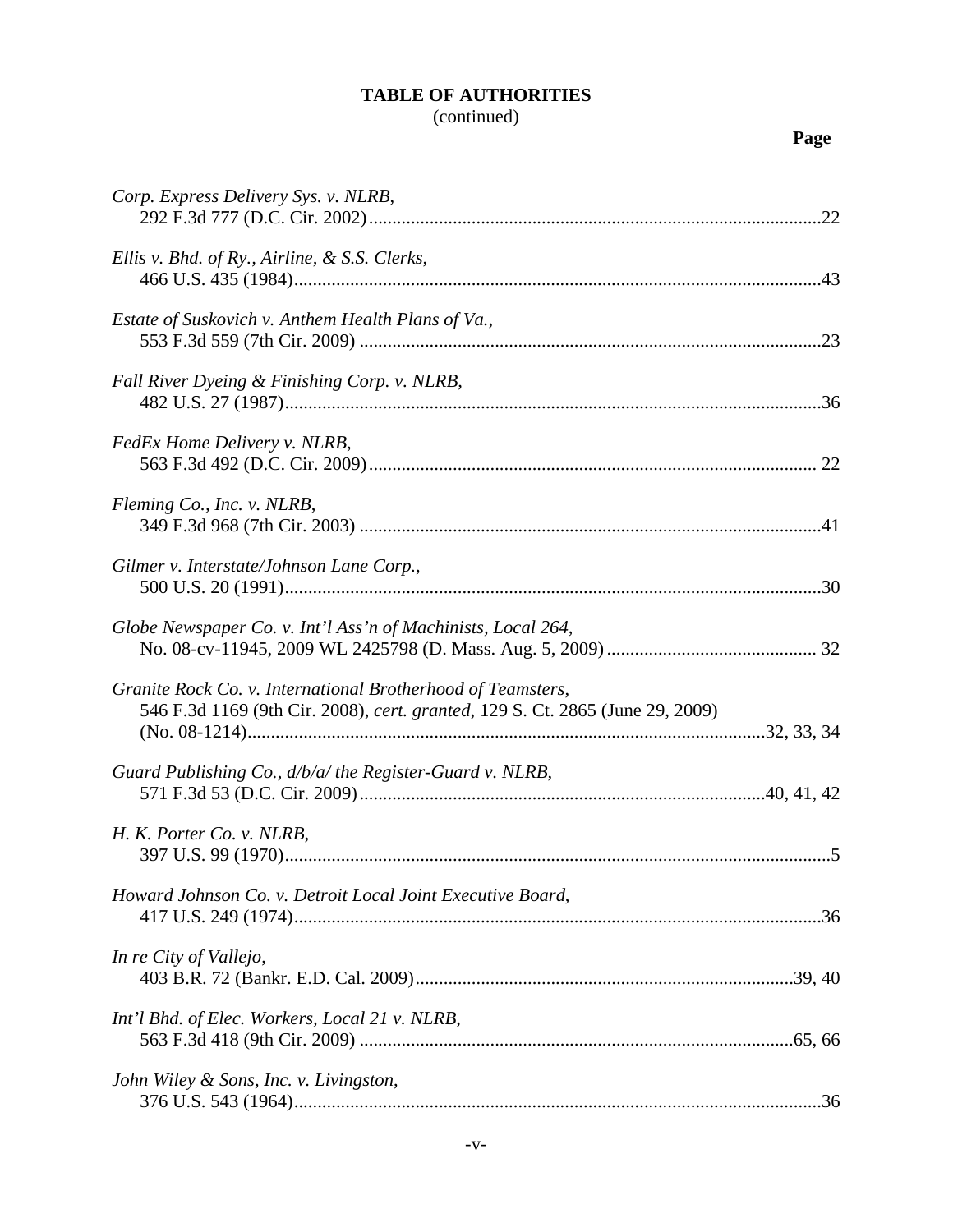| Laborers Int'l Union v. NLRB,                                                                 |
|-----------------------------------------------------------------------------------------------|
| Laborers' International Union of North America, Local 872 v. NLRB,                            |
| Laurel Baye Healthcare of Lake Lanier, Inc. v. NLRB,<br>564 F.3d 469 (D.C. Cir. May 1, 2009), |
| Lechmere, Inc. v. NLRB,                                                                       |
| Litton Financial Printing Division v. NLRB,                                                   |
| Local 348-S, UFCW, AFL-CIO, v. Meridian Mgmt. Corp.,                                          |
| Local 917, International Brotherhood of Teamsters v. NLRB,                                    |
| Locke v. Karass,                                                                              |
| Locke v. Karass,                                                                              |
| Machinists v. Wis. Employment Relations Commission,                                           |
| Mackay v. Aircraft Mechs. Fraternal Ass'n,                                                    |
|                                                                                               |
| Mackay v. Aircraft Mechs. Fraternal Ass'n,                                                    |
| Mackay v. Aircraft Mechs. Fraternal Ass'n,                                                    |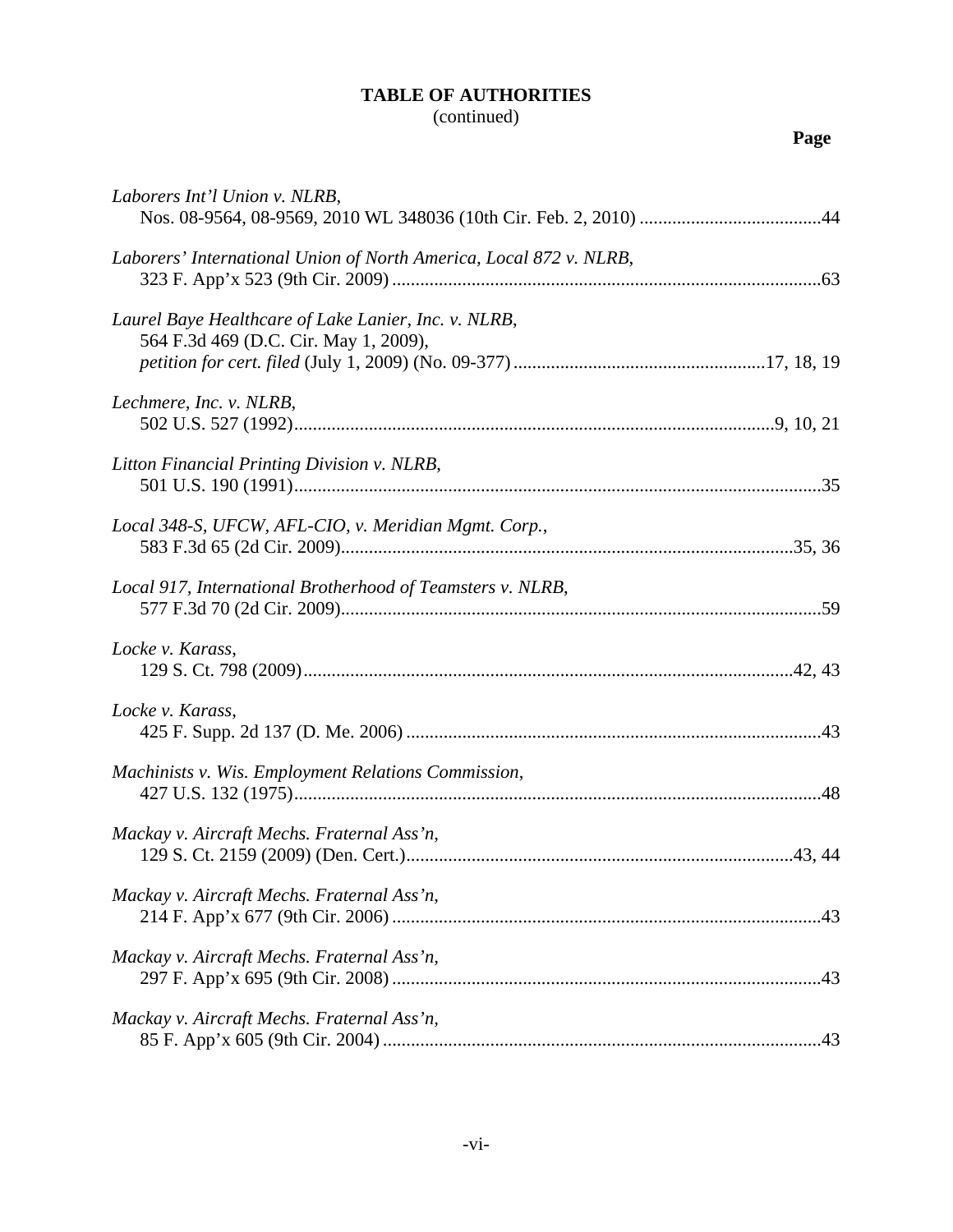| Mackay v. Aircraft Mechs. Fraternal Ass' n,<br>No. 08-939, 2009 WL 191773 (Jan. 23, 2009), |  |
|--------------------------------------------------------------------------------------------|--|
| Mattina ex rel. NLRB v. Kingsbridge Heights Rehabilitation & Care Center,                  |  |
| Mayo Foundation for Medical Educ. v. IRS,                                                  |  |
| McDermott v. Ampersand Publishing, LLC,                                                    |  |
| Montefiore Hosp. & Med. Ctr. v. NLRB,                                                      |  |
| Muffley ex rel. NLRB v. Spartan Mining Co.,                                                |  |
| Narricot Indus., L.P. v. NLRB,                                                             |  |
| Ne. Land Servs., Ltd. v. NLRB,<br>560 F.3d 36 (1st Cir. 2009), petition for cert. filed,   |  |
| New Process Steel, L.P. v. NLRB,<br>564 F.3d 840 (7th Cir. 2009), certiorari granted,      |  |
| New York New York, LLC v. NLRB,                                                            |  |
| NLRB v. Babcock & Wilcox Co.,                                                              |  |
| NLRB v. Bildisco & Bildisco,                                                               |  |
| NLRB v. Burns International Security Services,                                             |  |
| NLRB v. Catholic Bishop of Chicago,                                                        |  |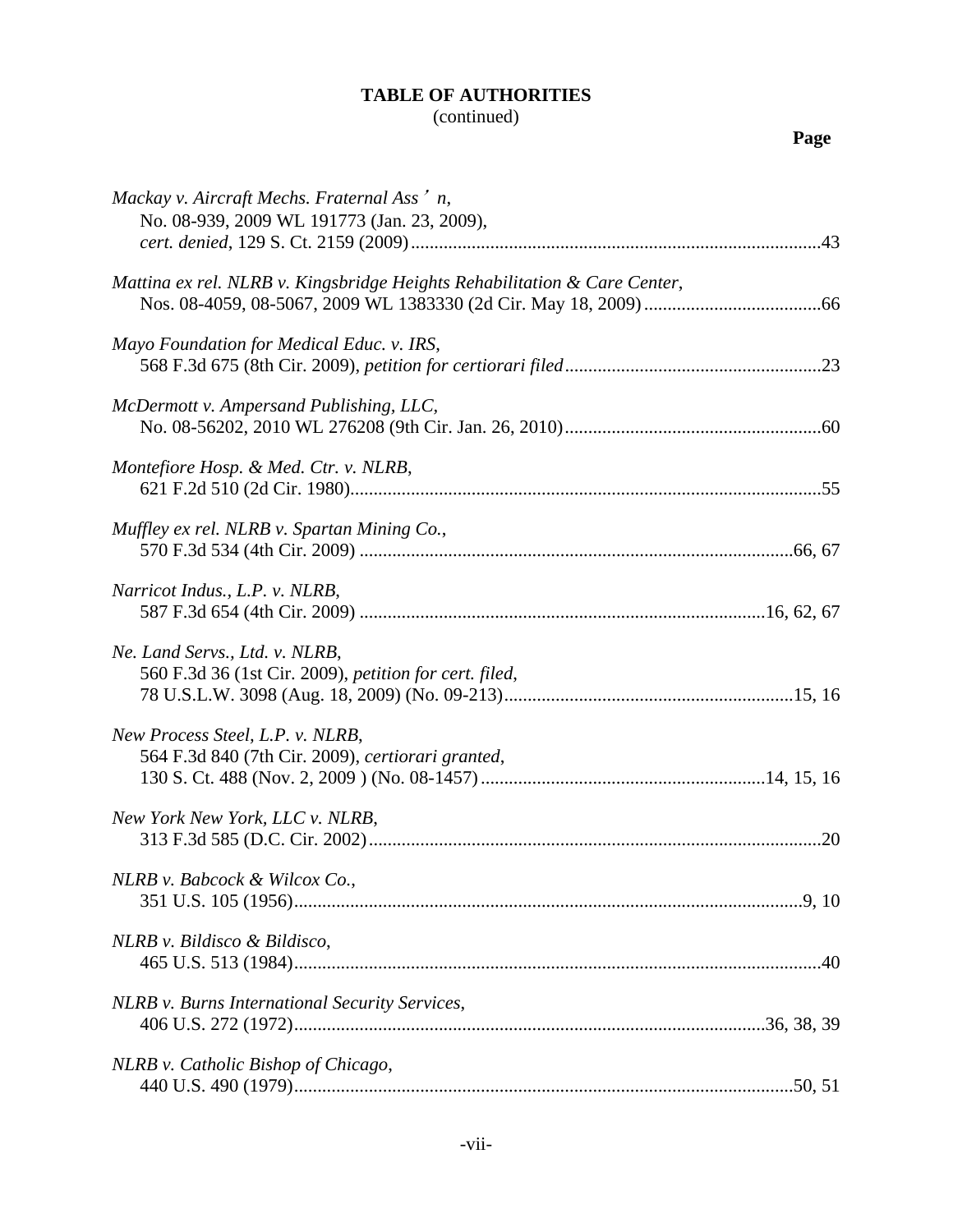| NLRB v. Consolidated Bus Transit, Inc.,                                                                    |
|------------------------------------------------------------------------------------------------------------|
| NLRB v. Gissel Packing Co.,                                                                                |
| NLRB v. Great Dane Trailers,                                                                               |
| NLRB v. Ky. River Cmty. Care, Inc.,                                                                        |
| NLRB v. Mass. Nurses Ass'n,                                                                                |
| NLRB v. Metropolitan Regional Council of Carpenters,                                                       |
| NLRB v. Special Touch Home Care Services, Inc.,                                                            |
| NLRB v. Wooster Div. of Borg-Warner Corp.,                                                                 |
| Norrelli v. Fremont-Rideout Health Group,                                                                  |
| Overstreet ex rel. NLRB v. United Brotherhood of Carpenters & Joiners of America,<br>Local Union No. 1506, |
| Pan Am. Grain Co. v. NLRB,                                                                                 |
| Photo-Sonics, Inc. v. NLRB,                                                                                |
| Pichler v. UNITE,                                                                                          |
| Prill v. NLRB,                                                                                             |
| Progressive Elec., Inc. v. NLRB,                                                                           |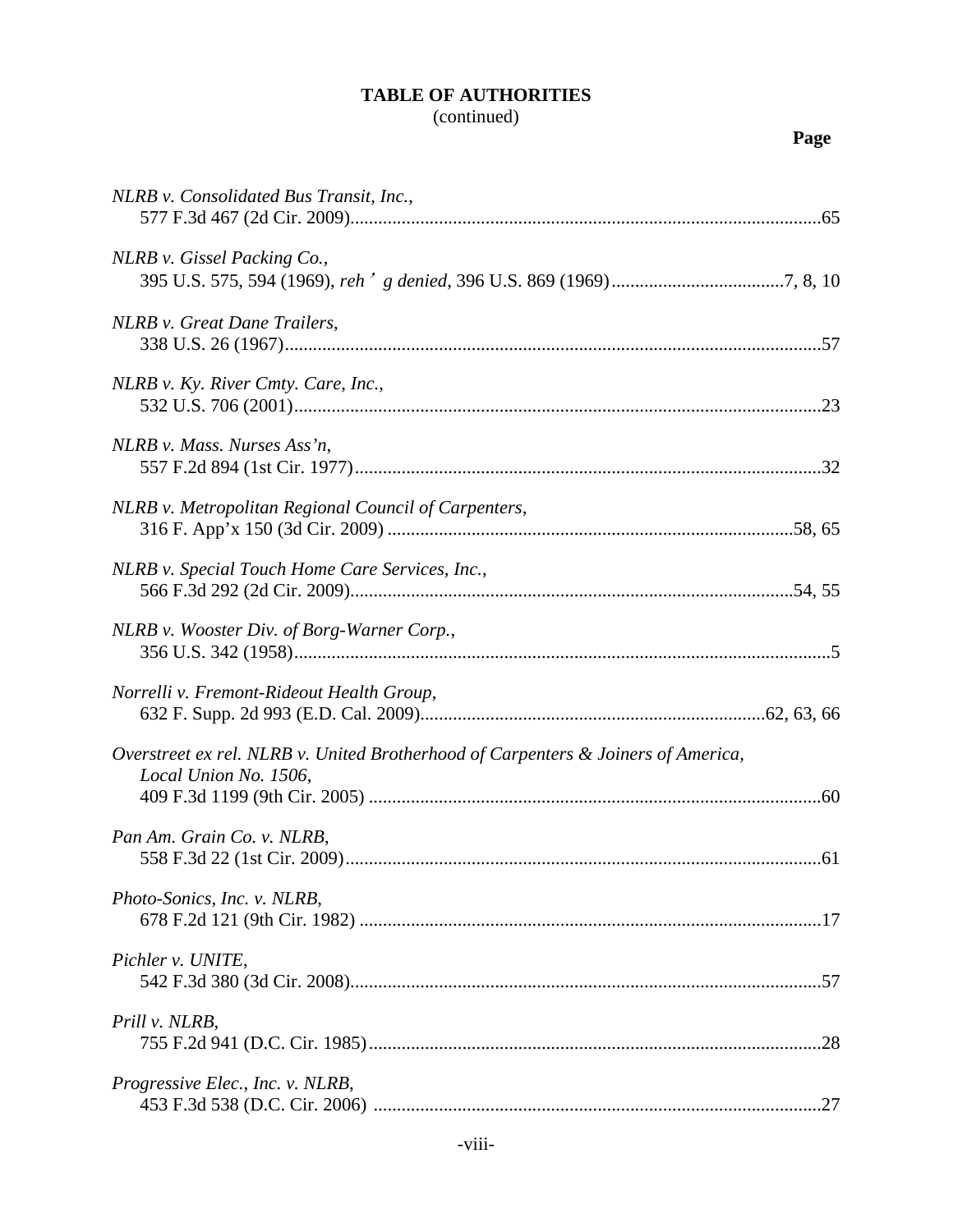| × |
|---|
|---|

| Pyett v. Pa. Bldg. Co.,<br>498 F.3d 88 (2d Cir. 2007),                                   |  |
|------------------------------------------------------------------------------------------|--|
|                                                                                          |  |
| Pyett v. Pa. Bldg. Co.,                                                                  |  |
| Republic Aviation Corp. v. NLRB,                                                         |  |
| Rite Aid of Pa. Inc. v. United Food & Comm. Workers Union Local 1776,                    |  |
| Rite Aid of Pa. Inc. v. United Food & Comm. Workers Union Local 1776,                    |  |
| Rogers v. N.Y. University,                                                               |  |
| S&F Market St. Healthcare LLC, d/b/a Windsor Convalescent Ctr. of Long Beach v.<br>NLRB, |  |
|                                                                                          |  |
| San Diego Building Trades Council v. Garmon,                                             |  |
| SEIU, United Healthcare Workers-West v. NLRB,                                            |  |
| Sepulveda v. Allen Family Foods, Inc.,                                                   |  |
| Sheet Metal Workers Int'l Ass'n, Local 270 v. NLRB,                                      |  |
| Snell Island SNF LLC, v. NLRB,<br>568 F.3d 410 (2d Cir. 2009), petition for cert. filed, |  |
|                                                                                          |  |
| Sw. Steel & Supply v. NLRB,                                                              |  |
| Teamsters Local Union No. 523 v. NLRB,                                                   |  |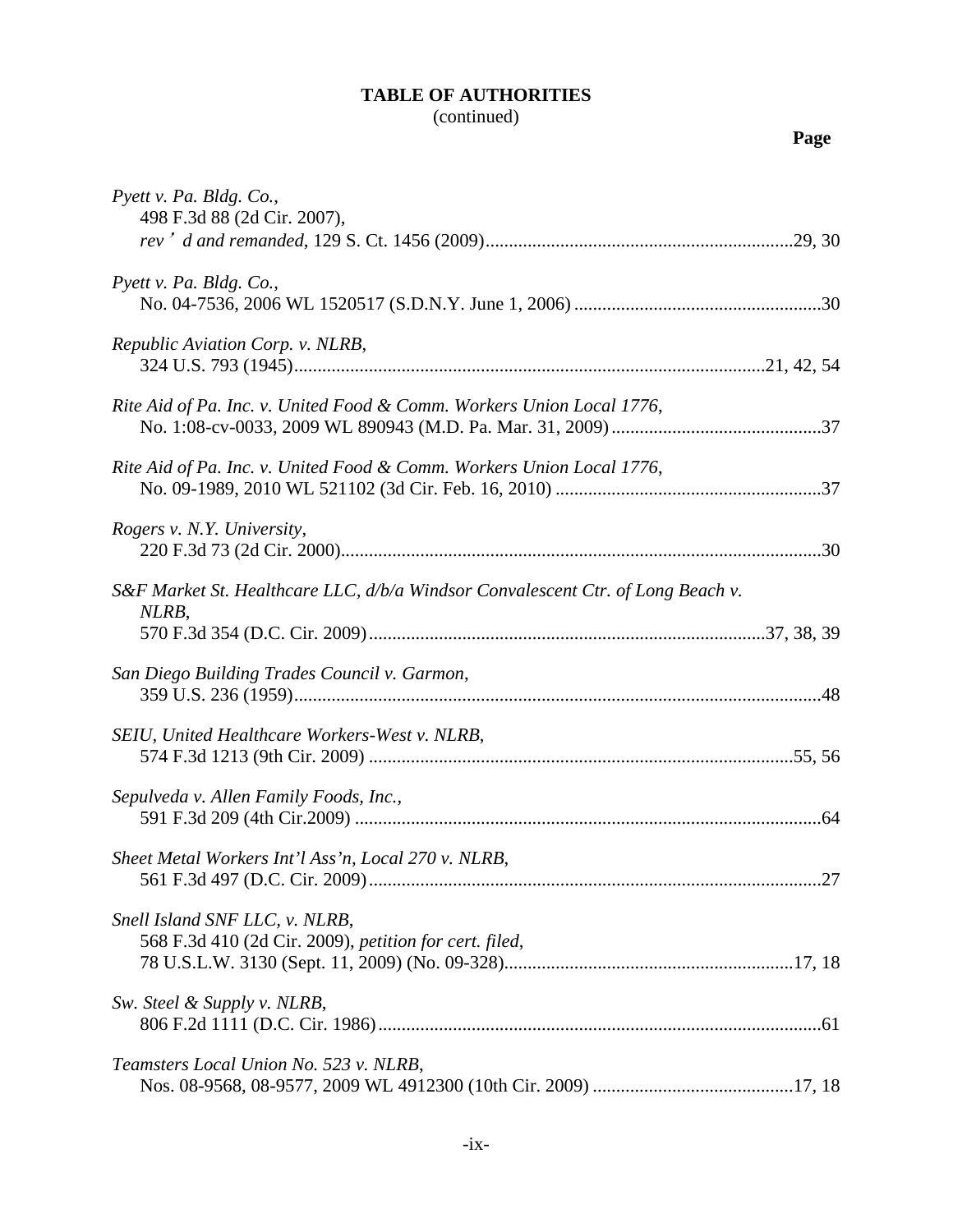| Teledyne, Inc. v. Kone Corp.,                                                                                                                                         |
|-----------------------------------------------------------------------------------------------------------------------------------------------------------------------|
| The Tampa Tribune v. NLRB,                                                                                                                                            |
| Three Valleys Municipal Water Dist. v. E.F. Hutton & Co.,                                                                                                             |
| Tribune Publishing Co. v. NLRB,                                                                                                                                       |
| Union of Needletrades, Industrial & Textile Employees, AFL-CIO (UNITE) v. Pichler,                                                                                    |
| United Steel, Paper & Forestry, Rubber, Manufacturing, Energy, Allied-Industrial &<br>Service Workers Int'l Union AFL-CIO/CLC v. Continental Tire North America Inc., |
| United Steel, Paper & Forestry, Rubber, Mfg., Energy, Allied-Industrial & Serv. Workers<br>Int'l Union AFL-CIO/CLC v. Cont'l Tire N. Am., Inc.,                       |
| Univ. of Great Falls v. NLRB,                                                                                                                                         |
| Va. Mason Med. Ctr. v. NLRB,                                                                                                                                          |
| Vincent Indus. Plastics, Inc. v. NLRB,                                                                                                                                |
| Weinberger v. Romero-Barcelo,<br>456 U.S. 305 (1982).<br>.66, 67                                                                                                      |
| Wilkes-Barre Publ'g Co. v. Newspaper Guild Local 120,                                                                                                                 |
| Wright v. Universal Maritime Service Corp.,                                                                                                                           |
| <b>DOCKETED CASES</b>                                                                                                                                                 |

| Associated Or. Indus. v. Avakian |  |
|----------------------------------|--|
|                                  |  |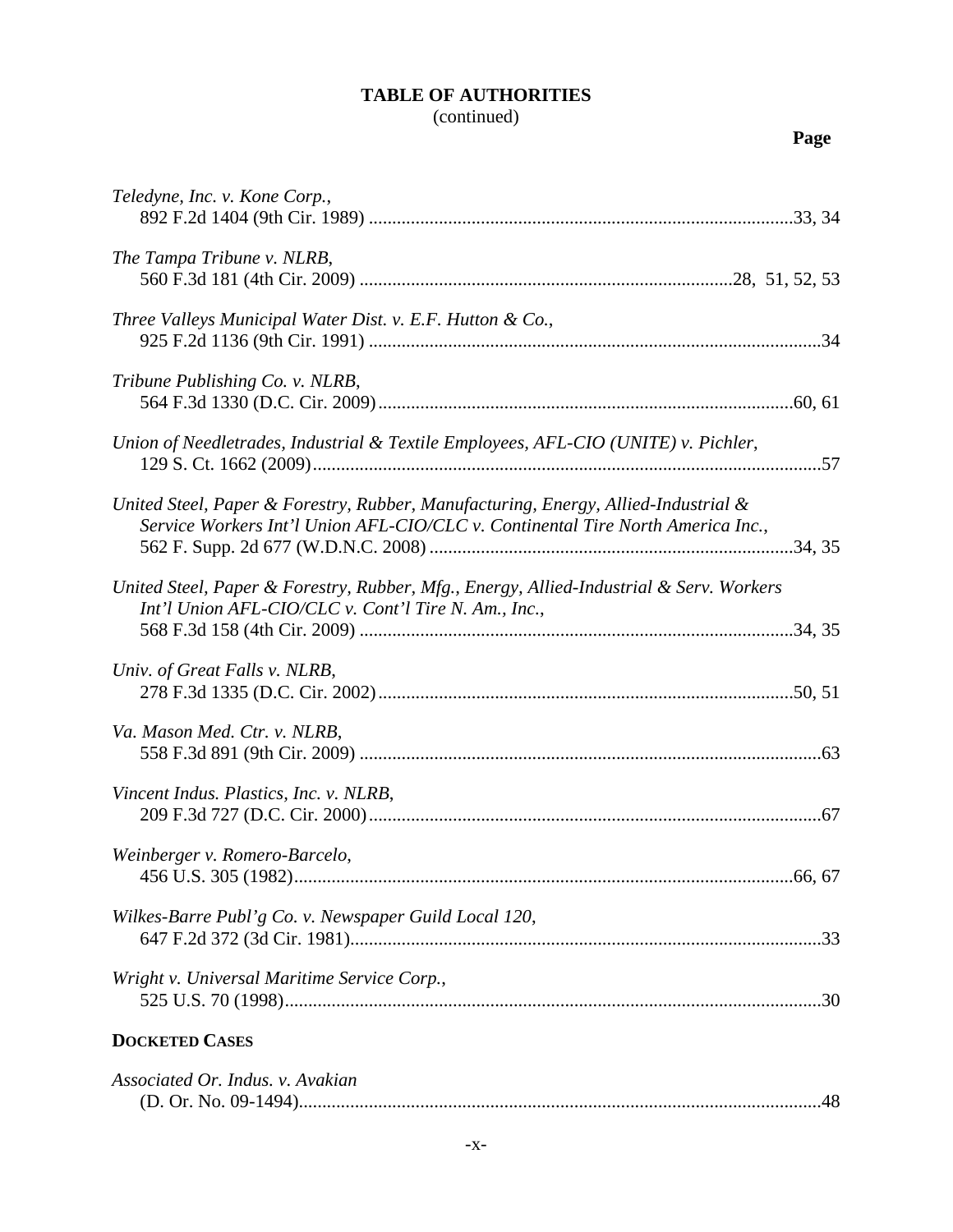| In re City of Vallejo,                                                               |  |
|--------------------------------------------------------------------------------------|--|
| <b>STATUTES</b>                                                                      |  |
|                                                                                      |  |
|                                                                                      |  |
|                                                                                      |  |
|                                                                                      |  |
|                                                                                      |  |
|                                                                                      |  |
|                                                                                      |  |
|                                                                                      |  |
|                                                                                      |  |
|                                                                                      |  |
|                                                                                      |  |
|                                                                                      |  |
|                                                                                      |  |
|                                                                                      |  |
|                                                                                      |  |
|                                                                                      |  |
|                                                                                      |  |
| <b>OTHER AUTHORITIES</b>                                                             |  |
| FAA Reauthorization Act of 2009, H.R. 915, 111th Cong. § 1451 (1st Sess. 2009)49, 50 |  |
|                                                                                      |  |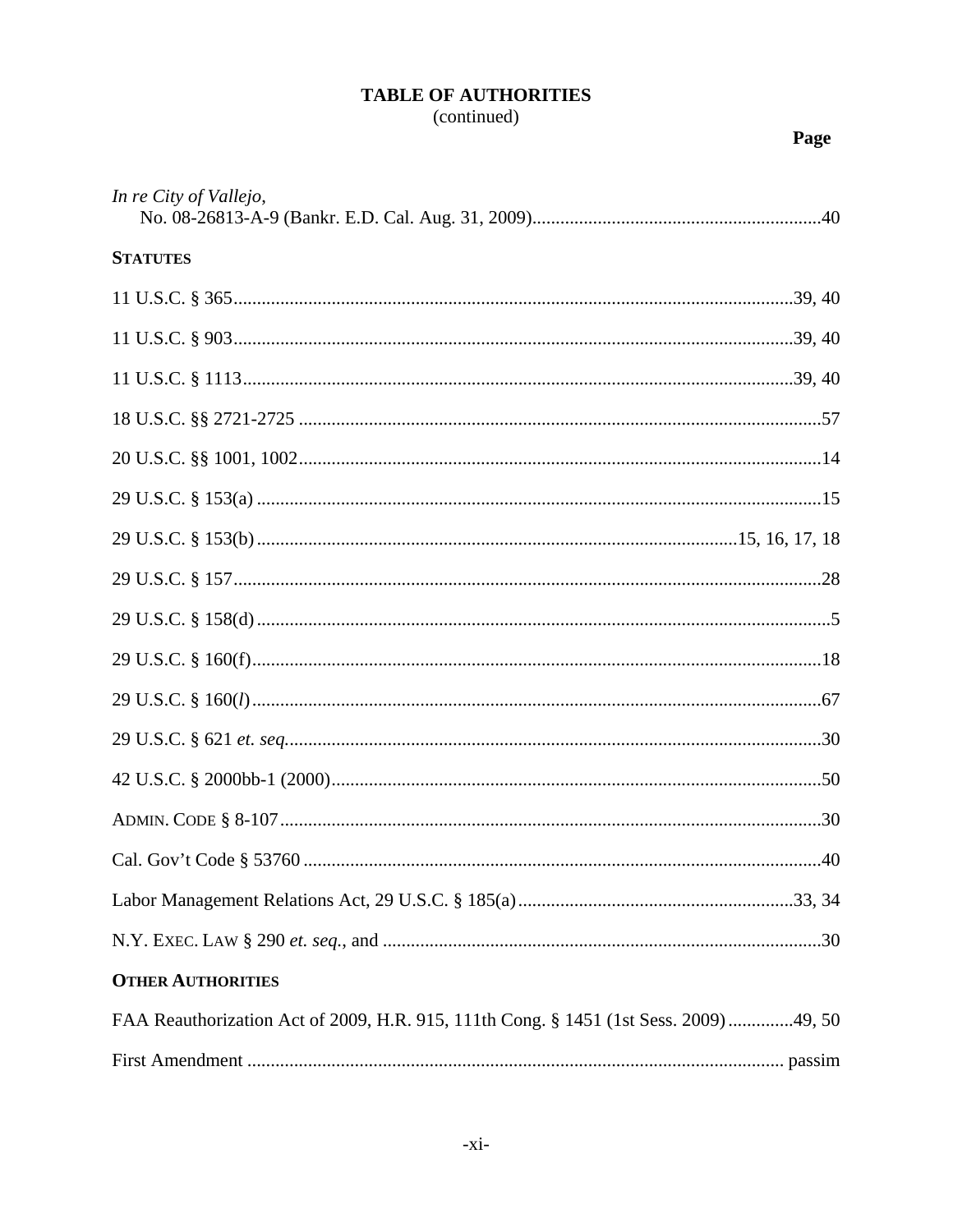### **I. INTRODUCTION**

In recent years, this paper has focused on summarizing the major decisions handed down by the National Labor Relations Board ("NLRB" or "Board") and the effect those opinions will have on employers and the unions that organize their workforces. But the past two years in traditional labor have been unlike other recent years. While the NLRB has handed down cases that merit note, it has been operating with only two of a possible five Members. This has created both a backlog and an issue as to the validity of opinions rendered by only two Members. While the Board continues to issue decisions, the real developments have occurred in Congress, federal agencies, federal courts, the states, and the unions themselves. That is, despite the Board's relative inactivity, traditional labor law continues to evolve through other venues.

Labor's continued development has been caused, in part, by a shift in power and momentum. During the prior administration, Labor was largely frozen out from participation at the national level. For instance, during those eight years, AFL-CIO President John Sweeney was only invited to the White House once, and even then it took a request from Pope Benedict that Sweeney be added to a guest list. *See* Alec MacGillis, *New AFL-CIO Leader Richard Trumka Takes More Aggressive Stance*, WASH. POST, Sept. 6, 2009. As a result, Labor focused its attention elsewhere, increasing its attempts at organizing through the corporate or top-down campaign and winning legislative and executive battles in labor-friendly states and municipalities.

But under the Obama Administration the White House is once again familiar territory for Labor, in part due to Labor's work on the 2008 elections. For instance, the Service Employee's International Union ("SEIU") alone estimates that it spent \$60,000,000 on President Obama's campaign and had 100,000 volunteers, 3,000 of whom worked on the election full time. *See* Peter Nicholas, *Obama's Curiously Close Labor Friendship*, L.A. TIMES, June 28, 2009. One may not be surprised, then, that SEIU head Andy Stern estimates his White House visits as weekly. *Id.*

Of course, access to the White House is only one indicator of an Administration more hospitable to Labor. On January 30, 2009, President Obama signed three Executive Orders, reversing course from the Bush Administration and strengthening the rights of employees of federal contractors. The first, entitled "Notification of Employee Rights Under Federal Labor Laws," requires federal contractors holding contracts in excess of \$100,000.00 to post a notice of employees' rights under the National Labor Relations Act ("NLRA" or "the Act"). The Notification Order expressly revokes Executive Order 13201, the order issued by President George W. Bush that required government contractors to post a notice informing employees of their right not to join a union.

The second Order, entitled "Economy in Government Contracting," prevents federal contractors from being reimbursed for costs associated with the contractor's efforts to "persuade employees . . . to exercise or not to exercise, or concerning the manner of exercising, the right to organize and bargain collectively through representatives of the employees' own choosing." Section 4 of the Order sets forth a non-exhaustive list of costs that are not reimbursable when undertaken to persuade or deter organizing activities, including "hiring or consulting legal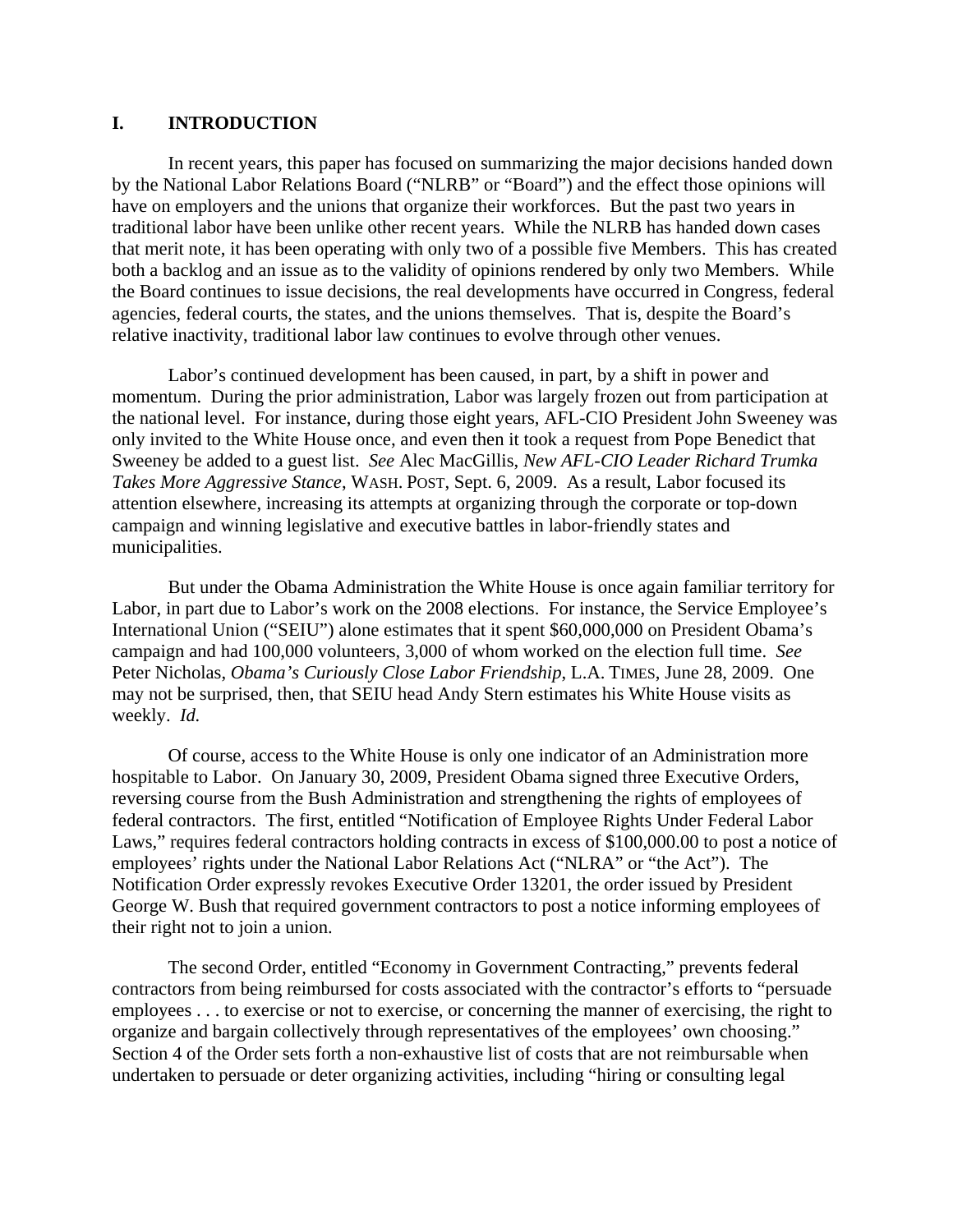counsel," and "planning or conducting activities by managers, supervisors, or union representatives during work hours."

The third Order, entitled "Nondisplacement of Qualified Workers Under Service Contracts," requires that successor federal contractors performing the "same service . . . at the same location" offer the predecessor federal contractor's employees (excluding managerial and supervisory personnel) a "right of first refusal of employment under the contract in positions for which they are qualified." The Nondisplacement Order expressly revokes Executive Order 13204, issued by President George W. Bush, and returns to the rule in place during the Clinton Administration.

Finally, on February 6, 2009, President Obama signed an Executive Order entitled "Use of Project Labor Agreements for Federal Construction Projects," aimed at encouraging federal agencies to "consider requiring the use of project labor agreements in connection with largescale construction projects in order to promote economy and efficiency in Federal procurement." "Large-scale construction projects" are defined in the Order as construction projects having a total cost to the federal government of \$25 million of more. As used in the February 6, 2009 Order, a project labor agreement is a "pre-hire collective bargaining agreement with one or more labor organizations that establishes the terms and conditions of employment for a specific construction project . . . ." The February 6, 2009 Project Labor Agreement Order expressly revokes Executive Orders 13202 and 13208, issued by President George W. Bush, and returns to the rule in place during the Clinton Administration. The February 6, 2009 Order stops short, however, of mandating that federal agencies require the use of project labor agreements for all federally funded large-scale construction projects.

Beyond that, President Obama has indicated his willingness to use the appointment power to further support Labor interests. On April 24, 2009, he announced his intention to appoint Mark Pearce and Craig Becker to two of the open NLRB positions. Mr. Pearce has been a labor practitioner for all of his career, including 15 years as an attorney and District Trial Specialist for the NLRB, before becoming a private practice labor lawyer representing unions. Prior to Mr. Becker's nomination, he served as Associate General Counsel to both the AFL-CIO and the SEIU. *See* Apr. 24, 2009 White House Press Release. On July 9, 2009, President Obama sent these nominations to the Senate, along with the nomination of Brian Hayes, the Republican Labor Policy Director for the Senate Committee on Health, Education, Labor and Pensions. The committee approved the nominations of Pearce and Hayes by a voice vote. The committee also approved Becker's nomination, though Senator John McCain called Becker "the most controversial nominee I've seen in a long time" and promised to "do anything I can to block his nomination," including eventually placing a hold on the nomination. *See President Again Nominates SEIU's Becker to Serve a National Labor Relations Board*, 13 DAILY LABOR REP. (BNA) A-17 (Jan. 22, 2010).

When the first session of the 111th Congress closed in December 2009, all three nominations were still awaiting approval. There was unanimous consent to hold the nominations of Pearce and Hayes over until the second session of Congress, but Becker's nomination was sent back to the White House because at least one senator objected to holding his nomination. *See id.* On January 20, 2010, however, President Obama again nominated Mr. Becker. The U.S. Chamber of Commerce called for a hearing on the Becker nomination, which is also opposed by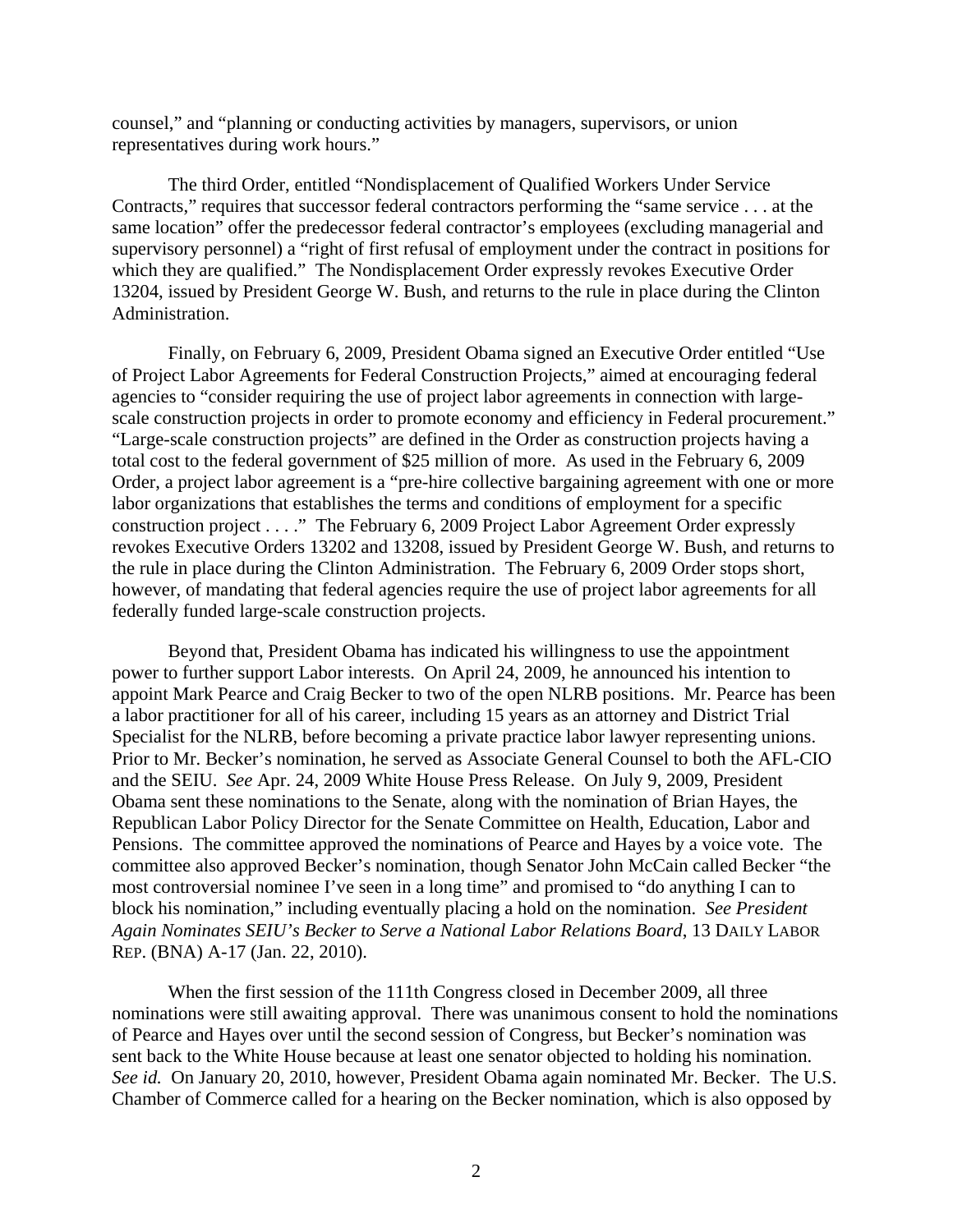the National Association of Manufacturers, the *Wall Street Journal* editorial board, and others. *See Chamber Seeks Senate Hearing on Becker, as 66 Labor Law Professors Express Support*, 14 DAILY LABOR REP. (BNA) A-1 (Jan. 25, 2010). In response, over 60 labor law professors have voiced their support for Becker's nomination. *Id.* At Mr. Becker's hearing, he described the Employee Free Choice Act's card check provisions, *see* Section II.A.1, *infra*, as an "alternate route" to board certification of representatives, rather than the current requirement of a secret ballot election. He also described his statements in a 1993 law review article that "employers should be stripped of any legally cognizable interest in their employees' election of representatives" as part of an article that was "intended to be provocative" and that "employers clearly have the right to express their views" on union representation. *Help Committee Questions Becker Over Past Statements in Articles*¸ 21 DAILY LABOR REP. (BNA) A-15 (Feb. 3, 2010).

On February 9, 2010, Senate Democrats fell eight votes short of the 60 votes necessary to invoke cloture and move to a final vote on Mr. Becker's nomination. Although the failure to obtain cloture is not the same as a vote rejecting Becker's nomination, it strongly suggests that his nomination will not be confirmed in this current Senate, particularly given that moderate Democrat Senators Nelson and Lincoln voted with Republicans in opposing cloture. While the other two nominations remain pending before the Senate, at the time of publication it is unclear whether Messrs. Pearce and Hayes would be confirmed, given that the Senate had considered all three nominees to be a "package deal." Nor is it certain that Mr. Becker's chance at a Board seat has passed. After failing to obtain cloture on Mr. Becker's nomination, President Obama threatened to appoint individuals by recess appointment, if necessary. And, while he has since gained the Senate's approval of numerous other federal nominees, it is still possible that he could use the Senate's recess to fill the vacant Board seats.

But despite the Executive Orders and appointments of several individuals within the Administration who will likely aid Labor's cause, 2009 was not close to the resounding success for Labor that some predicted. In the spring, for example, Labor and the Administration placed a great deal of effort into passage of the Employee Free Choice Act which, in the face of resounding employer—and even some Democratic—opposition, is unlikely to pass as initially proposed.

Beyond getting its initiatives through Congress, Labor faced other challenges in 2009, including a severe economic downturn that cost millions of Americans jobs including 771,000 unionized jobs, lowering the percentage of organized workers in the private sector to 7.2%. Further, fissures continue to deepen in the Labor movement, perhaps a product of Labor's recent difficulty in attracting and retaining members. Last year was particularly difficult for UNITE HERE, which left the AFL-CIO in 2005 to form the Change to Win coalition, along with SEIU and other organizations. In March 2009, UNITE HERE voted to leave Change to Win based on allegations that SEIU had interfered in UNITE HERE's internal affairs. After a subsequent break between the joint leaders of UNITE HERE, Bruce Raynor and John Wilhelm, Raynor eventually followed 150,000 members who left UNITE HERE to form Workers United, which then affiliated with SEIU. In September 2009, UNITE HERE rejoined the AFL-CIO. Undoubtedly, the infighting has been a distraction for Labor's biggest coalitions.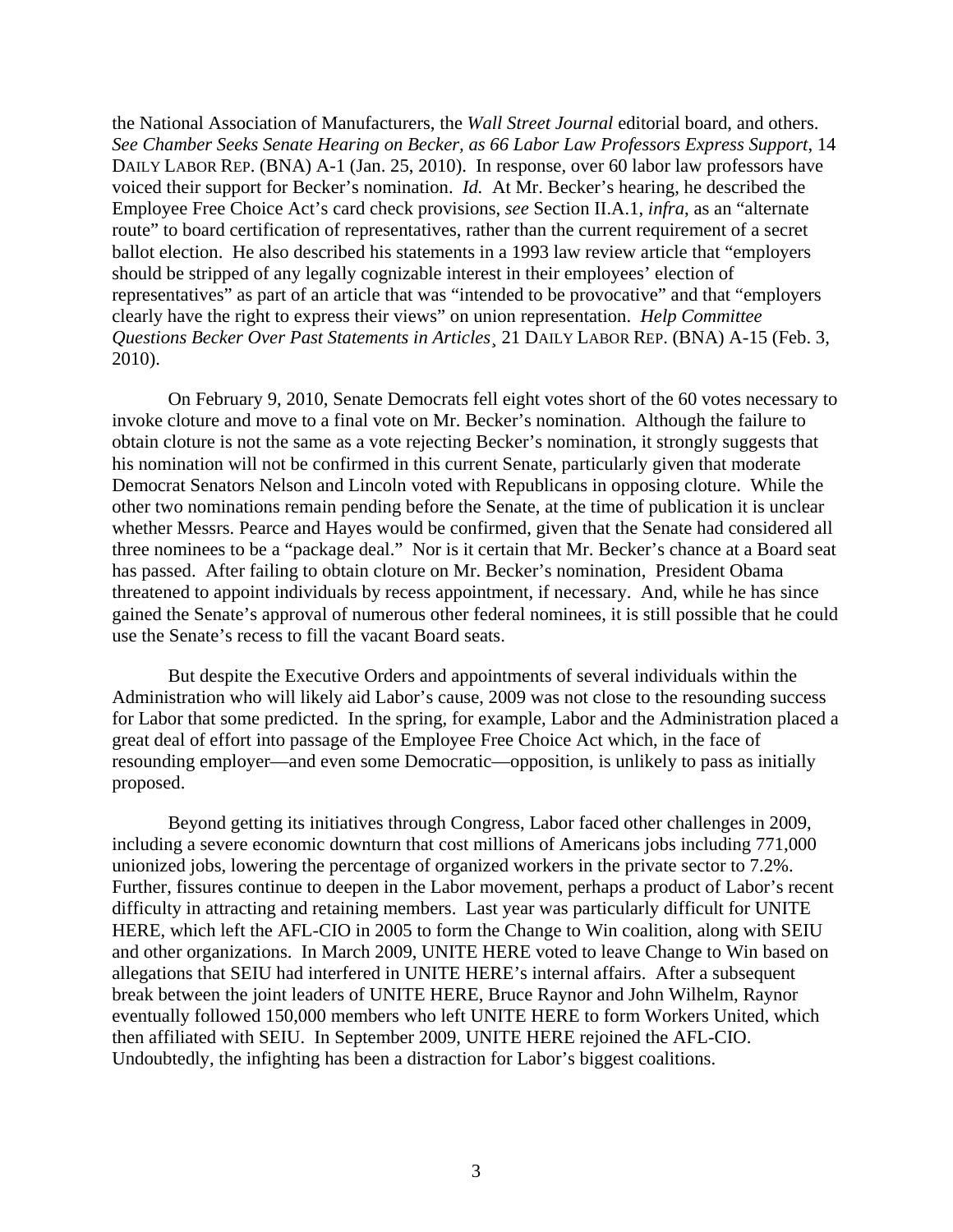This paper reviews recent developments in Labor Law in two sections. First, we discuss major developments in Congress, including the Employee Free Choice Act as well as other legislation with potential impact on traditional labor law issues. This section also discusses forums where Labor can seek change, including federal agencies (such as the Department of Labor and the Occupational Safety & Health Administration), and state and local governments; developments at the Board, including the validity of two-Member opinions and key issues that are either pending before the Board or that the Board may visit to reverse current law; and other major developments in traditional labor law. In the second portion of this paper, we briefly summarize, by topical area, other developments from the Board and the federal courts.

#### **II. Major Developments in Traditional Labor Law**

#### **A. Developments in Congress**

#### 1. The Employee Free Choice Act

For the first time in years, debate over national labor policy has gone beyond practitioners and has been a part of the national discussion. And, without comparison, the central piece of this debate has been the Employee Free Choice Act ("EFCA"), sometimes referred to as the "Card Check" bill. H.R. 1409, S. 560, 111th Cong. (2009). Though EFCA failed to receive a vote in the first session of the 111th Congress, we can be certain that its proponents will not give up the fight for reform from Congress, though they may also expand their efforts to other jurisdictions, such as the Board, other federal agencies, or state and local governments.

What Labor seeks in the way of reform, and what was proposed in the Employee Free Choice Act, is a tightly wrapped package that makes the organizational process easier for unions and more costly for employers by rewriting the NLRA in several significant ways. *First*, EFCA, at least as initially proposed, would authorize the use of a card-check procedure in situations where the union presents authorization cards signed by a majority of employees, thus obviating both the need for secret ballot elections and the need for labor unions to extract card check promises via corporate campaigns. *Second,* it stiffens employer, but not union, sanctions for labor law violations that occur during organizing campaigns and first contract negotiations. And *finally*, by mandating interest arbitration for first contracts, EFCA strips employees and employers of the fundamental right underlying collective bargaining that allows the parties to establish the terms of their own initial collective bargaining agreements, by giving one party the power to request arbitration where there is a failure to reach agreement within a short time period. In other words, it makes it easier for a union to organize an employer's workforce; riskier, and likely more costly, for the employer to resist those efforts; and easier for a union, regardless of actual bargaining power, to obtain a contract that it will find acceptable.

EFCA proponents claim that reform is imperative to safeguard employee rights and fix a broken system. In reality, though, EFCA is not about employee choice. Rather, it is an effort to dismantle the key underpinnings of the NLRA in an attempt to generate greater reliance on unions and resuscitate declining union membership rosters. Unions plead for majority card check rules and increased penalties for alleged discrimination because they claim that employees suffer at the hands of employers as a result of Board elections. However, unions continue to enjoy just about the same rate of victory in Board elections – approximately 60% – as they did in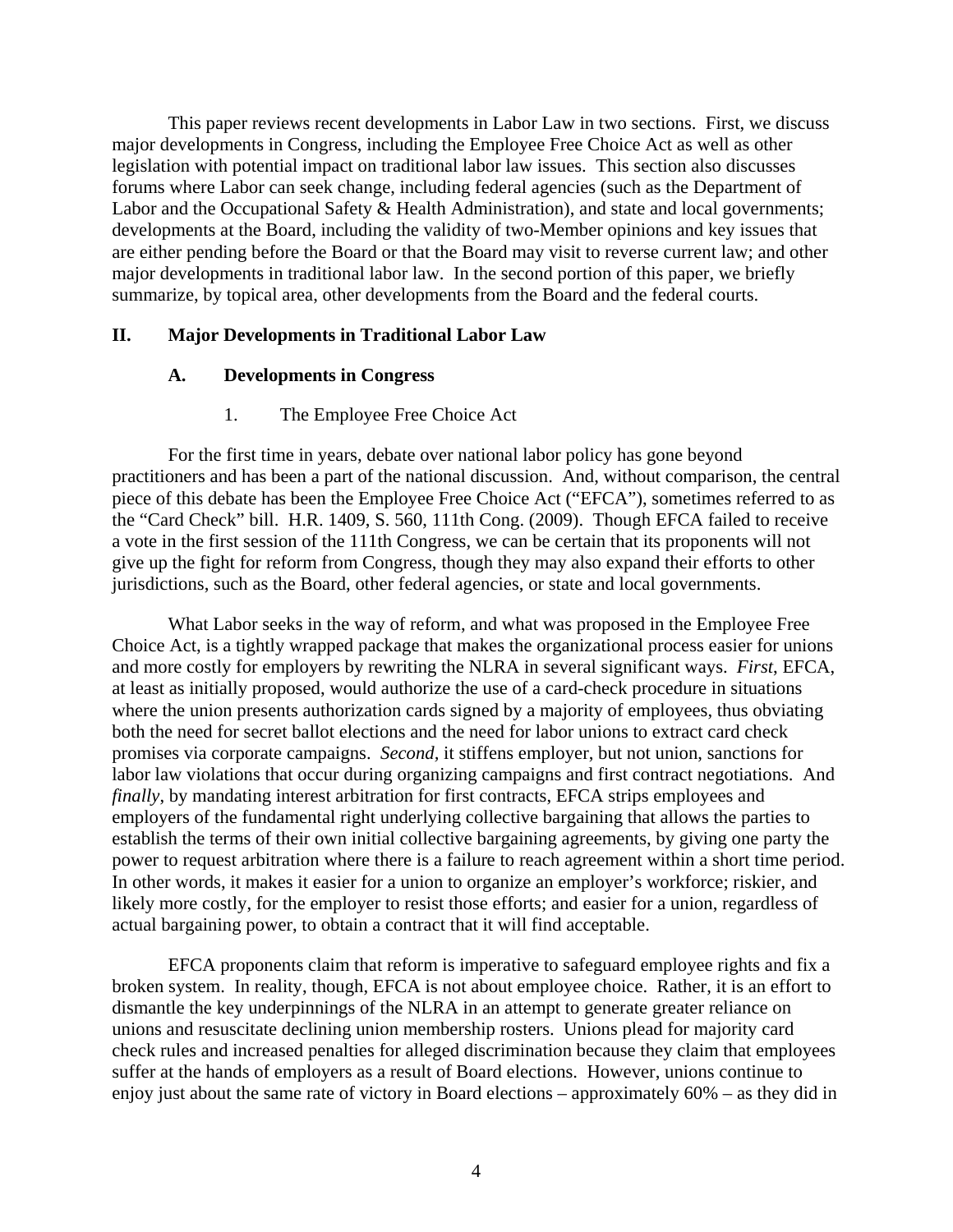1965. *Compare NLRB Election Report; Six Months Summary – April 2006 through September 2006 and Cases Closed September 2006*, at 18, *available at* 

http://www.nlrb.gov/nlrb/shared\_files/brochures/Election%20Reports/Sept.%202006.pdf (noting that unions won 59.6% of all elections involving new organizing) *with Thirtieth Annual Report of the National Labor Relations Board*, at p. 198 (1965) (noting that unions won 61.8% of elections); *see also* Statement of Peter J. Hurtgen, Senior Partner, Morgan Lewis & Bockius LLP, before the U.S. Senate, at 9 (Mar. 27, 2007), *available at*

http://help.senate.gov/Hearings/2007\_3\_27\_a/Hurtgen (noting that "unions' election win rate declined before rising back to the level where it is today"). This relatively constant success rate suggests that Labor's disappointment with election results likely has more to do with the waning desire of employees to be union members than with disenfranchisement or discrimination by employers – a theory the Board's own Chairman acknowledges. *See* Wilma B. Liebman, *Labor Law Inside Out*, 11 WorkingUSA: The Journal of Labor & Society 9 n.22 (2008) (quoting Orly Lobel, *Between Solidarity and Individualism: Collective Efforts for Social Reform in the Heterogeneous Workplace*, in DIVERSITY IN THE WORKFORCE, RESEARCH IN SOCIOLOGY OF WORK, 131, 132 (2004) ("In many ways, the weakening of the labor movement and the increasing tension between workers of different identities echoes a wider crisis – that of fragmentation and self-interest in the political process, in which interest groups struggle to achieve the most for the individuals they represent rather than debating substantive ideological differences of social justice and reform.")).

While EFCA's public debate focuses largely on the card check provision, the arbitration and punitive amendments are equally – if not more – important and fully integrated parts of the legislative whole, particularly as amendments seem less likely to include card check as proposed. When those provisions are considered, it becomes clear that EFCA is about more than organizing or "free choice." It more severely punishes employers that, in the view of the NLRB or the union, fail to follow the new rules of the game. And most significantly, EFCA creates – for the first time – a timetable for first contract negotiation, and backs that timetable with the threat of a never-before-tested system of mandatory first contract arbitration, effectively abandoning the NLRA's longstanding fundamental tenet that, while a party must negotiate in good faith, it need not agree to any particular contractual provision, or make any specific concession. 29 U.S.C. § 158(d); *see*, *e.g.*, *H. K. Porter Co. v. NLRB*, 397 U.S. 99 (1970); *NLRB v. Wooster Div. of Borg-Warner Corp.*, 356 U.S. 342, 348-49 (1958). By putting a first contract in the hands of an arbitrator, EFCA would force the employer to either accept a contract it would not otherwise accept or submit its business decisions to a yet-to-be-defined system of arbitration that, under a yet-to-be-determined standard, will produce a contract binding the parties for two years. Thus, EFCA changes not just organizing and elections, it undermines the careful balance between labor and management that Congress, the Board, and the courts have spent decades creating.

While an identical 2007 version of EFCA passed the House in the 110th Congress by a vote of 241-185, it failed to garner the Senate votes necessary for cloture, with only 51 votes rather than the required 60. H.R. 800, 110th Cong., 1st Session, U.S. Senate Roll Call Votes, June 26, 2007. Even in a Senate with a larger Democratic majority, the same cloture battle looms again. As the 2009 bill was introduced, Democrats openly admitted that they lacked the number of Senate votes necessary to invoke cloture, but were confident that they would have the needed support by the time of a vote. Kasie Hunt, *Despite Introduction of Card-Check, Senate*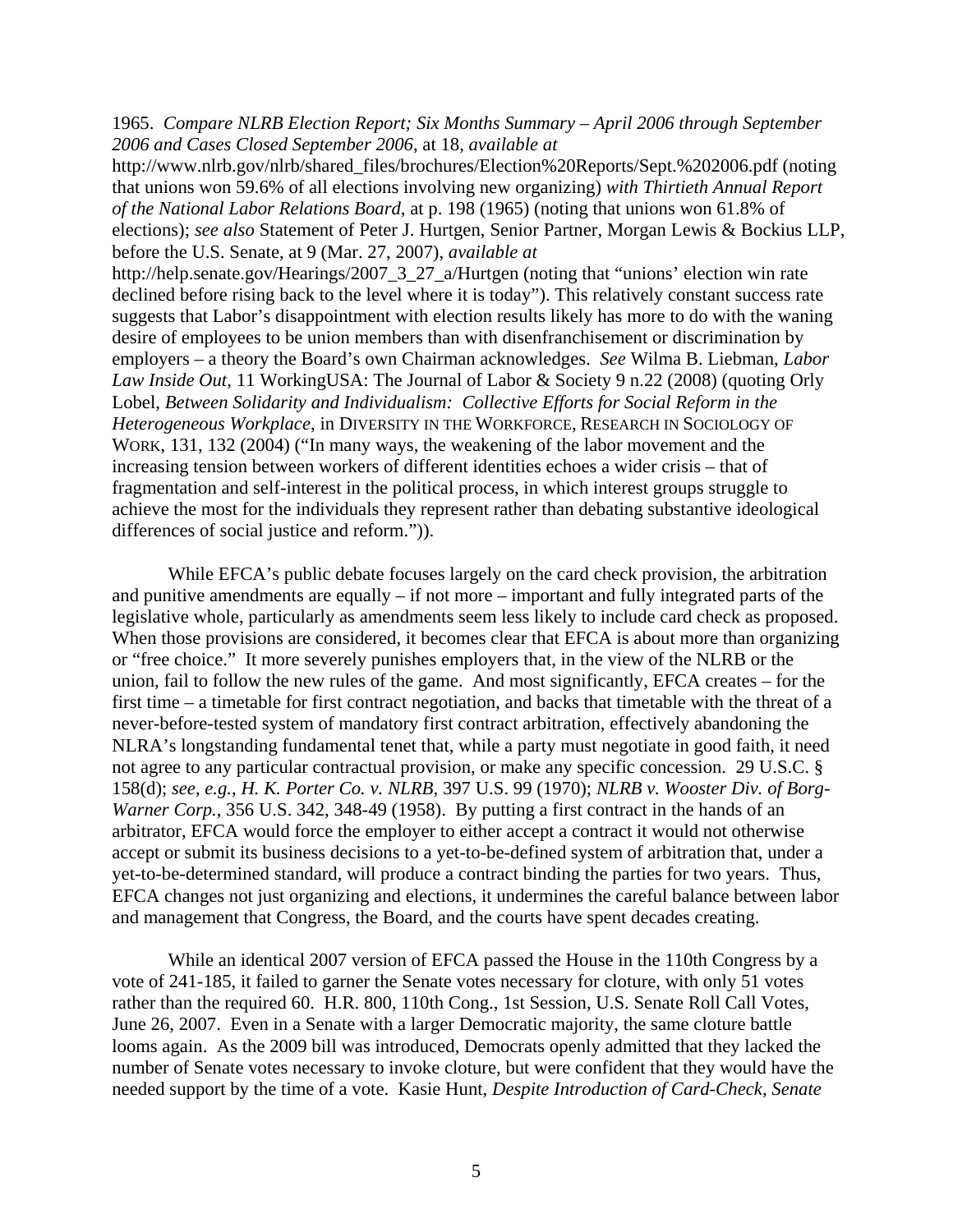*Lacks 60 Votes*, CONG. DAILY, Mar. 9, 2009. However, Senator Arlen Specter (D-PA), who, before leaving the Republican caucus, was expected to be a key source of compromise, announced that he would not support EFCA as initially proposed and, in his floor statement, offered instead a series of NLRA amendments. 155 CONG. REC. S3635 (daily ed. Mar. 24, 2009) (statement of Sen. Specter); *see* Section II.A.1.a, *infra*. Subsequently, the proposed version of EFCA continued to lose support among conservative Democrats, particularly those facing difficult reelection battles in 2010. As a result, compromises have been discussed to attract the necessary votes, one of which reportedly included modifying authorization cards to allow an employee to either express his or her support for union representation by checking one box, or to check another box requesting a secret ballot election to be conducted by mail. *See Senate EFCA Supporters Likely to Draft Compromise Legislation, Aide Says*, 63 DAILY LAB. REP. (BNA) A-14, (Apr. 6, 2009). Of course, this does not address EFCA's fundamental flaw; just as an employee may be intimidated into signing an authorization card, he or she may be intimidated into checking a particular box on the card presented. It is for this reason that the right to a secret ballot election should not be taken away. Regardless, while the prospects of EFCA as initially proposed may look bleak, alternatives abound. Among the proposed legislative alternatives to EFCA, two proposals and a rumored potential compromise merit additional discussion.

#### Legislative Alternatives to EFCA

 First, because Senator Specter seems likely to be a key figure to any compromise on ECFA, his proposals for reform, as explained in statements on the Senate floor as well as a recent law review article, deserve special attention. A second proposal, offered by a coalition of Starbucks Corporation, Costco Wholesale Corporation, and Whole Foods Market Incorporated, proposes offering union organizers equal access to employees during organizing in exchange for dropping card check and first contract arbitration. And finally, a potential compromise was discussed by Senator Specter after his September 15, 2009 speech to the AFL-CIO convention that included yet other details. While these proposals eliminate some of the problems with EFCA as initially proposed, they create other problems, and are thus far from perfect solutions.

### a. The Specter Proposal

Senator Specter presented his proposal for labor reform on the Senate floor at the same time that he announced that he would not support EFCA; he also discussed it more generally in a 2008 article on labor reform in the *Harvard Journal on Legislation*. *See* 155 CONG. REC. S3635; Senator Arlen Specter & Eric S. Nguyen, *Representation Without Intimidation: Securing Workers' Right to Choose Under the National Labor Relations Act*, 45 HARV. J. ON LEGIS. 311, 313 (2008). In their article, Specter and Nguyen indicated their

> hope that common ground can be found in supporting new legislation that addresses three problems that hinder the ability of employees to choose union representation without intimidation: (1) toothless remedies that fail to deter abuses by both unions and employers; (2) administrative procedures that cause inordinate delays; and (3) an ineffectual NLRB.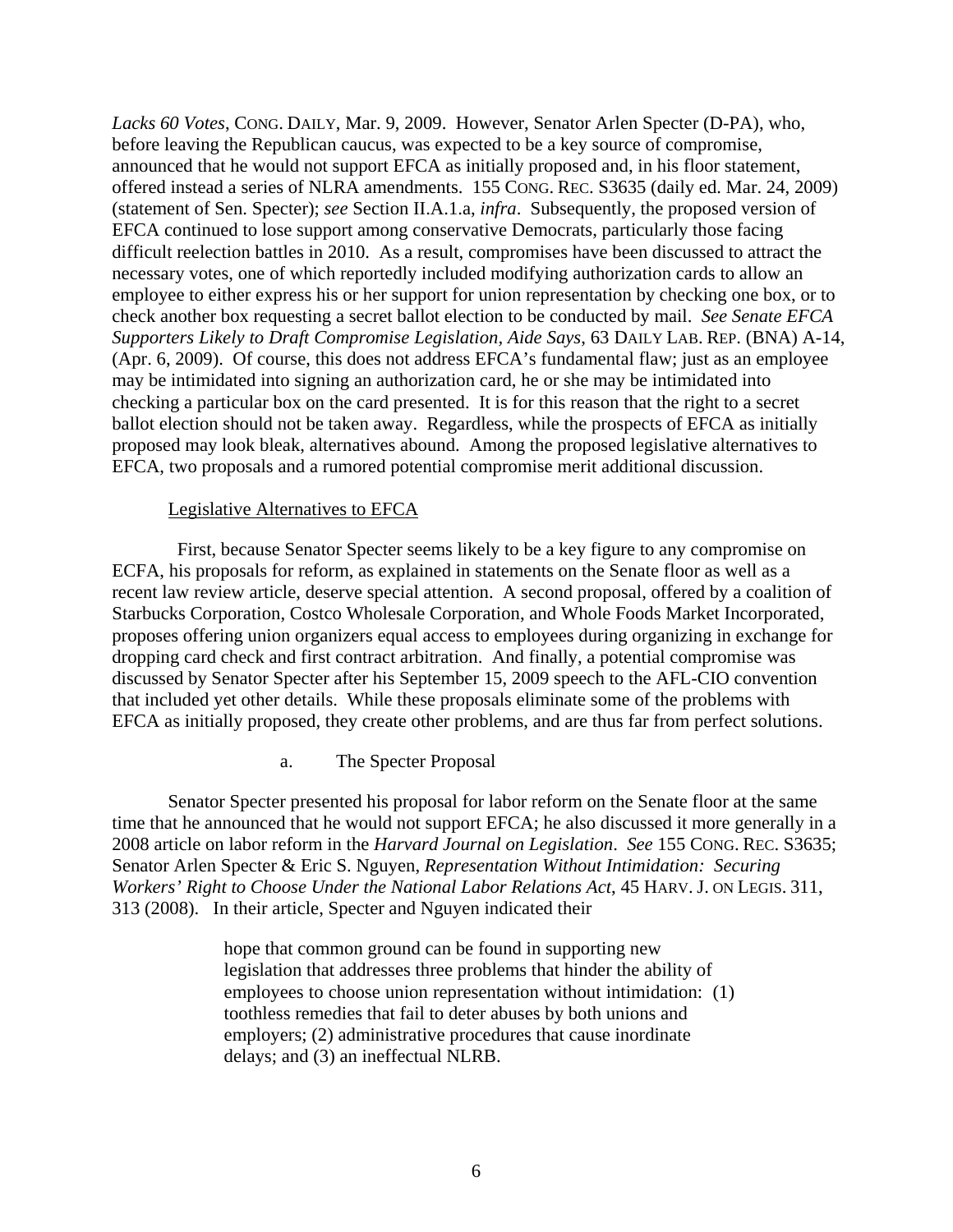*Id.* Senator Specter advocates addressing these issues by amending the NLRA to require quicker elections, faster resolutions of charges, and increased penalties for both union and employer violations. And, his proposals are not merely cosmetic: he is clear that "meaningful labor law reform requires changing *the background legal environment* in order to reduce employers' opportunities to engage in illegitimate interference with their employees' choices," and that "[e]ffective reform" requires "a radical change" in our current understanding of organization. *Id.* at 331 (emphasis added).

Specifically, Senator Specter's proposal seeks to remedy the "inordinate delays" of an election by requiring an election within ten days of a filing of a joint petition and, if there is no joint petition, requiring the NLRB to resolve bargaining unit and eligibility issues within 14 days from the filing of a petition, with an "election 7 days thereafter." 155 CONG. REC. 53634-02, S3636 (daily ed. Mar. 24, 2009) (appendix to statement of Sen. Specter). While the Board may extend the time for an election, it could only do so if there were the "factual or legal issues of exceptional complexity justifying the extension." *Id.* And after election, all challenges must be filed within five days, and resolved within 15 days, or up to 25 days for issues of "exceptional complexity." *Id.* The proposal also makes it an unfair labor practice for: a union to visit an employee at his or her home for purposes of a representation campaign without prior consent, an employer to hold a "captive audience" speech without providing a union equal access "under identical circumstances," and for either an employer or union to engage in "campaign related activities aimed at employees within 24 hours prior to an election." *Id.* After recognition, the Specter Proposal requires negotiations to begin within 21 days after certification and provides that, if no agreement is reached after 120 days from the first meeting, either party may call for mediation by the Federal Mediation and Conciliation Service. *Id.*

Senator Specter's proposal also addresses his concerns of an "ineffectual NLRB" by proposing new administrative procedures, including creating a certiorari-type process giving the Board discretion whether or not to review challenges to the decisions of administrative law judges or regional directors and requiring dissenting opinions to be completed within 45 days after the majority opinion is filed. *Id.* He also proposes treble backpay without reduction for mitigation in unlawful firing cases, civil penalties up to \$20,000 per violation on an NLRB finding of willful and repeated violations of statutory rights by an employer or union during an election campaign, and broadening the provisions for injunctive relief when a party fails to negotiate in good faith, all in an attempt to supplement what Senator Specter views as the Board's current "toothless" remedial scheme. *Id.*; Specter & Nguyen, *supra*, at 313.

Finally, Senator Specter proposes "[m]odify[ing] the NLRA to give the court broader discretion to impose a *Gissel* order on a finding that the environment has deteriorated to the extent that a fair election is not possible." 155 Cong. Rec. at S3636. In *NLRB v. Gissel Packing Co.*, the Supreme Court approved the Board's practice of issuing a bargaining order when an employer committed an unfair labor practice serious enough that it would "interfere with the election processes and tend to preclude the holding of a fair election." 395 U.S. 575, 594 (1969), *reh'g denied*, 396 U.S. 869 (1969). In the over 40 years since *Gissel*, the Board and the Courts have addressed, on a case by case basis, what labor practices warrant a *Gissel* bargaining order. While there are no *per se* rules, as a general matter, invasive employer conduct, including discharge based on section 7 activity, plant closure, subcontracting, unlawful discipline, and lockout have been found sufficient for an order, as have threats, promising or granting benefits to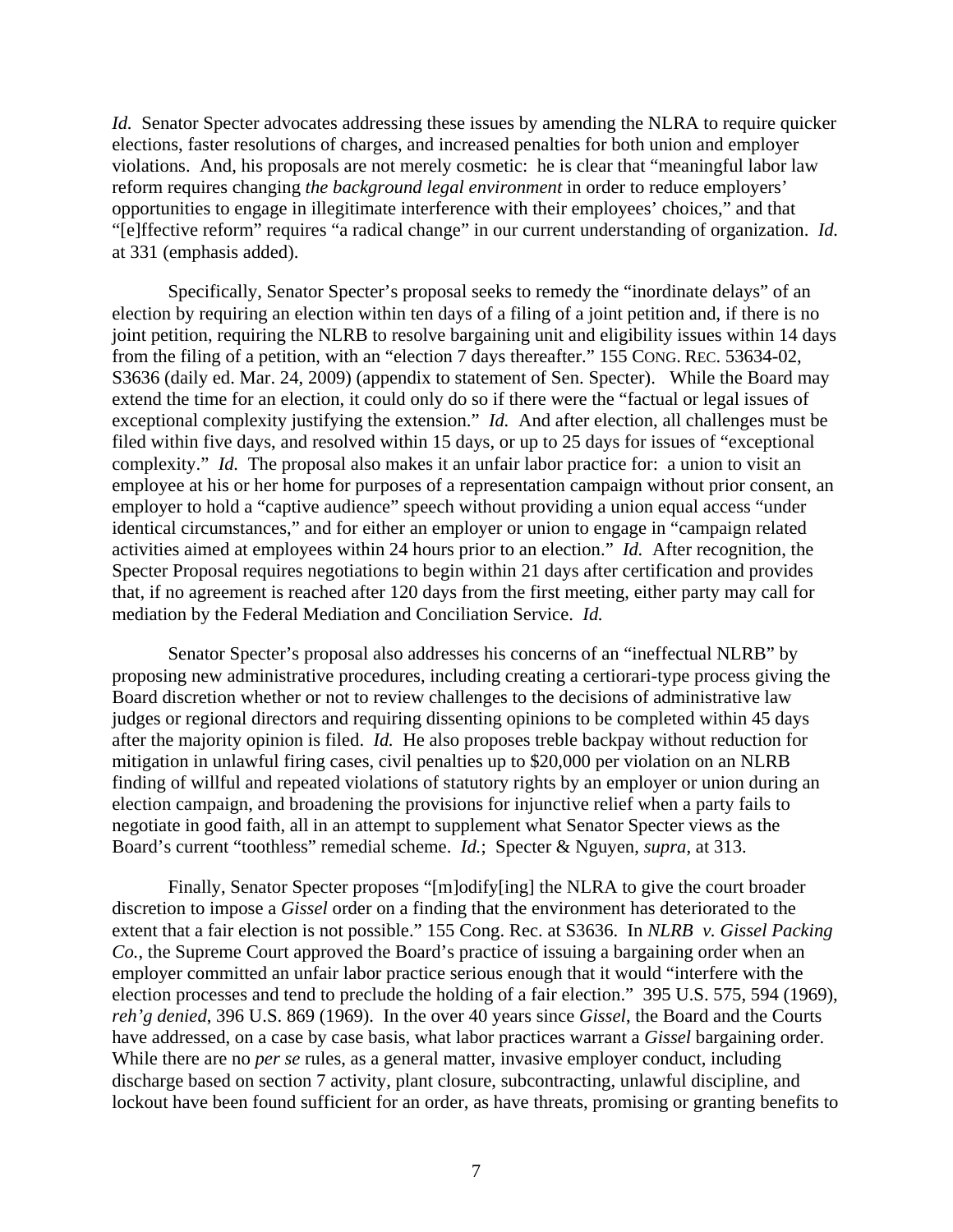dissuade union support, interrogation, and other offenses. *See, e.g.*, THE DEVELOPING LABOR LAW, 543-49 (3d ed. 1992) (Patrick Hardin, ed.). But, despite the breadth of violations sufficient to warrant a *Gissel* order, because such orders are only appropriate when the application of a traditional remedy would not reopen the pathway to a fair election, 395 U.S. at 614, and because the Board determines when to use the remedial order on a case by case basis, it is difficult to classify which types of practices are safe from a *Gissel* order. *See* THE DEVELOPING LABOR LAW, *supra*, at 549-52 (discussing practices where no order was issued). And, as the *Gissel* Court noted, not every unfair labor practice related to an election warrants a bargaining order: those that are "minor or less extensive . . . [with] minimal impact on the election machinery" do not warrant such an order. 395 U.S. at 615.

It is important to examine Senator Specter's broad statement that a "court" should have "broader discretion to impose a *Gissel* order on a finding that the environment has deteriorated to the extent that a fair election is not possible," in its appropriate context. *Gissel* orders effectively elevate the rights of unions over the section 7 rights of employees by requiring an employer to bargain with a union that has not been selected as representative by a majority of employees. Neither the Board nor the courts should have *greater* discretion to ignore employee choice; instead, *Gissel* orders should be issued only narrowly, and only in situations where it is evident that the holding of a fair election will not be possible.

Similarly, Senator Specter's suggestion to make the denial of equal access an unfair labor practice is very troublesome. As noted *infra* at Section II.A.1.d, the need for greater access is questionable. Nonetheless, given Senator Specter's role in the Senate, and the Democrats' need for 60 votes to invoke cloture, his proposal will likely receive significant attention, and parts of it may surface in an effort to increase support for labor law reform.

b. The Starbucks Proposal

Proposals for EFCA alternatives have come from beyond the Senate well. Starbucks Corporation, Costco Wholesale Corporation, and Whole Foods Market Incorporated have suggested their own compromise, allowing for increased penalties for employer violations of the Act and equal access for unions during organizing campaigns, in exchange for eliminating EFCA's card check and mandatory arbitration provisions. *See* Alec MacGillis, *Executives Detail Labor Bill Compromise*, WASH. POST, Mar. 22, 2009, at A2. The companies also formed an ad hoc "Committee for a Level Playing Field for Union Elections," and, with the assistance of former President Clinton's Special Counsel Lanny Davis, have solicited support from other employers. *See* Kris Maher, *Retailers' Labor-Bill Proposal Fails to Gain Support*, WALL ST. J., Mar. 23, 2009, at A3. Aside from the offer of equal access, few other details about the proposal were released. And, in the months since it was first discussed, there has been relatively little attention paid to the Starbucks Proposal.

c. Rumored Details of a Potential Compromise

After speaking at the AFL-CIO's annual convention in September 2009, Senator Specter predicted (incorrectly, of course) that EFCA would be achieved by the end of 2009 and unveiled some details of an allegedly agreed-upon compromise. *See Specter Says Compromise Reached On EFCA, But AFL-CIO Says No Deal Yet*, 177 DAILY LAB. REP. (BNA) AA-1 (Sept. 16, 2009).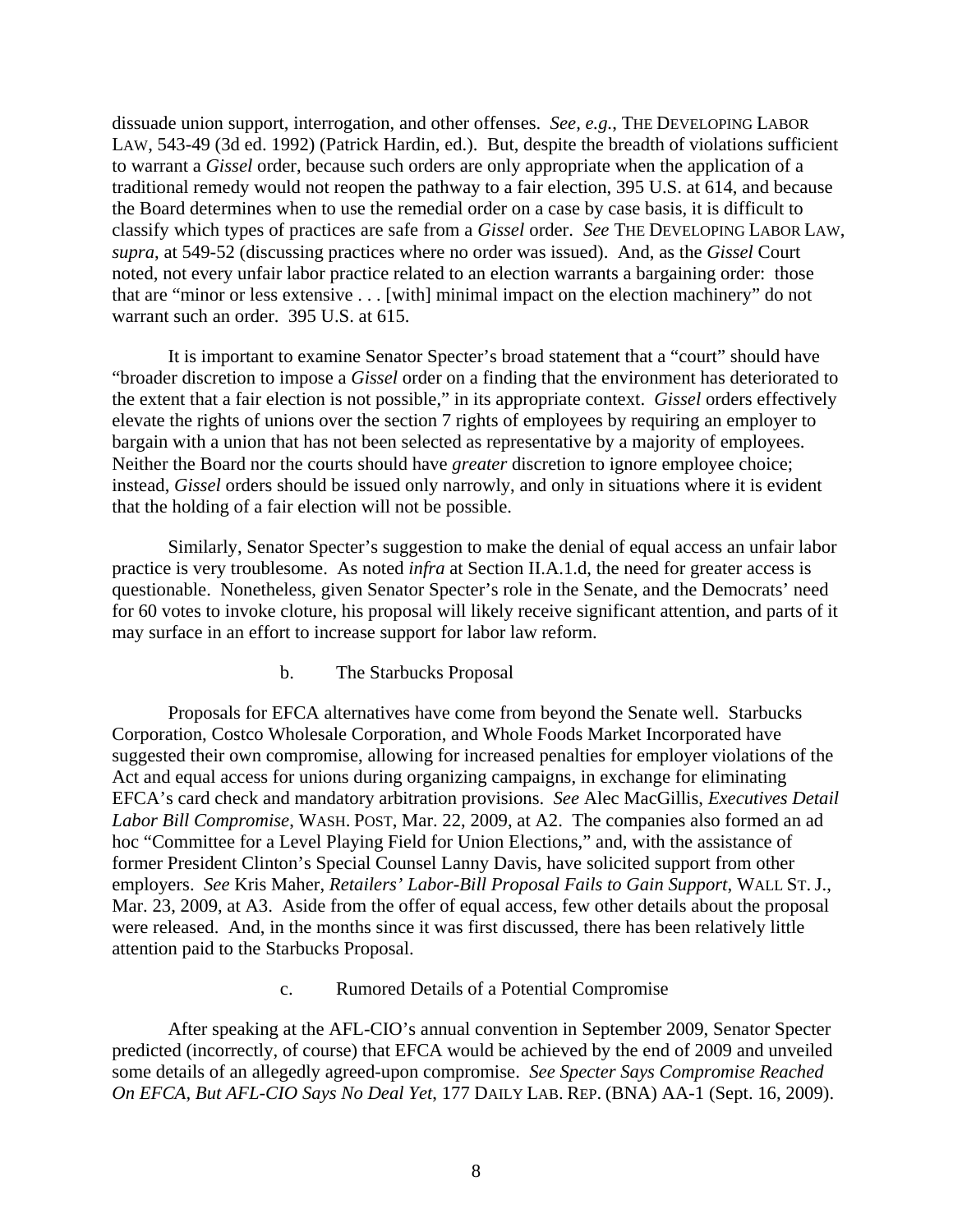He indicated that the compromise did not include card check, but provided for quicker elections by limiting the time between the presentation of a petition and the actual election; allowing increased union access to the work place; greatly increasing penalties for labor law violations; and clarifying that the mandatory interest arbitration for first contracts would involve "last best offer arbitration," where the chosen arbitrator would have the discretion only to choose between the company's and the union's final offers, rather than to create a contract from scratch. While no official compromise has been announced, it is quite possible that some compromise will receive a vote in 2010.

#### d. A Major Flaw – Equal Access

To the extent that any compromise includes equal access, and the Specter Proposal would make it an unfair labor practice to deny equal access, the proposals would significantly impact employer rights without any showing that the current law on access disadvantages labor organizations. The business community would thus be well advised to refuse to embrace any such provision. Increased, or even equal, access operates on the idea "that if an employer chooses to address his employees on company property about union representation, a union should have equal access to the employer's property to convey its message to employees in an equivalent manner." Andrew M. Kramer, *Labor Law Reform: A Management Perspective*, B.C. L. REV., Vol. XX, No. 4 (1978).

Forcing employers to open their doors to union organizers and to allow them to come on company property poses more problems than solutions to any claims of union disadvantage. First, there are practical concerns. If the access is to be truly "equal," meaning that organizers may speak with employees on company time, then would the employer or the union be forced to pay the employees for that time? Further, what degree of employer speech would trigger the required equal access? Proposals for labor law reform in the 1970s would have given unions the right to equal access as soon as any supervisor discussed unionization with employees, regardless of whether the speech was done on working time. *See id.* at 8; S. Rep. No. 658, 95th Cong., 2d Sess. 26 (1978). How would an employer even know that such a conversation had taken place, if triggered unilaterally by an employee asking a question of his supervisor? Moreover, how would one address the issue of union salts that may purposely raise such questions in order to trigger the union's rights to equal access?

Second, in addition to the practical concerns, there are significant legal concerns about an equal access requirement. Congress, the Board, and the courts have for decades carefully balanced union rights to access to employees for organizing and other section 7 purposes with employer property rights. Indeed, the Supreme Court has held that, in the case of non-employee organizers, employer property rights are paramount unless union organizers have no other reasonable means to communicate with the affected employees. *See, e.g.*, *Lechmere, Inc. v. NLRB*, 502 U.S. 527 (1992); *NLRB v. Babcock & Wilcox Co.*, 351 U.S. 105 (1956); Kramer, *supra*, at 7 (noting that post-*Babcock* cases "indicat[e] that employer property rights take on much greater vitality in the context of a claim for access by outside organizers"). The proposed equal access provisions would upend this careful balance – something that, as discussed below, the Board is already poised to do in the context of employer equipment. *See* Section II.F, *infra*.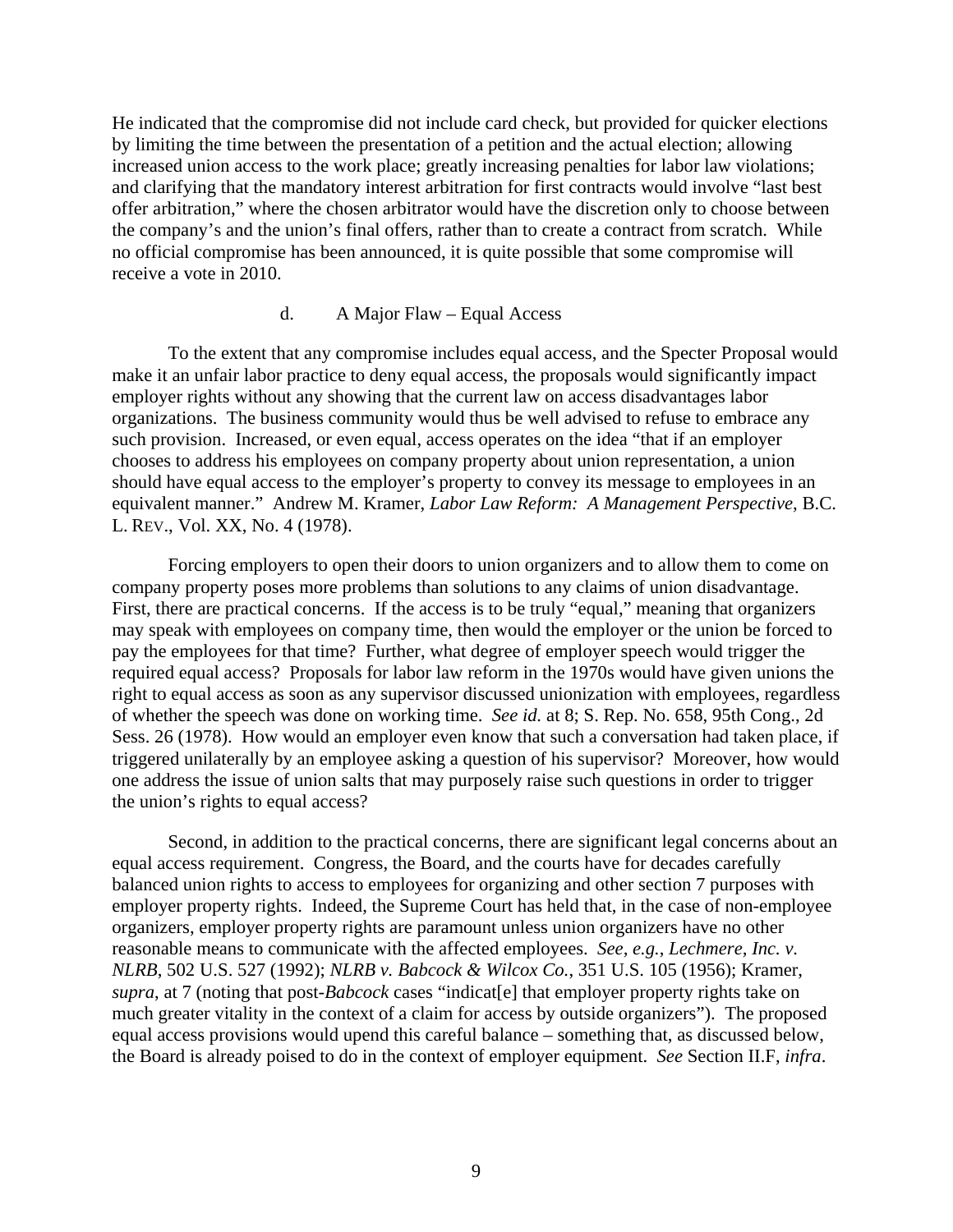More specifically, as *Lechmere* and *Babcock* make clear, employer property rights must give way only out of necessity, in situations where there is no alternative means to communicate with employees. Why upset the balance currently struck by Congress, the Board, and the courts, when there is no such need? With the rapid increases in methods of communication – even since *Lechmere* – the likelihood that there is no alternative method of communication rapidly decreases. Of course, employees may solicit union membership and campaign materials on an employer's property. Currently, union officials may visit employees in their homes. With increased internet availability, unions can spread their message across the globe, including by using mailing lists to personal e-mails. Once an election has been ordered, unions have access to the names and addresses of all eligible voters, providing them contact either in person or through the mail. And the possibilities go on. The "[c]lassic examples" of inaccessibility cited in *Lechmere* – logging camps, mining camps, and mountain resort hotels – involving "employees who, by virtue of their employment, are isolated from the ordinary flow of information that characterizes our society," *see* 502 U.S. at 539-40, are the very rare exception, rather than the rule, to the average organizing campaign. Indeed, in today's world of instant texting and Twitter, even those locations can be accessed. Thus, the well-settled *Lechmere* doctrine is the preferable option for balancing employer and employee rights, at least when compared to a blanket equal access rule discarding years of jurisprudence.

An equal access requirement also raises multiple unanswered questions under the First Amendment. The Supreme Court has recognized that an employer's right to free speech "is firmly established and cannot be infringed by a union or the Board" and that section 8(c) "merely implements the First Amendment." *Gissel Packing Co.*, 395 U.S. at 617. An equal access requirement places these rights at risk. If, for example, a short speech by an employer could trigger equal time for a labor organization, an employer's exercise of its free speech would become costly, and thus surely chill employer speech and eviscerate section 8(c)'s protections in the process. Moreover, under a blanket equal access rule, an employer required to yield his property to a union's organizational message would be forced to foster points of view which he finds distasteful by allowing his property to be used as a forum for the publication of the message he opposes, or refrain from exercising his own First Amendment rights.

Furthermore, questions of who pays for employee time – the union or the company – have not yet been answered. Nor is it clear whether, if multiple unions seek recognition, an employer would have to allow all of them equal, potentially company-paid, time. Each of these issues has the potential to infringe upon employer speech rights, and would thus subject an equal access requirement to strict scrutiny under the First Amendment.

#### EFCA's Prospects

While the initially-proposed version of EFCA seems to be off the table for now, there will certainly by other attempts to pass labor law reform legislation, whether through a significantly compromised EFCA or through other legislation. Multiple factors, however, limit the ability of Democrats to push through an aggressive piece of reform. First, with the election of Scott Brown (R-MA) as the replacement for the late Senator Ted Kennedy, Democrats no longer have their 60 member caucus. Second, for Democratic senators from conservative states, the backlash experienced by senators such as Ben Nelson (D-NE), who voted with the party on the healthcare bill, may chill the willingness of those individuals to support a controversial pro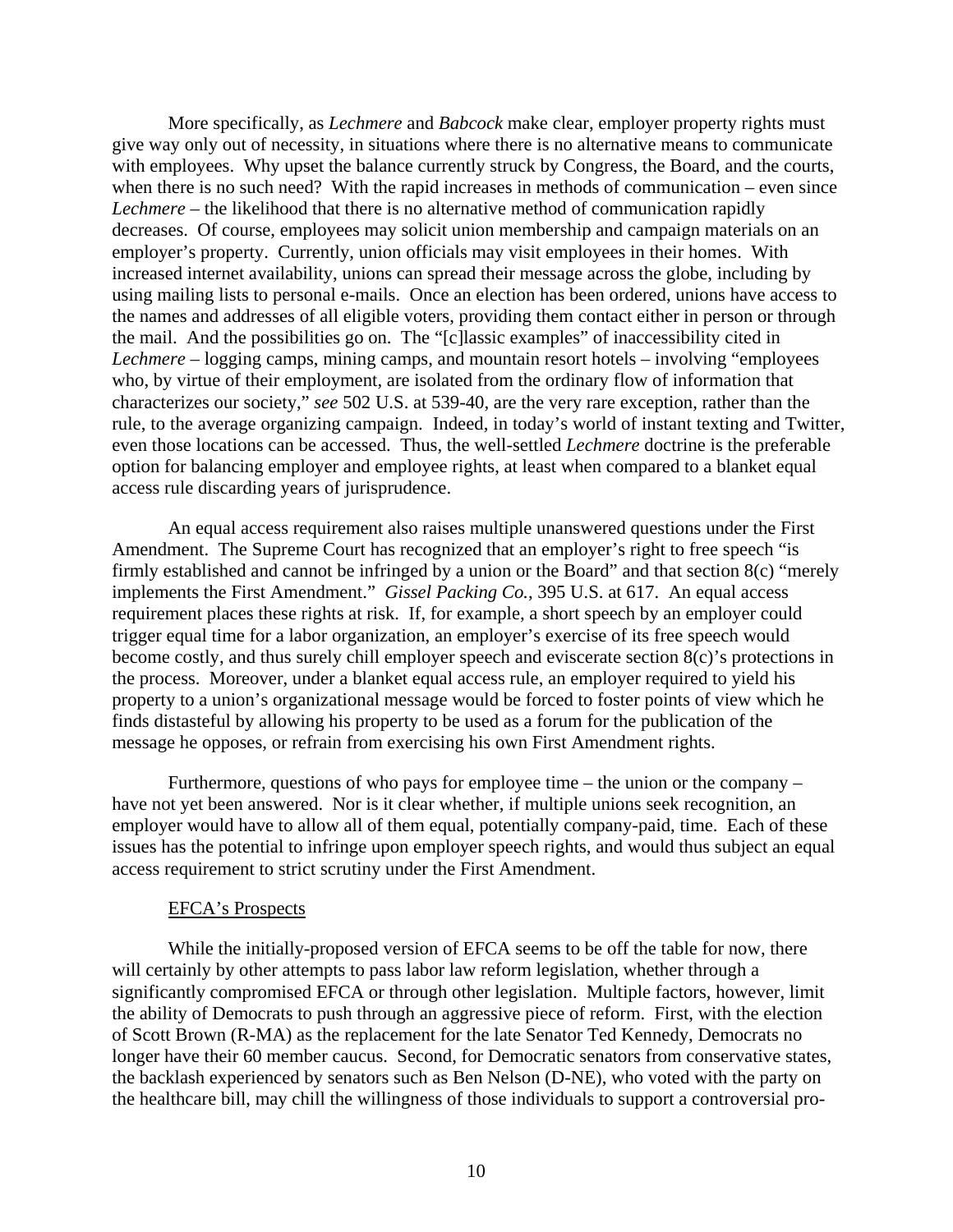labor measure. This is particularly so in a year when 16 Senate seats currently held by Democrats are at stake in the November election, with four of them in the conservative or "battleground" states of Arkansas, Indiana, Colorado, and North Dakota. And, one of those 16 seats is held by Senator Specter, who himself faces a tough re-election battle in Pennsylvania. But even if EFCA as proposed or amended could gather sufficient support to be passed, there are many other issues – the national economy, a further stimulus bill, healthcare reform, financial services reform, civil rights reform, immigration reform, military deployment abroad, and other vital issues – that will prevent EFCA from being the sole or even the most important item considered by the 111th Congress. The chances of EFCA, as originally drafted, being adopted by the current Congress appear smaller now than at any time since President Obama's election.

#### 2. The Secret Ballot Protection Act

In an attempt to pre-empt the card check provisions of the Employee Free Choice Act, Republicans, led by Representative John Kline (R-MN) and 103 House cosponsors, introduced the Secret Ballot Protection Act (H.R. 1176; S. 478) ("SBPA") on February 25, 2009, when it was referred to the House Committee on Education and Labor. The corresponding Senate version was introduced by Senator Jim DeMint (R-SC) and 18 cosponsors.

This Act proposes amending the National Labor Relations Act, which currently gives employers the option of either voluntarily recognizing unions based on card checks or insisting upon a secret ballot election administered by the National Labor Relations Board. As introduced, the Act would amend the NLRA to prohibit union recognition based on a card check and provide that a union may only be recognized by an employer following certification by the NLRB that the organization has won majority support in a secret ballot election conducted by the NLRB.

Given Republicans' minority status in both chambers, it is difficult to see how the Secret Ballot Protection Act could be passed. As discussed *supra*, a mandatory card check procedure may be dropped to obtain passage of EFCA. However, it is hard to imagine that this Congress would enact legislation that *restricts* the voluntary recognition that has traditionally been a feature of labor law.

While the Secret Ballot Protection Act eliminates an employer's ability voluntarily to recognize a bargaining organization, passage would protect employers from the possibility of "quiet" card check campaigns that, under EFCA-as-proposed, could result in unionization without any warning to the employer. While some SBPA proponents suggest that passage would free employers and their employees from the burdens and harassment of corporate campaigns and other organizing tactics associated with card check, it is more likely that labor organizations would, rather than abandoning organization efforts, refocus those efforts on winning the secret ballot election, likely by obtaining neutrality agreements through a corporate campaign. Further, every organizing effort would bring government oversight through NLRB election supervision into the workplace. And, whether the increased NLRB involvement would mean further extending the election and organizing process would remain to be seen, though it is realistic to expect that the increased workload would cause increased delays—which is one reason that passage is unlikely.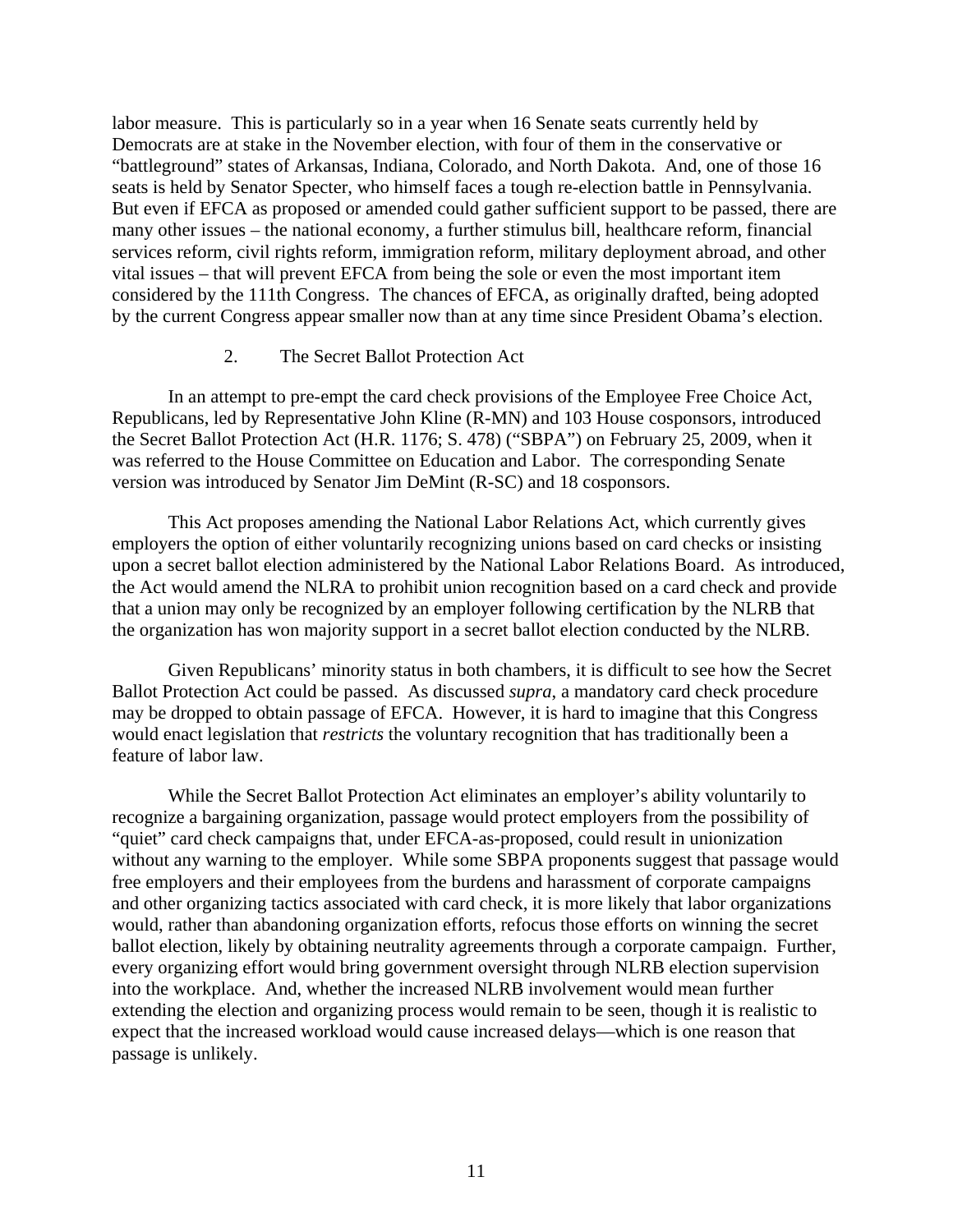#### 3. The RAISE Act

The RAISE Act (H.R. 2732; S. 1184), introduced by Senator David Vitter (R-LA) and Representative Tom McClintock (R-CA) on June 4, 2009, would amend the National Labor Relations Act to permit employers to pay individual employees who work under a collective bargaining agreement higher wages than those set forth in the labor contract. In statements made at the time of the legislation's introduction, it was explained that the National Labor Relations Board had repeatedly struck down individual raises and bonuses given to employees covered by a collective bargaining contract. A joint statement from Vitter and McClintock explained that, while employers would still be required to pay the wage-and-benefit schedules negotiated under collective bargaining agreements, employers "could add bonuses for those workers who go the extra mile, combining the benefits of collective bargaining with the rewards of individual achievement." The bill specifically states that nothing in sections  $8(a)(1)$  or  $8(a)(5)$  of the NLRA, or any collective bargaining agreement renewed or entered after the date of the RAISE Act's enactment, "shall prohibit an employer from paying an employee in the unit greater wages, pay, or other compensation for, or by reason of, his or her services as an employee of such employer . . . ."

These bills give employees working under a collective bargaining agreement an opportunity to earn more pay, and gives employers the opportunity to offer incentives for and reward superior performance. However, these bills may be subject to opposition as they would create the potential for competition within units and thus may erode unit morale. If passed, employers would need to review and revise pay policies as well as any currently effective collective bargaining agreements, given that the proposed legislation does not alter any agreement already in effect.

4. The Labor Relations First Contract Negotiations Act of 2009

Representative Green (D-TX) introduced the Labor Relations First Contract Negotiations Act of 2009 (H.R. 243) on January 7, 2009. The bill was referred to the House Committee on Education and Labor and, on March 16, to the Subcommittee on Health, Employment, Labor, and Pensions.

Prior to the reintroduction of the Employee Free Choice Act, this bill reintroduced as a stand-alone bill the first contract negotiations portions of the previously introduced version of EFCA. Specifically, this stand-alone bill would amend the National Labor Relations Act to add provisions requiring that if a collective bargaining agreement is not entered within 60 days of recognition, the parties must mediate the outstanding issues and, if no agreement is reached after an additional 30 days, the disputes are referred to the Federal Mediation and Conciliation Service for binding arbitration.

The forecast and impact of this stand-alone bill are unclear given the uncertain status of EFCA.

5. The National Labor Relations Modernization Act

The National Labor Relations Modernization Act (H.R. 1355), introduced in April 2009, proposes various amendments to the National Labor Relations Act meant to accelerate the first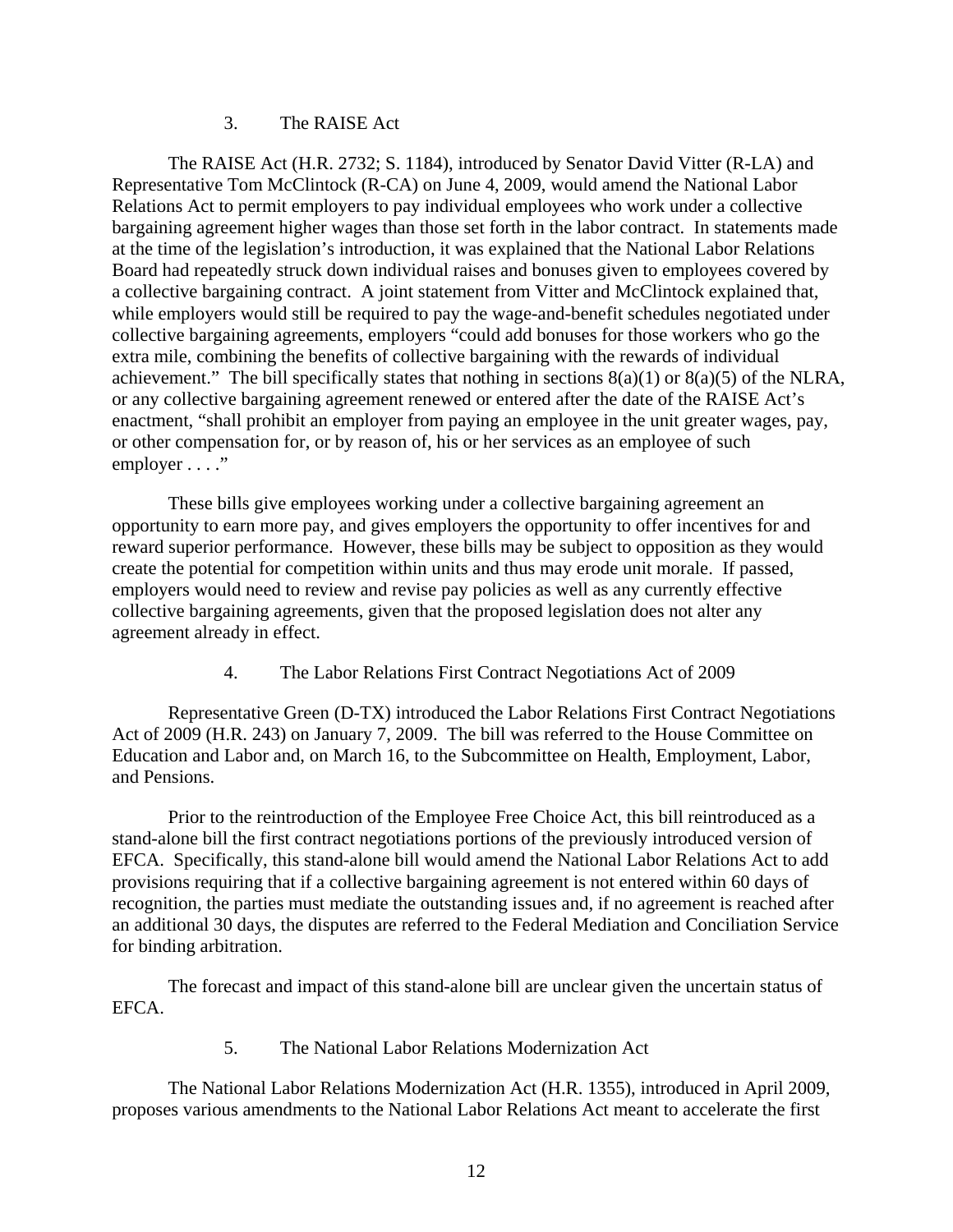contract bargaining process, increase penalties against employers for violations of the Act, require employers to inform unions of their organization opposition campaigns, and allow equal access to unions. First, the bill includes a provision similar to the arbitration provision contained in EFCA, with the exception that the contract imposed on the parties by an arbitrator would be binding for 18 months, rather than two years. Second, the bill proposes amending section 10(*l*) to require that charges of employer violations during organizing drives or initial contract bargaining be given the same preliminary investigation priority currently given to charges alleging violations of sections  $8(b)(4)(A)-(C)$ ,  $8(b)(7)$ , or  $8(e)$ . The bill also increases both the backpay and civil penalty violations against employers. Finally, the bill proposes adding a new subsection to section 9 that would (1) require an employer to inform a union of its intentions regarding organizational opposition communications within 30 days of the NLRB directing an election; (2) require the employer to provide the union the opportunity to hold an equal number of meetings and to engage in other communications in the same manner as the employer does; and (3) make it an unfair labor practice to fail to provide notice and equal access.

Like other pieces of legislation, the prospects of this bill are difficult to predict, though it does contain many of the provisions that Senator Specter and others have mentioned as part of a potential EFCA compromise in the Senate. Passage of this bill, the also-pending Labor Relations First Contract Negotiations Act of 2009, or EFCA would have significant and far-reaching effects on employers, vastly decreasing first contract negotiation leverage and emboldening unions to assert extreme demands in order to gain more favorable mediation and arbitration resolutions.

#### 6. The National Right to Work Act

The National Right to Work Act (H.R. 4107), introduced on November 18, 2009 by Representative Steve King (R-IA) and without any cosponsors, proposes amending the National Labor Relations Act and the Railway Labor Act to eliminate language allowing union security agreements or "closed shops," in which an employee must join a union as a condition of employment. The bill would also remove language from the Railway Labor Act that permits railroad carriers to require, pursuant to a security agreement, payroll deduction of union dues as a condition of employment.

This bill is unlikely to pass, as evidenced by the fact that a version of the National Right to Work Act has been introduced in every Congress since the 104<sup>th</sup> Congress in 1995 without success. If passed, union security agreements would no longer be permissible and union membership would drop, although the amount of the drop is difficult to predict.

7. The Teaching and Research Assistant Collective Bargaining Rights Act

The Teaching and Research Assistant Collective Bargaining Rights Act (H.R. 1461; S. 813), introduced in spring 2009, seeks to codify that students working for colleges and universities may be organized as employees under the National Labor Relations Act, an issue that the National Labor Relations Board has addressed in recent years. For instance, in 2000, the Board held that a group of graduate students were employees under section 2(3) of the Act because they were paid to perform a service. *See N.Y. Univ.*, 332 N.L.R.B. 1205 (2000). However, in 2004, the Board reversed course, holding that graduate student assistants were not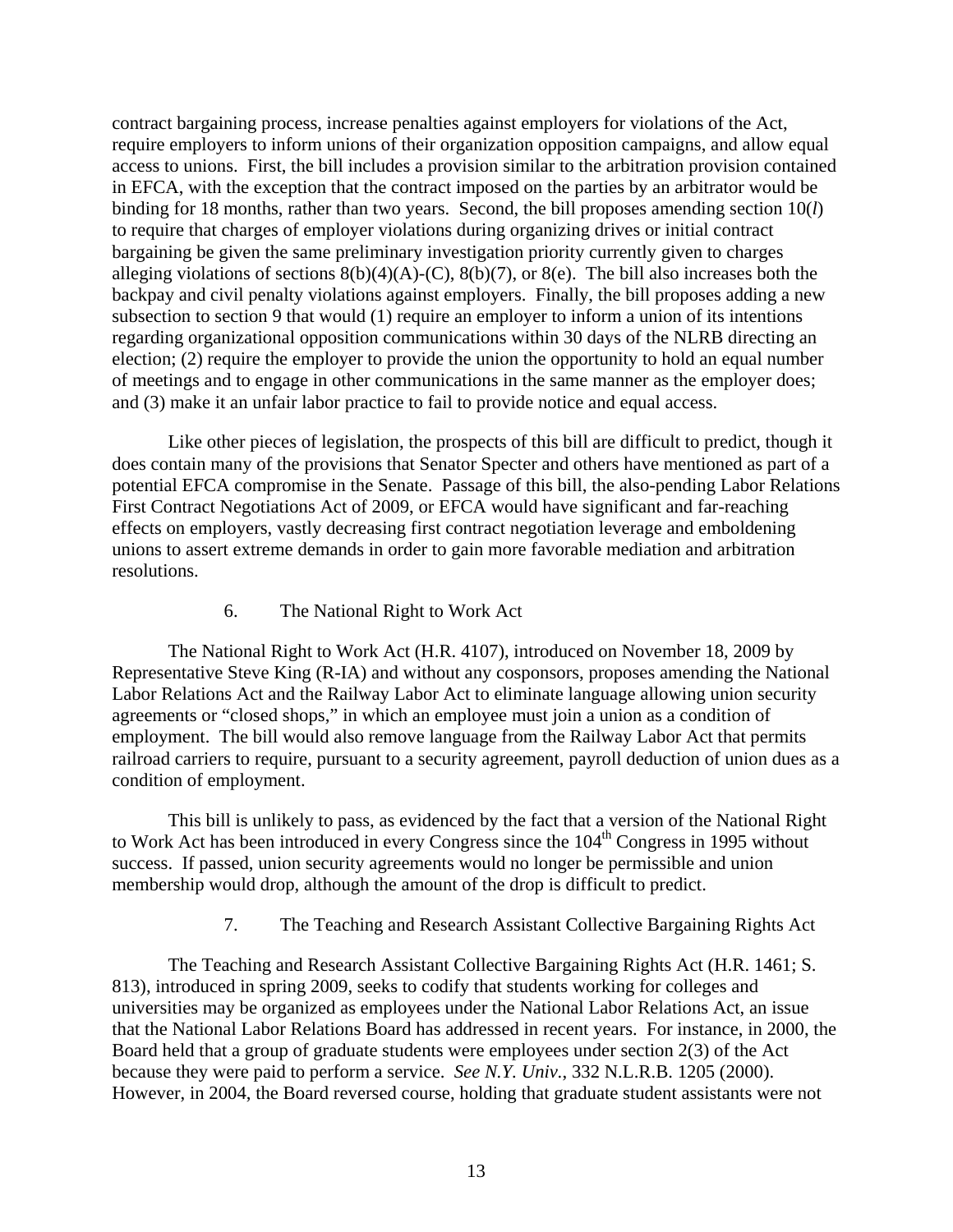employees within the meaning of section 2(3) because their relationship with the employer was "primarily educational." *See Brown Univ.*, 342 N.L.R.B. 483 (2004). The proposed legislation would settle the issue by adding an amendment to section 2(3) of the NLRA clarifying that "[t]he term 'employee' includes a student enrolled at an institution of high education (as defined in . . . (20 U.S.C. §§ 1001, 1002), other than an institution of a State or political subdivision) who is performing work for remuneration at the direction of the institution, whether or not the work relates to the student's course of study."

One area of labor law reform that received little attention in 2009 is the attempt to expand the categories of individuals who may be organized under the Act. While the RESPECT Act was introduced in the previous Congress, it has yet to be reintroduced in the 111th Congress. The Teaching and Research Assistant Collective Bargaining Rights Act, however, is another piece of labor law reform that could be enacted during the current Administration. And, while the employers affected would be limited to higher education institutions, the impact on those institutions would be significant, given the important role that graduate students generally play within higher education. Educational institutions and other employers should also monitor developments at the National Labor Relations Board for expansions in the scope of NLRA coverage.

#### 8. Truth in Employment Act of 2009

The House and Senate are considering identical bills (H.R. 2808; S. 1227) introduced in June 2009 that seek to protect an employer's right to terminate the employment of union organizers who "salt" the company in an attempt to organize the workforce from within. The bills include a finding that salting is a "tactic of using professional union organizers and agents to infiltrate a targeted employer's workplaces [that] has evolved into an aggressive form of harassment not contemplated when the National Labor Relations Act was enacted and [that] threatens the balance of rights which is fundamental to our system of collective bargaining." In response, the bills propose amending section 8(a) of the NLRA to make clear that the Act does not "requir[e] an employer to employ any person who seeks or has sought employment with the employer in furtherance of other employment or agency status."

The proposed amendment would allow an employer to terminate an employee suspected of working at the employer for purposes of salting. Despite the language of the bill, an employer that terminated an employee on the suspicion of salting would likely face an unfair labor practice charge, which may only further the union's organizing efforts. Given the current activity of prounion groups on the Hill, and the Democratic majorities in both chambers, passage of the Truth in Employment Act is unlikely.

#### *Other Avenues*

While Congress has been active in introducing legislation that would affect traditional labor issues, legislation is only one method that Labor may use to bring about changes in traditional labor law. Due to the lack of progress on its initiatives before Congress, Labor may shift its attention to more receptive federal audiences, including a newly-appointed Obama NLRB or other agencies, or even to labor-friendly state or local governments. As discussed in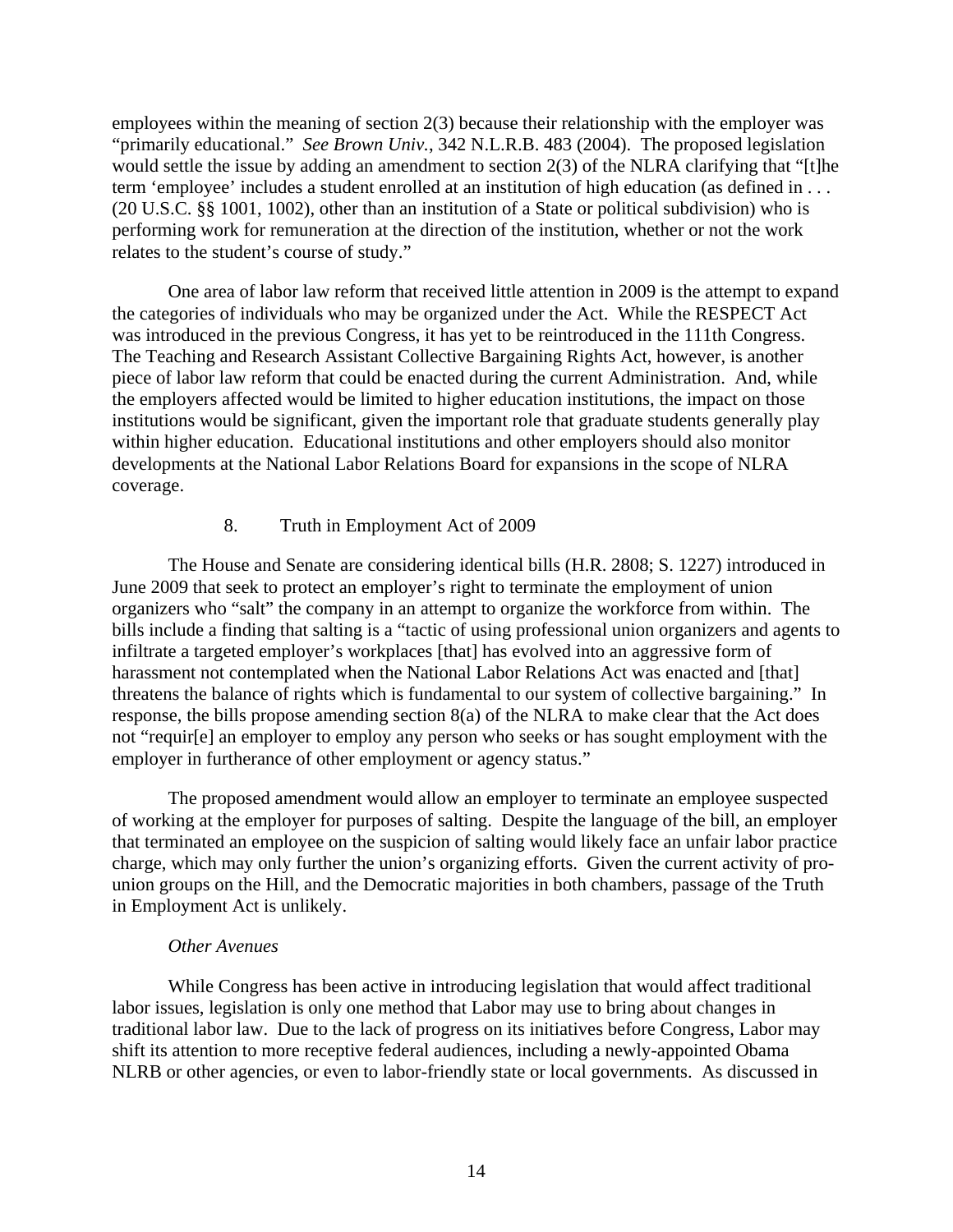this paper, those decision makers could quickly and drastically alter current labor law in many key areas.

### **B. Developments At The National Labor Relations Board**

While the Board has not handed down the kinds of decisions such as *Oakwood Healthcare*, *Dana Corp.*, *Toering Electric*, or *Oil Capitol Sheet Metal Inc.*, that, in years past, have made important changes to labor law, there have been significant developments. Most importantly, the Supreme Court has agreed to resolve a split among the circuits regarding the validity of orders signed by only two Members of the Board operating under a delegation of authority. Further, we can expect that once the Board is back to an operational capacity, there are numerous issues that likely will be reversed from the Bush Administration Board's eight years.

### 1. Validity of Two-Member Orders

Over the past year, six circuits have addressed the validity of Board orders issued under a delegation of quorum authority. Though five circuits found the delegation valid, the D.C. Circuit—where an appeal from any order of the Board may be filed—found the delegation invalid. As of January 2009, it was estimated that over 500 opinions, both published and unpublished, had been issued by the two-Member quorum. *See New Process Steel, L.P. v. NLRB*, 564 F.3d 840, 845 (7th Cir. 2009), *cert. granted*, 130 S. Ct. 488 (Nov. 2, 2009 ) (No. 08-1457).

By statute, the Board consists of five Members appointed by the President with the advice and consent of the Senate. 29 U.S.C. § 153(a). Each Member serves for a five-year term. *Id.* Section 3(b) of the Act describes the Board's ability to delegate powers to a group of three Members and then to further delegate powers to a two-Member group of the three-Member group. *See* 29 U.S.C. § 153(b). The statute reads:

> The Board is authorized to delegate to any group of three or more members any or all of the powers which it may itself exercise . . . . A vacancy in the Board shall not impair the right of the remaining members to exercise all of the powers of the Board, and three members of the Board shall, at all times, constitute a quorum of the Board, except that two members shall constitute a quorum of any group designated pursuant to the first sentence hereof.

### *Id.*

As 2007 closed, the Board's membership quickly changed. Former Chairman Robert J. Battista's (R) five-year term expired on December 16, 2007. Former Members Dennis P. Walsh (D) and Peter N. Kirsanow (R) both held recess appointments that expired at the *sine die* adjournment of the 110th Congress on December 31, 2007. On December 28, 2007, the Board temporarily delegated its powers to Members Liebman, Schaumber, and Kirsanow, with the intention that Members Schaumber and Liebman, whose terms ran into 2010 and 2011, respectively, could operate as a quorum of the three-Member group, able to issue decisions and orders in unfair labor practice and representation cases.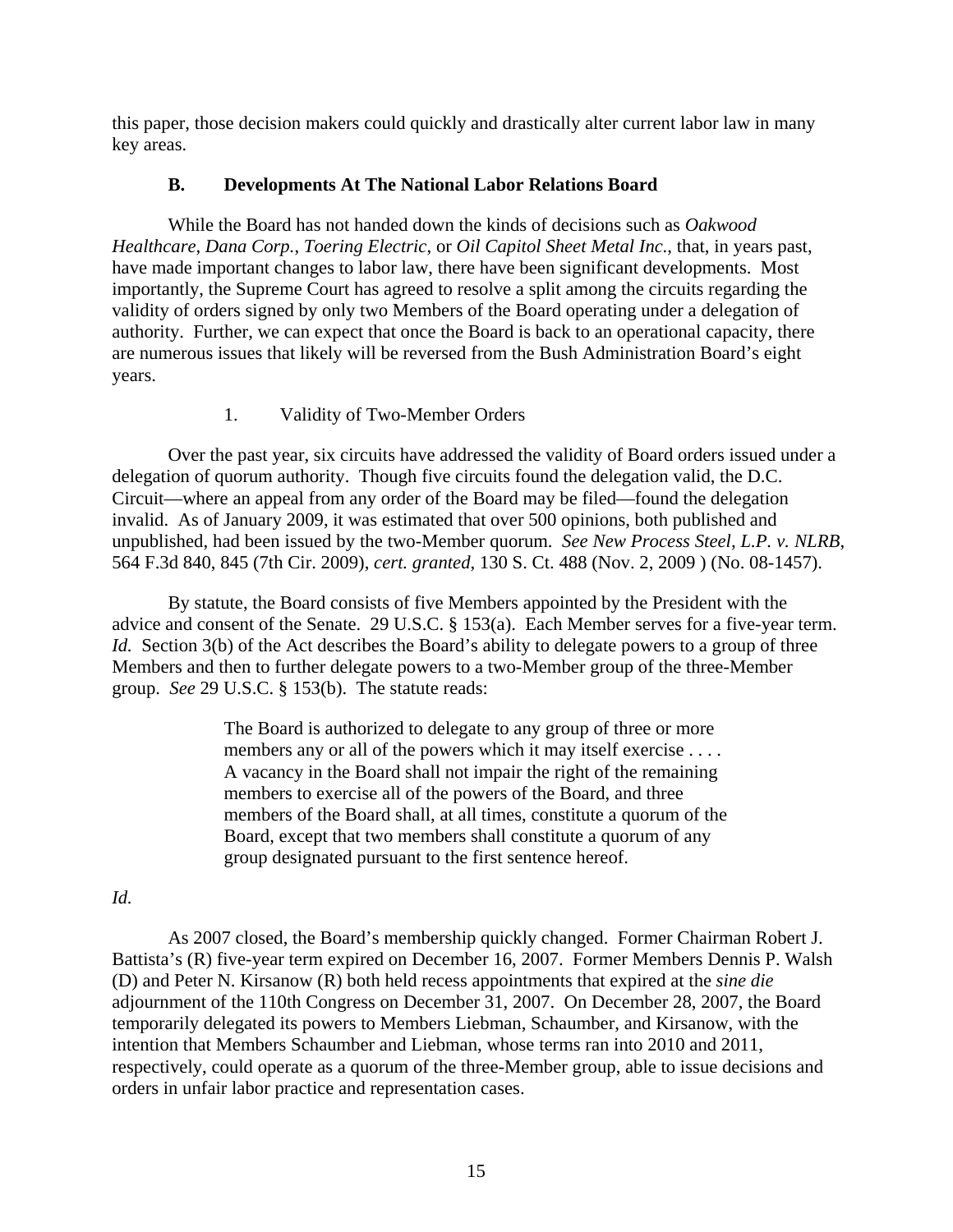#### a. Circuits Holding Delegation Valid

Of the six circuits to have addressed the question, five have held that the delegation of quorum authority was valid. These circuits can be arranged into two groups: those holding the delegation valid based on the plain and unambiguous language of section 3 and those finding the language ambiguous but that the Board's interpretation of the language was a reasonable interpretation under *Chevron U.S.A., Inc. v. Natural Res. Def. Council, Inc.*, 467 U.S. 837 (1987).

The First, Fourth, and Seventh Circuits have all found that opinions and orders issued by the two-member Board are valid based on the plain language of section 3 without the need to reach the second step of the *Chevron* deference analysis. *See Ne. Land Servs., Ltd. v. NLRB*, 560 F.3d 36 (1st Cir. 2009), *petition for cert. filed*, 78 U.S.L.W. 3098 (Aug. 18, 2009) (No. 09-213); *New Process Steel, L.P.*, 564 F.3d 840; *Narricot Indus., L.P. v. NLRB*, 587 F.3d 654 (4th Cir. 2009). The First Circuit was the first circuit court to address the issue and found the delegation valid, with relatively little analysis. *See Ne. Land Servs., Ltd.*, 560 F.3d 36. In *Northeastern Land Services*, the issue arose as an ancillary issue to the employer's appeal from the NLRB's finding that it violated the Act by maintaining an overbroad confidentiality provision and subsequently discharging an employee for violating the provision. *See id.* at 37.

Noting that the Board had delegated its power to three Members, one of whom subsequently vacated the Board, the court found the delegation valid because of the Act's plain language that "'[a] vacancy in the Board shall not impair the right of the remaining members to exercise all of the powers of the Board.'" *Id.* at 41 (quoting 29 U.S.C. § 153(b)) (alteration in original). The court also cited with approval a memorandum prepared by the Office of Legal Counsel of the Department of Justice, on which the Board relied in making its delegation, that supported the view that a delegation to two Members would be valid. *See* 560 F.3d at 41 (citing Quorum Requirements, Memorandum from M. Edward Whelan III, Principal Deputy Assistant Attorney Gen., Office of Legal Counsel, (Mar. 4, 2003), *available at* 2003 WL 24166831 ("Whelan Memo")).

The Seventh Circuit came to the same conclusion on May 1, 2009. *See New Process Steel, L.P.*, 564 F.3d 840. The delegation issue in *New Process Steel* also arose as a jurisdictional objection to the Board's finding that the employer had violated the Act by repudiating the collective bargaining agreement and wrongfully withdrawing recognition from the union. *See id.* at 845, 849-51, 851-52. The court began its analysis with a plain reading of section 3(b) of the Act and concluded that:

> [a]s we read it,  $\S 3(b)$  accomplished two things: first, it gave the Board the power to delegate its authority to a group of three members, and second, it allowed the Board to continue to conduct business with a quorum of three members but expressly provides that two members of the Board constitutes a quorum where the Board has delegated its authority to a group of three members. The plain meaning of the statute thus supports the NLRB's delegation procedure.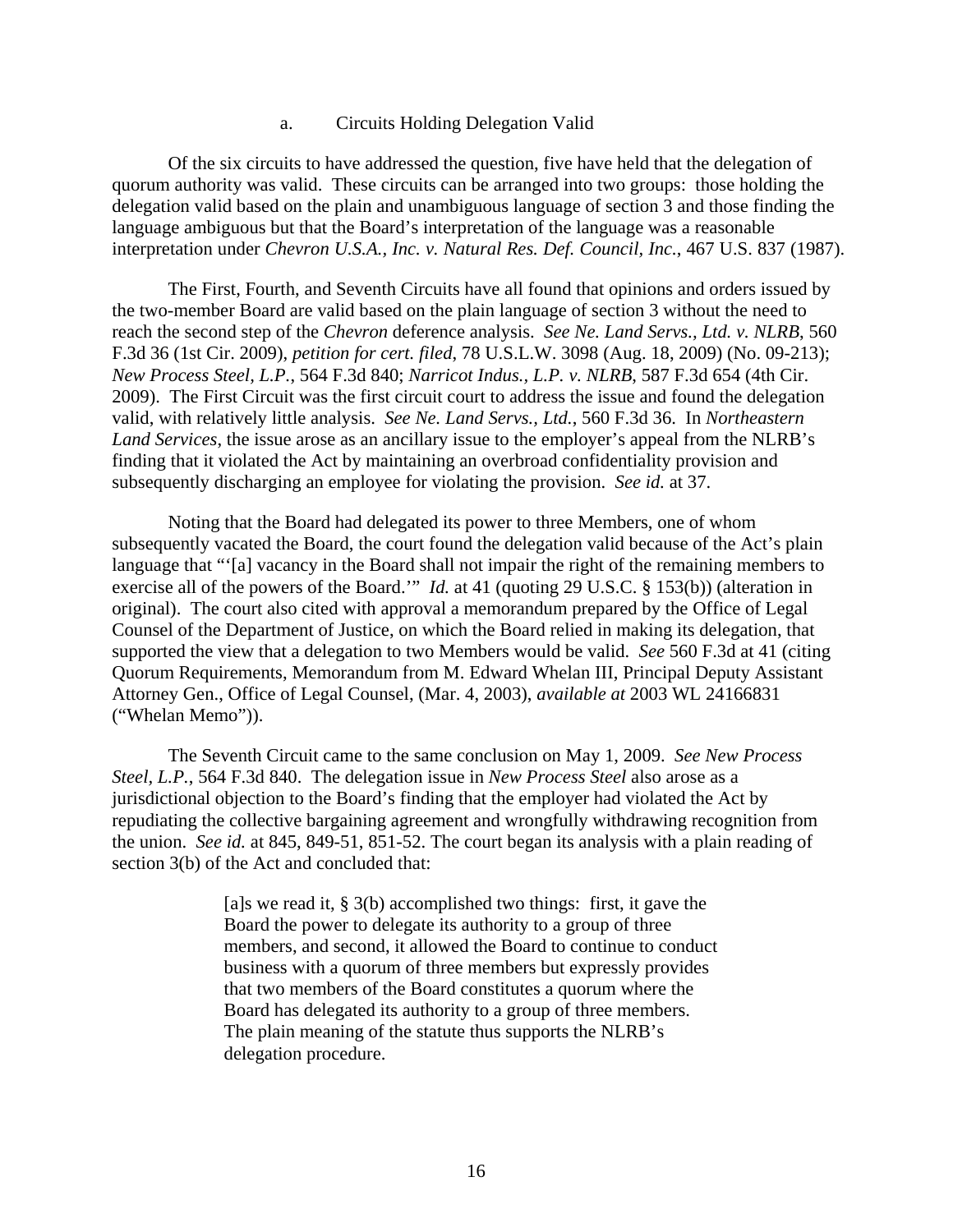*Id.* at 845-46. The court found support in *Northeastern Land Services*, in the Whelan Memo, and in analogous law from other contexts, such as a two-Member order being held valid when a third Member participated in the underlying decision. *See id*. at 846; *Photo-Sonics, Inc. v. NLRB*, 678 F.2d 121 (9th Cir. 1982).

The court rejected arguments regarding the statute's legislative history and other analogous cases, given that the plain meaning of section 3(b) was unambiguous. *See* 564 F.3d at 846. Further, the court rejected New Process's argument that the NLRB's delegation process could not operate when the Board's total membership fell below a certain level—an argument that the D.C. Circuit found compelling in an opinion handed down on the same day as *New Process Steel*. *See id.* at 847; *Laurel Baye Healthcare of Lake Lanier, Inc. v. NLRB*, 564 F.3d 469 (D.C. Cir. May 1, 2009), *petition for cert. filed*, (July 1, 2009) (No. 09-377).

The Fourth Circuit in *Narricot Industries* likewise adopted a plain language rationale for upholding the validity of two-Member opinions. *See* 587 F.3d at 658-60. The court found that the statutory phrase "except that" indicated that an exception followed, meaning that the section 3(b) quorum requirement did not need to be satisfied where the Board had delegated its authority to a three-Member group. *Id.* at 660.

In contrast, both the Second and Tenth Circuits have found the delegation valid, but only as a reasonable interpretation of an ambiguous statute entitled to *Chevron* deference. *See Snell Island SNF LLC, v. NLRB*, 568 F.3d 410 (2d Cir. 2009), *petition for cert. filed*, 78 U.S.L.W. 3130 (Sept. 11, 2009) (No. 09-328); *Teamsters Local Union No. 523 v. NLRB*, Nos. 08-9568, 08- 9577, 2009 WL 4912300 (10th Cir. Dec. 22, 2009). In *Snell*, which was decided after the D.C. Circuit's decision in *Laurel Baye*, see Section II.B.1.b, *infra*, the Petitioners sought to invalidate the Board's orders arguing that "because . . . 'the Board knew [that the third Member] would not be around to exercise the powers being delegated' . . . delegation of all powers to the threemember panel of Liebman, Schaumber, and Kirsanow was 'an acknowledged *sham*.'" 568 F.3d at 415 (quoting Petitioners' Br.) (emphasis added by court). Proceeding under the caveat that "[t]he question regarding the jurisdiction of the NLRB's two-member panel is one ultimately to be resolved by the Supreme Court," the Second Circuit held that the NLRB panel was initially duly constituted. 568 F.3d at 419. The court rejected the argument that "the NLRB knew that the membership of the panel would soon be reduced from three to two—and that the Board's membership would also decrease to two" because that fact "has no bearing on the fact that the panel was lawfully constituted in the first instance." *Id.*

Turning to the "more difficult question [of] whether the NLRB panel lost its authority once the NLRB as a whole lost its quorum," the court found that the delegation remained valid. *Id.* at 419. Though agreeing with the D.C. Circuit that "the Board quorum requirement must be satisfied *at all times*," the Second Circuit found the statute silent on what happened to a valid delegation made before the quorum requirement was not satisfied. *Id.* at 420 (internal quotation marks & citations omitted). And, while the legislative history of the Taft-Hartley Act, which expanded the Board's membership, suggested that efficiency of the Board was a key motive for expansion, the court found Congressional intent unclear on the point and, as such, was required to give deference to the NLRB's interpretation of the delegation provision under the second step of the *Chevron* analysis. *Id.* at 423; *see also Chevron U.S.A., Inc. v. Natural Res. Def. Council,*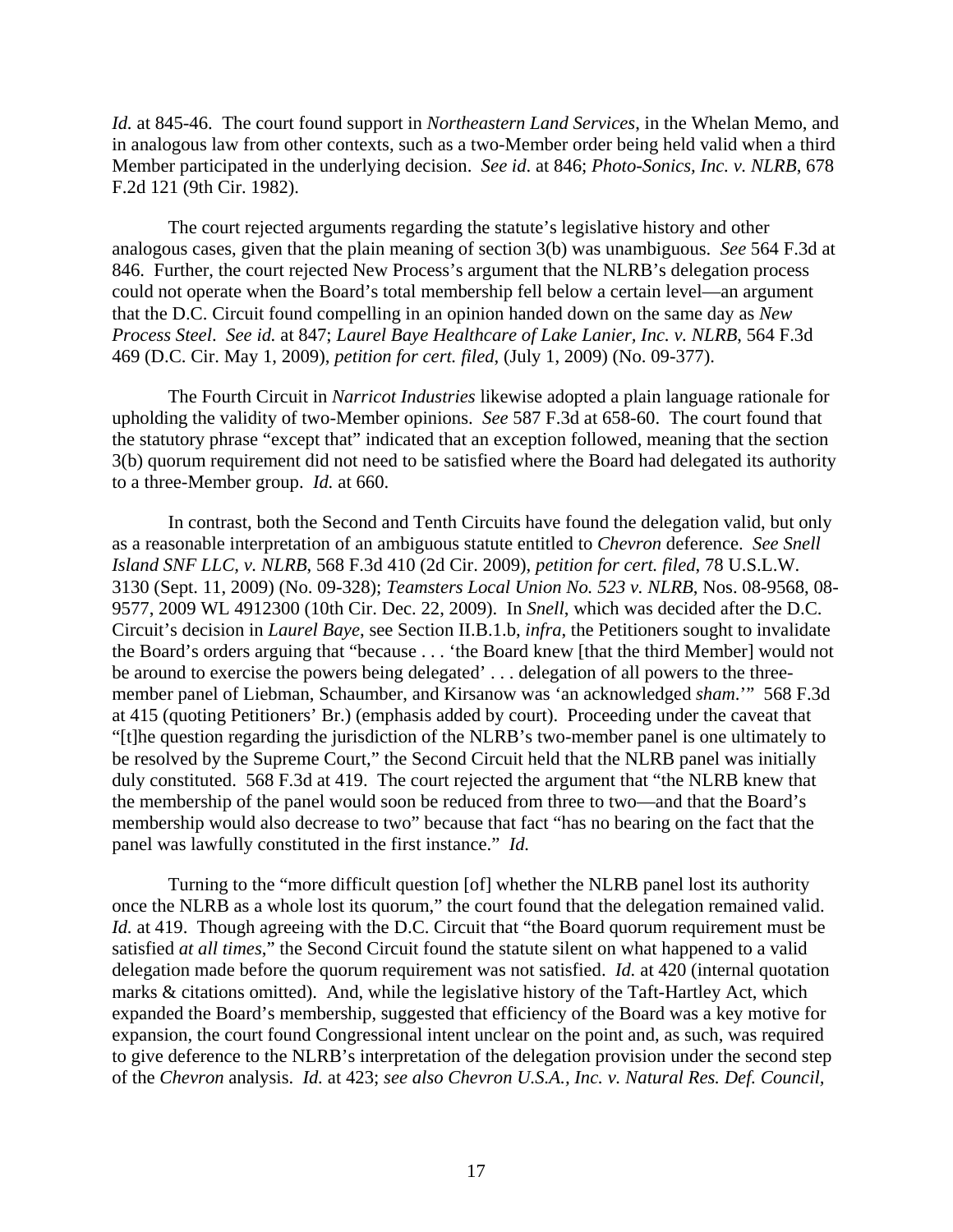*Inc.*, 467 U.S. 837, *reh'g denied*, 468 U.S. 1227 (1984). Because the court found the Board's interpretation of the provision to be reasonable, it upheld the delegation. 568 F.3d at 424.

Similarly, the Tenth Circuit's opinion in *Teamsters Local Union No. 523* noted that the court was "hard-pressed in the wake of [the Circuit] split of opinion in our respected sister circuits to find that the statutory language is clear on its face." 2009 WL 4912300, at \*3. Then, as did *Snell Island*, the court found that the NLRB's interpretation of section 3(b) was a permissible interpretation under *Chevron* and upheld the validity of the delegated authority. *Id.*

### b. D.C. Circuit Holds Delegation Invalid

While the D.C. Circuit stands alone in holding invalid the Board's exercise of the quorum provision in section 3(b), that court's opinion has a significant impact given that any party dissatisfied with a Board order or opinion has the right to appeal to the United States Court of Appeals for the D.C. Circuit. *See* 29 U.S.C. § 160(f).

In *Laurel Baye*, the petitioner did not challenge the merits of the underlying order but only the Board's authority to enter the order at all. *See* 564 F.3d at 470. Laurel Baye based its invalidity argument on two rationales. First, "it contend[ed] that the Board has no authority to delegate its power to a three-member group that it knows will be acting as a two-member group due to expected term expiration." *Id.* at 472. And second, Laurel Baye argued that "even if the Board could make the initial delegation, that delegation cannot survive the loss of a quorum on the Board itself." *Id.* Because the court agreed on the second argument, it did not reach the first. *Id.*

Based on the plain language of section 3(b), the court focused on the requirement that "the Board quorum requirement must be satisfied '*at all times*'" and that, if a quorum is delegated to a delegee group, the quorum for that group is two, rather than three. *Id.* (quoting 29 U.S.C. § 153(b) (emphasis added by court)). The court then concluded that:

> Reading the two quorum provisions harmoniously, the result is clear: a three-member Board may delegate its powers to a threemember group, and this delegee group may act with two members so long as the Board quorum requirement is, "at all times," satisfied.

*Id.* at 472-73 (citation omitted). Based on this plain reading, the court concluded that:

It . . . defies logic as well as the text of the statute to argue, as the Board does, that a Congress which explicitly imposed a requirement for a three-member quorum "at all times" would in the same sentence allow the Board to reduce its operative quorum to two without further Congressional authorization.

*Id.* at 473. The court also found support for its reading of the statute based in agency law, noting that "[a]n agent's delegated authority is . . . deemed to cease upon the resignation or termination of the delegating authority," and that, in this case, "[i]f the Board has no authority [because it has fallen below the quorum requirement], it follows that the committee has none." *Id.* at 473.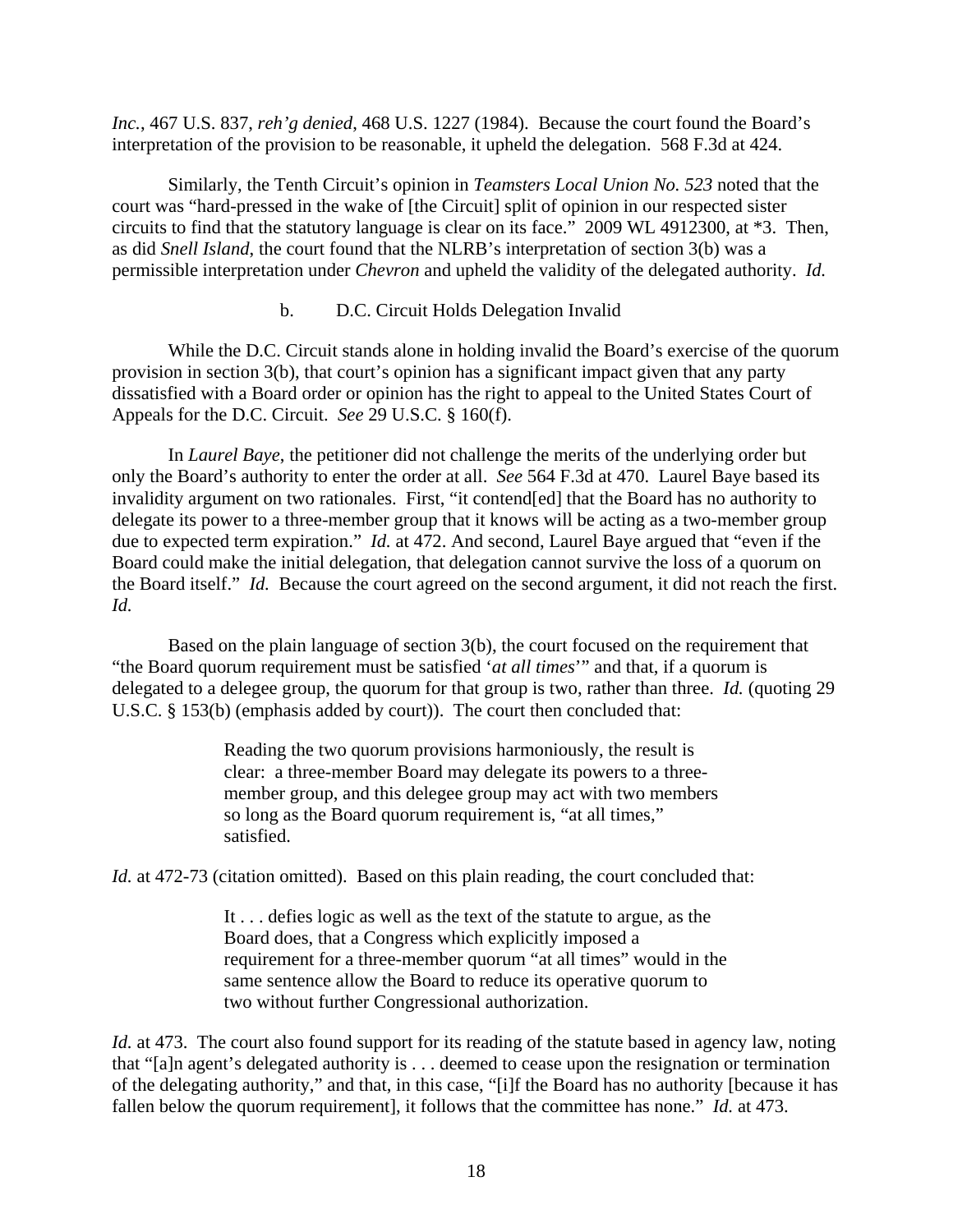#### c. Potential Impact

With the Supreme Court's decision to hear the matter, set for argument on March 23, 2010 the question will not be in doubt much longer. However, even if the Court were to hold that opinions issued by only two Members were invalid, those decisions and orders issued by a two-Member Board may be ratified or otherwise reinstated by a properly constituted panel once Board vacancies are filled. *See* 564 F.3d at 476. While any new Member would hopefully review each opinion before voting, which would take a considerable amount of time, it is not unreasonable to think that this option would be considered for at least some of the opinions issued.

Finally, inasmuch as Board efficiency has been a central theme of Senator Specter's proposals for reform, and Congress is considering labor law reform, some alteration or clarification of the quorum delegation provision may come from Congress. While this option for resolution would be the most cumbersome to obtain, given the labor law reform currently under consideration, it is, nonetheless, a possibility.

### 2. Key Issues Currently Pending Before The Board

Once the Board returns to a full complement, we expect to see an increase in the number of significant cases decided by the Board, given the backlog of important issues presumably being held for a full panel. Specifically, issues relating to pre-recognition negotiation, handbilling, and unlawful secondary activity are all issues that the Board could quickly decide.

> a. Negotiating Principles of Organization and Initial Collective Bargaining

One area in which the Board could clarify the legal landscape related to union organizing arises in the currently pending *Dana Corp.*, Nos. 7-CA-46965, 7-CB-14803, 7-CA-47078, 7-CB-14119, 7-CA-47079, 7-CB-14120 ("*Dana II*"). *Dana II* involves the right of an employer and a union to negotiate the principles by which a union may seek to organize the employer's employees should the union choose to do so, and to negotiate the general principles that would guide collective bargaining in the event that bargaining authority is obtained from an uncoerced majority of these employees. The administrative law judge that heard *Dana II* determined that the employer and union did not violate the Act by agreeing that, only following proof of majority status, certain principles would inform future bargaining. *Dana Corp.*, 7-CA-46965, 2005 WL 857114 (N.L.R.B. ALJ Apr. 11, 2005). These principles included, for example, the union's willingness to support co-payments for health care and other similar items that the General Counsel alleged amounted to pre-recognition negotiation of terms and conditions of employment. *Id.* To support his argument, the General Counsel relied principally on *Majestic Weaving Co.*, 147 N.L.R.B. 859 (1964), *op. supplemented*, 149 N.L.R.B. 1523 (1964), *enforcement denied on other grounds*, 355 F.2d 854 (2d Cir. 1966), where recognition preceded majority support and the parties executed a completed collective bargaining agreement in an effort to give the appearance of majority support – a very different case than *Dana II*.

The reality of union organizing in 2010 is much different than it was at the time of *Majestic Weaving* in 1964 – the top-down or corporate campaign was virtually unheard of at that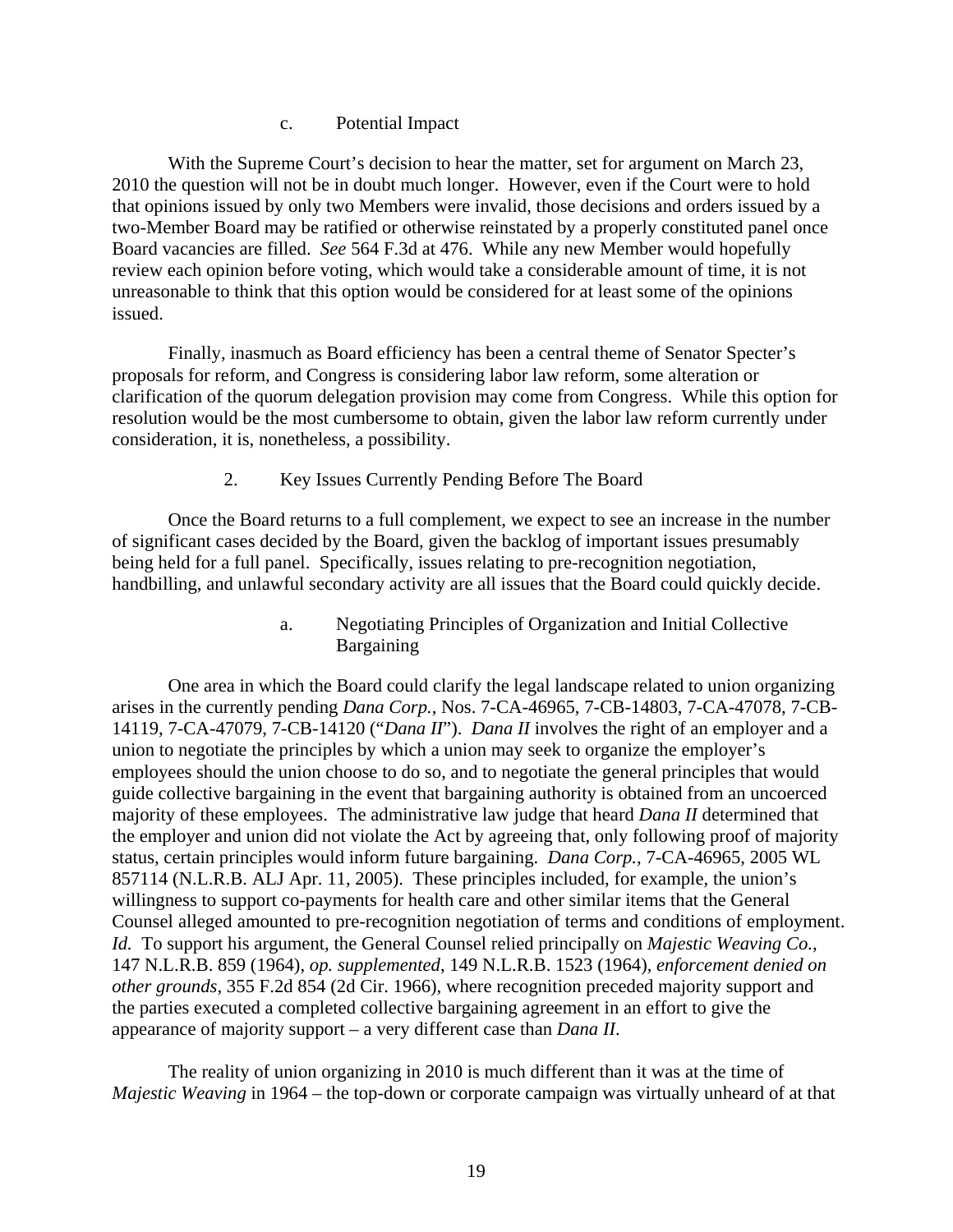time. Given the increasing use of the corporate campaign and card check and neutrality agreements, the kind of agreements that are at issue in *Dana II* and those prohibited by *Majestic Weaving* have the potential to facilitate relationships between employers and unions, without interfering with employee rights, so long as two conditions are met. First, of course, any framework must be contingent (as it was in *Dana II*), upon proof that an uncoerced majority of employees wish to be represented by the union. And second, employees should be notified of the terms negotiated within the framework. Indeed, this would likely assist employees in making an informed choice about unionization, as they could do so with relatively accurate information about the terms that the union may be able to achieve in bargaining, rather than simply promises of the sort that unions are now permitted to offer when organizing a workplace.

It is likely that the Board will recognize these realities and affirm the ALJ decision in *Dana II.* By doing so, it would provide both employers and unions a way to reach agreements that will inform employees of what they can expect if they choose to be represented. Employers would then be allowed to condition neutrality/card check agreements on reaching understandings on what will be negotiated, which may make employers more receptive to such agreements. Overall, such a system would give unions broader ability to organize an employer's employees, employers more certainty regarding what would happen if employees selected a union representative, and would give employees more information from which to decide the representation question. Finally, and as importantly, it would streamline the always difficult first contract negotiation process, and thus lead to quicker contracts. Of course, if EFCA passes, the need for a union to enter into a neutrality agreement—let alone a *Dana II* agreement—would disappear, given that the union could make its promises and then, if the employer does not yield, put those demands before an arbitrator in mandatory interest arbitration. But the Board in *Dana II* has an opportunity to approve a system with the potential to benefit all stakeholders: employees, unions, and employers.

> b. Access to Employer Property for Organizational Activities by Off-Duty Employees or Employees of Contractors

In a matter that has bounced between the Board and courts for over eight years, it is possible that a full Board may address the rules regarding consumer hand-billing activities on an employer's property by off-duty employees and whether an employer may prohibit those activities. *See New York New York Hotel, LLC*, 334 N.L.R.B. 762 (2001); *New York New York, LLC v. NLRB*, 313 F.3d 585 (D.C. Cir. 2002). The Board's opinion drew a distinction between (1) "individuals who do not work regularly and exclusively on the employer's property" and who "may be treated as trespassers," and (2), as involved in this case, employees of contractor Ark, who operated a restaurant on New York New York's ("NYNY") premises, "who work regularly and exclusively in the Respondent's facility," and therefore "may engage in protected solicitation and distribution [when off-duty] in nonwork areas of the owner's property unless the owner can show that prohibiting that sort of activity is necessary to maintain production and discipline." 334 N.L.R.B. at 762-63.

On review, the D.C. Circuit reversed and remanded for further consideration, given that "[t]he Supreme Court has never addressed the § 7 rights of employees of a contractor working on property under another employer's control, and the Board's *New York New York* decisions shed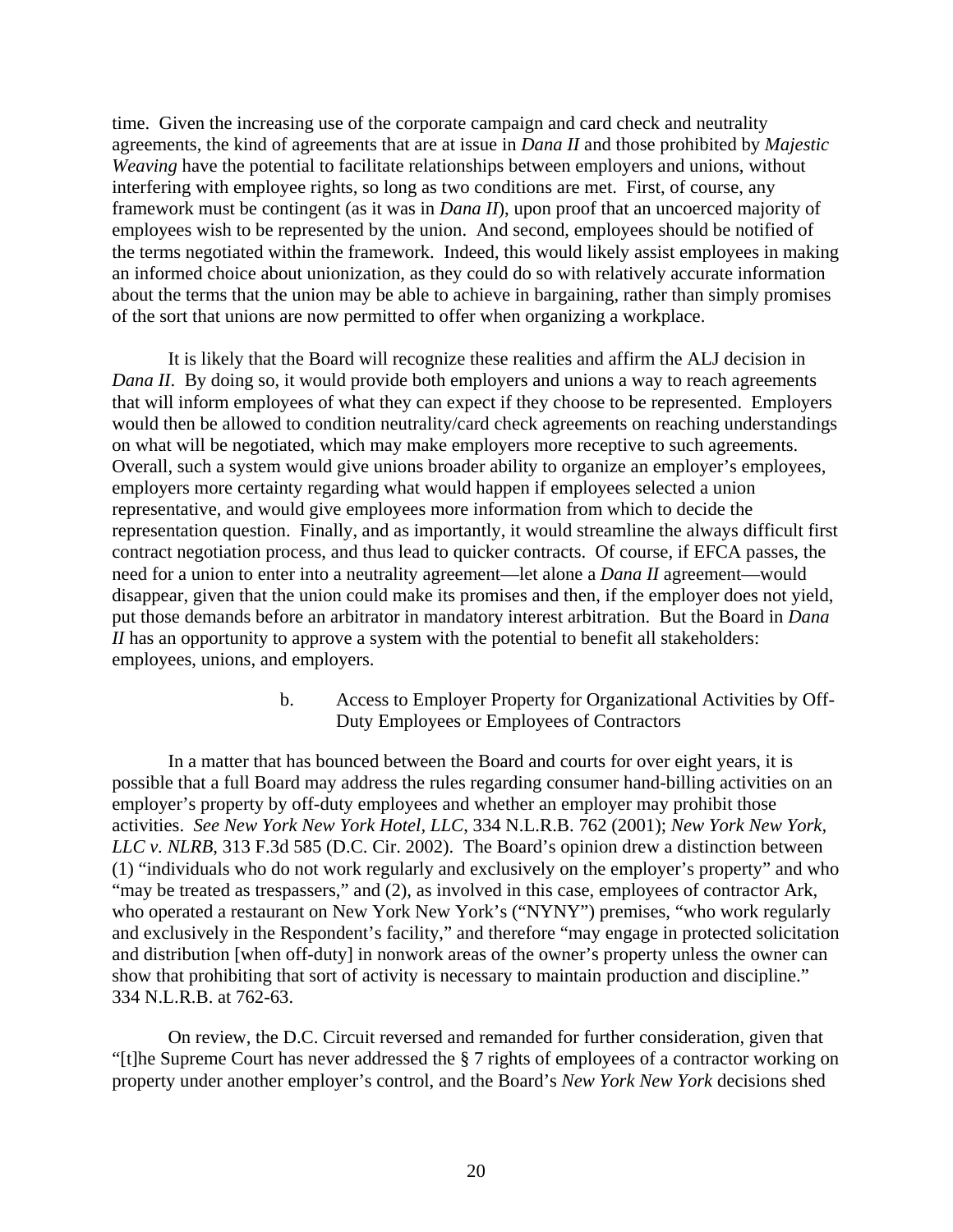little light on the important issues this factual pattern raises." 313 F.3d at 588. The court noted that a number of questions were left unanswered, including:

- "[w]ithout more, does the fact that the Ark employees work on NYNY's premises give them *Republic Aviation* rights [to engage in organizing activity on the employer's premises in non-work areas during off-duty hours] throughout all of the non-work areas of the hotel and casino?"
- whether the Ark employees are "invitees of some sort but with rights inferior to those of NYNY's employees?"
- whether the Ark employees should "be considered the same as nonemployees when they distribute literature on NYNY's premises outside of Ark's leasehold?", etc.

*See* 313 F.3d at 590. These matters remain unresolved before the Board. If employees of contractors are held to have the equivalent of *Republic Aviation* rights, or anything more than the rights of non-employee union organizers under *Lechmere, Inc. v. NLRB*, 502 U.S. 527 (1992), employers will need to carefully reconsider the ways in which they police their property for union activity, given the expanded range of permissible activity by individuals not directly employed by the property owner.

### c. Bannering

Another issue developing before the Board is the use of banners at the sites of neutral employers and the limits of permissible conduct under section 8(b)(4)(ii)(B). Various decisions by administrative law judges are split on whether the use of banners announcing a "labor dispute" or stating "shame on [neutral employer]" on the neutral employer's premises are unlawful secondary picketing, or protected by the publicity exception to section 8(b)(4). *See Sw. Reg'l Council of Carpenters*, NLRB ALJ Case No. 31-CC-2113 (Feb. 18, 2004) (20 x 4 feet banner stating "labor dispute" and "shame on [neutral employer]" is protected free speech); *Local Union No. 1827, United Bhd. of Carpenters & Joiners of Am.*, No. 28-CC-933, 2003 WL 21206515 (N.L.R.B May 9, 2003) (given the fact that banners were fixed and in a place where customers of neutral employer could see them, bannering constituted unlawful picketing).

If an Obama Board were to take up the issue, it is likely that they would find the activity a protected exercise of free speech. However, even if so, the Board should carefully consider and provide guidance about what factors would shift the bannering from protected speech into unlawful picketing, such as placement, duration, text, and objective of the bannering.

### 3. Key Issues Likely To Be Revisited By The Board

Aside from the issues currently pending at the Board, it is likely that the new Board would look to reverse some of the key cases handed down by the Bush Board, particularly in areas that could expand the pool of the employees who could be organized. While the Board's ability to take on these cases may be delayed while it waits for the ideal case to come before it, it is likely that these issues are all on the Board's radar for change.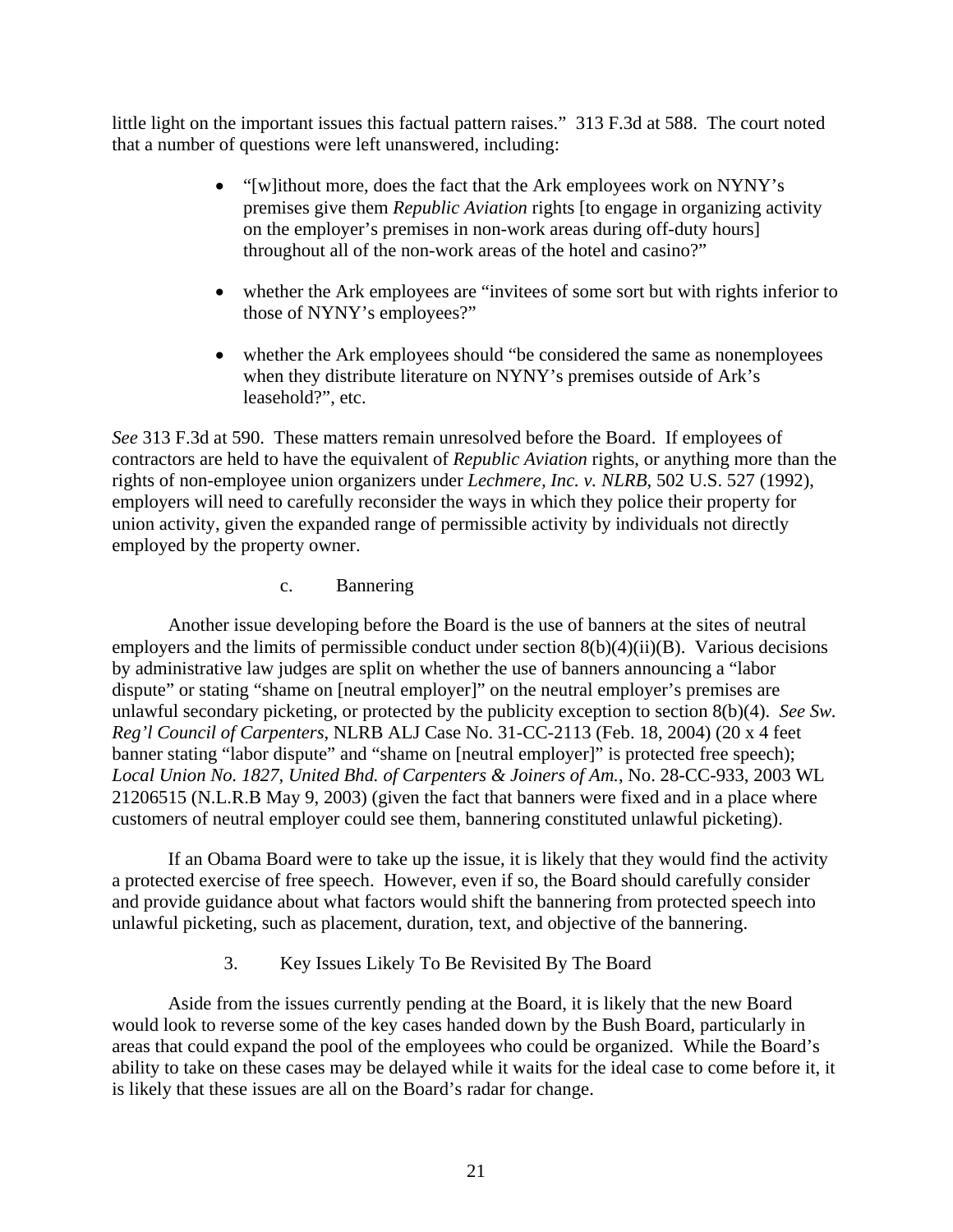#### a. Definition of Independent Contractor Status

In recent remarks delivered at Cornell University, Chairman Liebman indicated that one area that should be revisited is the definition of independent contractors, an issue that has developed in both Federal courts and Congress. The Board's concern primarily relates to the D.C. Circuit's opinion in *FedEx Home Delivery v. NLRB*, 563 F.3d 492, 495 (D.C. Cir. 2009), where the court reversed a Board decision that FedEx Home Delivery ("FedEx Home") violated sections 8(a)(1) and (5) by refusing to bargain with unions certified as bargaining representatives, based on the Board's finding that the employees in the units were employees, not independent contractors. *Id.*

In reversing the Board, the court found that the drivers were independent contractors and emphasized the proper weight and focus that should be given to the entrepreneurial opportunity factor in the common law test. *See id.* at 496-97, 502-03. The court acknowledged that the independent contractor test initially operated "in terms of an employer's right to control" but that eventually "a verbal formulation emerged that sought to identify the essential quantum of independence that separates a contractor from an employee." *Id.* at 496, 497. The development became "as explicit as words can be," *id.* at 497, when the court "'shift[ed the] emphasis' away from the unwieldy control inquiry in favor of a more accurate proxy: whether the 'putative independent contractors have "significant entrepreneurial opportunity for gain or loss."'" *Id.* (quoting *Corp. Express Delivery Sys. v. NLRB*, 292 F.3d 777 (D.C. Cir. 2002) (quoting *Corp. Express Delivery Sys.*, 332 N.L.R.B. No. 144, at 6 (Dec. 19, 2000))).

As the court explained the law after *Corporate Express*, "while all the considerations at common law remain in play, an important animating principle by which to evaluate those factors in cases where some factors cut one way and some the other is whether the position presents the opportunities and risks inherent in entrepreneurialism." 563 F.3d at 497. Given that FedEx Home drivers, among other things, work multiple routes or hire their own employees for their single routes, make use of their vehicles for other commercial or personal uses, set their own hours of work and breaks, and assign contractual rights to routes, the court reversed the Board, finding that because "the indicia favoring a finding the contractors are employees are clearly outweighed by evidence of entrepreneurial opportunity, the Board cannot be said to have made a choice between two fairly conflicting views." *Id.* at 498-500, 503-04. Accordingly, because the employees were independent contractors and thus not covered by the Act, the court reversed the Board's decision that FedEx Home violated the Act by refusing to bargain.

While *FedEx Home Delivery* is an important case for independent contractor status under the Act, it is not clear to what degree *FedEx Home Delivery* actually changed the test. While the dissent suggests that entrepreneurial opportunity is given a sense of primacy for the first time, *see id.* at 509-10, 518-19 (Garland, dissenting), the role of entrepreneurial opportunity clearly existed and received increased emphasis in *Corporate Express*. *See id.* at 502-03; *see also* 292 F.3d 777. Accordingly, application of *FedEx Home Delivery* in subsequent cases—both at the Board and in the courts—will determine how large of a role entrepreneurial opportunity will play in balancing other factors recognized at common law.

Despite the D.C. Circuit's attempt to provide more guidance on this topic, the decision may have little impact on cases not under the NLRA. In another case, although not a labor case,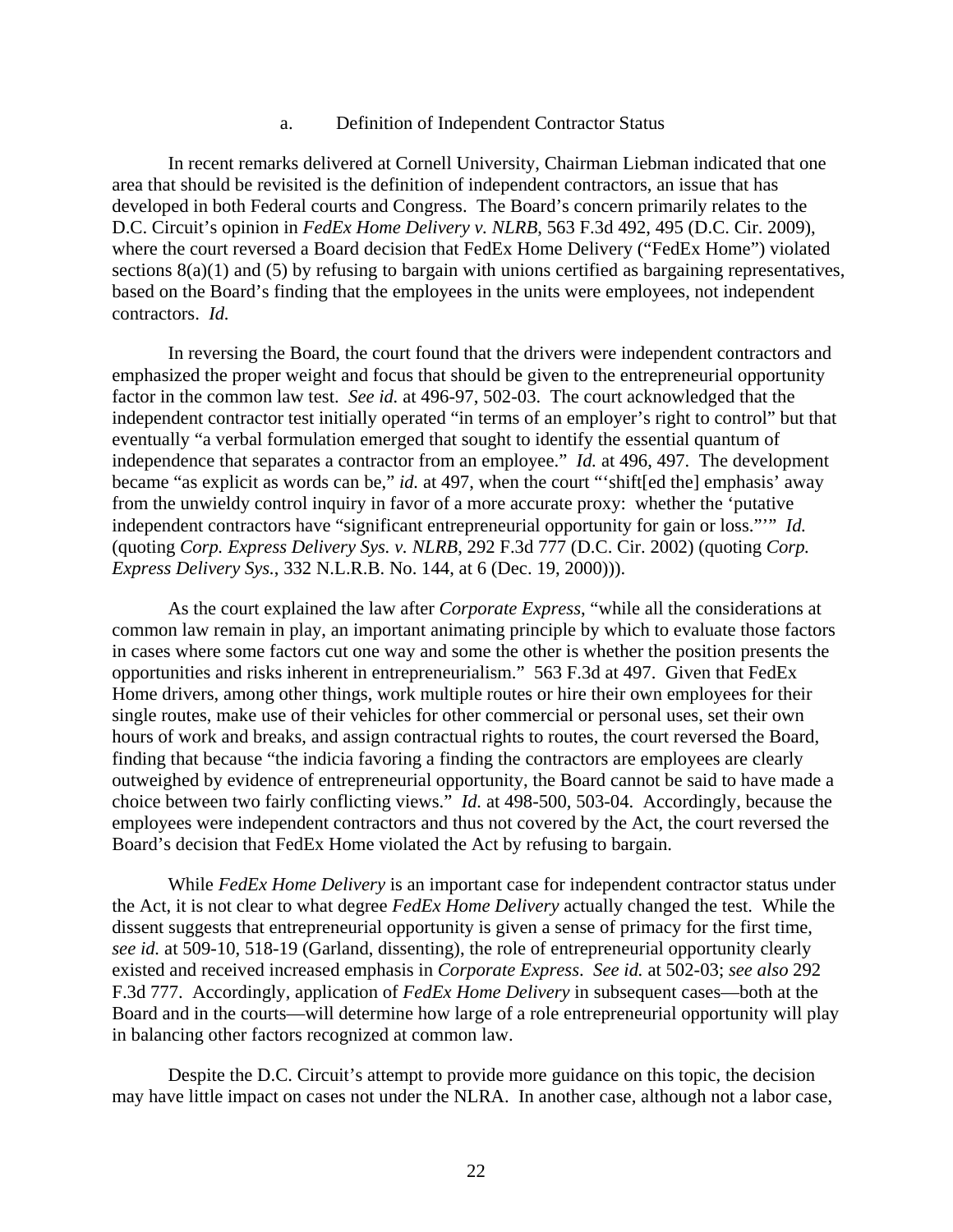the Seventh Circuit noted the variety of tests for determining independent contractor status. *See Estate of Suskovich v. Anthem Health Plans of Va.*, 553 F.3d 559 (7th Cir. 2009). There, the court applied the 10-factor test from the Restatement (Second) of Agency, but noted that claims were also made under ERISA, which uses a 12-factor common law standard, and the FLSA standard that "determine[s] whether an arrangement is an employment or independent contractor relationship with a six-factor test to determine the 'economic reality' of the situation." *See id.* at 565. Entrepreneurial opportunity was not a factor in any of these tests. Yet another test is the 20-factor test applied by the IRS, also termed the "right-to-control test," but different from either the 10-factor Restatement test, the 12-factor ERISA test, or the six-factor FLSA test. And, despite the inclusion of twenty factors, entrepreneurial opportunity is not considered under the test commonly used by the IRS. So, while *FedEx Home Delivery* may cast itself as an application of *Corporate Express* in the context of NLRA coverage, it appears that this development may significantly affect the independent contractor test only under the NLRA. The IRS has set aside its twenty factor test and adopted a bright line test in certain circumstances, which has been subject to ongoing litigation. *See Mayo Foundation for Medical Educ. v. IRS*, 568 F.3d 675 (8th Cir. 2009) (affirming IRS regulation requiring that medical residents be treated as employees and not students), *petition for certiorari filed*, Jan. 14, 2010 (No. 09-837).

### b. Expanding the Definition of Supervisors

In response to the Supreme Court's criticism of the manner in which the Board had previously defined the term "supervisor" and its interpretation of the phrase "independent judgment," *see NLRB v. Ky. River Cmty. Care, Inc.*, 532 U.S. 706 (2001), the Bush Board issued *Oakwood Healthcare, Inc.*, 348 N.L.R.B. 686 (2006) and its companion cases, *Golden Crest Healthcare Ctr.*, 348 N.L.R.B. 727 (2006), and *Croft Metals, Inc.*, 348 N.L.R.B. 717 (2006), which expanded the number of individuals classified as "supervisors" under the NLRA. Specifically, in the *Oakwood* cases, the Board reexamined and clarified its interpretation of the phrase "independent judgment," as well as the section 2(11) terms "assign" and "responsibly to direct." The Board defined "assign" as the act of "designating an employee to a place (such as a location, department, or wing), appointing an individual to a time (such as a shift or overtime period), or giving significant overall duties, *i.e.* tasks, to an employee." 348 N.L.R.B. at 689. The Board defined "responsibly to direct" with the following example: "If a person on the shop floor has men under him, and if that person decides what job shall be undertaken next or who shall do it, that person is a supervisor, provided that the direction is both responsible . . . and carried out with independent judgment." *Id.* at 691. And, consistent with the Supreme Court's direction in *Kentucky River*, the Board adopted an interpretation of "independent judgment" that "applies irrespective of the Section 2(11) supervisory function implicated, and without regard to whether the judgment is exercised using professional or technical experience." *Id.* at 692. The Board defined "independent judgment" in relation to two concepts: first, independent judgment cannot be effectively controlled by any other person, and second, the degree or discretion must rise above the "routine or clerical." *Id.* at 693. Taken together, these definitional clarifications expanded the number of individuals who may be deemed supervisors under the Act, and concomitantly narrowed the pool of workers who may potentially be organized.

These decisions, which did not move the compass very far, are unlikely to survive for long. In a dissenting opinion, Member (now Chairman) Liebman and Member Walsh argued that the majority's definition of "assign" was improper. According to the dissent, the term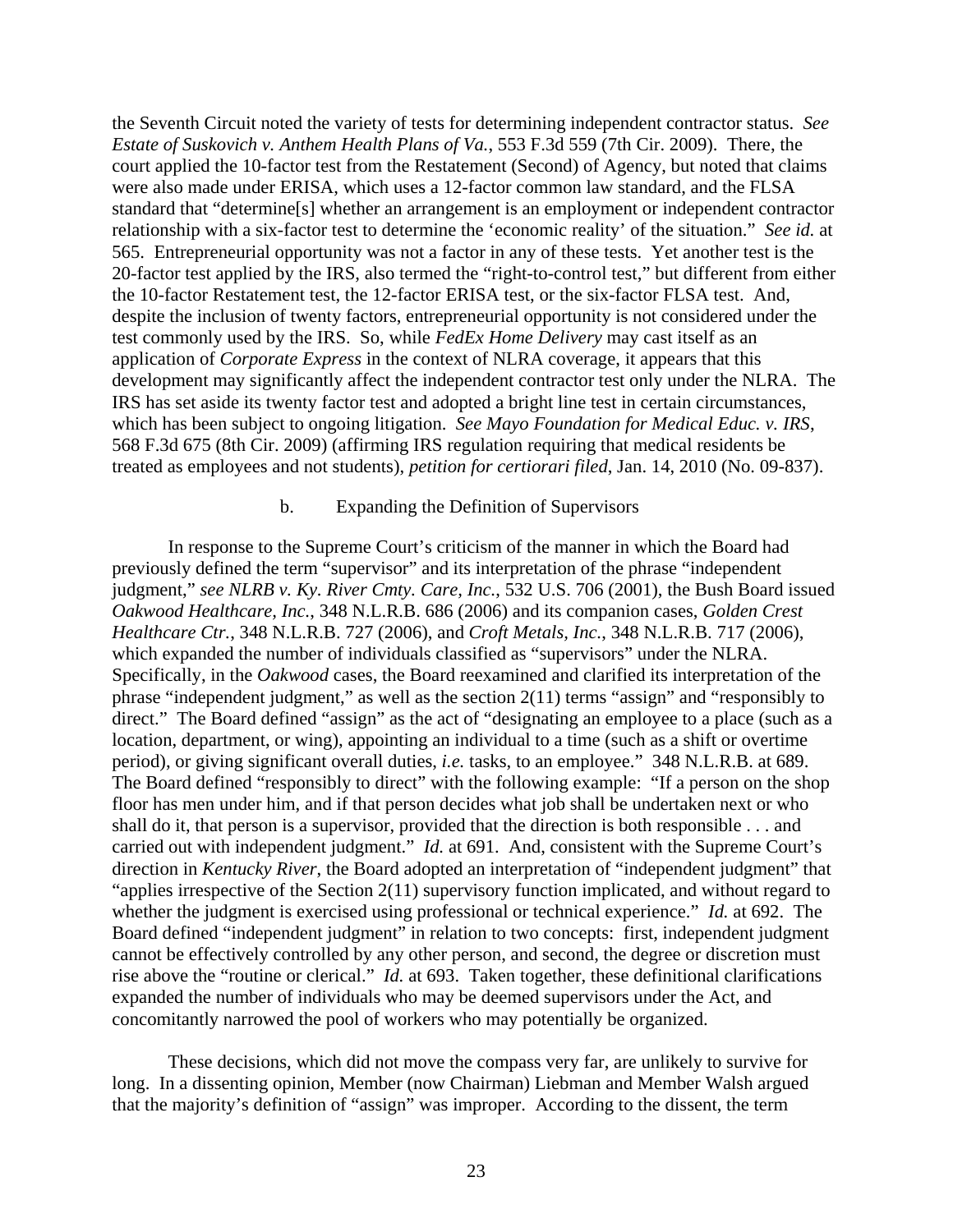"assign" should not include the act of assigning overall tasks to employees because assigning employee tasks is a "quintessential function of the *minor supervisors* whom Congress clearly did *not* intend to cover in Section 2(11)." *Id.* at 702 (emphasis added). Accordingly, "assign" should be defined as "designating work site" or "work hours." *Id.* Members Liebman and Walsh also argued that the majority incorrectly defined the term "responsibly to direct," because, in the dissent's opinion, section  $2(11)$  is intended to cover only those "persons who were effectively in charge of a department-level work unit, even if they did not engage in the other supervisory functions identified in Section 2(11)." *Id*. (emphasis omitted).

The dissenting opinion filed by Members Liebman and Walsh may well foreshadow the approach likely to be taken by an Obama-appointed Board, or by Congress. Indeed, on March 22, 2007, in response to the Board's decision in *Oakwood Healthcare Inc.*, Rep. Robert Andrews (D-NJ) and 164 co-sponsors introduced H.B. 1644 – the Re-Empowerment of Skilled and Professional Employees and Construction Tradesworkers Act – "to amend the National Labor Relations Act to clarify the definition of 'supervisor' for purposes of such Act," *available at* http://www.opencongress.org/bill/110-h1644/show (last visited Feb. 6, 2010). While the socalled RESPECT Act stalled in the prior Congress, if reintroduced and passed, the Act would amend section 2(11) of the NLRA in three ways. First, it would require that an individual spend the majority of his or her time as a supervisor in order to qualify for supervisory status. Second, it would eliminate the word "assign" from the statutory definition, meaning that the individuals who can assign work will no longer, on that basis alone, be statutory supervisors. And, third, it would strike the phrase "or responsibly to direct them." These changes would significantly narrow the definition of a supervisor, and consequently expand the number of employees subject to unionization. Although this bill has not yet been reintroduced, one can expect that it will be. And, regardless of Congressional action, the Board will likely revisit *Oakwood* and related decisions, thus potentially expanding once more the pool of workers available to be organized.

While these changes would clearly impact the number of individuals available to be organized, the potential consequences of excluding "minor supervisors" from the Act's definition of supervisor has further implications in the organizing context. In *Harborside Healthcare, Inc.*, 343 N.L.R.B. 906 (2004), the Board set forth the test for when a supervisor's speech regarding organizing – either prounion or antiunion – justifies setting aside an election. In *Harborside*, the majority noted that the "proper inquiry . . . is whether supervisory prounion [or antiunion] conduct reasonably tends to have a coercive effect on or is likely to impair an employee's choice." *Id*. at 909 (internal quotation marks and alterations omitted). More specifically, the inquiry includes "consideration of the nature and degree of supervisory authority possessed by those who engage in the [challenged] conduct," and "an examination of the nature, extent, and context of the conduct in question." *Id.* The Board then went on to hold that a supervisor's speech to three employees – one of whom the supervisor directed for one day, and two of whom she never specifically supervised – was sufficiently coercive, in part because of the possibility that the supervisor might someday supervise those employees and the "three employees could reasonably fear that [the supervisor] would eventually exercise charge nurse authority over them." *Id*. at n.13.

Member Liebman dissented, noting that the Board's definition of supervisor "sweeps in many workers whose authority is quite limited and whose legal status is highly debatable." *Id.* at 916. She then noted that "[t]o the extent that it inhibits workers who fall near, but not over, the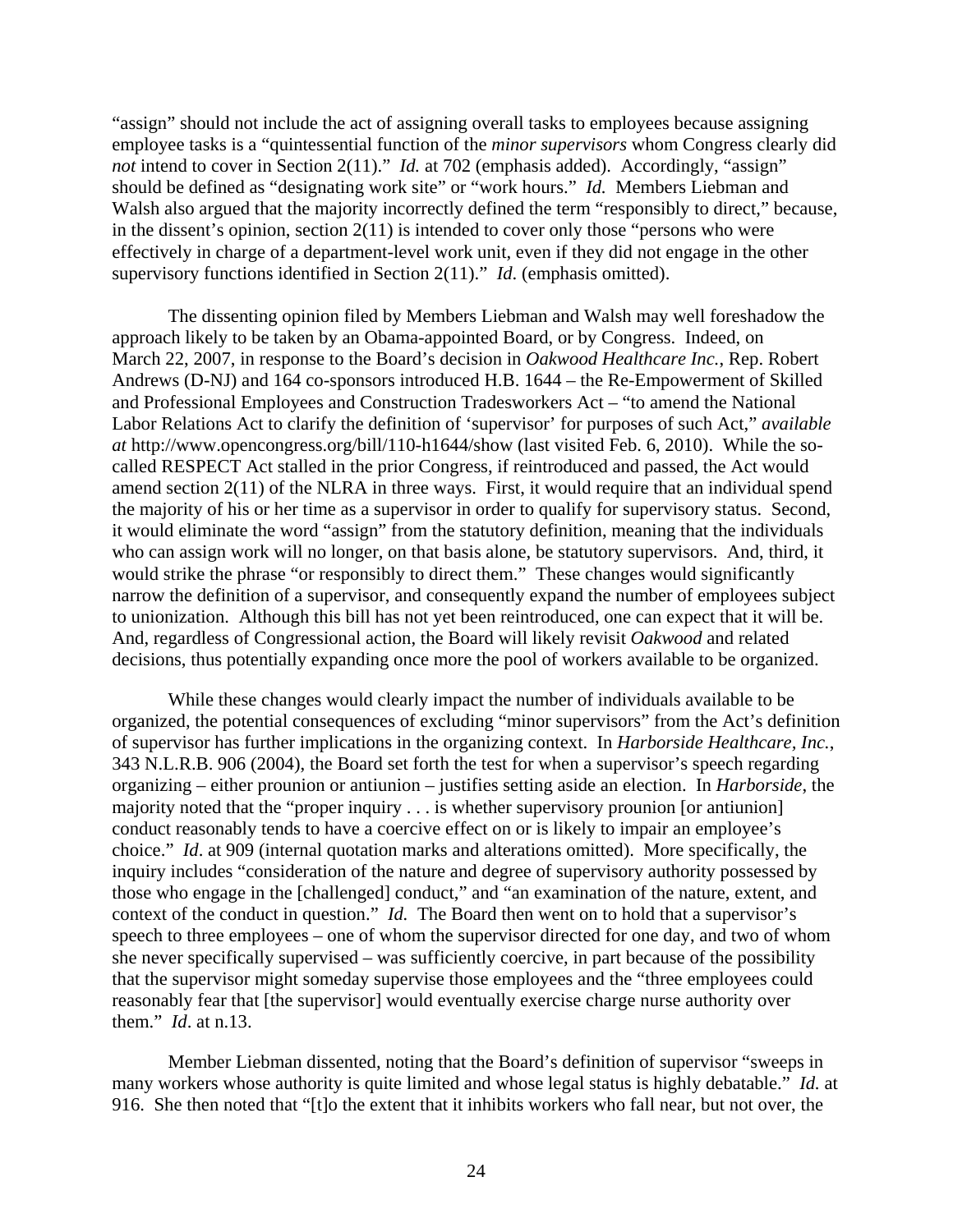supervisory line, the majority's approach threatens to deprive unions of their natural leaders in the workplace." *Id.* The dissent criticized the majority opinion for shifting the focus away from a showing of coercion, and ignoring an employer's anti-union stance in assessing a supervisor's pro-union conduct. *Id.*

Limiting the definition of "supervisor" to exclude those whom now-Chairman Liebman characterized as "minor supervisors" would have the additional consequence of permitting these "minor supervisors" to influence employee choice by speaking in favor of unionization without fear that doing so would be considered supervisory coercion. It would thus severely limit the impact of *Harborside*'s limitations on pro-union supervisory speech. As with many of the other areas that may change, altering the definition of "supervisor" is likely to have consequences beyond those immediately intended. Accordingly, careful consideration should be given to not only whether a change is necessary, but also to the less-obvious ramifications of such a change.

## c. Expanding Opportunities For Organizing Temporary Employees

One of the fastest growing segments of the American workforce is temporary workers. *See, e.g.*, *United States Department of Labor Bureau of Labor Statistics Career Guide to Industries: Employment Services*, *available at* http://www.bls.gov/oco/cg/cgs039.htm (last visited Feb. 6, 2010). As U.S. businesses struggle to compete in a global economy and face the often seasonal ups and downs of business, they turn to agencies that are able to supply workers for short periods when needed, rather than constantly adjusting the size of their permanent workforce. The conditions under which these individuals work present unique organizing challenges, because they are formally employed by the temporary agency, but may do work in a number of different employers' worksites. Organizing the temporary agency makes little sense when the employer at the worksite controls many of the day-to-day working conditions. And the Board has held that these individuals cannot be included in an appropriate collective bargaining unit with permanent employees of the host employer even where a joint employer relationship exists, absent the consent of both employers. *H.S. Care LLC d/b/a Oakwood Care Ctr.*, 343 N.L.R.B. 659 (2004).

 Specifically, in *Oakwood Care Center*, the Board considered a proposed collective bargaining unit made up of permanent employees of a long-term residential care center, and employees of a personnel staffing agency who also worked at the center. The Board held that the latter group of employees was jointly employed by the center and by the staffing agency because the center and the agency jointly determined pay and benefits, while the center supervised their work on a day-to-day basis. Existing Board law at the time the case arose suggested that a unit comprised of employees solely employed by the center and jointly employed by the center and the agency was nonetheless a "single employer" unit that could be maintained without the consent of both employers. *See M.B. Sturgis, Inc.*, 331 N.L.R.B. 1298 (2000), *overruled by* 343 N.L.R.B. 659 (2004). In *Oakwood*, the Board suggested that the *Sturgis* decision applied a "novel definition of 'employer' fashioned for the purpose of deciding the case," when it held that the two groups of employees worked only for a single employer. *Oakwood*, 343 N.L.R.B. at 660. The *Oakwood* majority thus reasoned that because one of the groups was jointly employed, the proposed unit was a multiemployer unit that could not be entered into without consent. *Id.* at 662-63.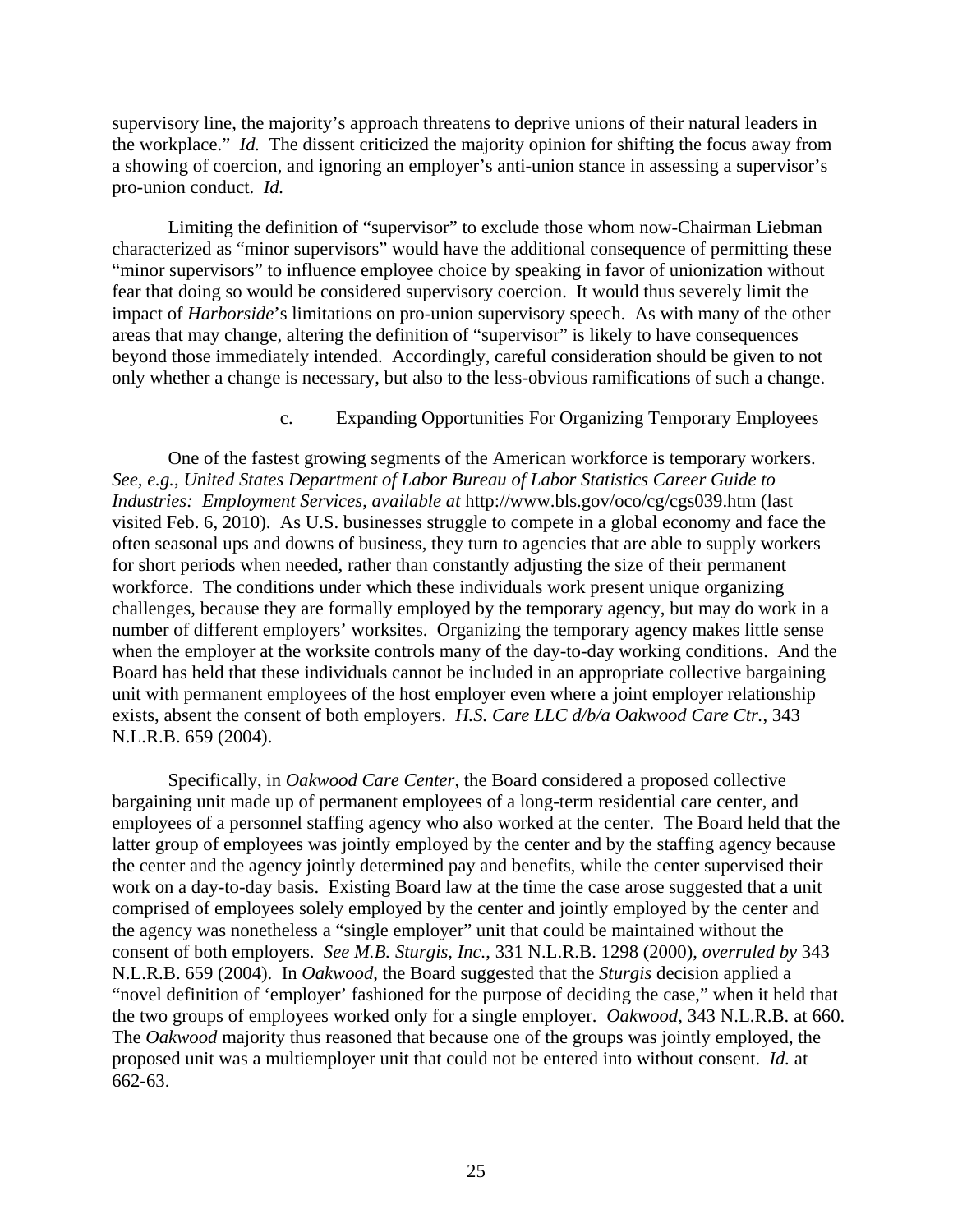As with many of the now vulnerable cases, Member – now Chairman – Liebman and Member Walsh dissented, accusing the majority of barring "yet another group of employees – the sizeable number of workers in alternative work arrangements – from organizing labor unions, by making them get their employers' permission first." *Id.* at 663. Describing the case as "involving the rights of temps, part-timers, and other contingent workers to improve their working conditions through union representation," and calling the majority's opinion "mistaken in every critical respect," the dissent accused the majority of ignoring the context in which such arrangements have been created, which purportedly includes companies' "strategic decision to pursue a low-wage, low-skill, high-turnover path to profit-making." *Id.* at 664-65 (internal quotation marks omitted). In the dissent's view, the existence of a joint employer and a single employer makes for an appropriate unit so long as the employees share an appropriate community of interest, inasmuch as such units "facilitate . . . collective bargaining." *Id.* at 665, 667-68.

 In these difficult economic times, it is clear that the issue of temporary workers is not going away. It is equally clear that a new Board majority will look for ways to facilitate organizing these workers, whether based in the language of the statute or in those Members' views of appropriate social policy. Should the Board move back to *Sturgis*, it will then face a number of important and unanswered questions. How is an employer, for example, to negotiate a contract with a group of employees that may have vastly different interests? Permanent employees may be interested not only in wages, but in longer term benefits such as a retirement plan and/or health insurance, and may be willing to accept lower wages in exchange for richer benefits in these areas. Temporary employees, on the other hand, are not likely to be employed long enough at any one host site to take full advantage of these programs (and, indeed, may be better served by participating in any such programs offered by the temporary agency itself), and thus will be less willing to compromise wage rates and non-economic terms and conditions of employment in exchange for such programs. And these problems exist not just for employers, but for unions as well. Unions, after all, owe a duty of fair representation to *all* unit employees; substantial conflicts among employee interests often place the union in an untenable position. (Indeed, in *Sturgis* it was the union, not the employer, that opposed including temporary employees in the collective bargaining unit). And finally, conflicts among the permanent employer and the temporary agency are also possible. Unlike traditional multiemployer bargaining units, which typically focus on obtaining uniform terms and conditions of employment for an industry, these employers operate in two vastly different businesses, with differing cost and competitive structures, and are thus likely to have very different bargaining objectives.

 Regardless of these concerns, the Board is likely to revisit this issue in the coming years. And, should it seek to return to the *Sturgis* rule, the Board should address and resolve these issues. It is unlikely to do so, however; indeed, these very issues were raised in *Sturgis*, where they were disregarded by the majority. *See Sturgis*, 331 N.L.R.B. at 1307 (noting, in response to concerns about its holding, that the Board is "confident that the collective-bargaining process encouraged by the Act . . . is capable of meeting the changing conditions and challenges posed by bargaining in these units."). The Board's confidence in this regard may be misplaced and, in any event, should not substitute for careful analysis of the very real practical problems that the *Sturgis* rule has the potential to create.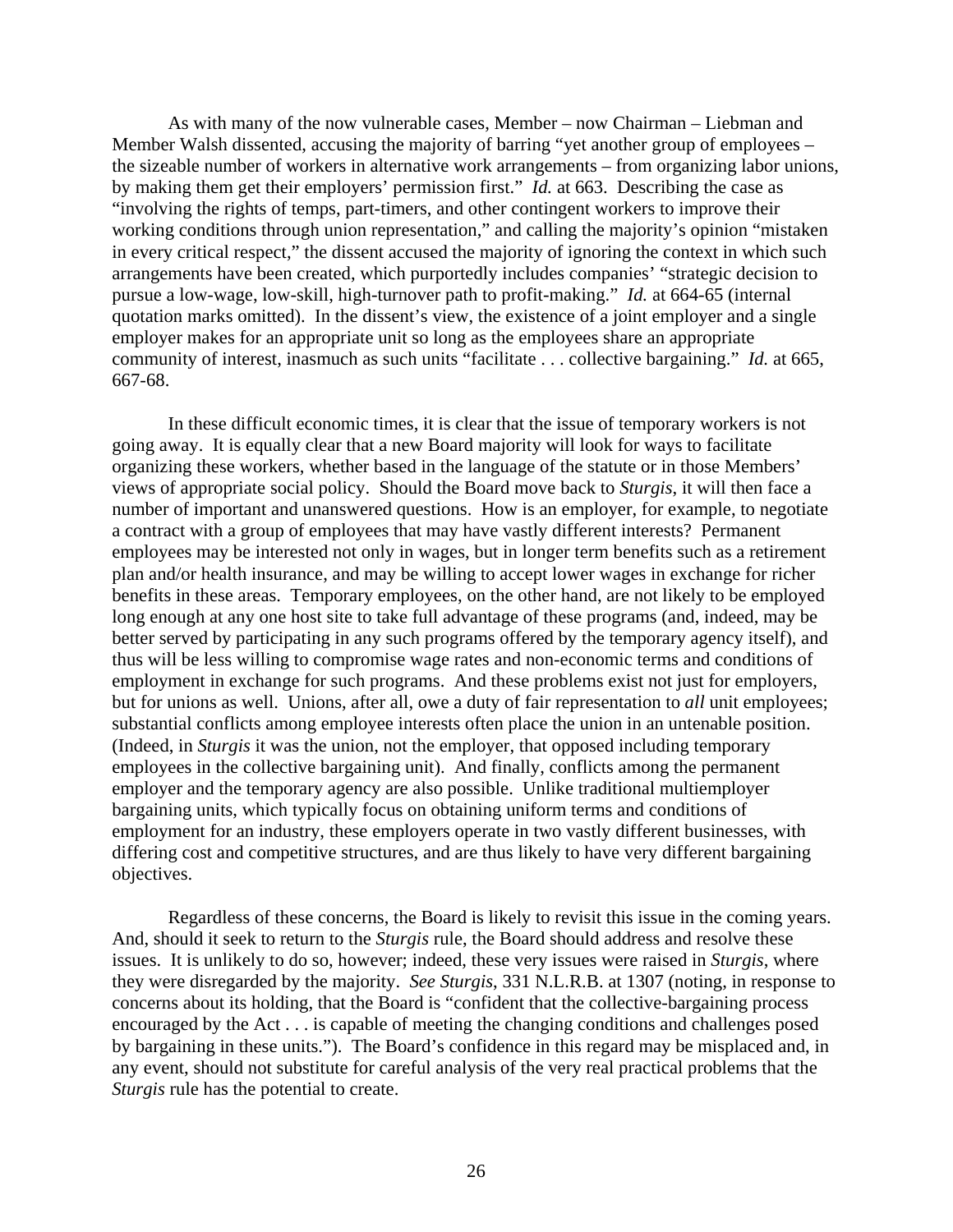## d. Developments in Laws on Union Salts: Definition of "Employee" and Backpay Rules

The new Board is also likely to revisit issues relating to the protection of union organizers, known as "union salts," who pose as job applicants for the purpose of organizing a workplace. For instance, the Board may alter the proper definition of "employee" in the union salting context. The Board in *Toering Electric Co.*, 351 N.L.R.B. 225 (2007), held that union salts may not always be considered employees within the meaning of the Act, noting that "a Section 2(3) employee is someone genuinely interested in seeking to establish an employment relationship with the employer." *Id.* at 228. For this reason, the Board abandoned the previous implicit "presumption that any individual who actually applies for a job is entitled to protection as a Section 2(3) employee." *Id.* at 231. Prior to *Toering Electric*, the Board presumed that an individual who submitted an application for employment was a section 2(3) employee and thus entitled to protection against discriminatory hiring practices. *See, e.g.*, *Progressive Elec., Inc. v. NLRB*, 453 F.3d 538, 551-53 (D.C. Cir. 2006), *enforcing* 344 N.L.R.B. 426 (2005). Finally, the Board imposed on the General Counsel the ultimate burden of proving an individual's "genuine interest in seeking to establish an employment relationship with the employer" in order to establish a valid discrimination claim.

Dissenting, Members Liebman and Walsh began by claiming that *Toering Electric*  "continues the Board's roll-back of statutory protections for union salts who seek to uncover hiring discrimination by non-union employers and to organize their workers." 351 N.L.R.B. at 238. The dissent characterizes *Toering Electric* as contrary to the NLRA, its policies, and Supreme Court precedent. *Id.* Revisitation of the issue decided in *Toering Electric* is likely given that now-Chairman Liebman dissented, recalling that "[t]he Board, with the approval of the courts, has long treated salting as a legitimate tactic. But that era seems to be ending." *Id.* Thus, it is unlikely that *Toering Electric* is the final word on the definition of "employee" under section 2(3) in the salting context.

Additionally, the Board may revisit its prior opinion in *Oil Capitol Sheet Metal, Inc.*, 349 N.L.R.B. No. 118 (May 31, 2007), which held that "the traditional presumption that the backpay period should run from the date of discrimination until the [employer] extends a valid offer of reinstatement" would, in the context of union salts, "resul[t] in backpay awards that bear no rational relationship to the period of time a salt would have remained employed with a targeted nonunion employer." *Id.* Accordingly, the Board "decline[d] to apply a presumption of indefinite employment and instead . . . require[d] the General Counsel, as part of his existing burden of proving a reasonable gross backpay amount due, to present affirmative evidence that the salt/discriminate, if hired, would have worked for the employer for the backpay period claimed." *Id.* On appeal to the D.C. Circuit, the court rejected the appeal as unripe for review, given that the compliance proceedings in which the new rule would apply had not yet taken place, so that the court "d[id] not know whether the new rule will have any impact on the ultimate remedy." *Sheet Metal Workers Int'l Ass'n, Local 270 v. NLRB*, 561 F.3d 497, 501 (D.C. Cir. 2009). Considering the likely difficulty in meeting that burden, a new Board could revisit the rule in *Oil Capitol Sheet Metal*.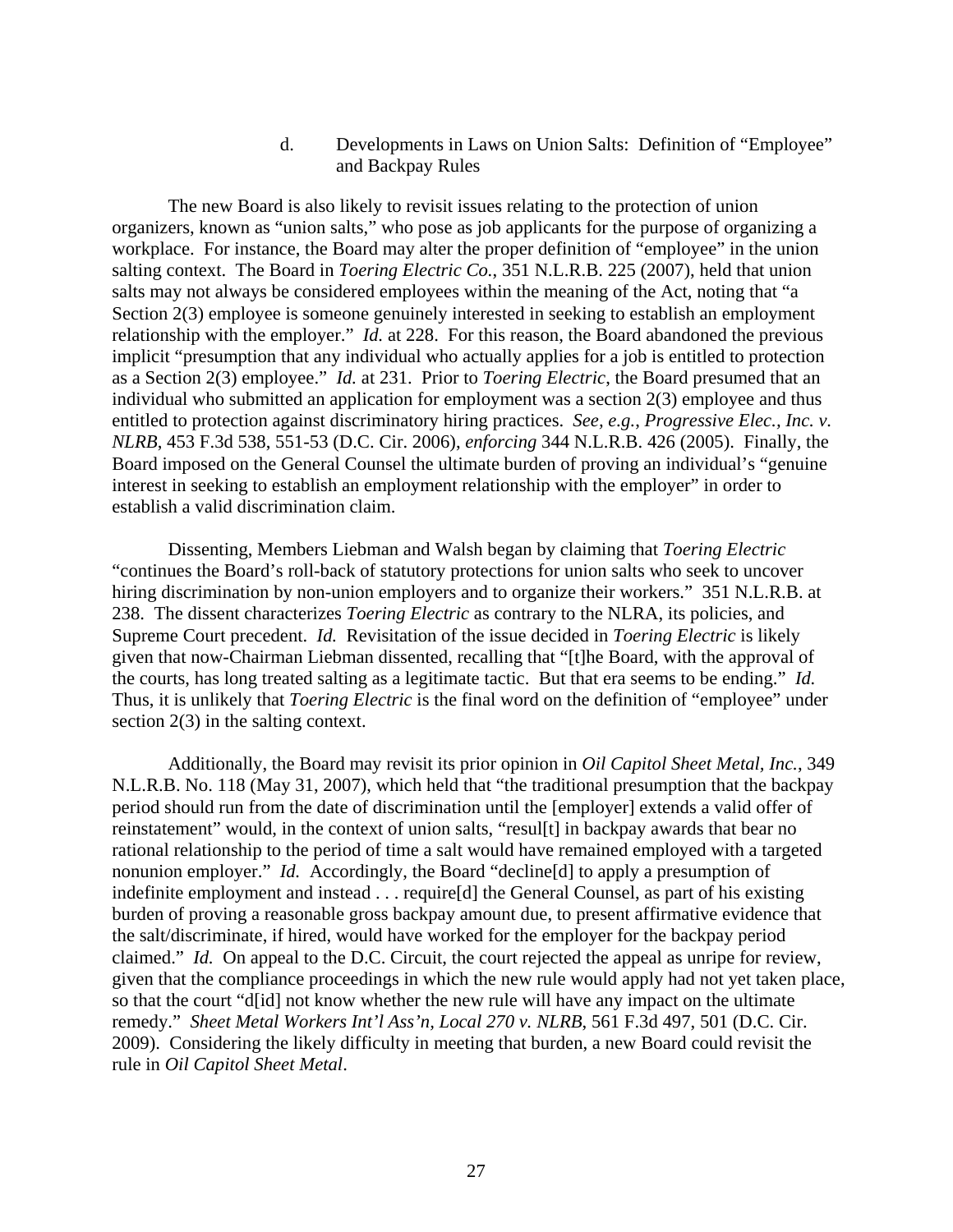e. Expanding Protected Concerted Activity – A Possible Return to *Alleluia Cushion*

One additional area the Board may revisit is the area of "protected concerted activity" under the NLRA. Section 7 guarantees that employees may engage in concerted activity for mutual aid and protection. *See* 29 U.S.C. § 157. This area of law could be expanded in at least two ways.

First, as discussed *infra*, Section III.A.1.b, the Fourth Circuit recently reversed a Board decision involving protected concerted activity in *Media General Operations Inc., d/b/a/ The Tampa Tribune v. NLRB*, 560 F.3d 181 (4th Cir. 2009). As explained more fully below, the Fourth Circuit stated that the employee's conduct "skirt[ed] the outer bounds of that which can be considered concerted activity under the Act's auspices." However, the Board's decision was reversed on the basis that the conduct, even though protected concerted activity, lost its protection based on its egregious and flagrant nature. Thus, one way the Board could expand the activities considered as protected concerted activity would be to use the behavior in *The Tampa Tribune* as the "outer bounds" of the Act's protections for determining what other conduct would be protected.

A second and broader manner in which the Board may be poised to expand the definition of protected concerted activity is to return to the *Alleluia Cushion* doctrine. *See Alleluia Cushion Co., Inc. & Jack G. Henley*, 221 N.L.R.B. 999 (1975), *overruled by Meyers Indus. (Meyers II)*, 281 N.L.R.B. 882 (1986). *Alleluia Cushion* involved the termination of an employee who complained to both management and California OSHA about alleged safety violations at his place of work. Addressing the employer's arguments that the employee was not representing other employees, the Board noted that "the absence of any outward manifestation of support for [the employee's] efforts is not, in our judgment, sufficient to establish" that other employees did not support him or share his concerns. The Board concluded that in raising OSHA safety and health concerns, "the consent and concert of action emanates from the mere assertion of such statutory rights." 221 N.L.R.B. at 1000. As a result, the Board held that "where an employee speaks up and seeks to enforce statutory provisions relating to occupational safety designed for the benefit of all employees, in the absence of any evidence that fellow employees disavow such representation, we will find an implied consent thereto and deem such activity to be concerted." *Id.*

This doctrine was reversed by the Board, first in *Meyers I*, 268 N.L.R.B. 493 (1984), and, on remand, *see Prill v. NLRB*, 755 F.2d 941 (D.C. Cir. 1985), and reversed again in *Meyers II*. 281 N.L.R.B. 882 (1985), *aff'd*, 835 F.2d 1481 (D.C. Cir. 1987). As the Board explained in *Meyers II*, in order for activity to be protected concerted activity, it is not enough for an employee to assert a statutory right; rather, the employee must be acting "with or on the authority of" fellow workers. 281 N.L.R.B. at 885. The Board noted that the single employee acting on behalf of fellow workers, or based on discussions with fellow workers, seeking to bring about group action, or raising group concerns would be engaged in protected concerted activity, even under their revised definition. *Id.* at 887. However, *Meyers II* would not recognize an individual's activity as protected concerted activity simply because he or she asserted statutory rights; while "invocation of employee contract rights is a continuation of an ongoing process of employee concerted activity . . . invocation of statutory rights is not." *Id.* at 888.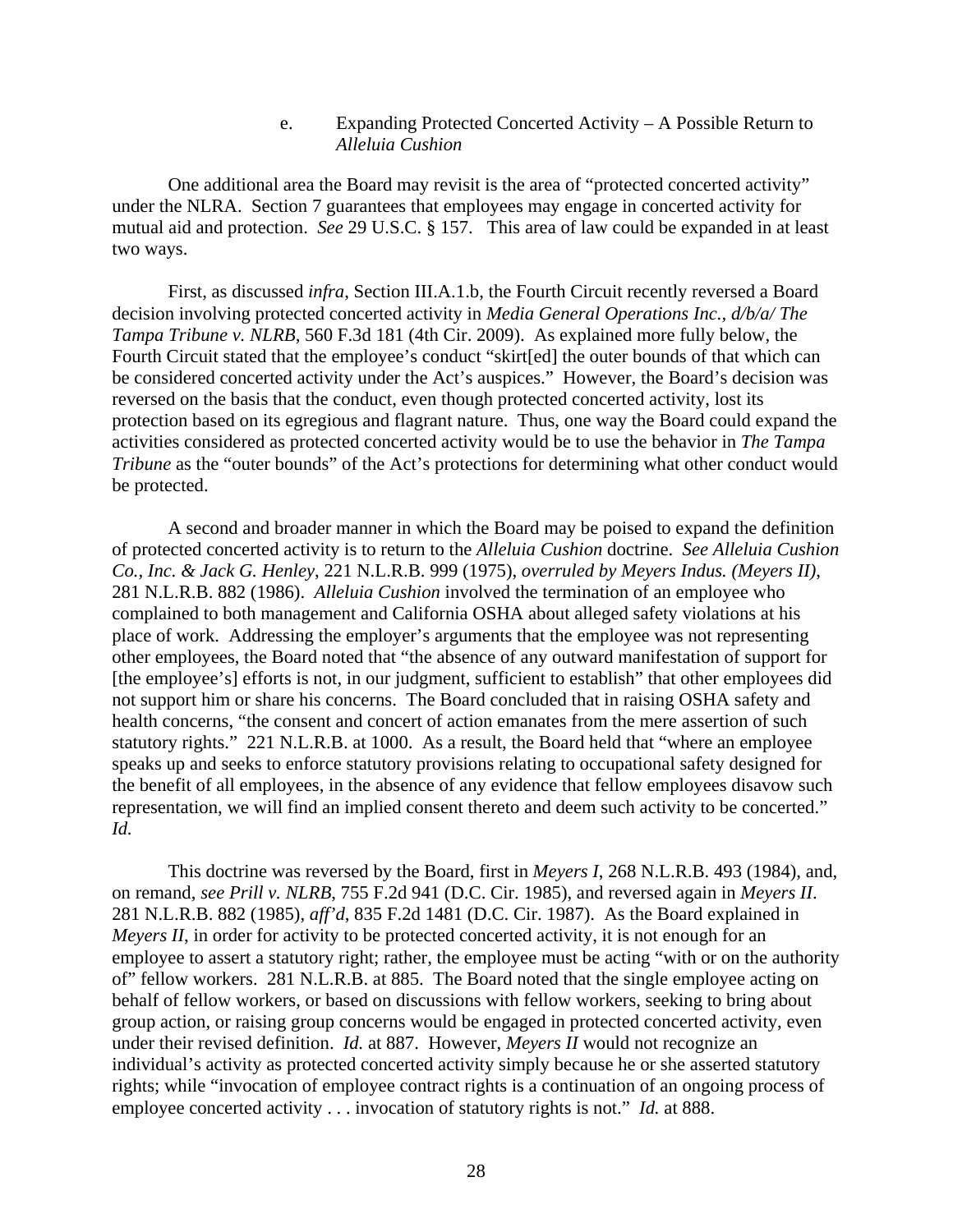Under a new Obama-Board, a return to *Alleluia Cushion* is not out of the question. The doctrine's roots were founded in the objectives and protective purposes of section 7, and based on dissents in other cases discussed in this article. Once a full Board is seated, Chairman Liebman will likely seek to reverse what she considers to be years of erosion of employee protections under the Act. Given the potentially wide-reaching effect of a return to the *Alleluia Cushion* doctrine, reversing *Meyers II* would allow the Board to quickly increase the Act's protection of concerted activity.

## **C. Developments in Arbitration**

Recent developments in arbitration have come from Congress, the Supreme Court, and the lower federal courts. As arbitration continues to be used more frequently as a means of dispute resolution, it is no surprise that the law is quickly developing as a result.

## 1. The Supreme Court's Decision in *Pyett*

On April 1, 2009, the Supreme Court issued its ruling in *14 Penn Plaza LLC v. Pyett*, 129 S. Ct. 1456, holding that a collective bargaining agreement that clearly and unmistakably requires union members to arbitrate their claims under the Age Discrimination in Employment Act ("ADEA"), and by extension other antidiscrimination laws, is enforceable as a matter of federal law. The case clarifies and expands an area for collective bargaining and removes the obstacle, stemming from *Alexander v. Gardner-Denver Co.*, 415 U.S. 36 (1974), that has hindered the use of arbitration for individual statutory claims of union-represented employees.

The case involved three employees who were reassigned from their night watchmen positions to "less desirable positions as night porters and light duty cleaners." *Pyett v. Pa. Bldg. Co.*, 498 F.3d 88, 91 (2d Cir. 2007), *rev'd and remanded*, 129 S. Ct. 1456 (2009). The employees filed grievances with the union, claiming that, because they were the only employees over fifty years of age, the employer violated the CBA provision prohibiting age discrimination when it reassigned them to less desirable positions and denied overtime. *Id.* at 90. The union, however, opted not to process the employees' claims of wrongful reassignment and age discrimination, electing to pursue only the overtime claims. *Id.*

The employees were covered by the collective bargaining agreement between the union and the multi-employer bargaining association of the New York City real estate industry, of which their employer was a member. *Id.* at 90. The CBA contained a mandatory arbitration provision for discrimination claims, stating that "[t]here shall be no discrimination against any . . . employee by reason of . . . age . . . including, but not limited to claims made pursuant to . . . the Age Discrimination in Employment Act, the New York State Human Rights Law, the New York City Human Rights Code . . . or any other similar laws, rules or regulations. All such claims shall be subject to the grievance and arbitration procedure . . . as the sole and exclusive remedy for violations. . . . Arbitrators shall apply appropriate law in rendering decisions based upon claims of discrimination." *Id.*

While the parties continued to arbitrate the employees' overtime claims, and after the union elected not to pursue the employees' wrongful reassignment and age discrimination claims,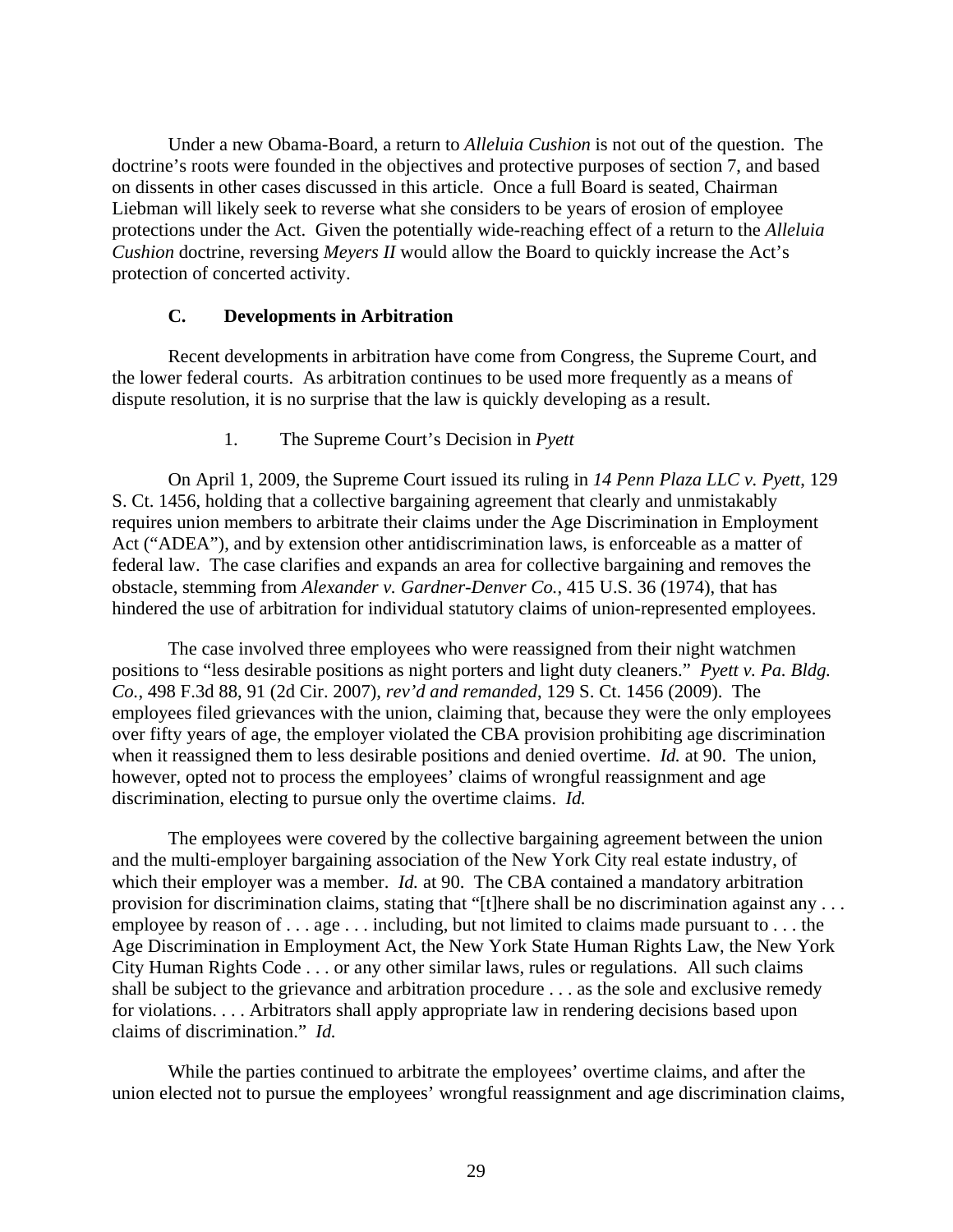the employees filed suit against the employer in the United States District Court for the Southern District of New York, alleging that they had been "transferred from their positions" as night watchmen "and replaced by younger security officers in violation of the Age Discrimination in Employment Act ("ADEA"), 29 U.S.C. § 621 *et. seq.*, the New York State Human Rights Law, N.Y. EXEC. LAW § 290 *et. seq.*, and the New York City Administrative Code, N.Y.C. ADMIN. CODE § 8-107." The employer moved to compel arbitration pursuant to the explicit CBA provision requiring arbitration of statutory discrimination claims. *See Pyett v. Pa. Bldg. Co.*, No. 04-7536, 2006 WL 1520517 (S.D.N.Y. June 1, 2006). Denying the employer's motion, the district court held that, pursuant to *Rogers v. N.Y. University*, 220 F.3d 73 (2d Cir. 2000), "even a clear and unmistakable union-negotiated waiver of a right to litigate certain federal and state statutory claims in a judicial forum is unenforceable." *Id*. (relying, in part, on *Gardner-Denver Co.*, 415 U.S. 36). The employer appealed.

On appeal, the employer argued that the Second Circuit had not resolved the issue of whether a collectively bargained arbitration provision that clearly waives a covered employee's right to a judicial forum for the resolution of statutory employment discrimination claims is enforceable. 498 F.3d at 92. The employer further argued such waivers are enforceable under *Gilmer v. Interstate/Johnson Lane Corp.*, 500 U.S. 20 (1991). 498 F.3d at 92. While conceding that *Gilmer* addressed only arbitration provisions contained in individual contracts, the employer nonetheless argued that *Gilmer* overturned *Gardner-Denver*. *Id.* The Second Circuit rejected these arguments.

First, the Second Circuit noted that it had "squarely decided that a union-negotiated mandatory arbitration agreement purporting to waive a covered worker's right to a federal forum with respect to statutory rights is unenforceable" in *Rogers v. New York University*, that *Rogers* continues to bind the Second Circuit, and that the employer had failed to persuade the court that its holding in *Rogers* was incorrect. *Id.*

The Second Circuit then discussed the trilogy of Supreme Court decisions addressing the interplay between collectively bargained arbitration provisions and the statutory employment discrimination claims of individual bargaining unit members. *Id*. at 92-93. In *Gardner-Denver*, the Court held that a collective bargaining agreement cannot require that bargaining unit members submit Title VII claims to arbitration. *Id*. at 92 n.3. Seventeen years later, in *Gilmer*, the Court held that an employee who had individually agreed to waive his right to process statutory employment discrimination claims in a federal forum *could* be compelled to arbitrate such claims. *Id*. And, finally, in *Wright v. Universal Maritime Service Corp.*, 525 U.S. 70 (1998), the Court held that a collectively bargained arbitration clause could not waive an individual employee's right to a judicial forum for statutory employment discrimination claims unless such waiver is "clear and unmistakable." In *Wright*, however, the Court elected not to resolve the clear tension between *Gardner-Denver* and *Gilmer*, stating that it would "not reach the question whether such a [clear and unmistakable] waiver would be enforceable." *Id.* at 82.

In reversing the Second Circuit, Justice Thomas's opinion for the five-member majority reasoned that unions have the authority as the collective bargaining agent under the NLRA to negotiate final, binding dispute resolution procedures for the employees they represent, even if the disputes in question arise under federal or state antidiscrimination statutes. *Pyett*, 129 S. Ct. 1456. Like any other provision negotiated by the exclusive representative, "the CBA's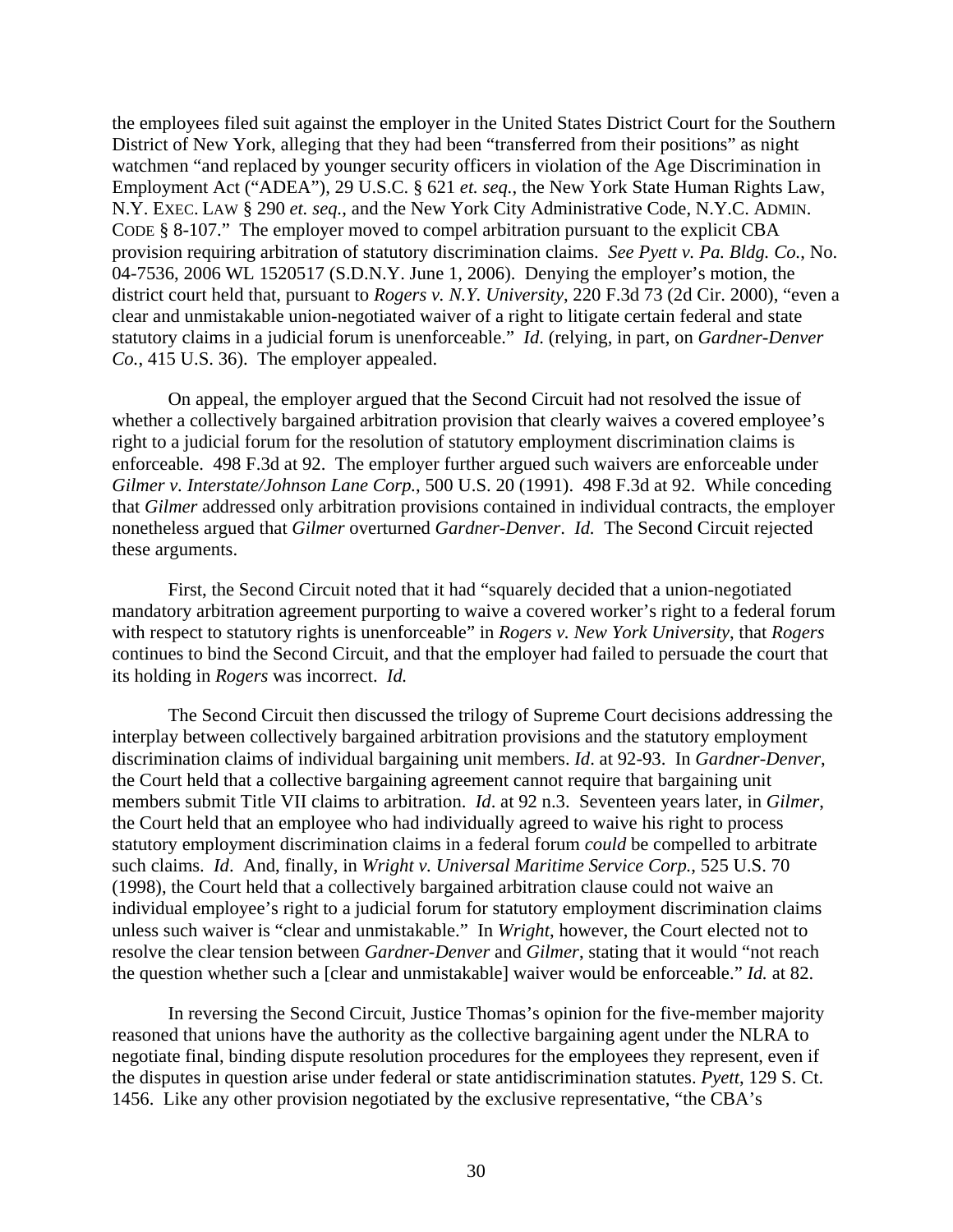arbitration provision must be honored unless the ADEA itself removes this particular class of grievances from the NLRA's broad sweep." *Id.* at 1465. Finding that the ADEA does not exclude such claims from the labor arbitration process, the Court concluded that "there is no legal basis . . . to strike down the arbitration clause in this CBA, which was freely negotiated by the Union and the [Employer], and which clearly and unmistakably requires [the unionrepresented employees who filed suit] to arbitrate the age-discrimination claims at issue in this appeal." *Id.* at 1466.

 The plaintiffs-respondents, as well as the dissenting opinions, emphasized the importance of stare decisis given their view that *Gardner-Denver* resolved the issue in this case. For the majority, however, *Gardner-Denver* rested "on the narrow ground that the arbitration was not preclusive because the collective-bargaining agreement did not cover statutory claims." *Id.* at 1467. Because the arbitrator in that case simply lacked the authority to resolve statutory claims, arbitration could not preclude a lawsuit on those claims. In *Pyett,* by contrast, the arbitrator did have such authority.

 The Court did offer some limiting principles. First, its opinion suggests that the CBA must clearly empower the arbitrator to decide statutory claims in accordance with statutory requirements and must clearly state that the union is relinquishing the employees' right to go to court on such claims. Respondents made a number of arguments about the clarity of the CBA on this score, but these arguments were not properly preserved. *Id.* at 1473. Second, the Court did not indicate how it would have ruled if the Union had exercised its customary authority "to block arbitration of these claims." *Id.* It noted that the record evidence was disputed and this issue "was not fully briefed to this or any court and is not fairly encompassed within the question presented . . . ." *Id.* at 1474. Third, the Court made clear that any arbitration award was subject to judicial review (albeit limited) under the Federal Arbitration Act. Finally, the Court was unwilling to assume that the Union would not fairly represent unit employees in arbitration, noting that unions are subject to suit for breach of their duty of fair representation.

### 2. Congressional Developments in Arbitration

While *Pyett* only limited, without explicitly overturning, *Gardner-Denver*, it is possible that Congress might take legislative action regarding arbitration of statutory claims. Currently pending in Congress is the Arbitration Fairness Act of 2009, which is a reintroduced version of the Arbitration Fairness Act of 2007 that stalled in the 110th Congress (H.R. 3010, S. 1782). The House version was introduced on February 12, 2009 by Representative Henry C. Johnson, Jr. (D-GA) with 36 cosponsors. Senator Russ Feingold (D-WI) introduced the Senate version on April 29, 2009, with seven cosponsors. While there are minor differences between the bills, the Act would render pre-dispute arbitration clauses invalid if they required arbitration of (1) an employment dispute or (2) a dispute arising under any statute intended to protect civil rights or to regulate contracts or transactions between parties of unequal bargaining power. In doing so, the bill would reverse the Supreme Court decision in *Circuit City Stores, Inc. v. Adams*, 532 U.S. 105 (2001), which held that employer policies could lawfully mandate that employees enter into binding pre-dispute arbitration agreements as a condition of employment. However, the legislation explicitly does not apply to arbitration provisions in collective bargaining agreements, the subject matter at issue in *Pyett*.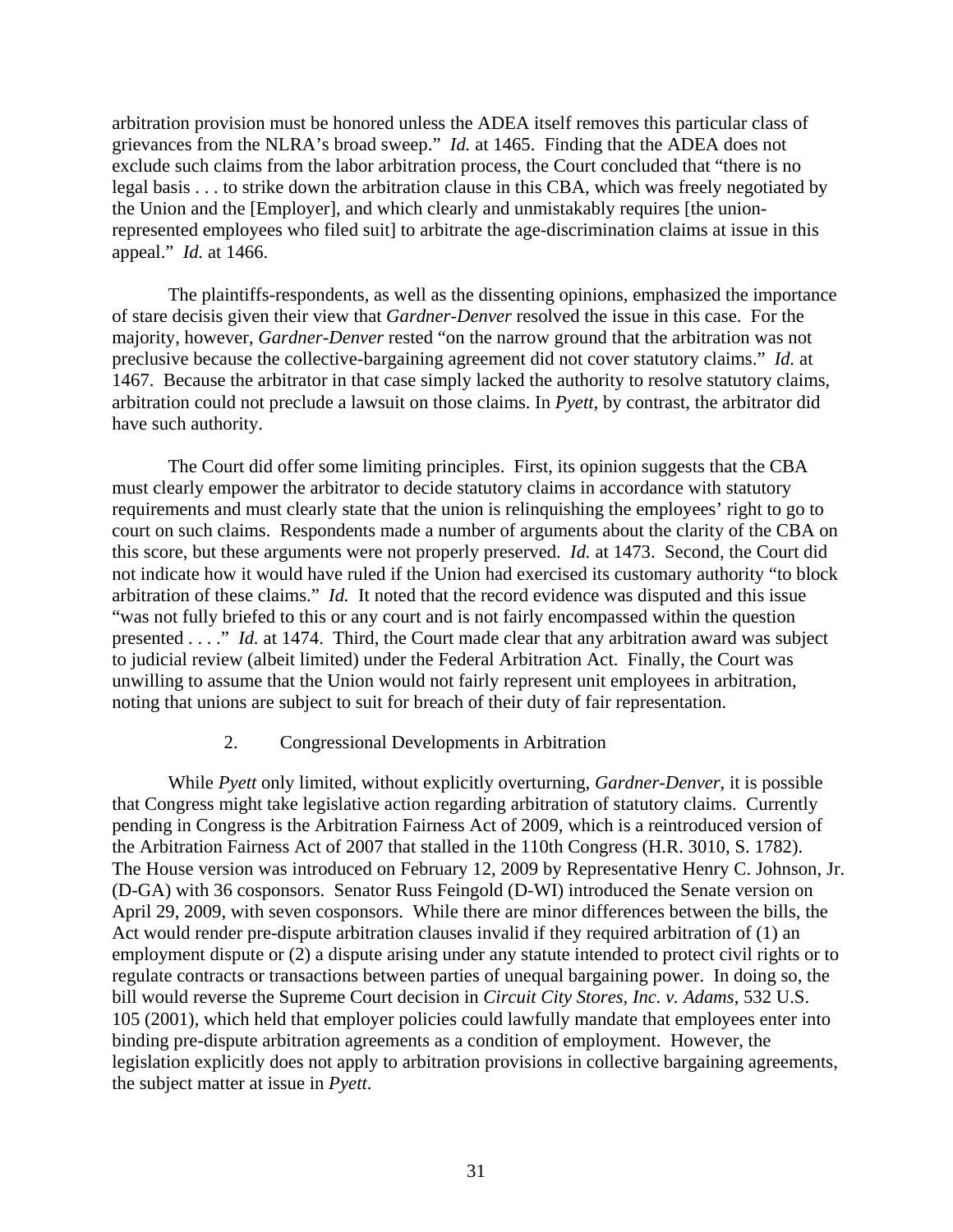### 3. Second-Generation Interest Arbitration

In August 2009, a federal district court vacated an interest arbitration award binding the parties, over the employer's objection, to a second-generation interest arbitration provision. *Globe Newspaper Co. v. Int'l Ass'n of Machinists, Local 264*, No. 08-cv-11945, 2009 WL 2425798 (D. Mass. Aug. 5, 2009). After eight bargaining sessions without reaching an agreement on a new collective bargaining agreement, the parties submitted to interest arbitration the issue of "[w]hat should be the collective bargaining agreement between the parties for the years January 1, 2005 – December 31, 2007." While the Globe initially sought concessions related to wages, it eventually agreed to be bound by those provisions. At the fourth hearing, the Globe indicated for the first time that it objected to including any provision in the new agreement obligating the parties to submit future bargaining disputes to interest arbitration. Agreements between the Globe and the union had included arbitration provisions for nearly fifty years, including the most recent agreement, which read "[a]ny disagreement relative to a succeeding contract which cannot be settled through negotiations or conciliation shall be arbitrated . . . ."

Over the Company's objection, the arbitrator included the interest arbitration provision in his award on the terms of the parties' collective bargaining agreement. He did so based on the Globe's "belated challenge" and his view that it was "fundamentally unfair" and "disruptive and inconsistent with the orderly conduct of labor negotiations and interest arbitration." The Globe petitioned in federal court to have the arbitration clause portion of the award vacated.

Citing First Circuit precedent holding that "because 'an interest arbitration provision bears only a remote relation, if any, to wages, hours or other terms or conditions of employment [it] is not a mandatory subject of bargaining,'" the court held that an arbitrator could not reimpose an interest arbitration provision from a prior agreement over the Company's objection. *See id.* at \*3-4 (quoting *NLRB v. Mass. Nurses Ass'n*, 557 F.2d 894, 898 (1st Cir. 1977) (alteration in original)). The court noted that numerous other courts had either refused to enforce second-generation interest arbitration provisions as contrary to public policy or, more broadly, had refused to enforce any portions of arbitral awards "insofar as they apply to *any* nonmandatory subjects of bargaining." Accordingly, the court vacated that portion of the arbitral award.

## 4. Other Developments in Arbitration

Aside from these developments from the Supreme Court and potential developments in Congress, various federal courts also issued important decisions in the field of arbitration.

On June 29, 2009, the Supreme Court granted certiorari in *Granite Rock Co. v. International Brotherhood of Teamsters*, 546 F.3d 1169 (9th Cir. 2008), *cert. granted*, 129 S. Ct. 2865 (June 29, 2009) (No. 08-1214). The Court accepted two issues for review: (1) whether a federal court has jurisdiction to determine whether a collective bargaining agreement was formed, when it is disputed whether any binding contract exists, but no party makes an independent challenge to the arbitration clause apart from claiming it is inoperative before the contract is established; and (2) whether section 301(a) of the Labor Management Relations Act ("LMRA"), which generally preempts otherwise available state law causes of action, provided Granite Rock a cause of action for tortious interference with contract against the International Brotherhood of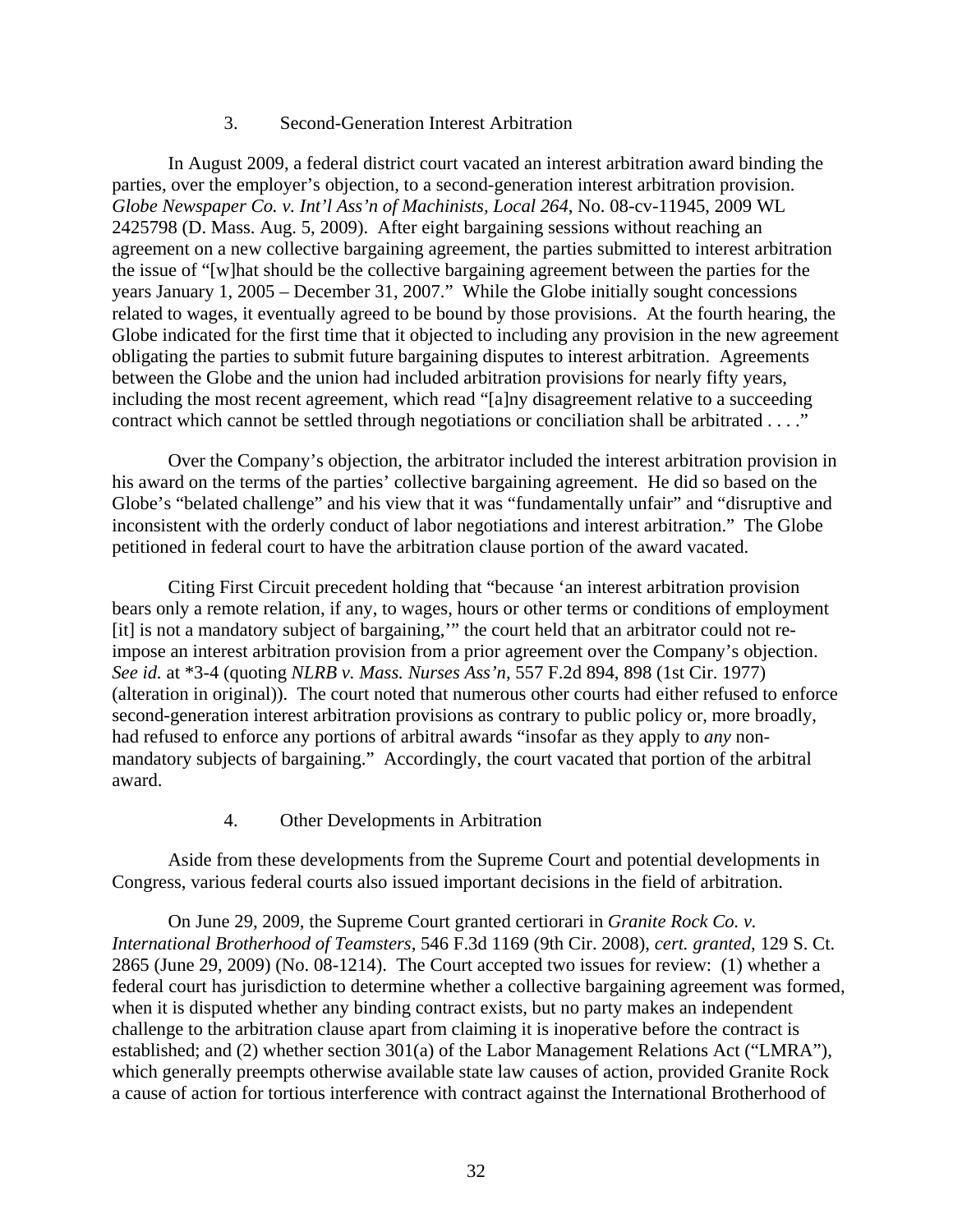Teamsters that, while not a signatory, effectively displaced its signatory local union and caused a strike, for its own benefit, in breach of a collective bargaining agreement.

*Granite Rock* involves the circumstances surrounding the renegotiation and ratification of a collective bargaining agreement between Granite Rock Company ("Granite Rock") and the Local 287 of the International Brotherhood of Teamsters. *See* 546 F.3d at 1171-72. Prior to the April 30, 2004 expiration of their collective bargaining, the parties began negotiations for a new contract but, in June 2004, with no agreement reached, Local 287 members went on strike. *Id.* at 1171. On July 2, 2004, the parties eventually reached a tentative four-year agreement containing a broad arbitration clause requiring the arbitration of "'[a]ll disputes arising under this agreement.'" *Id.* Local 287 members allegedly ratified this agreement, which also contained a "no strike" clause, on July 2, 2004. *Id.* at 1172. Nonetheless, on July 5, 2004, an administrative assistant to the General President of the International Union ("IBT") called Local 287 workers and instructed them not to return to work on July 6, 2004. *Id.* The members complied, and the administrative assistant "played an active leadership role" in the ensuing strike, including offering both encouragement and financial support, in addition to the International Union providing benefits for workers as long as they did not return to work. *Id.*

Granite Rock sued Local 287 and the IBT in federal district court under section 301(a) of the Labor Management Relations Act, 29 U.S.C. § 185(a), alleging that Local 287 breached its July 2, 2004 contract with Granite Rock and that IBT engaged in tortious interference with that contract. *Id.* The district court granted IBT's Rule 12(b)(6) motion to dismiss for failure to state a claim, but denied Local 287's motion to compel arbitration of the entire dispute under the broad arbitration clause included in the July 2, 2004 agreement. *Id.*

The Ninth Circuit affirmed the dismissal of IBT but reversed the district court on the arbitration issue and remanded with instructions to compel arbitration. *Id.* at 1178-79. As to the dismissal of IBT, the court concluded that "the district court was correct to dismiss Granite Rock's claim against IBT because a claim for tortious interference cannot be said to 'arise under' the new CBA between Granite Rock and Local 287," as required for a claim under section 301(a). *Id.* at 1173.

Surveying law from other circuits, the court noted that "[t]he majority of our sister circuits to have considered the question have declined to find a section 301(a) cause of action against parties not governed by the relevant agreement." *Id.* at 1174 (collecting cases). Similarly, under Ninth Circuit precedent, a claim could not "arise under" section 301(a) merely because the case would require interpretation or reference to a collective bargaining agreement. *Id.* at 1173 (discussing *Carpenters S. Cal. Admin. Corp. v. Majestic Housing*, 743 F.2d 1341 (9th Cir. 1984)). Noting that the Third Circuit was the only court to have adopted Granite Rock's position that a federal court had jurisdiction under section 301(a) because an essential element of the tortious interference claim would be breach of the collective bargaining agreement, the court rejected that case as inadequate, alone, to confer jurisdiction. *Id.* at 1174-75 (discussing *Wilkes-Barre Publ'g Co. v. Newspaper Guild Local 120*, 647 F.2d 372 (3d Cir. 1981)).

As to Granite Rock's breach of contract and damages claim against Local 287, the court noted that "'a party generally may not sue in federal court under a contract that, by its terms, requires arbitration.'" *Id.* at 1176 (quoting *Teledyne, Inc. v. Kone Corp.*, 892 F.2d 1404 (9th Cir.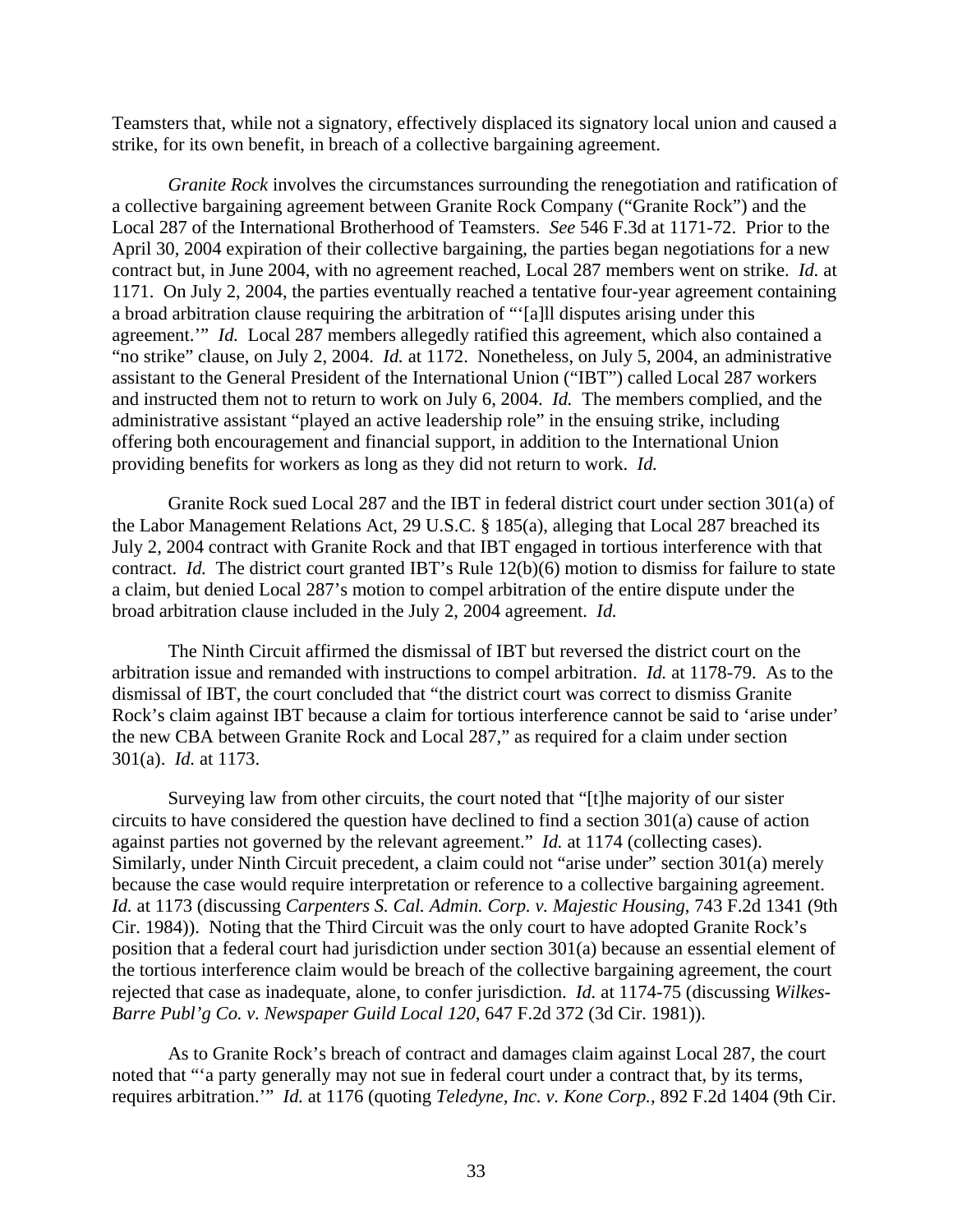1989)). However, two years after *Teledyne*, the court recognized an exception when it held that "a party who disputes the formation of a contract may not be forced to arbitrate the issue of contract formation." *Id.* at 1176-77 (citing *Three Valleys Municipal Water Dist. v. E.F. Hutton & Co.*, 925 F.2d 1136, 1140 (9th Cir. 1991)). Reversing the district court and compelling arbitration, the court noted that Granite Rock did not fit under this exception, because it did not dispute the efficacy of the contract itself; Granite Rock had brought an action under section 301(a) of the LMRA based on the July 2, 2004 contract that contained an arbitration clause and did not independently contest the validity of the clause itself, other than to argue that it was not operative at the time of the dispute. *Id.* at 1177-78. Said differently, the court found that Granite Rock "consented to arbitration . . . implicitly by suing under the contract containing the arbitration clause." *Id.* at 1178.

By granting certiorari, the Supreme Court may resolve two issues. First, as to the International, the Supreme Court may clarify what degree of connection to a CBA is necessary to bring suit against a non-party for disputes allegedly arising under the agreement. Were the Court to reverse the Ninth Circuit on this point, it could vastly expand section 301(a) liability to parties and claims tangentially related to a collective bargaining agreement. Second, as to Local 287 and claims regarding federal jurisdiction over contracts allegedly subject to arbitration, it is reasonable to suspect that, given the recent trend of both the Court and Congress to favor arbitration, the Ninth Circuit might be affirmed on this point. Oral argument was held on January 19, 2010.

In another case involving arbitration, the Fourth Circuit addressed both the timeliness of arbitration claims as well as the effect that expiration of a collective bargaining agreement has on an arbitration clause. *United Steel, Paper & Forestry, Rubber, Mfg., Energy, Allied-Industrial & Serv. Workers Int'l Union AFL-CIO/CLC v. Cont'l Tire N. Am., Inc.*, 568 F.3d 158 (4th Cir. 2009). In September 1999, the union and Continental Tire North America ("CTNA") entered into a collective bargaining agreement and an agreement on pension and insurance benefits ("P & I Agreement"). *Id.* at 161. The CBA contained a broad grievance and arbitration procedure for "settlement of any and all disputes arising between the parties during the life of said Agreement," which was cross-referenced and adopted by the P & I Agreement. *Id.* But in addition, after each paragraph on the amounts of pension and health care benefits to which an employee was entitled, the P & I Agreement included the additional clause that "[t]ermination of the Labor Agreement shall not invalidate the use of its grievance procedure for the purposes of this paragraph." *Id.*

In 2006, CTNA was forced to lay off individuals at one of its facilities and, around the same time, the collective bargaining agreement and P & I Agreement expired. *Id.* After negotiating to impasse, CTNA lawfully unilaterally implemented its last, best, and final offer, which did not include an arbitration provision. *Id.* at 161-62. When the union grieved both the payment of health benefits and pension payments, CTNA refused to arbitrate, causing the union to file suit to compel arbitration under section 301 of the LMRA. *Id.* at 162. The district court granted summary judgment to the union, *see United Steel, Paper & Forestry, Rubber, Manufacturing, Energy, Allied-Industrial & Service Workers Int'l Union AFL-CIO/CLC v. Continental Tire North America Inc.*, 562 F. Supp. 2d 677 (W.D.N.C. 2008), and CTNA appealed.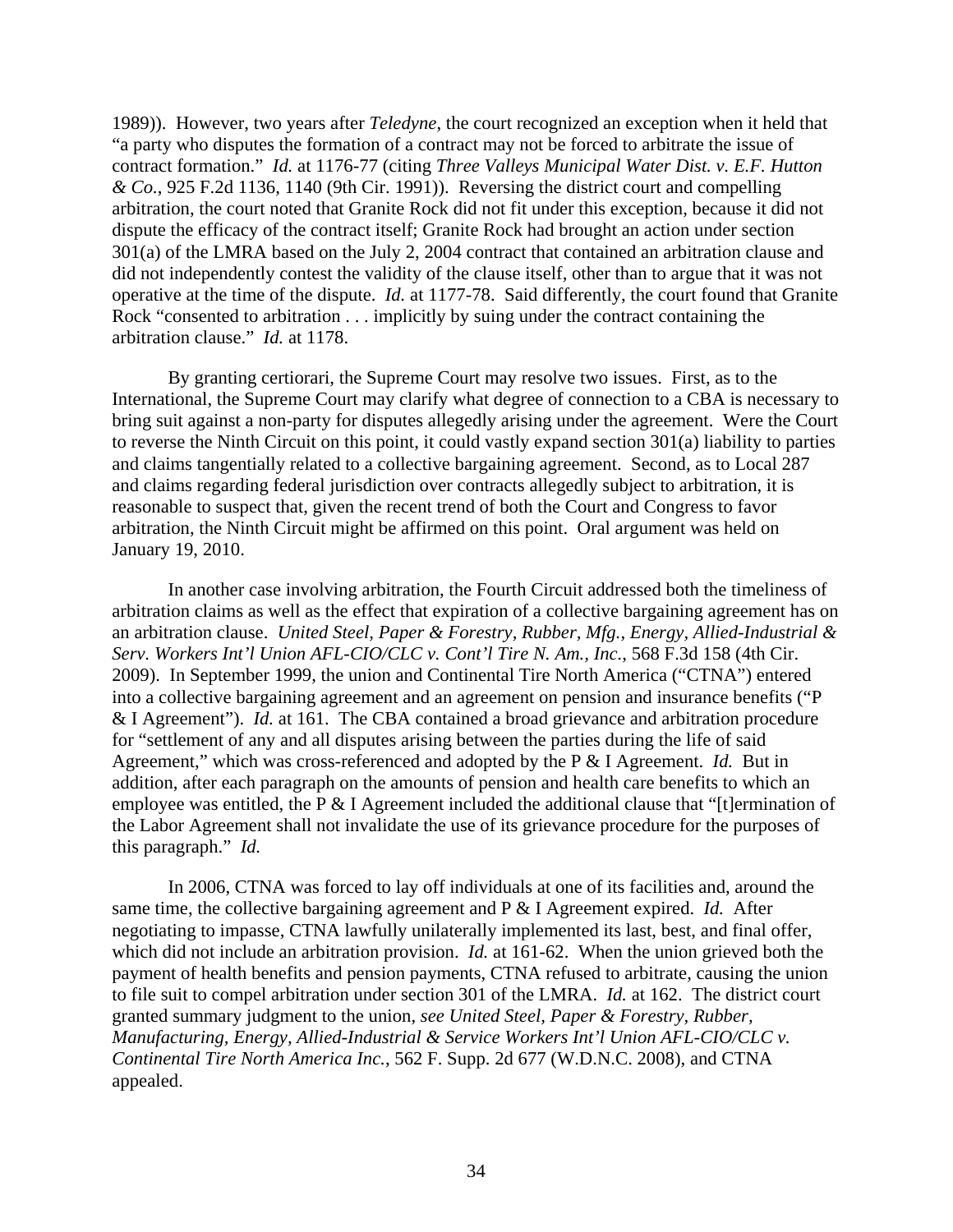On appeal, CTNA first argued that the union's suit was untimely under section 301 and the six-month statute of limitations from section 10(b) of the NLRA, which governs the time to file suit to compel arbitration. *Id.* at 162. While the court agreed that the six-month statute of limitations was the proper time period, it found that the time period only begins to run after an unequivocal refusal to arbitrate and that CTNA's August 9, 2006 refusal was not sufficiently unequivocal. *Id.* at 162-63. Specifically, the court found that the statement that ""it was CTNA's position that the grievances were not arbitrable under the current grievance procedure' and that [the employee responding on behalf of CTNA] would 'give the grievances to ... CTNA's Vice President, Human Resources for a written response'" was not "[a] refusal to arbitrate [that was] unequivocal so that it puts the other party on notice that the statute of limitations period has begun." *Id.* at 163. Accordingly, the court rejected CTNA's timeliness argument.

On the merits, CTNA argued that the claims were not arbitrable because the arbitration agreements were no longer in force. *Id.* While agreeing that the scope of arbitration was contractual, the court found that the contractual language between the parties specifically contemplated that disputes over pensions and health insurance benefits would continue to be resolved by the dispute resolution procedures in the collective bargaining agreement, even after its expiration. *Id.* at 164-65. Further, the Fourth Circuit relied upon the Supreme Court's opinion in *Litton Financial Printing Division v. NLRB*, 501 U.S. 190 (1991), to suggest that the matter might be arbitrable even absent the P  $&$  I Agreement's language, writing that "'if a collective bargaining agreement provides in explicit terms that certain benefits continue after the agreement's expiration, disputes as to such continuing benefits may be found to arise under the agreement, and so become subject to the contract's arbitration provisions.'" *Id.* at 165 (quoting 501 U.S. at 207-08). Either way, the court found that "[a]ll of the contractual roads here lead to Rome, with Rome in this case being arbitrability." *Id.* Having resolved the arbitrability of the claims, the court left the merits for the arbitrator to decide. *Id.* at 165-66.

In a final case from the circuit courts, the Second Circuit issued a potentially important opinion on a successor's obligation to arbitrate whether it is bound to a predecessor's collective bargaining agreements. *Local 348-S, UFCW, AFL-CIO, v. Meridian Mgmt. Corp.*, 583 F.3d 65, (2d Cir. 2009). The court, over strong dissent, held that while an employer's status as a successor does not automatically bind the successor to the substantive terms of the predecessor's CBA, the successor "is required to arbitrate the issue of whether and to what extent it is bound by the terms of that agreement." *Id.* at 66. Meridian Management, a contractor for janitorial and other services, terminated its subcontract for janitorial services and eventually hired a majority of the subcontractor's employees to perform the janitorial services itself. *Id.* At 66-67. Those employees were previously represented by Local 348-S under a CBA with the former subcontractor that included a clause requiring the subcontractor to contribute to the local union's health and welfare fund. *Id.* at 66. After Meridian hired a majority of the subcontractor's employees, the local union sought recognition as the bargaining representative for those employees and Meridian refused. *Id.* at 67. Local 348-S subsequently filed suit under the LMRA and ERISA, seeking to compel arbitration over whether Meridian, as a successor employer, was liable for the health and welfare fund contributions required by the subcontractor's CBA. *See id.* The district court found that Meridian was a successor, given the "obvious continuity in the workforce," and compelled arbitration. *See id.*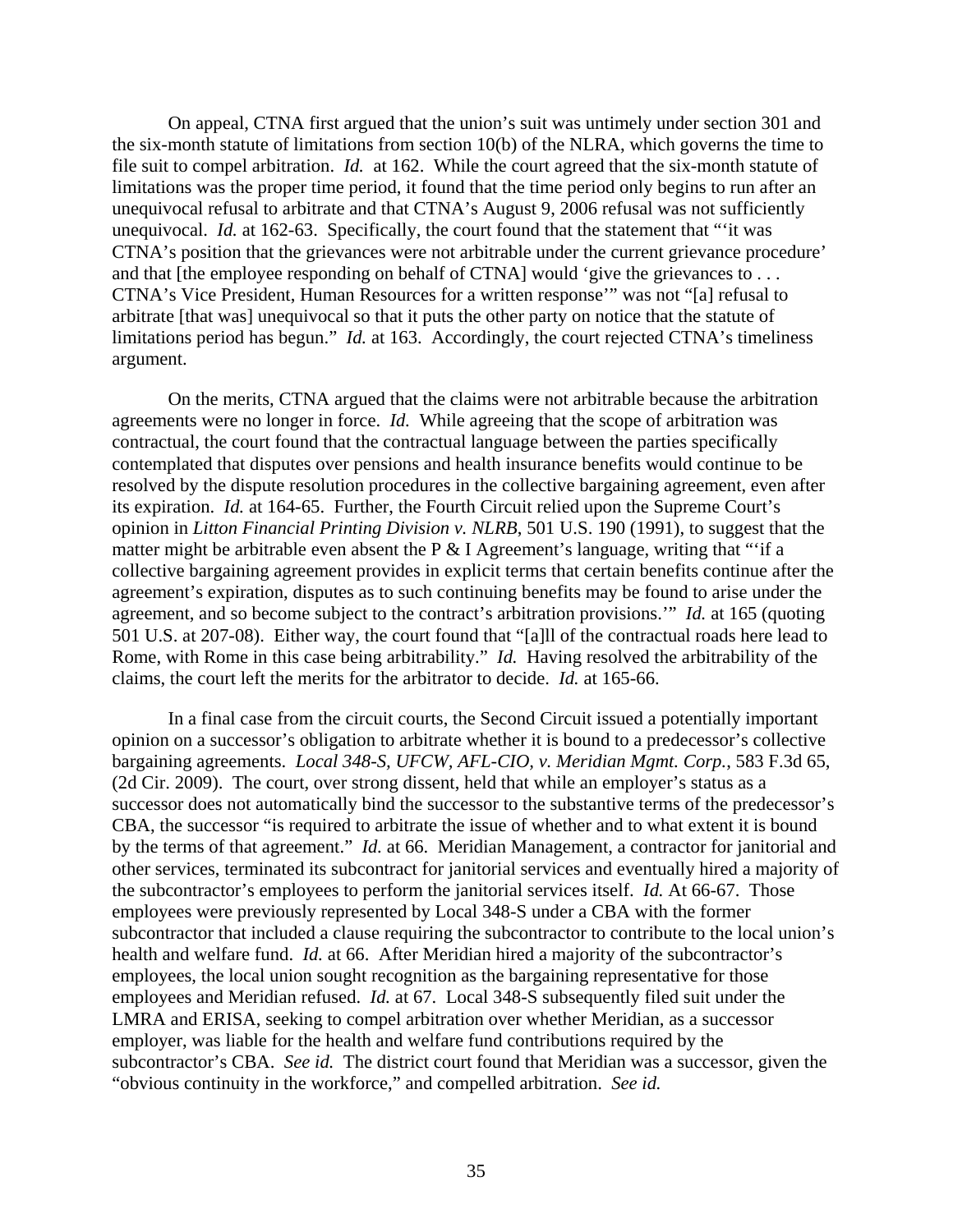On appeal, the Second Circuit agreed with the district court, purportedly based "on the unique facts of this case." *Id.* at 68. The court reviewed Supreme Court precedent on successor obligations including *John Wiley & Sons, Inc. v. Livingston*, 376 U.S. 543 (1964); *NLRB v. Burns International Security Services*, 406 U.S. 272 (1972); *Howard Johnson Co. v. Detroit Local Joint Executive Board*, 417 U.S. 249 (1974); and *Fall River Dyeing & Finishing Corp. v. NLRB*, 482 U.S. 27 (1987). Though Meridian did not dispute that it was a successor and thus obligated to recognize and bargain with the local union, the court did a lengthy analysis on whether there existed a substantial continuity of the workforce. *See* 583 F.3d at 74-75. Based on the "key factor" that the employees represented by Local 348-S were "at all times . . . essentially working" for the successor, the court found that "[e]nforcing a duty to arbitrate the issue of [the successor's] obligation to comply with the substantive terms of the agreement is the most effective way to balance those interests recognized by the Supreme Court in *Wiley*, as well as *Burns* and *Howard Johnson*." *Id.* at 74-75. And though "the case law clearly establishes that a successor is not automatically obligated by the substantive terms" of a predecessor's agreement, the court concluded that "requiring arbitration on this issue is the most efficient and fair means" for resolving a dispute over an obligation to comply with a particular term. *Id.* at 76. The majority cautioned that it did not intend to "bin[d] all successor employers to the substantive terms of preexisting agreements" but that "where there are sufficient indicia of substantial continuity of identity of the workforce, it is possible that a successor employer will be bound at least by some of the substantive terms of a pre-existing CBA." *Id.*

The dissent believed that the majority confused circumstances in which a successor had a duty to recognize and bargain with those rarer cases in which a successor was actually bound by the pre-existing terms. *Id.* at 79 (Livingston, dissenting). According to the dissent, the majority's opinion would either be limited to its "unique facts," making it an aberration in the case law, *id.*, or impose upon "*all* successor employers who hire the bulk of a predecessor's employers . . . a duty not only to bargain with and recognize a union but also to arbitrate with it the extent to which it is bound by the previous CBA." *Id.* at 80.

As the dissent noted, the true impact of *Meridian Management* remains to be seen through its application in other cases, assuming the opinion is not reversed. On October 23, 2009, Meridian Management filed a petition for rehearing and petition for rehearing en banc before the Second Circuit. However, the petition was denied on December 11, 2009. Given that there is a potential split among the circuits, if a petition for certiorari is filed, the Supreme Court may intervene. Judge Livingston noted that "until today's decision, the circuit courts appear to have been in accord in interpreting the law" in a manner requiring arbitration only where the successor could be bound to the terms of the contract, collecting cases from the Third, Sixth, Ninth, Eleventh, and D.C. Circuits. *See id.* at 82. Further, a case relied upon by Meridian Management, *AmeriSteel Corp. v. International Brotherhood of Teamsters*, 267 F.3d 264 (3d Cir. 2001), may directly conflict with *Meridian Management*. *See id.* at 274 (refusing to compel arbitration given that "because AmeriSteel cannot be bound by the substantive terms of the CBA, no arbitration award to the Union—which, of course, would be based on the substantive terms of the CBA—could receive judicial sanction," making arbitration futile). The dissent also cited *AmeriSteel* in its criticism of the majority's decision to treat "substantial continuity" as sufficient alone to require arbitration. *See id.* at 82; 74 ("the issue is whether there exists a 'substantial continuity of identify [sic] of the work force'") (majority opinion); *AmeriSteel Corp.*, 267 F.3d at 269 (describing the "'substantial continuity' concept . . . as a *necessary* but not a *sufficient*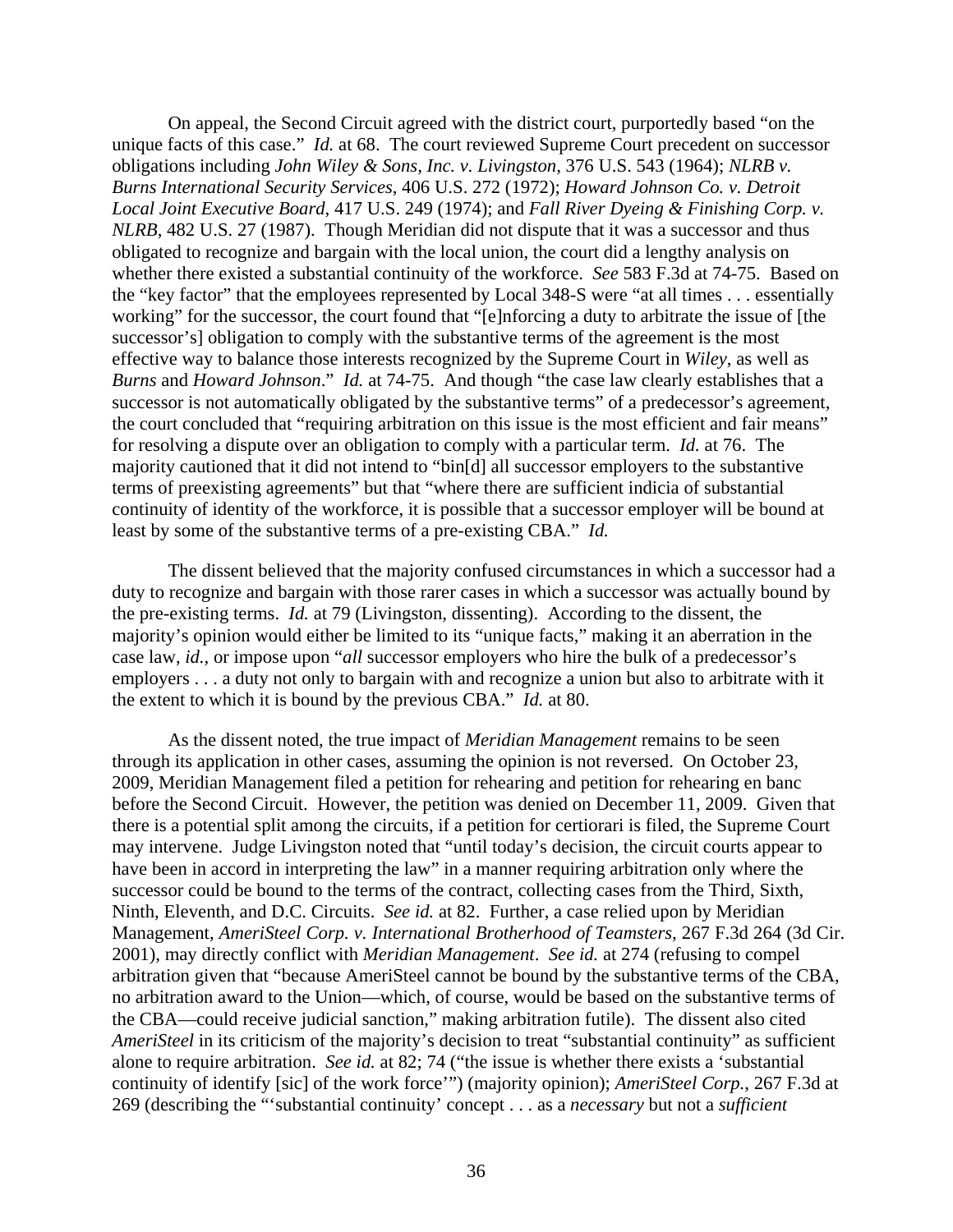condition for the imposition of arbitration on an unconsenting successor."). As a result, practitioners should monitor this area for continuing developments.

Finally, a federal district court, which has now been affirmed by the Third Circuit, *see Rite Aid of Pa. Inc. v. United Food & Comm. Workers Union Local 1776*, --- F.3d ----, No. 09- 1989, 2010 WL 521102 (3d Cir. Feb. 16, 2010), addressed the scope of arbitration provisions contained in collective bargaining agreements as they relate to after-acquired facilities. *Rite Aid of Pa. Inc. v. United Food & Comm. Workers Union Local 1776*, No. 1:08-cv-0033, 2009 WL 890943 (M.D. Pa. Mar. 31, 2009). The employer and the union had three collective bargaining agreements covering stores in 24 Pennsylvania counties, with each agreement containing a basic recognition clause, observation clause, and privileges clause. *Id.* at \*1-2. Additionally, each agreement contained an arbitration clause that did not require the maintaining of any grievance "that does not involve the interpretation of any provision of this Agreement." *Id.* at \*2 (emphasis omitted).

During the life of the agreements, Rite Aid completed the purchase of a drugstore chain formerly operated by Brooks Eckerd. *Id.* at \*1. Shortly after the stores were acquired, Local 1776 attempted to enter six of these newly-acquired stores for the purposes of organizing and were excluded by Rite Aid. *Id.* After Rite Aid refused to arbitrate grievances over access, it brought a declaratory judgment action to determine the arbitrability of the grievances. *Id.* at \*2.

Granting Rite Aid's motion for summary judgment, the district court rejected Local 1776's argument that the access claims to the newly-acquired stores "involve[d] the interpretation of any provision of" the collective bargaining agreements, and thus the claims were unarbitrable. *Id.* at \*3-10. The court classified recognition clauses as those identifying or excluding employees from a bargaining unit or defining the matters subject to collective bargaining; noted that the observation clause only applied to ensure that an agreement was being satisfied, and that no agreement was in effect with Local 1776 at any of the six newly acquired stores; and held that the privileges clause, which stated that "[o]nly privileges which have been granted by the present Employer since its acquisition of the establishments covered by this Agreement shall be continued," applied to the daily rules, regulations, and working conditions, rather than broad provisions normally subject to negotiation, such as access. *Id.* at \*3-7. Further, the agreements indicated that the parties were aware of the possibility of adding new stores, yet did not include an access provision. Because Local 1776 could not use any of these terms to invoke the arbitration provision, the court concluded "that the parties have not contractually agreed to arbitrate the instant dispute." *Id.* at \*8-10.

### **D. Developments in the Law Pertaining to "Perfectly Clear" Successors**

In addition to a whole host of developments in arbitration, the law regarding "perfectly clear" successor status also received new attention from the D.C. Circuit. *See S&F Market St. Healthcare LLC, d/b/a Windsor Convalescent Ctr. of Long Beach v. NLRB*, 570 F.3d 354 (D.C. Cir. 2009). There, the D.C. Circuit reversed the Board's determination that S&F was not only a successor to the prior owner of health care facilities that S&F acquired, but was also a "perfectly clear" successor bound to the substantive terms of the collective bargaining agreements in place at the time the facilities were acquired. *Id.*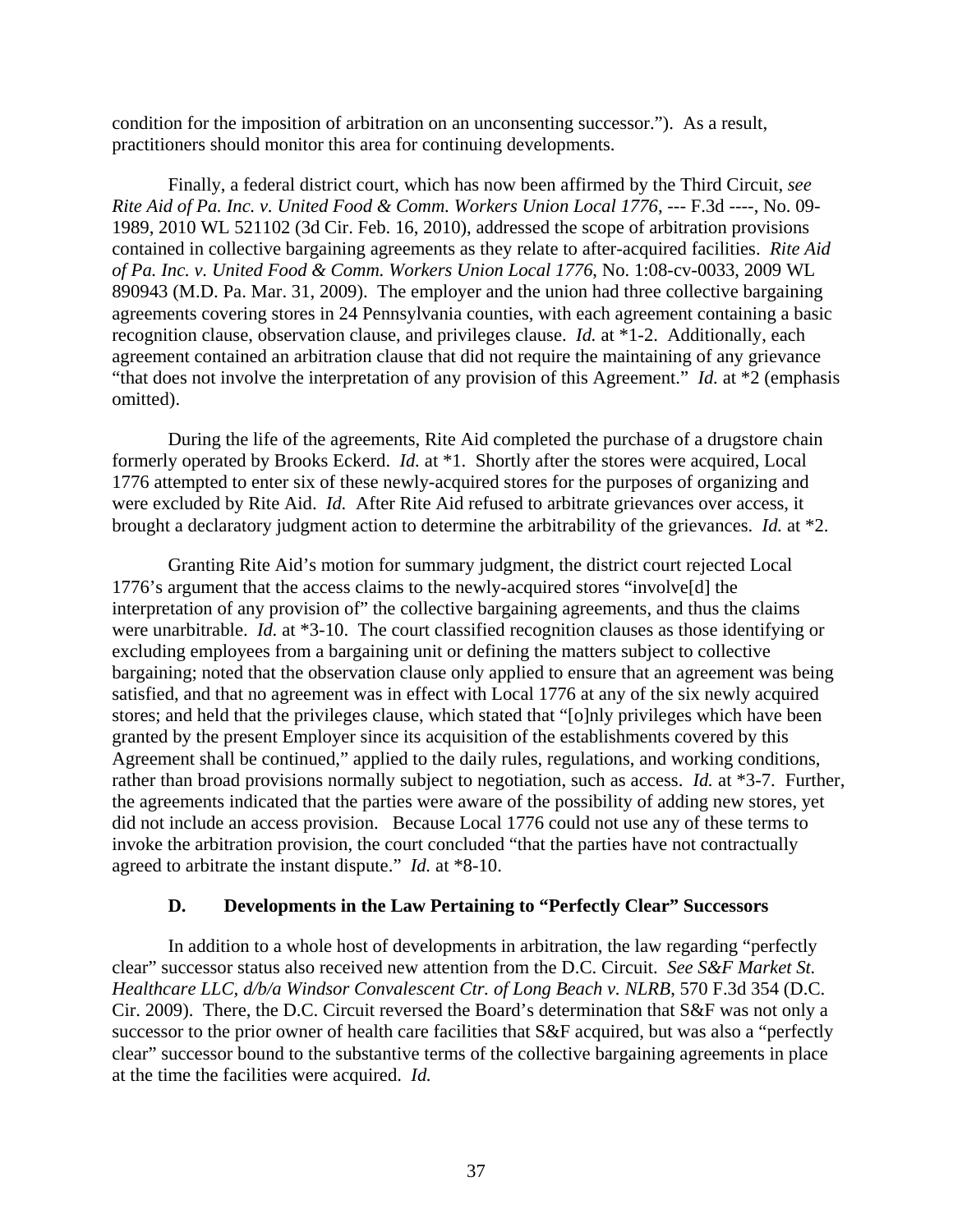The dispute arose from S&F's purchase of the Candlewood Care Center, which had collective bargaining agreements with SEIU Local 434B covering two bargaining units at Candlewood. *Id.* at 356. While S&F initially intended to replace the entire Candlewood workforce, prior to taking over the facility on July 1, 2004, S&F decided that it would hire some of the Candlewood employees for up to 90 days until it could find new employees. *Id.* As a result, in June 2004, S&F distributed applications including, among other statements, a cover sheet indicating that S&F "intends to implement significant operation changes," informing applicants that hiring was contingent on passing certain tests and background checks, and that S&F "can change benefits, policies and conditions at any time." *Id.* On July 1, 2004, of the approximately 120 employees hired, only 10 to 12 had not been employed by Candlewood; seventeen former Candlewood employees were not hired, either because they did not apply or they were not selected. *Id.* at 356-57. The next week, on July 9, 2004, S&F distributed employee handbooks and its terms and conditions of employment. *Id.* at 357.

Meanwhile, on July 1, the SEIU requested bargaining, which S&F refused on July 7 on the basis that it had not yet hired a substantial and representative complement of employees, making recognition and bargaining premature. *Id.* Upon the union's filing an unfair labor practice charge, the Board's General Counsel issued a complaint alleging that S&F was "a successor to Candlewood" as of July 1, 2004 and that its refusal to bargain violated sections 8(a)(1) and (5) of the Act. *Id.* The General Counsel further alleged that certain unilateral changes, including removing union materials from bulletin boards, prohibiting union posting, and implementing new policies, also violated sections 8(a)(1) and (5). *Id.*

An administrative law judge found that because the Candlewood employees rehired for up to 90 days were more like probationary employees than temporary employees, they counted towards the complement, making S&F a successor as of July 1, 2004, and thus obligated to bargain with SEIU Local 434B. *Id.* However, based upon the pre-employment communications, the ALJ found that S&F was not a "perfectly clear" successor, meaning that it was free to establish its initial terms and conditions of employment. *Id.* 

The Board agreed with the ALJ that S&F was a successor—an issue apparently not appealed to the D.C. Circuit—but then found that S&F was also a "perfectly clear" successor. *See Windsor Convalescent Ctr. of N. Long Beach*, 351 N.L.R.B. 975 (2007). In so holding, the Board stated that "there is no evidence that [S&F], prior to the takeover, informed Candlewood employees that those who were retained would be working under different core terms and conditions of employment." *Id.* at 981. In a footnote, the Board noted that even if S&F were not a "perfectly clear" successor, it "still had an obligation to bargain over any unannounced specific changes to terms and conditions of employment occurring after July 1, including dismantling the bulletin board and issuing new handbooks." *Id.* at 982 n.31.

Focusing primarily on the issue of whether S&F was a "perfectly clear" successor, the D.C. Circuit reversed. *See* 570 F.3d 354. Relying on the Supreme Court's opinion in *NLRB v. Burns International Security Services*, 406 U.S. 272 (1972), the court set forth the general rule that "'although successor employers may be bound to recognize and bargain with the union . . . they are not bound by the substantive provisions of a collective-bargaining contract negotiated by their predecessors but not agreed to or assumed by them," except in the rare "'instances in which it is perfectly clear that the new employer plans to retain all of the employees in the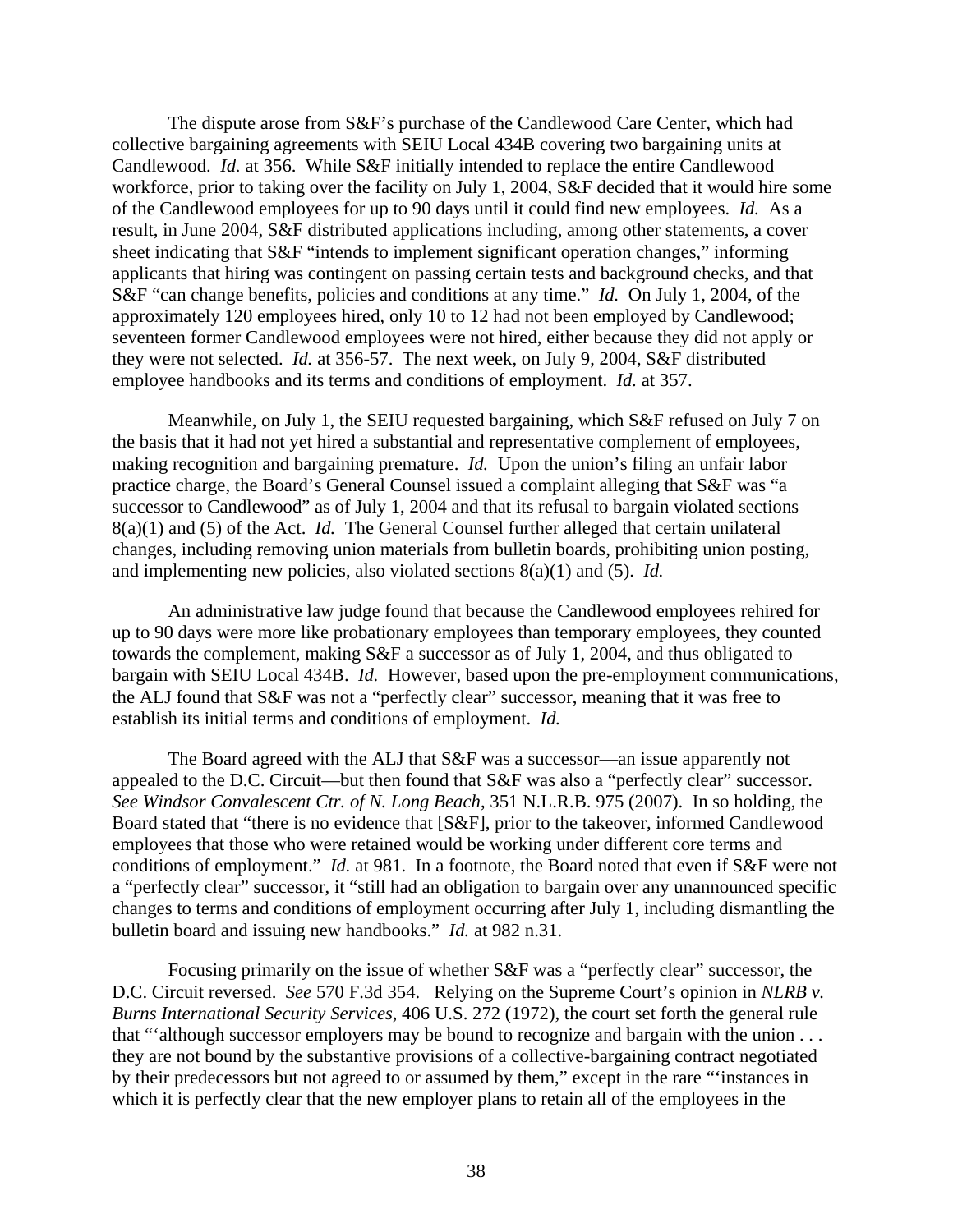[bargaining] unit." *S&F*, 570 F.3d at 358 (quoting *Burns*, 406 U.S. at 284, 294-95). Summarizing the Board's subsequent application of the "perfectly clear" successor rule, the court stated that "at bottom the 'perfectly clear' exception is intended to prevent an employer from inducing possibly adverse reliance upon the part of employees it misled or lulled into not looking for other work." *Id.* at 359 (discussing *Spruce Up Corp.*, 209 N.L.R.B. 194 (1974)).

Applying the law to S&F's acquisition of Candlewood, the court found that the Board "misread *Burns* to require more from the successor employer than a portent of employment under different terms and conditions," which was all that *Burns* required. *Id.* at 360. Simply stated, in order to avoid the "perfectly clear" exception, an employer need only "signal its intent . . . to establish new terms and conditions of employment under which some of the predecessor's employees may be hired." *Id.* The court also addressed two inaccuracies in the Board's statement focusing on the "core terms" of employment. First, while trivial changes may not suffice to avoid "perfectly clear" successor status, neither is an announcement of a change to the "core terms" required to avoid "perfectly clear" successor status. Rather, the rule is that "the successor employer must simply convey its intention to set its own terms and conditions rather than adopt those of the previous employer." *Id.* at 361. Second, the Board had reversed the presumption from *Burns* and *Spruce Up*: where as those cases allow an employer to set its own terms *unless* it has misled the employees into believing that the terms and conditions would continue, under the Board's rule below, an employer *may not* change the terms *unless* it clearly announces an intention to change the "core terms" of employment. *Id.* By doing so, "the exception in *Burns* swallow[s] the rule in *Burns*." *Id.*

Finally, the court rejected the Board's footnote observation that regardless of "perfectly clear" successor status, S&F was prohibited from implementing unilateral changes. *Id.* at 362-63. While prior Board precedent held that "once an employer has hired its predecessor's employees under any specified terms and conditions of employment—its own or those in its predecessor's CBA—it must bargain over subsequent changes," *see id.* at 362 (discussing *Banknote Corp. of Am.*, 315 N.L.R.B. 1041 (1994)), S&F "did not change any terms it previously established but merely replaced its predecessor's terms with its own," meaning that it was not obligated to bargain over those subjects. *Id.* at 363.

# **E. Collective Bargaining Agreement Rejection in Municipal Bankruptcy**

In a significant development for municipalities facing increasing budgetary concerns during a slumping economy, a Bankruptcy Court in the Eastern District of California held that municipalities may use the chapter 9 bankruptcy procedures, including the ability to reject collective bargaining agreements under 11 U.S.C. § 365 without needing to satisfy the requirements of 11 U.S.C. § 1113. *See In re City of Vallejo*, 403 B.R. 72 (Bankr. E.D. Cal. 2009).

Discussing the interplay of the Supremacy Clause, the Contracts Clause, and the Tenth Amendment's reservation of rights to the States, the court noted that Congress harmonized these provisions through section 903, retaining the right of a State to control a municipality's political or governmental powers, notwithstanding the remainder of chapter 9. *See id.* at 75; 11 U.S.C. § 903. But while that section "ensures the constitutionality of Chapter 9, it does not provide an independent substantive limit on the application of Chapter 9 provisions." 403 B.R. at 75. Thus,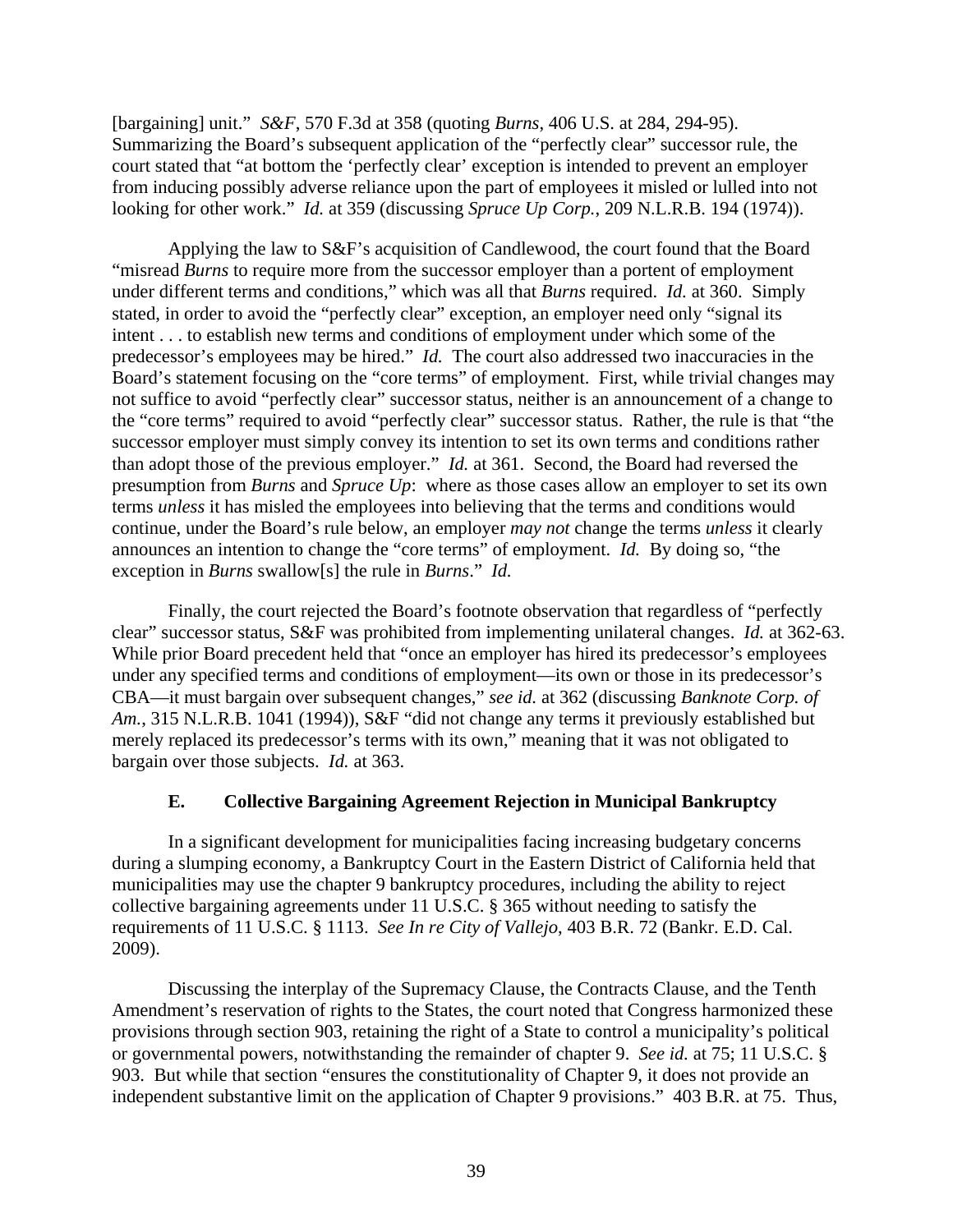once "a municipality is authorized by the state to file a Chapter 9 petition," *id.* at 76, as California did in the "broadest possible . . . authorization," *see* Cal. Gov't Code § 53760, the municipality "is entitled to fully utilize 11 U.S.C. § 365 to accept or reject its executory contracts." 403 B.R. at 76.

Addressing the proper standard to apply to rejection under section 365, the court rejected both state law and the standards applied to contract rejection under 11 U.S.C. § 1113. *See id.* at 76-78. First, state law could not be the source of the standard because both the Supremacy Clause and the Contracts Clause prohibited state law from controlling chapter 9 proceedings, particularly when Congress had enacted section 365 to provide debtors the ability to reject executory contracts. *Id.* at 76-77. Second, the court also rejected the argument that the standard for rejecting a collective bargaining agreement in a chapter 9 matter came from 11 U.S.C. § 1113, which "imposes on chapter 11 debtors procedural and substantive requirements that must be met prior to rejection of collective bargaining agreements." *Id.* at 77-78. Because Congress neither incorporated section 1113 into chapter 9, nor did it adopt a proposed 1991 amendment that would have required chapter 9 debtors to first exhaust state law procedures for bargaining, implementation, and amendment before rejecting or modifying a collective bargaining agreement, the court refused to look to section 1113. *Id.* at 78.

Instead, the court applied the standard for section 365 cases developed in *NLRB v. Bildisco & Bildisco*, 465 U.S. 513, 526 (1984). Under that standard, "a debtor may . . . reject an unexpired collective bargaining agreement if the debtor shows that: (1) the collective bargaining agreement burdens the estate; (2) after careful scrutiny, the equities balance in favor of contract rejection; and (3). [sic] 'reasonable efforts to negotiate a voluntary modification have been made, and are not likely to produce a prompt and satisfactory solution.'" 403 B.R. at 78 (quoting *Bildisco*, 465 U.S. at 526) (footnote omitted).

The court initially delayed determining whether the City had satisfied the *Bildisco* standard, *see id.*, but eventually reached that question in August 2009, granting the City's motion for contract rejection of its collective bargaining agreement with the IBEW. *See In re City of Vallejo*, No. 08-26813-A-9 (Bankr. E.D. Cal. Aug. 31, 2009). After having found that the contract with IBEW was burdensome because of salary increases and costs related to health benefits, that the balance of equities favored rejection, given that it was necessary for Vallejo to emerge from bankruptcy, and that the City had made reasonable efforts to reach voluntary modification, the court granted the motion for total rejection.

## **F.** *Register-Guard* **Overturned**

In the continually evolving field of employee access to employer property, particularly email, and the proper standards governing discriminatory application of union activity policies, the D.C. Circuit in *Guard Publishing Co., d/b/a/ the Register-Guard v. NLRB*, 571 F.3d 53 (D.C. Cir. 2009) ("*Register-Guard*"), reversed a Bush Board opinion. There, the D.C. Circuit reviewed a Board opinion regarding discriminatory discipline over use of company e-mail systems for union-related purposes. In the opinion below, a closely divided Board held that an employer did not violate the NLRA by maintaining a workplace rule prohibiting the use of its e-mail system for "non-job related solicitations" and enforcing that policy when an employee/union president sent two e-mails to employees urging that they support the union. *Guard Publ'g Co., d/b/a*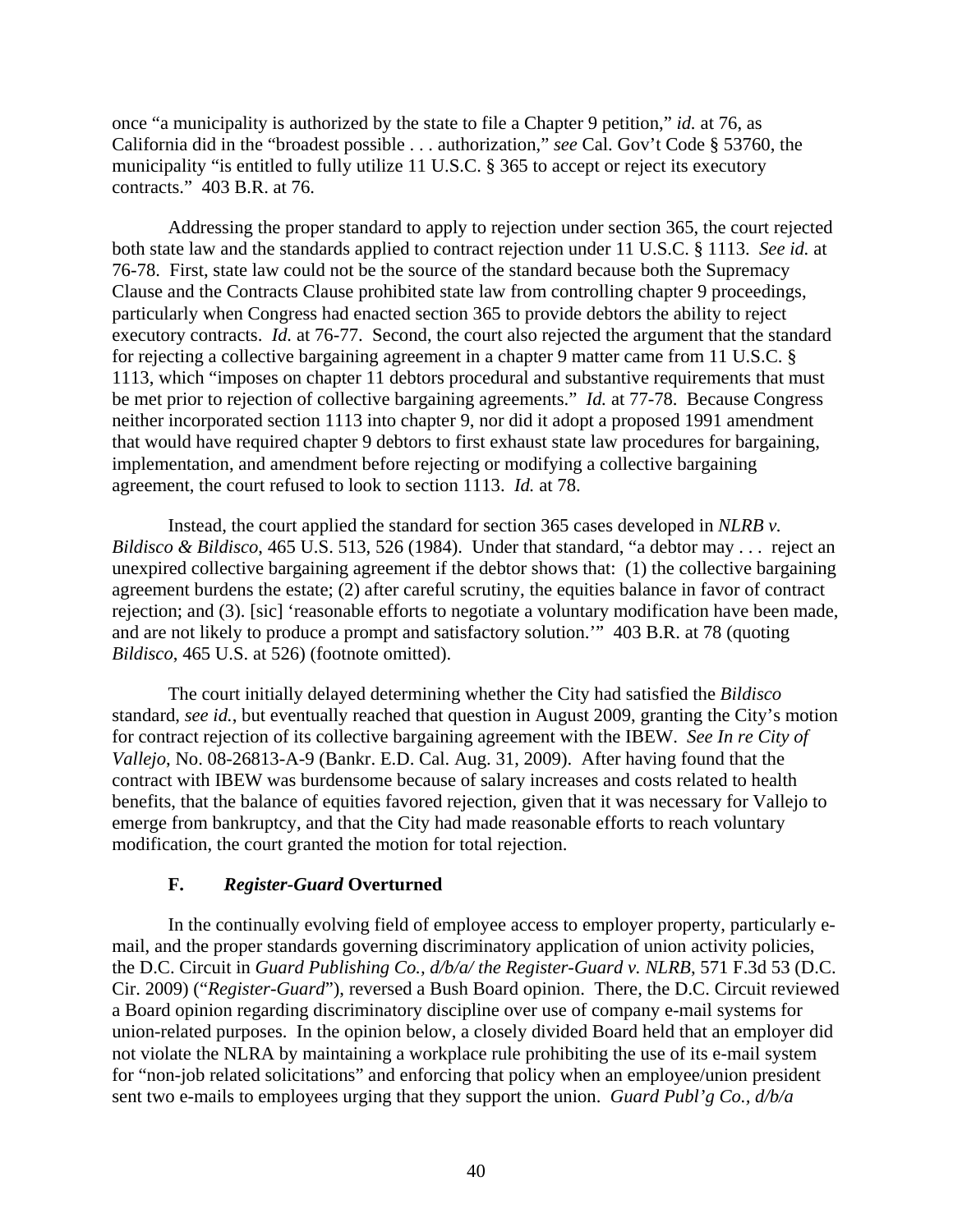*Register-Guard*, 351 N.L.R.B. 1110, 1111 (2007). The Board majority reasoned that employers have a basic property right to regulate and restrict employees' use of company computer systems, servers, and e-mail, and, therefore, it did not violate the Act to restrict use of such property to business purposes. On appeal, the union did not challenge the lawfulness of a company policy that bars union access to e-mail on a neutral basis. *See Register-Guard*, 571 F.3d at 58.

The Board also modified the standard used to determine whether an employer discriminatorily enforced a workplace policy against union activity. Adopting the analysis used by the Seventh Circuit in *Fleming Co., Inc. v. NLRB*, 349 F.3d 968 (7th Cir. 2003), the Board explained that to be unlawful "discrimination must be along Section 7 lines." 351 N.L.R.B. at 1118. The majority explained that "unlawful discrimination consists of disparate treatment of activities or communications of a similar character because of their union or other Section 7 protected status." *Id.* Further describing the Seventh Circuit analysis, the Board stated:

> [A]n employer may draw a line between charitable solicitations and non-charitable solicitations, between solicitations of a personal nature (*e.g.*, a car for sale) and solicitations for the commercial sale of products (*e.g.*, Avon products), between invitations for an organization and invitations of a personal nature, between solicitations and mere talk, and between business-related use and non-business-related use.

*Id.* In a dissenting opinion, Members Liebman and Walsh criticized that "by focusing on what types of activities are 'equal' to Section 7 activities, the majority misses the point." *Id.* at 1129. The dissenters suggested that "[i]n [section] 8(a)(1) cases, the essence of the violation is not 'discrimination.' Rather, it is interference with employees' Section 7 rights." *Id.* In their opinion, "[d]iscrimination, when it is present, is relevant simply because it weakens or exposes as pretextual the employer's business justification [for the interference]." *Id.* Relying heavily on the view that e-mail has replaced the watercooler discussion as the "'natural gathering place' for employees to communicate in the workplace," the dissent concluded that "[w]here, as here, the employer has given employees access to e-mails in the workplace for their regular use, we would find that banning all non-work related 'solicitations' is presumptively unlawful, absent special circumstances." *Id.* at 1124, 1127.

On appeal, the D.C. Circuit dodged most of these questions based on the facts of the case, stating that "[w]hatever the propriety of drawing a line barring access based on organizational status, the problem with relying on that rationale here is that it is a post hoc invention." *Register-Guard*, 571 F.3d at 60. While noting that both August 2000 e-mails sent through the Company system by the union president were solicitations for employees to take part in activities in support of the union, the court rejected the Board's rationale that it was not discriminatory to discipline her for those e-mails because they were solicitations on behalf of a group or organization, rather than on behalf of an individual. *Id.* at 59-60. The court noted that the nonsolicitation policy banned "*all* 'non-job-related solicitations,'" not just those on behalf of organizations, and that when the union president was disciplined, she was told to "'refrain from using the Company's systems for union/*personal* business,' . . . the reference to 'personal' making it clear that the offense did not depend on whether an organization was involved." *Id.* at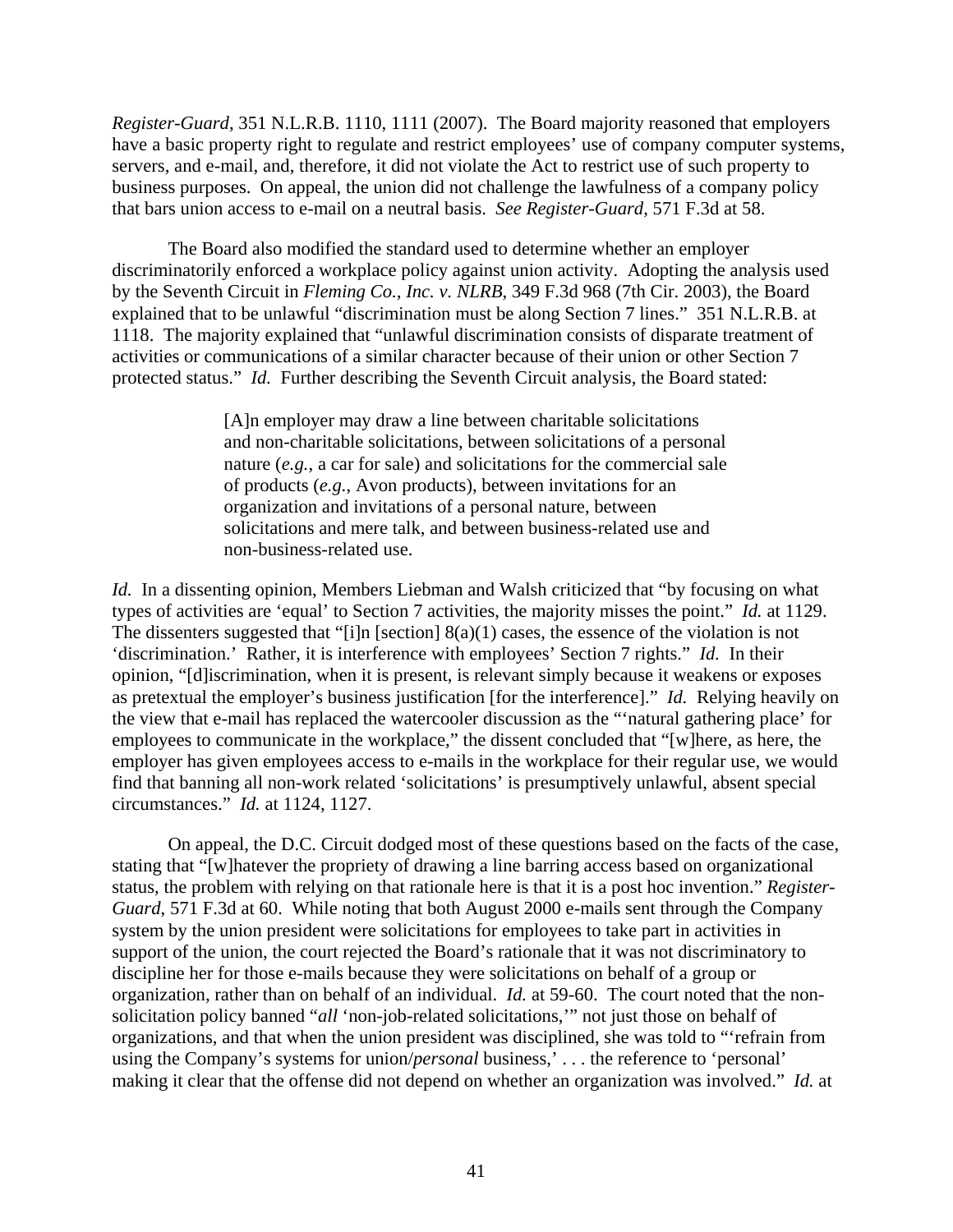60. Accordingly, the court rejected the organizational rationale and set aside the Board's determination that Register-Guard did not violate the Act.

In other portions of the opinion, the D.C. Circuit affirmed the Board's determination that Register-Guard violated the Act for disciplining the union president for sending a third, but nonsolicitous, e-mail "setting it straight" regarding a union rally occurring around the facility. *Id.* at 55-56, 58-59. The court found that disciplining her for the e-mail could not have been a neutral application of the Company's e-mail policy because the May e-mail was not a solicitation, and thus was not prohibited by the policy. *Id.* at 58-59. The court also affirmed the Board's finding that Register-Guard violated the Act by requesting an employee to stop wearing an arm band indicating union support. The court rejected Register-Guard's argument that it was maintaining a public image by regulating employees who interact with the public, but the court noted that "customer exposure to union insignia alone is not a special circumstance allowing an employer to prohibit display of union insignia by employees." *Id.* at 61.

On the property question that was not presented to the D.C. Circuit, an Obama Board is likely to find that employees who regularly use e-mail for work may also use it to communicate about unions, particularly where employers provide an exception for incidental personal use – exceptions that are provided in recognition of the reality that a complete ban simply cannot be enforced as a practical matter. And with respect to discrimination, an Obama Board can be expected to return to the rule of *Republic Aviation Corp. v. NLRB*, 324 U.S. 793 (1945), which adopted a Board rule applying a presumption that broad bans restricting oral solicitation on nonworking time were unlawful, absent special circumstances. Given the ever-increasing importance of e-mail communications in today's workplace, and the limited effort with which they will allow unions to communicate with employees that they wish to organize, it is unlikely that *Register-Guard* will be the last word on the subject.

## **G. Dues Issues**

The federal courts have addressed dues issues in various contexts. Early in 2009, the Supreme Court addressed the "uncertainty among the Circuits as to whether, or when, the [First Amendment to the] Constitution permits charging nonmembers for the costs of national litigation." *Locke v. Karass*, 129 S. Ct. 798, 803 (2009). The Court held that "costs of [national] litigation are chargeable provided the litigation meets the relevant standards for charging other national expenditures that the *Lehnert* [*v. Ferris Faculty Assn.*, 500 U.S. 507 (1991)] majority enunciated. Under those standards, a local union may charge a nonmember an appropriate share of its contribution to a national [union's] litigation expenses if (1) the subject matter of the national litigation bears an appropriate relation to collective bargaining and (2) the arrangement is reciprocal—that is, the local's payment to the national affiliate is for 'services that may ultimately inure to the benefit of the members of the local union by virtue of their membership in the parent organization.'" *Id.* at 800 (quoting *Lehnert*, 500 U.S. at 524).

Under review was a collective bargaining agreement between the State of Maine and the Maine State Employees Association ("the local union" or "the union") requiring nonmembers to pay a service fee, which includes an affiliation fee the local pays to the national union, which in turn includes "an amount that helps the national pay for litigation activities, some of which do not *directly* benefit Maine's state employees' local but rather directly benefit other locals or the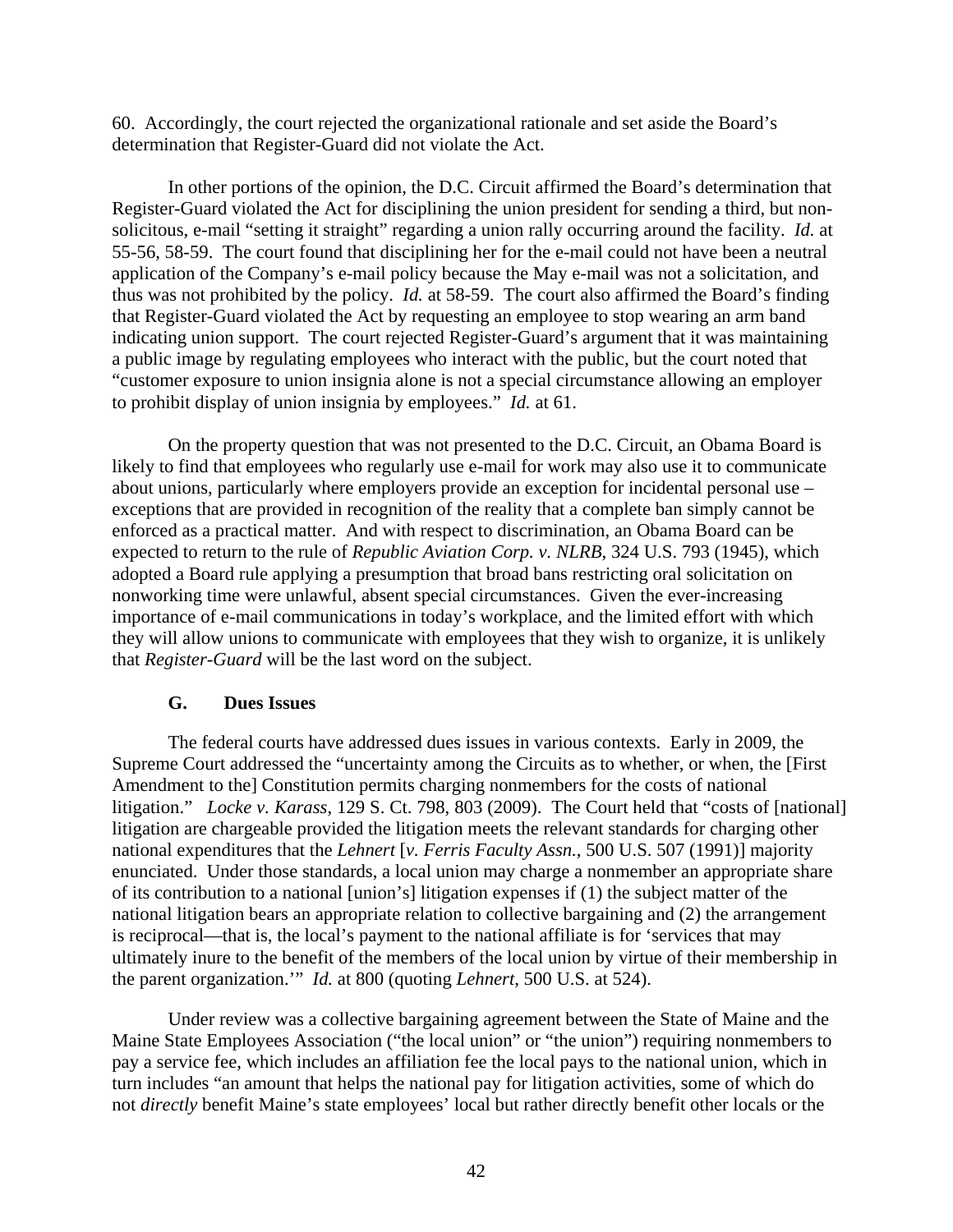national organization itself." *See id.* at 802. Nonmembers sued, challenging various aspects of the service fee, including the national litigation fee, on the basis that it violated the First Amendment, an argument rejected by both the district court, *Locke v. Karass*, 425 F. Supp. 2d 137 (D. Me. 2006), and the appeals court, 498 F.3d 49 (1st Cir. 2007).

The Supreme Court acknowledged precedent stating that, while a local union could charge nonmembers for litigation expenses incidental to negotiation and bargaining, "'expenses of litigation not having such connection with the bargaining unit are not to be charged to the objecting employees.'" *See Locke*, 129 S. Ct. at 804 (quoting *Ellis v. Bhd. of Ry., Airline, & S.S. Clerks*, 466 U.S. 435, 453 (1984)) (emphasis omitted). The Court also discussed the plurality opinion in *Lehnert*, which characterized the union's argument as "'clearly correct that precedent established through litigation on behalf of one unit may ultimately be of some use to another unit,' [but] nonetheless found 'extraunit litigation to be more akin to lobbying in both kind and effect.'" *Id.* at 805 (quoting *Lehnert*, 500 U.S. at 528).

Adopting its own rule that charges were permissible as long as they related to collective bargaining and were reciprocal, the Court distinguished *Ellis* and *Lehnert* on the basis that reciprocity was either not considered or not before the Court in those cases. *See id.* at 806-07. Applying its rule to the Maine agreement, the Court found the litigation fee to be an appropriate charge, based on the fact that it related to collective bargaining or contract administration and that by payment of the fees locals receive general access to the national's financial resources. *Id.* at 807. Justices Alito, Scalia, and Chief Justice Roberts concurred but noted their understanding that the decision "does not reach the question of what 'reciprocity' means." *Id.* at 808 (Alito, J., concurring).

In another case, the Supreme Court denied certiorari to an opinion from the United States Court of Appeals for the Ninth Circuit regarding the discharge of an employee for failure to pay union dues, when his only acquiescence to membership was a one-time dues payment. *Mackay v. Aircraft Mechs. Fraternal Ass'n*, 129 S. Ct. 2159 (2009) (Den. Cert.). Through the course of three opinions from the Ninth Circuit, *see Mackay v. Aircraft Mechs. Fraternal Ass'n,* 297 F. App'x 695 (9th Cir. 2008), *Mackay v. Aircraft Mechs. Fraternal Ass'n*, 214 F. App'x 677 (9th Cir. 2006), *Mackay v. Aircraft Mechs. Fraternal Ass'n,* 85 F. App'x 605 (9th Cir. 2004), the court affirmed the trial court's determination that the Aircraft Mechanics Fraternal Association-Seattle Local 14 did not violate either the Railway Labor Act or the First Amendment by requesting Alaska Airlines to terminate Bernard Mackay, a mechanic in its employ, for failure to pay union dues. *See* 297 F. App'x at 696. Though noting that the "evidence . . . could have gone either way," *id.*, the court found that while the Union's constitution listed the requirements for membership as "(1) submission of an application form, (2) the receipt of a membership card, (3) receipt of the Union's constitution and taking of the Union loyalty oath, and (4) an investigation by the local secretary," 85 F. App'x 605, those formalities were uniformly ignored. Further, Mackay, who was "twice told that he could be either a Union member who paid dues, or a nonmember who paid agency fees," elected to write a check for past dues after being warned that he could be terminated under the union security clause, without ever telling union officials that he either did not want to pay dues or be a member. 297 F. App'x at 696. Accordingly, because Mackay accepted the offer of membership by a one-time payment of dues, his subsequent failure to pay dues justified his termination under the union security clause. The Supreme Court refused to hear Mackay's argument that the Ninth Circuit's opinion contravened the principles of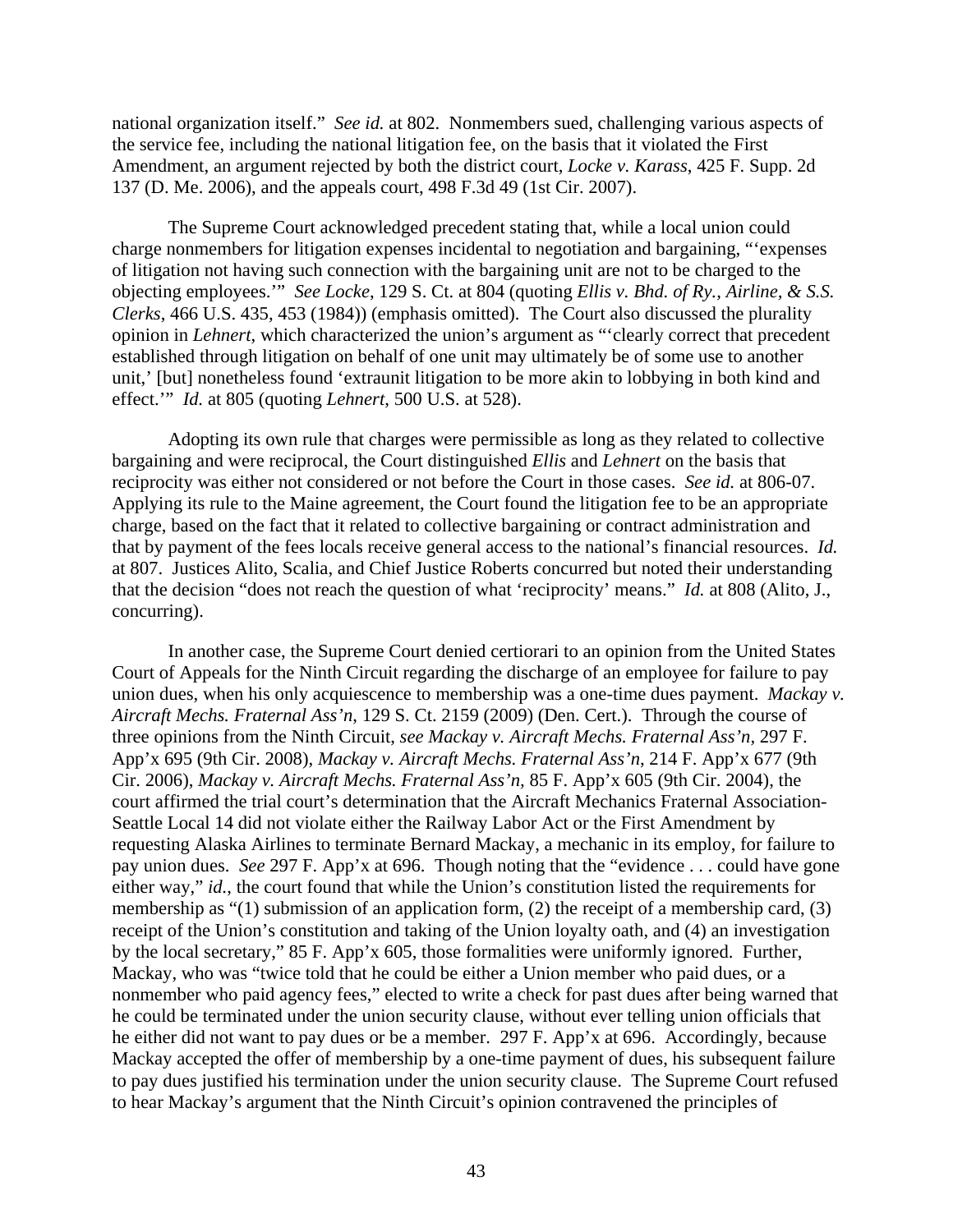voluntary unionism and "sanctioned a regime of 'membership by osmosis,' in which a union can conscript silent nonmembers into 'union membership' without their knowledge or consent." *See*  Pet. for Cert., *Mackay v. Aircraft Mechs. Fraternal Ass'n*, No. 08-939, 2009 WL 191773 (Jan. 23, 2009), *cert. denied*, 129 S. Ct. 2159 (2009).

 In *Laborers International Union,* the Tenth Circuit Court of Appeal found the union violated federal labor law when it failed to give an employee adequate notice of his outstanding dues before requesting that the employer discharge the employee pursuant to the union security clause. *Laborers Int'l Union v. NLRB*, Nos. 08-9564, 08-9569, 2010 WL 348036 (10th Cir. Feb. 2, 2010). In this case, Lopez, a Shaw Stone employee, fell several months behind in his union dues. On October 12, 2006, the Union sent Lopez a letter addressed to Shaw Stone requesting that Shaw Stone dismiss Lopez for failure to pay \$145 in late dues and reinstatement fees. The Union sent Lopez a second notice on November 1, 2006. This notice specified that Lopez owed \$415 and that he would be discharged if he failed to pay, but it did not explain how the amount was calculated. On November 14, 2006, the Union contacted Shaw Stone and requested that it dismiss Lopez for failing to pay his union dues, and shortly thereafter Lopez was dismissed.

 Lopez filed an unfair labor practice charge with the NLRB, and the Board determined that the union violated section  $8(a)(3)$ , by failing to provide Lopez adequate notice before moving for discharge. The collective bargaining agreement in place between Shaw Stone and the union contained a union security clause that allowed the union to obtain the discharge of any employee who fails to pay dues owed to the union. Before invoking this provision against an employee, however, the union was required to: (1) provide the employee with the precise amount due; (2) provide the employee with a complete accounting, explaining how it computed the amount due; (3) give the employee a reasonable deadline for payment; and (4) explain to the employee that failure to reconcile the outstanding amount will result in discharge. The Tenth Circuit affirmed the Board's decision that the union breached its fiduciary duty owed to Lopez by failing to give him adequate notice of his dues deficiency before requesting his discharge. The court found that the union's November 1 notice was inadequate, as the letter failed to explain how the union calculated the outstanding amount, failed to give Lopez a deadline for payment, and yet still called for Lopez's immediate discharge. The October 12 letter was also deficient, as it too failed to explain how the union calculated the outstanding dues.

## **H. Other Forums for Traditional Labor Law Development**

With labor law reform stalled in Congress and with only two-Members on the Board, Labor has not received the boon it expected as a result of the 2008 elections. Based on Labor's response to similar frustrations during the years of the Bush Administration, it is likely that Labor will seek other forums for labor law reform. And while these forums may not have the reach or authority of Congress or the NLRB, they can, nonetheless, have a profound impact on employers.

1. Other Federal Agencies

In addition to remedies from the Board, Labor may look to other federal agencies for national reform in the workplace. As he has done with the NLRB nominees, President Obama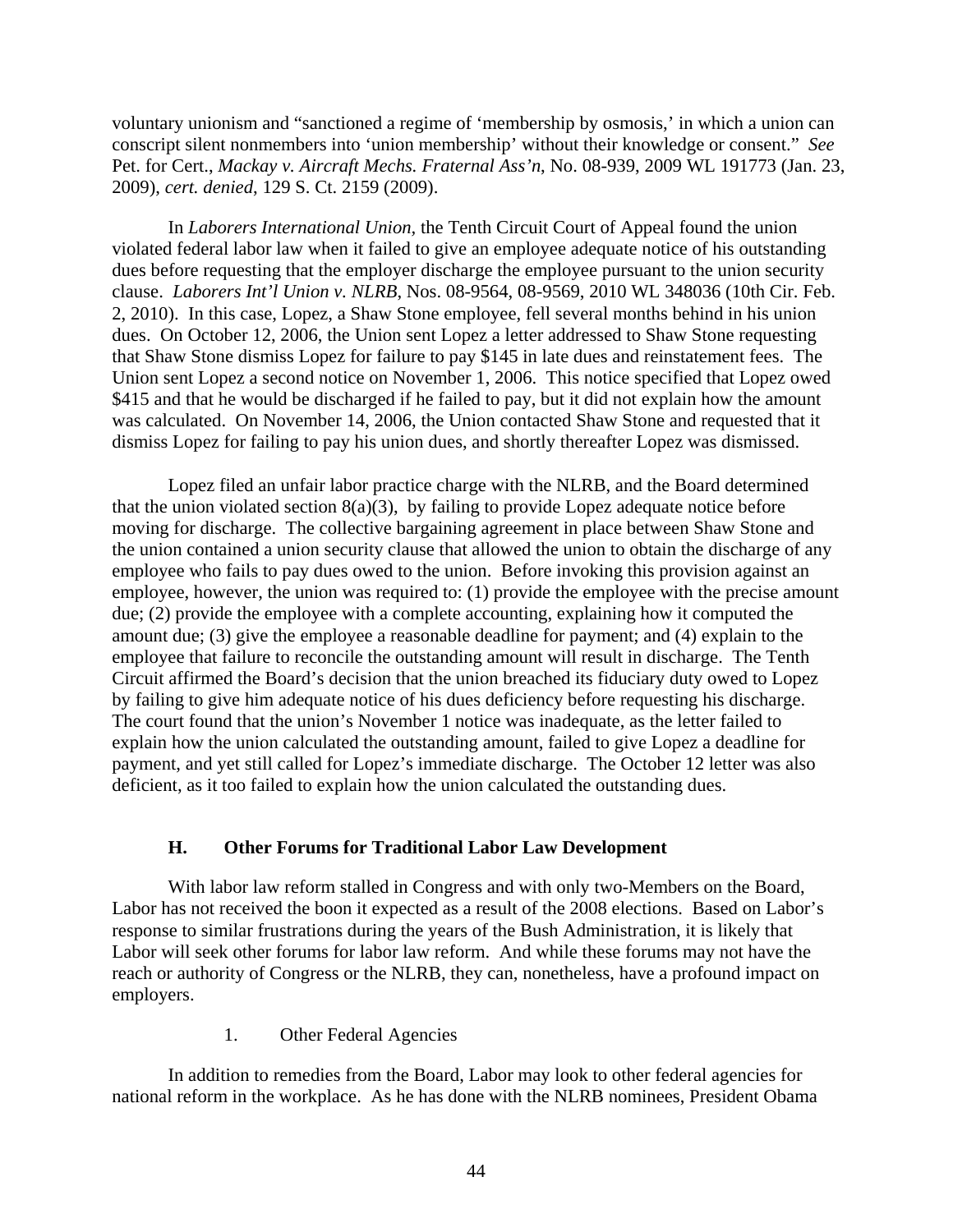has placed friends of Labor in the leadership positions of these agencies. Further, he has significantly increased the budgets for these agencies over the Bush years, giving them the financial tools to help Labor achieve reform.

#### a. Department of Labor

President Obama appointed former California U.S. Representative Hilda L. Solis as the Secretary of Labor. In recent months, Secretary Solis has been clear that she supports Labor reform, including the passage of EFCA. *Unions Lost 771,000 Members in 2009, as Recession Eliminated Jobs, BLS Says*, 14 DAILY LABOR REP. (BNA) AA-1 (Jan. 25, 2010). While in Congress, one of Solis's priorities included improving the lives of working families. Based on her statements in support of EFCA and reform of the Department of Labor, it appears that wage issues and other issues of worker protections will be a focus of the Department.

The Department's FY 2010 discretionary funding was approved at \$13.3 billion, which is an increase of approximately \$431,000,000 over FY 2009 levels. Of the \$13.3 billion, \$1.6 billion is for "worker protection" agencies that regulate pensions, mine safety, occupational safety and health, and, among other fields, wage and hour issues. Of the \$431,000,000 increase, \$121,000,000 is intended to support the hiring of approximately 1,465 new employees in these "worker protection" agencies.

President Obama's budget request for FY 2011, released on February 1, 2010, includes \$13.9 billion in discretionary funding for the Department of Labor, including a 4% increase in work protection programs above the already increased FY 2010 levels. The Department will have the ability to hire 350 new employees, including 177 investigators. The FY 2011 budget also plans for shifting ERISA compliance to employers through an aggressive rulemaking agenda, allowing the DOL's Employee Benefits Security Administration to become more aggressive in enforcement. *See DOL 2011 Budget Calls for Shifting Burden of Compliance to Employees*, 20 DAILY LABOR REP. (BNA) AA-6 (Feb. 2, 2010).

In a January 22, 2010 statement, Solis discussed wages earned by union-represented employees and concluded that "coupled with data showing that union members have access to better health care, retirement and leave benefits, these numbers make it clear that union jobs are good jobs." *Unions Lost 771,000 Members in 2009, as Recession Eliminated Jobs, BLS Says*, 14 DAILY LABOR REP. (BNA) AA-1 (Jan. 25, 2010). In light of these and other statements, and the increased budget aimed at escalating compliance and enforcement, Labor definitely has an ally in Solis and the Department of Labor.

b. OSHA

President Obama also gave Labor a strong ally in his nominee to lead OSHA. On December 3, 2009, the Senate confirmed Dr. David Michaels as Assistant Secretary of Labor for Occupational Safety and Health. Dr. Michaels is a public health advocate, a Professor at The George Washington University School of Public Health and author of the anti-business DOUBT IS THEIR PRODUCT: HOW INDUSTRY'S ASSAULT ON SCIENCE THREATENS YOUR HEALTH. An advocate of "regulation by shaming," *i.e.*, issuing negative press releases to encourage employers to change their practices, Dr. Michaels has constantly advocated in favor of increased regulation.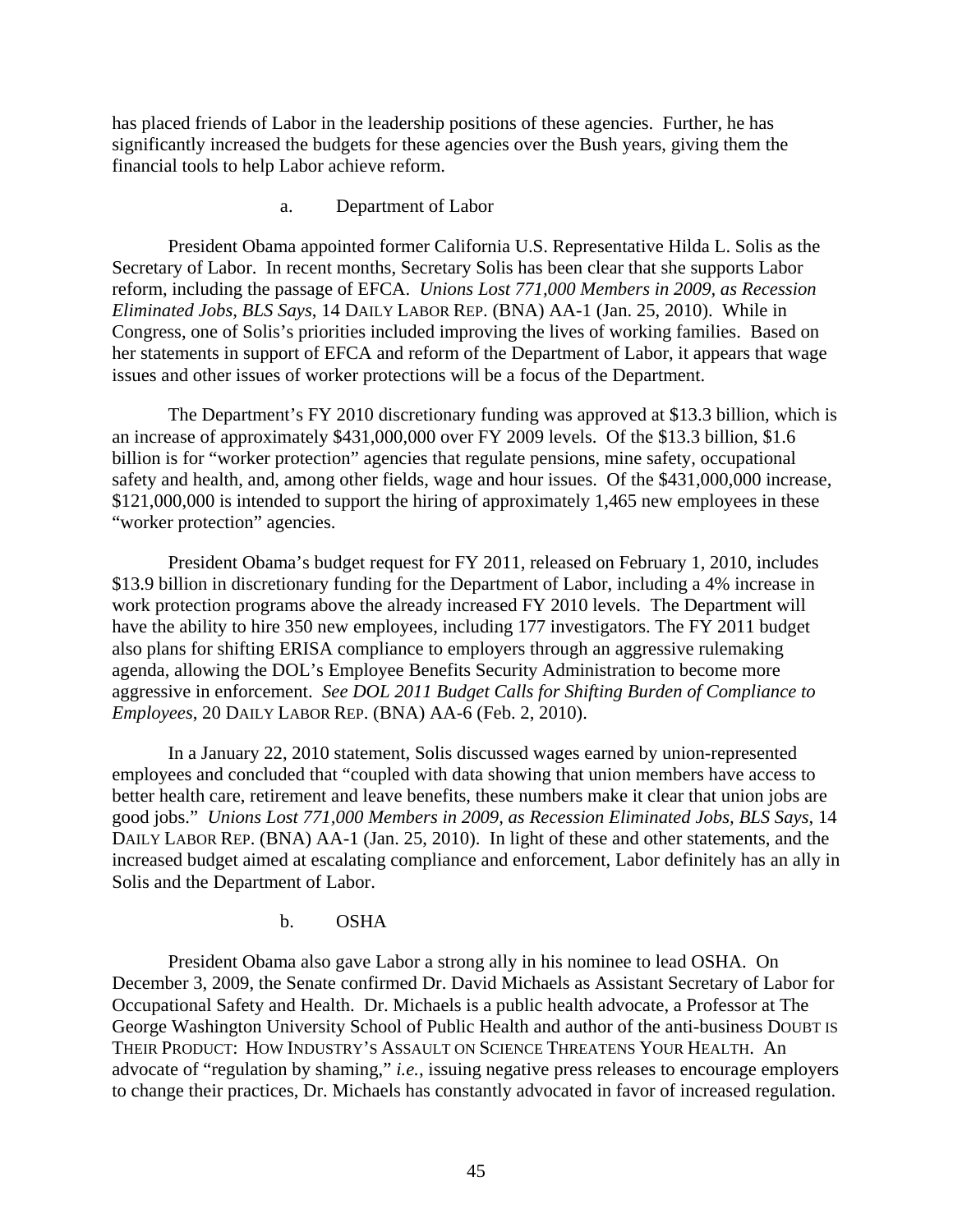During the Clinton Administration, for example, Dr. Michaels served as Assistant Secretary of Energy for Environment, Safety, and Health, in which position he advocated for stringent workplace health and safety standards and a generous compensation program for nuclear workers.

Although Dr. Michaels has only been in his position a short time, it is clear that big changes are coming at OSHA. Even prior to Dr. Michaels' confirmation, OSHA had begun to implement significant changes from the Bush Administration's emphasis on outreach and cooperative programs. OSHA's 2010 budget of \$558.6 million – an increase of \$45 million from FY 2009 – includes an additional \$25 million for enforcement and \$2.5 million for standard setting. In addition, OSHA has announced plans to divert resources from voluntary and cooperative programs, such as the Voluntary Protection Program, to enforcement programs. OSHA's FY 2011 budget request further emphasizes this shift, as it includes a 2.7% increase in total funding, to \$573 million, but also includes a 4.1% cut in compliance assistance programs. Dr. Michaels explained that OSHA "recognize[s] that Voluntary Protection Program companies do an excellent job," but that "OSHA resources need to be focused on employers who don't understand the importance of protecting their workers, particularly small employers." *Obama Proposes \$573 Million for OSHA in 2011, with Cut for Voluntary Program*, 20 DAILY LABOR REP. (BNA) AA-4 (Feb. 2, 2010). The FY 2011 budget also allows for increased enforcement even over FY 2010 levels. OSHA expects to conduct 42,250 investigations in FY 2011, 6,250 of which will be done by agency new hires. *Id.*

To that end, the Agency has announced that it will hire approximately 130 new compliance safety and health officers and increase the pace of standard setting. It has also launched several emphasis programs, including one covering employer recordkeeping. Its ramped up enforcement efforts have resulted in a significant number of high dollar citations over the past year. The highest of these was the \$87 million proposed penalty against BP, Inc. issued last year, a substantial portion of which resulted from alleged failures to comply with a prior settlement agreement between BP and OSHA.

OSHA under President Obama will also bring renewed focus on rulemaking and including on ergonomics. The Agency is taking steps to move a number of long-pending rules – such as those relating to crystalline silica – forward and is working on several other high profile issues, such as combustible dust and diacetyl. OSHA is again focusing on organized labor's signature issue, ergonomics. On January 29, 2010, the Agency issued a Notice of Proposed Rulemaking seeking to require so-called musculoskeletal disorders to be separately accounted for on injury and illness logs. This is widely-viewed as a first step towards resurrecting the Clinton Administration's failed efforts to promulgate binding ergonomics standards. However, given that the Clinton-era rule was nullified under the little-used Congressional Review Act, which prevents the Agency from issuing a similar rule in the future, OSHA likely needs Congressional legislation to regulate the issue directly. It is more likely, therefore, that OSHA will attempt to regulate the issue indirectly via a Safety and Health Program standard, which Dr. Michaels advocates.

While its precise contours are unclear at this point, a Safety and Health Program Standard would likely contain many of the same elements as the failed Clinton ergonomics rule, including management commitment and employee involvement, worksite analysis, hazard prevention and control, and training for employees, supervisors, and managers. But the standard likely would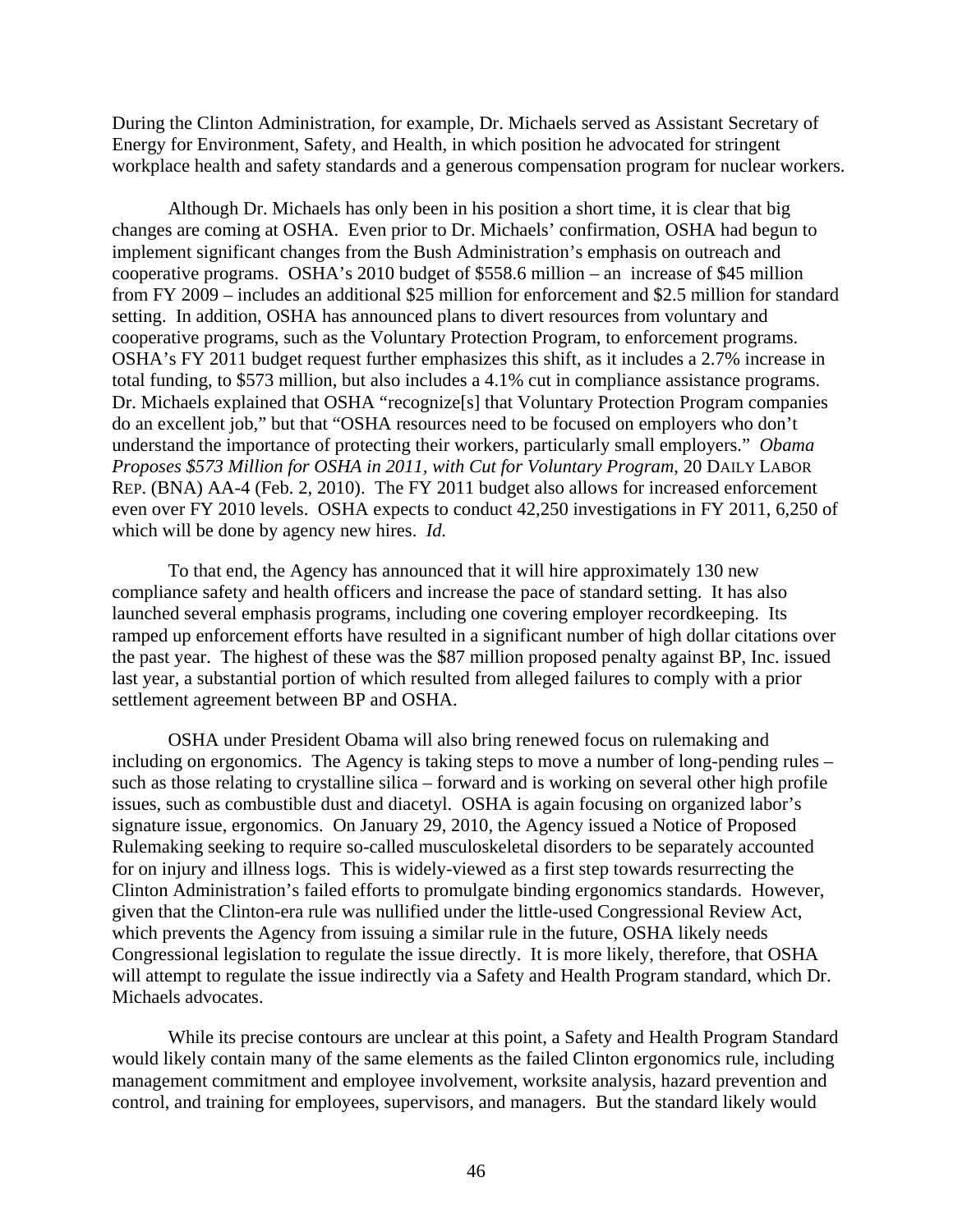apply more broadly than the ergonomics rule, requiring remediation of all workplace hazards including those claimed to result in recorded musculoskeletal disorders. Such a rule would be enforced using the usual OSHA inspection procedure. Dr. Michael's has succinctly described what he sees as the value of such programs in discussing his experience at the Department of Energy: "[w]hen I sent inspectors out following a report of an accident . . . the first thing the inspector did was to determine whether the managers were meeting the facility's own plan. If not, they were in violation. End of discussion." *Doubt is Their Product* 259. In other words, OSHA would hope to use such a standard as a broad enforcement tool, even for situations in which no specific OSHA standard exists. Organized labor will clearly support such a standard and, if promulgated, will use it to their advantage. The business community should be prepared to carefully review and to respond to any OSHA proposals to broadly regulate the workplace in such a manner.

## c. National Mediation Board

Labor has exhibited a willingness to go beyond the NLRA and traditional federal agencies of the Board, Department of Labor, and OSHA to achieve labor reform. In late 2009, at the request of the Transportation Trades Department of the AFL-CIO, the National Mediation Board ("NMB"), an administrative agency responsible for facilitating labor-management relations in the railroad and airline industries, issued a proposed rule that would amend its current representation election procedures. Under the existing rule, which has been in place for the past seventy-five years, representation decisions in the railroad and airline industries have required a majority of eligible voters in the particular craft or class of employees to cast valid ballots in favor of representation in order for a representative to be certified; those who are eligible to vote but decline to do so are therefore deemed to oppose union representation. The proposed new rule – a rare step by the NMB – would require that elections be decided by a majority of the ballots cast, even if they represent only a small fraction of the total number of employees in a craft or class. If enacted, the proposed rule could expand unions' ability to gain members in the railroad and airline industries.

While decisions of the NMB are typically done on a consensus basis without dissent, in this matter Republican Chairman Elizabeth Dougherty wrote a letter of dissent, expressing concern not only over her exclusion from the drafting process, but also about the timing of the rule's promulgation: the NMB recently received requests to commence representation proceedings involving 40,000 airline employees at two major airlines, which will be the largest group election proceedings in the NMB's history.

While resort to the NMB only affects two industries, it is clear that the impact of Labor's resort to NMB rulemaking could affect a great number of employees. The activity on minority representation is a classic example of Labor's ingenuity of evolving, finding a little known, and previously relatively inactive, federal agency to further the agenda of Labor and the Administration, with very little fanfare.

2. States and Local Governments

In addition to attempting to achieve change at the national level via congressional, court, or agency action, unions have re-started lobbying efforts at union-friendly state and local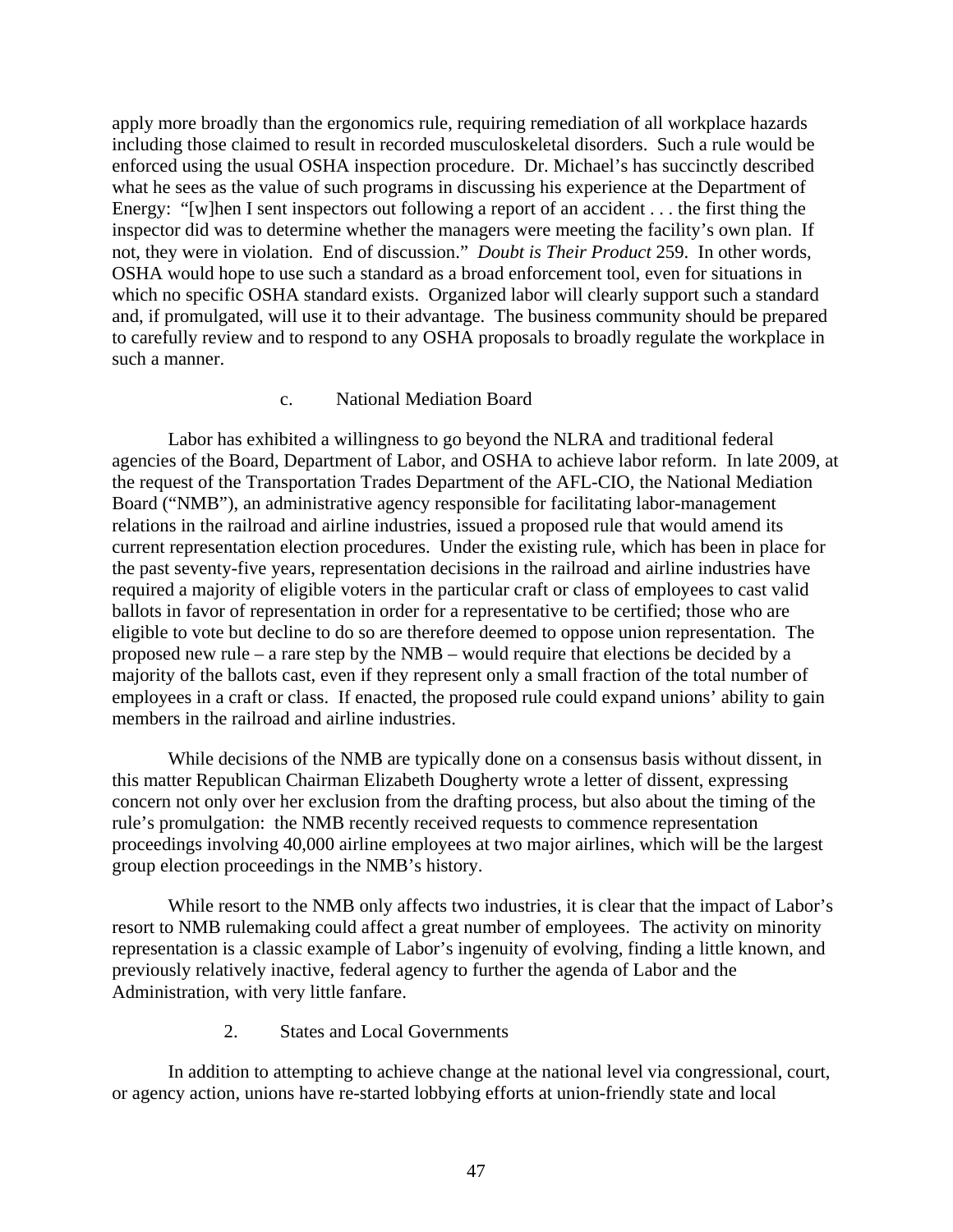governments to adopt laws easing organizing efforts. Two particular methods of state action meeting laws and labor peace agreements—have become particularly popular developments in local labor reform.

#### a. State Meeting Laws

In recent years, Labor has lobbied various state legislatures to pass bills frequently referred to as "Meeting Laws" or "Workplace Fairness Bills" that prohibit an employer from requiring an employee to attend meetings that communicate opinions on religious or political matters. While the bills often do not include any reference to labor issues, the intent is to limit an employer's current right to require attendance at meetings in which the employer conveys its view on organizing, or so-called "captive audience" meetings. Workplace Fairness Bills, allegedly drafted and circulated by the AFL-CIO, have been introduced into legislatures in several states, including Arizona, Massachusetts, Michigan, Minnesota, New Hampshire, Pennsylvania, Tennessee, Washington, and West Virginia.

Though these bills have been introduced in several states, as of early 2010, Oregon is the only state to have passed such a bill, which was signed into law on June 30, 2009. However, that bill is now under attack by Associated Oregon Industries—an Oregon business group—as well as the U.S. Chamber of Commerce. *See Associated Or. Indus. v. Avakian*, (D. Or. No. 09-1494). These organizations argue that the Oregon law violates an employers' First Amendment rights and is preempted under both the *Garmon* doctrine, which prohibits States from regulating "activity that the NLRA protects, prohibits, or arguably protects or prohibits," and the *Machinists* doctrine, which forbids the State or NLRB from regulating "conduct that Congress intended be unregulated because left to be controlled by the free play of economic forces." *Chamber of Commerce v. Brown*, 128 S. Ct. 2408, 2412 (2008) (describing doctrines) (internal quotation and citation omitted); *see generally Machinists v. Wis. Employment Relations Commission*, 427 U.S. 132 (1975); *San Diego Building Trades Council v. Garmon*, 359 U.S. 236 (1959). A similar argument was successful in voiding a California law that restricted the use of state funds to assist, promote, or deter union organizing. *See Brown*, 128 S. Ct. 2408.

#### b. Local Labor Peace Agreements

Labor organizations have sought the assistance of state and local governments in obtaining labor peace agreements, which require employer cooperation with unions attempting to organize their workers, while Labor promises to refrain from taking job actions that would interrupt the flow of business. For example, both the Los Angeles World Airports and the Port Authority of New York & New Jersey adopted policies requiring concession vendors, as a condition precedent to operating within the airport, to enter into a labor peace agreement that recognizes a representative for the employees at that premises and, in return, promises that the employees will not engage in labor disruption including striking, picketing, work stoppages, and boycotts. Los Angeles World Airports, *Summary of Board of Airport Commissioners Resolution 23437*, at http://www.lawa.org/welcome\_LAWA.aspx?id=1796 (last visited Feb. 8, 2010); The Port Authority of New York & New Jersey, *Minutes of October 18, 2007 Meeting*, at http://www.panynj.gov/corporate-information/pdf/1007 minutes.pdf (last visited Feb. 8, 2010). Some state and local governments have passed or considered statutes and ordinances allowing public entities (including legislatively created authorities and state agencies) with a proprietary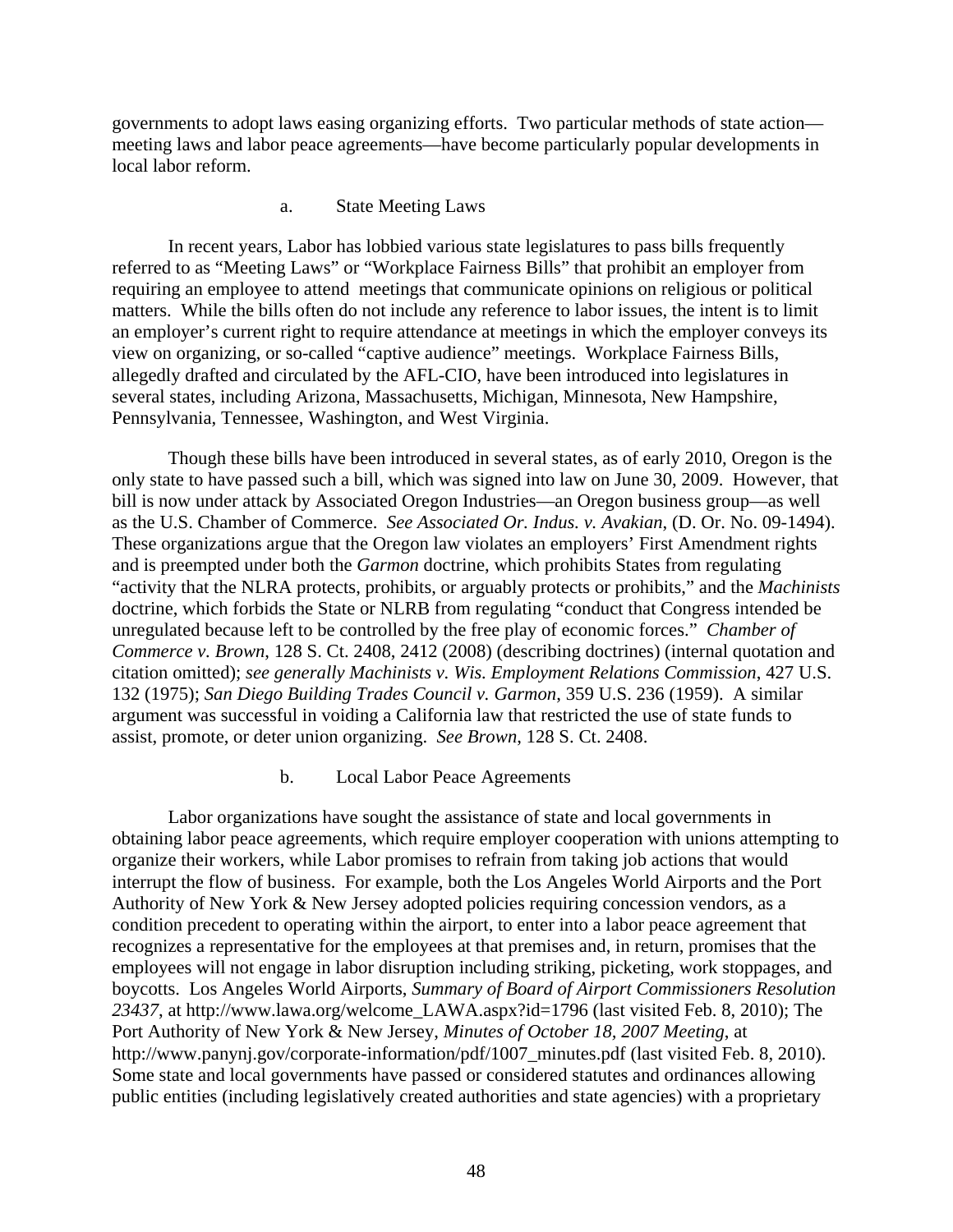interest in a project to insist on labor peace agreements between the employer and the representative organization. A proposed New Jersey law (New Jersey Senate Bill S817), provides that a public entity may insist, on a project-by-project basis, on a labor peace agreement that includes provisions guaranteeing against strikes or lock-outs, promising employer neutrality, and providing for card check recognition on a showing that a majority of workers have signed authorization cards. A less drastic example is the February 3, 2010 Executive Order No. 22 signed by Iowa Governor Chet Culver (D), which requires all Iowa state departments and agencies to consider using project labor agreements on construction projects over \$25,000,000. As another example of local labor developments, a resolution passed by the Minneapolis City Council (Minneapolis City Council Resolution 2007R-454), requires similar agreements for contracts in excess of \$250,000 in which the City has a financial interest. While the ordinance is couched in terms of protecting the continuation of the city's contracted services, its purpose in application may be different. As a member of the Teamsters Local 120 explained relating to two companies that dropped out of a public contract rather than comply with the ordinances: "[w]e effectively drove them out of the market." Steve Share, *Under "labor peace ordinance," Teamsters begin organizing Minneapolis waste haulers*, Twin Cities Daily Planet, Jan. 07, 2009 at http://www.tcdailyplanet.net/article/2009/01/06/under-labor-peace-ordinance-teamsters-beginorganizing-minneapolis-waste-haulers (last visited Feb. 8, 2010).

As Labor continues to look for ways to grow its numbers and achieve labor reform, one might expect that they will continue to seek these agreements from state and local entities. However, whenever state or local entities engage in regulation of labor relations and employer speech, employers should have the same preemption arguments that were successful in *Brown*. While preemption questions are complex and their outcome is often uncertain, it is clear that state and/or local legislation will remain a front in the battle between labor and management.

## **III. Other Developments in Traditional Labor Law**

While the recent developments that are the most news worthy and had the biggest impacts are discussed above, this paper has traditionally attempted to compile, by topical area, other significant recent developments in traditional labor law. Though the Board's inactivity has decreased the volume of cases to review, below are a few of the cases from the Board and federal courts with significance for traditional labor law.

## **A. Developments in Protected Employee Activity**

- 1. Scope of Protection
	- a. Coverage Issues
		- (1) Reclassification of Federal Express through the Federal Aviation Administration Reauthorization Act of 2009

Beyond coverage issues from the definition of independents contracts decided in *FedEx Home Delivery*, *see* Section II.B.3.a, *supra*, Federal Express—encompassing overnight deliveries and the associated network of airplanes and trucks—faces coverage issues from Congress as well. *See* FAA Reauthorization Act of 2009, H.R. 915, 111th Cong. § 1451 (1st Sess. 2009). On May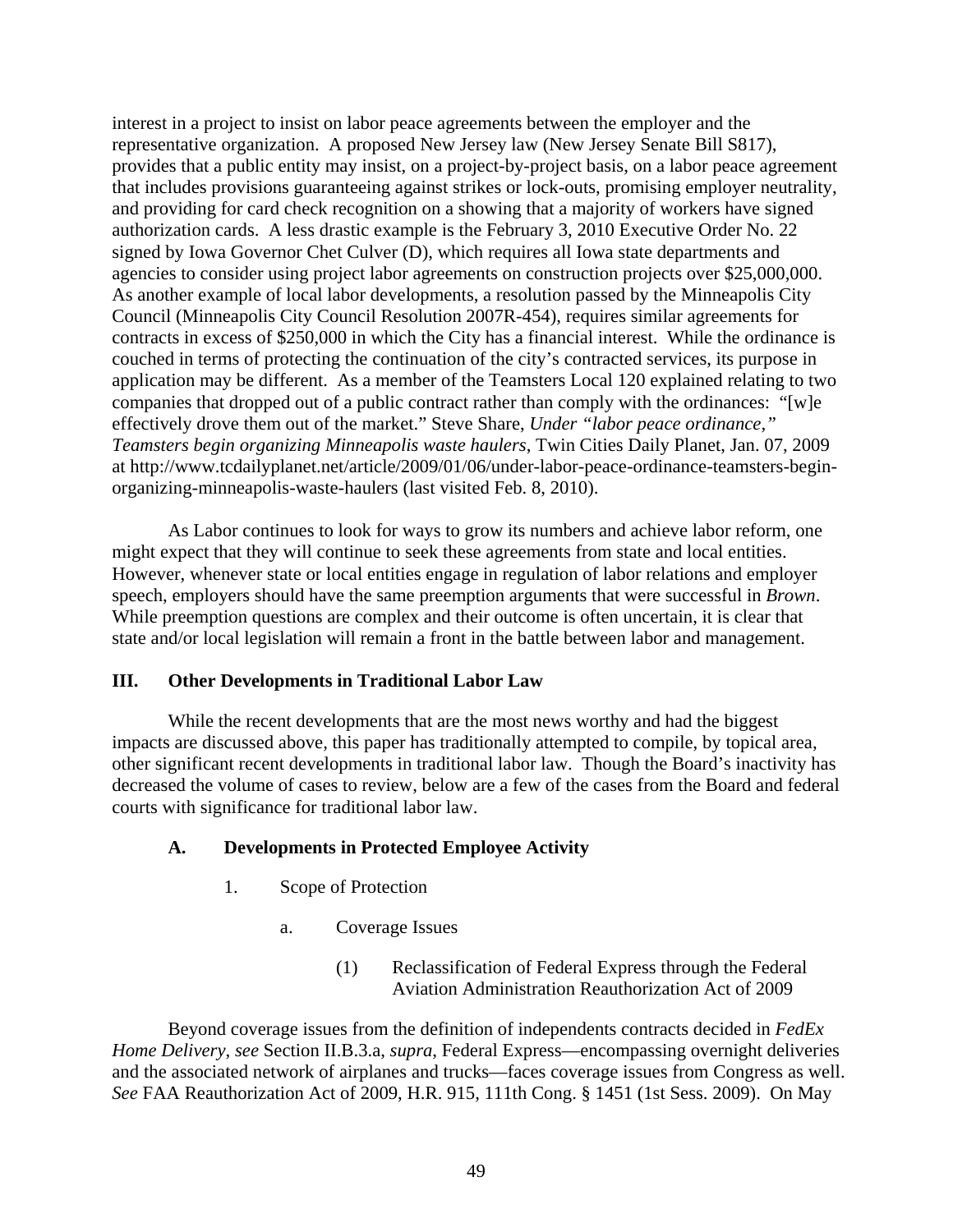21, the House passed H.R. 915, reauthorizing the Federal Aviation Administration for five years, and including several Labor-backed provisions affecting airline and FAA employees. Perhaps most significantly, the bill removes language defining "express carrier" from the Railway Labor Act ("RLA"), which governs labor relations in the railway and aviation industries, and generally makes organizing more difficult than under the NLRA. As a result of the language change, Federal Express, currently covered by the RLA, would now be governed by the NLRA—a move supported by the International Brotherhood of Teamsters (which represents most workers at FedEx's primary competitor, UPS) and other unions. However, in late September the Senate Commerce, Science, and Transportation Committee approved a version of the bill that did not include the clause affecting Federal Express. Accordingly, if the bill as reported out of committee is passed by the Senate, the difference will need to be resolved in Joint Committee.

#### (2) Religious Educational Institutions

In an area of law that has continued to develop over the last few years, the D.C. Circuit again clarified its test for religious educational institutions and their coverage under the Act. *See Carroll Coll., Inc. v. NLRB*, 558 F.3d 568 (D.C. Cir. 2009). Carroll College, a private college affiliated with the Synod of Lakes and Prairies of the United Presbyterian Church of the U.S.A., appealed a Board order finding violations of sections 8(a)(5) and (1) for Carroll's refusal to bargain with the UAW, the certified representative for Carroll's faculty. *See id.* at 570-71. Before the Regional Director and the Board, Carroll argued that the Board lacked jurisdiction because requiring bargaining "would substantially burden [Carroll's] free exercise rights in violation of the Religious Freedom Restoration Act (RFRA), 42 U.S.C. § 2000bb-1 (2000)." *Id.* at 570. Both the Regional Director and the Board rejected this argument.

On appeal before the D.C. Circuit, Carroll abandoned its RFRA argument and asserted, for the first time, that the NLRB lacked jurisdiction under *NLRB v. Catholic Bishop of Chicago*, 440 U.S. 490 (1979). The court summarized the history of *Catholic Bishop*, which prohibited the Board from inquiring "into the good faith of the position asserted by the clergyadministrators and its relationship to the school's religious mission." 440 U.S. at 502. The court also discussed the Board's subsequent development, and the D.C. Circuit's subsequent rejection, of the "substantial religious character" test for jurisdiction as "just 'the sort of intrusive inquiry that *Catholic Bishop* sought to avoid.'" 558 F.3d at 572-73 (quoting *Univ. of Great Falls v. NLRB*, 278 F.3d 1335, 1341-42 (D.C. Cir. 2002)). *Carroll College* restated the Circuit's *Great Falls* "bright-line rule" that:

> [a] school is exempt from NLRB jurisdiction if it (1) holds itself out to students, faculty and the community as providing a religious educational environment, (2) is organized as a "nonprofit," and (3) is affiliated with, or owned, operated, or controlled, directly or indirectly, by a recognized religious organization, or with an entity, membership of which is determined, at least in part, with reference to religion.

*Id.* at 572 (internal quotation and citation omitted). Carroll College's organization as a nonprofit and affiliation with the Synod satisfied the second and third factors. *Id.* at 572-74.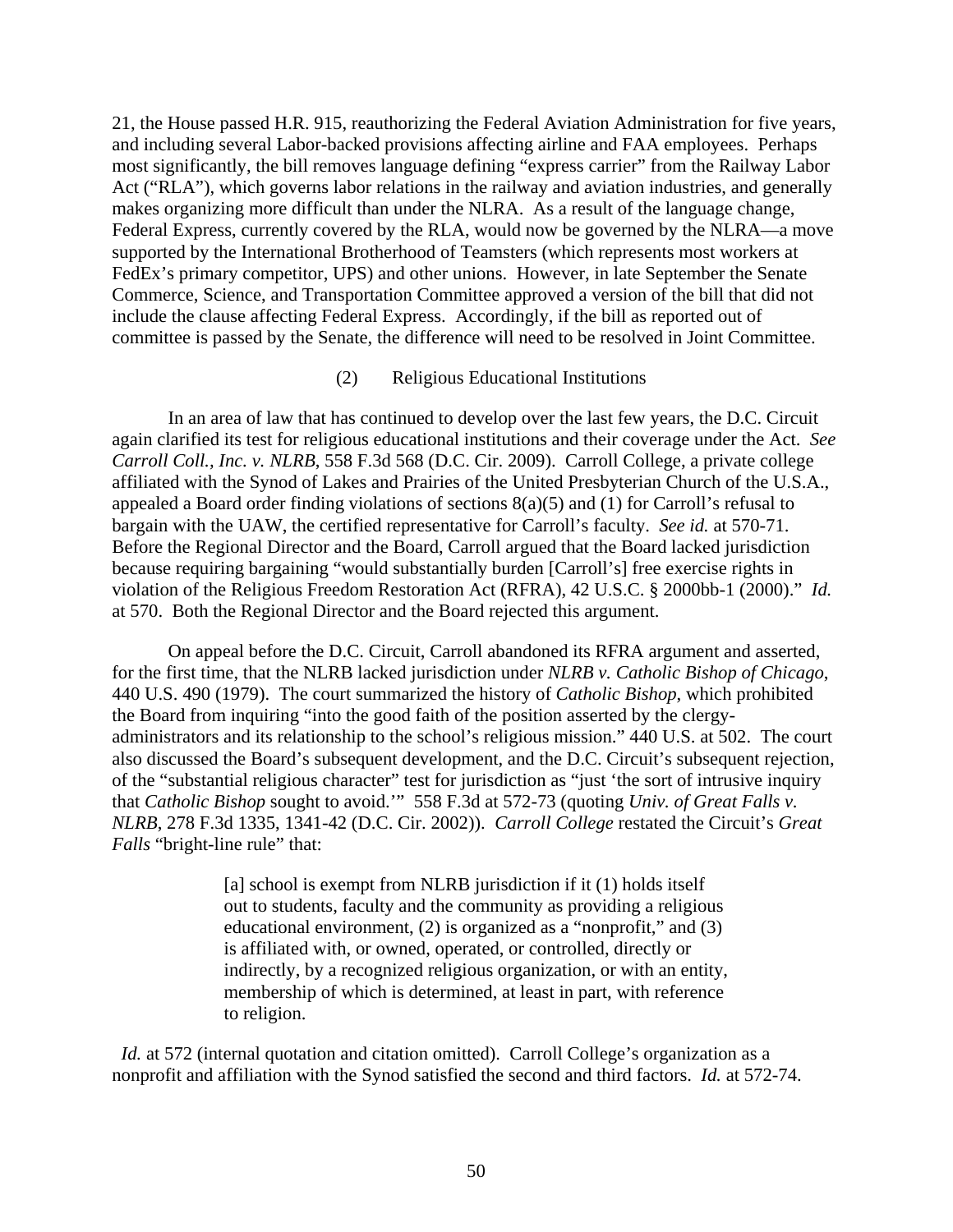Applying the first factor, the court recognized various documents such as the Article of Incorporation, mission statement, Statement of Christian Purpose, and an agreement between Synod and the Board of Trustees preserving Carroll's "origin and heritage in the concern of the Church for the intellectual and spiritual growth of its students, faculty, administration, and staff," all of which supported the conclusion that Carroll held itself out as a religious education environment. *Id.* at 572-73. The court rejected, as contrary to *Catholic Bishop*, the Regional Director's observation that Carroll's documentary attempts to hold itself out as a religious education environment were not accompanied with evidence of actual religious influence or control. *See id.* at 573.

The court finally noted that Carroll did not raise its *Catholic Bishop* argument before the Board, instead relying on its now-abandoned RFRA argument. *See id.* at 574. However, the court determined that the jurisdictional challenge was not waived because "[a] court can always invalidate Board action that is patently beyond the Board's jurisdiction, even if the jurisdictional challenge was never presented to the Board." *Id.* (citation omitted). Given the facts of the case and *Great Falls*' bright-line rule, the Board "should have known immediately that the college was entitled to a *Catholic Bishop* exemption from the NLRA's collective bargaining requirements." *Id.*

- b. Protected, Concerted Activity
	- (1) Testing the Limits of Protected Activity

In a case involving conduct that "skirts the outer bounds" of protected activity, the Fourth Circuit reversed a Board decision finding a violation for the termination of an employee who initiated a conversation with supervisors and used profanity regarding his employer while discussing the employer's accurate and legal letters describing bargaining, which the employee admittedly had never read. *Media Gen. Operations, Inc., d/b/a/ The Tampa Tribune v. NLRB*, 560 F.3d 181, 182-83 (4th Cir. 2009).

Gregg McMillen, a pressman at *The Tampa Tribune*, published by Media General Operations, Inc. ("the Tribune"), was terminated for statements he made regarding the "rancorous" ongoing negotiations between the Tribune and the Graphic Communications Conference of the International Brotherhood of Teamsters, Local 180 ("the union"). *Id.* at 183. During the negotiations, Tribune Vice President Bill Barker sent employees a series of letters describing the situation from his perspective and, importantly, "there [wa]s no dispute in this case that the letters were *legal and accurate*." *Id.* In response to a November 4, 2005 letter from employees, including McMillen, conveying their dissatisfaction with Barker's letter-writing campaign, Barker wrote a November 9, 2005 letter expressing his opinion that the union was the major source of the delay in negotiations. *Id.* It is McMillen's reaction to this letter that forms the basis of his termination.

When McMillen arrived for his November 10 shift, he spoke with two supervisors and stated, in response to a question about how he was doing, "that he was 'stressed out' as a result of the latest letter from Barker," though he admitted that he had not read the letter. *Id.* at 183-84. When informed that the latest letter was likely a response to the employees' November 4 letter, "McMillen then said: 'I hope that fucking idiot [Barker] doesn't send me another letter. I'm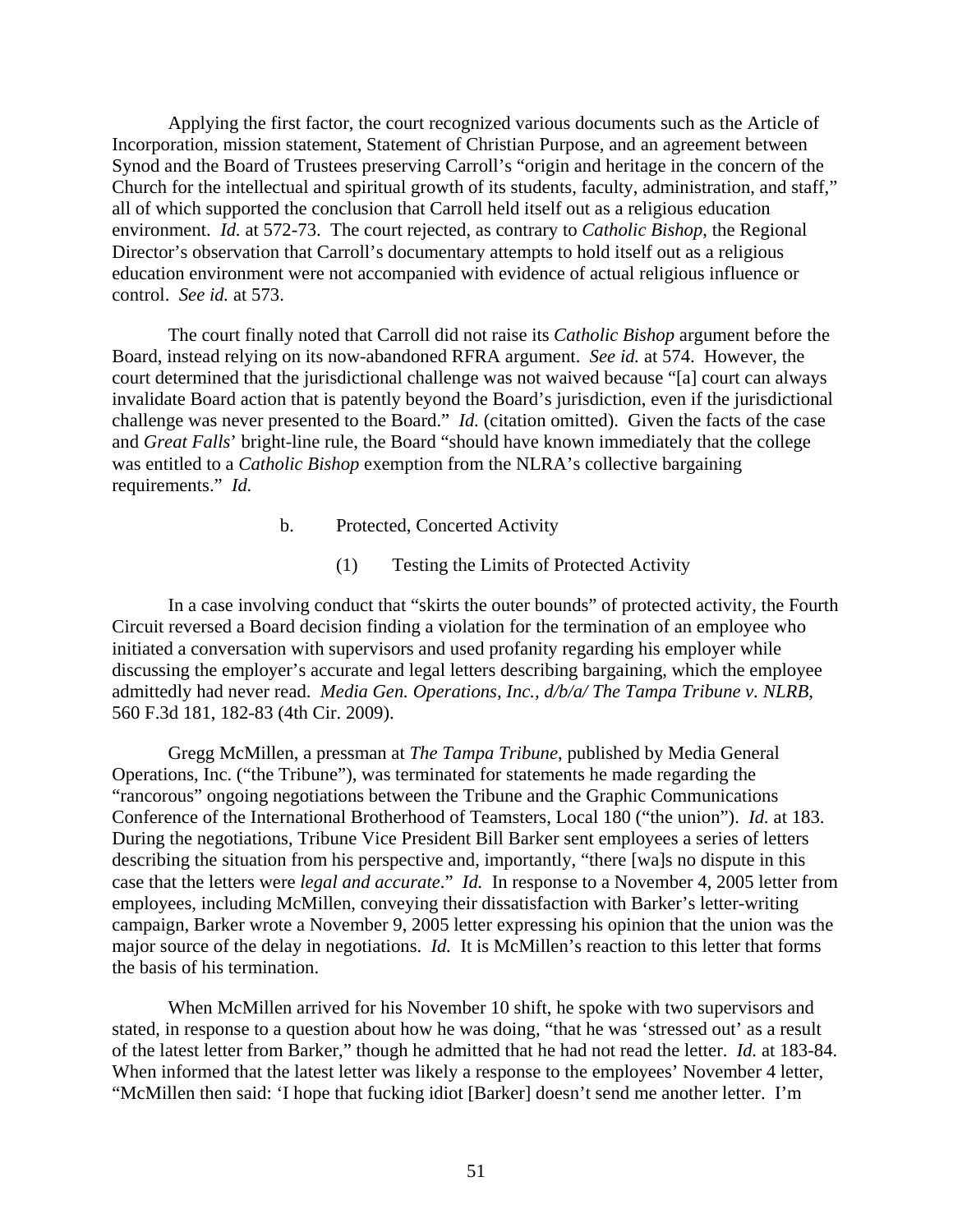pretty stressed, and if there is another letter you might not see me. I might be out on stress.'" *Id.* at 184. One of the supervisors reported the comment to management. *Id.*

McMillen did not show up for his November 11 shift, claiming he missed work due to taking a sleeping pill in order to calm down after reading Barker's November 9 letter when he got home on November 10. *Id.* at 184. As a result of missing his shift, McMillen was suspended without pay and signed the resulting disciplinary report, adding a note that "it was Barker's 'lieing [sic] discrimination, harassing and threatening letters'" that caused him to miss work. *Id.* He also said that he was sorry if his November 10 comments were inappropriate but "that Barker 'gets to [him].'" *Id.* Upon return from his suspension, the Tribune decided to fire McMillen for his statement, based on the Tribune's rule prohibiting threatening, abusive, harassing language, and/or disorderly conduct. *Id.* At the meeting to inform McMillen of his termination, the Tribune would not allow another pressman to attend the meeting on the basis that it was not for the purpose of investigation, and therefore McMillen had no right to union representation. *Id.* When the pressroom manager confronted McMillen about the derogatory comments about Barker, McMillen admitted the comments and was terminated. *Id.*

The Board General Counsel filed charges against the Tribune alleging violations of section 8(a)(1) for refusing McMillen union representation during his meeting, and violations of sections 8(a)(1) and (3) for terminating McMillen as a result of protected concerted activities. *Id.* at 183. The ALJ dismissed both charges, finding, on the second charge, that while McMillen engaged in concerted activity, his statement was "so 'profane, offensive and personally denigrating' as to be unprotected by the Act." *See id.* at 184-85. While the Board agreed that McMillen was not entitled to representation, it reversed the ALJ on McMillen's termination, finding that his concerted activity was protected by the Act as part of the collective bargaining dialogue between the employer and the unit employees regarding the substance and process of the negotiations. *See id.* at 185-86.

Reversing, the Fourth Circuit noted "that the conduct in question skirts the outer bounds of that which can be considered concerted activity under the Act's auspices" given that the comment was made in a conversation initiated by McMillen, was not temporally associated with the negotiations or actions that prompted it, and could not have been directly responsive to a Tribune negotiating position "since McMillen prefaced the remark by stating that he had not yet read Barker's letter." *Id.* at 186. Analyzing whether the concerted action lost the protection of the Act based on its "'egregious or flagrant'" nature, *id.* (quoting *Care Initiatives, Inc.*, 321 N.L.R.B. 144, 151 (1996)), the court applied the four-factor balancing test from *Atlantic Steel Co. v. Chastain*, 245 N.L.R.B. 814 (1979): "(1) the place of the discussion; (2) the subject matter of the discussion; (3) the nature of the employee's outburst; and (4) whether the outburst was, in any way, provoked by an employer's unfair labor practice." *Id.* (quoting 245 N.L.R.B. at 816).

The ALJ, Board, and court all agreed that the first and second factors weigh in favor of protection, given that the comment was made in a private office away from the pressroom floor and that it was in the context of a discussion of Barker's letters, which dealt with ongoing contract negotiations. *Id.* at 187. All three tribunals also agreed that the fourth factor weighed against protection, given that there was no claim of an unfair labor practice inciting McMillen's statements. *Id.*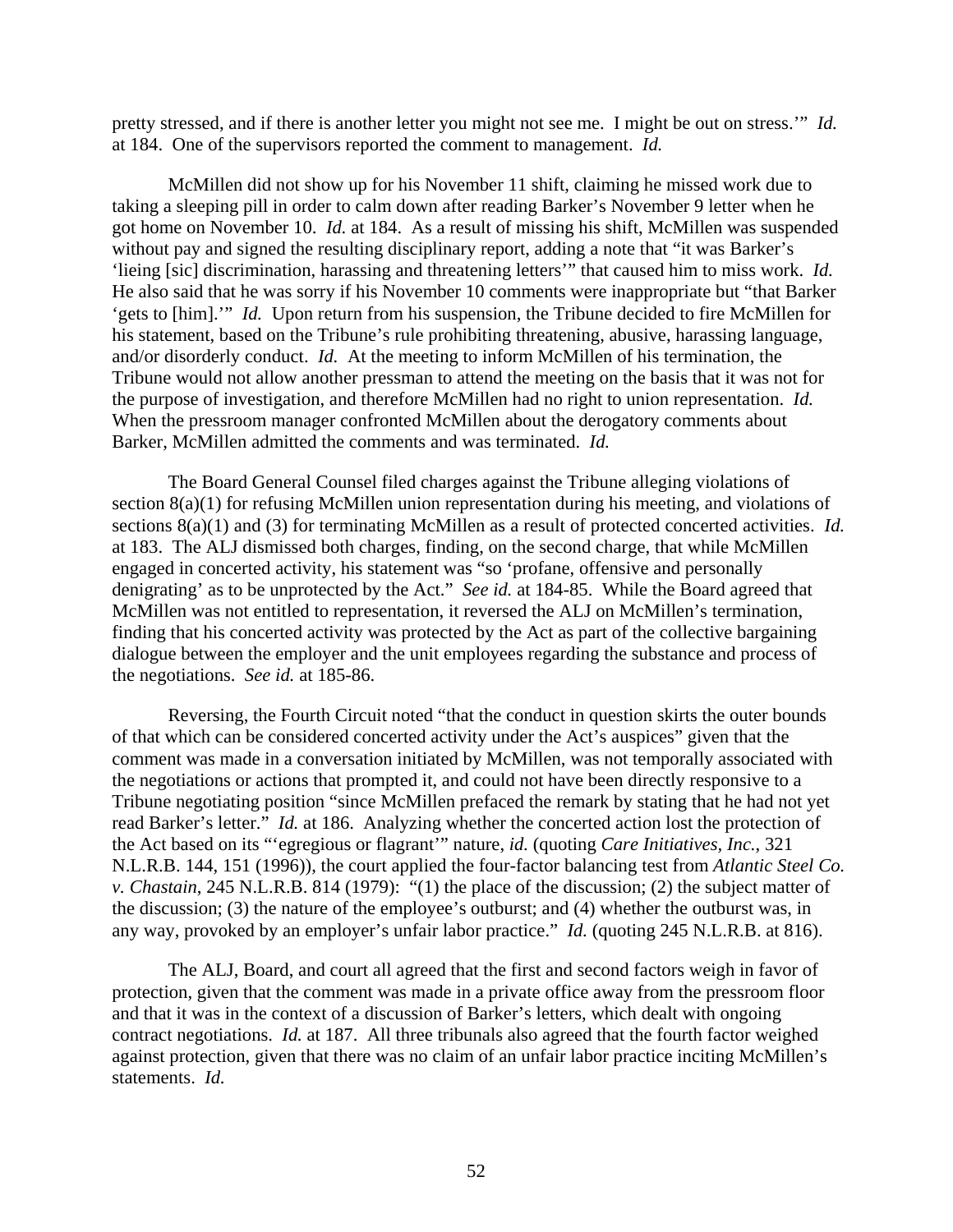The court disagreed with the Board over the third factor: the nature of the employee's outburst. *Id.* The Board found the third factor only moderately prejudicial to McMillen retaining the Act's protection based on the facts that the remark was not made directly to Barker, that it was isolated, that McMillen apologized, and that it was not a direct challenge to Barker. *Id.* The court disagreed, finding that McMillen's statements were not spontaneous outbursts but were ad hominem attacks based on admittedly lawful letters that McMillen had not read. *Id.* at 187-88. The court cited Board precedent holding that "'[i]nsulting, obscene personal attacks by an employee against a supervisor need not be tolerated,' even when they occur during otherwise protected activity." *Id.* at 188 (quoting *Care Initiatives*, 321 N.L.R.B. at 151). The court emphasized the importance of the lawful nature of Barker's letters because it distinguished other Board cases where employees "reacting to patently unlawful actions by their employers" were "extended much greater latitude." *Id.* As a result, the court denied the cross-petition for enforcement and reversed the Board's order.

### (2) Protected Activities and Uniform Accessories

 In *Cintas Corp. v. NLRB,* the Eighth Circuit Court of Appeals affirmed an NLRB decision that Cintas interfered with protected union activity. In doing so, the court rejected Cintas' assertion that the employees' activities were unprotected and part of a nationwide campaign of "economic extortion." *Cintas Corp. v. NLRB*, 589 F.3d 905 (8th Cir. 2009). In 2004, several employees donned stickers that said "Uniformed Justice!" the name of the union campaign. Cintas issued disciplinary warnings to the employees for wearing the stickers. Cintas argued that wearing the stickers violated the company's employee dress code and nonsolicitation policy. Further, Cintas insisted that local activity by UNITE HERE sympathizers at several different work sites was unlawful, unprotected, and designed to support a national effort to "coerce Cintas into signing" a neutrality and card check agreement with the union. The NLRB dismissed Cintas' argument, asserting that UNITE HERE's actions at a national level provided no defense for the charges against Cintas, as the acts or objectives of the national union could not be "imputed to an individual employee." The NLRB noted that Cintas could properly raise such concerns by filing a charge against the national union itself. *Id.* at 913-14.

 In November 2009, the NLRB found that Starbucks violated federal labor law by unlawfully restricting protected activity. *In Re Starbucks Corp.,* 354 N.L.R.B. No. 99 (Oct. 30, 2009). In March 2006, Starbucks entered an agreement with the union, and approved by the NLRB, that allowed baristas to wear reasonably sized pins or buttons that identify an employee's support for a particular union. Starbucks management instructed employees that they could only wear one pin. The NLRB rejected Starbucks' position and affirmed the ALJ's decision ordering Starbucks to allow its employees to wear more than one pro-union pin. *Id.*

### (3) Unauthorized Media Contact

 The NLRB recently upheld a ruling declaring that it is unlawful to maintain and enforce a policy prohibiting an employee from speaking to the media. In *Trump Marina Associates,* Spina, a Trump Marina employee, granted an interview to a union representative and commented on the Board's decision to set aside the results of a union representation election. 354 N.L.R.B. No. 123 (Dec. 31, 2009). Spina believed that his comments would be used in a union publication. Subsequently, the Union issued a press release regarding the judge's decision to set aside the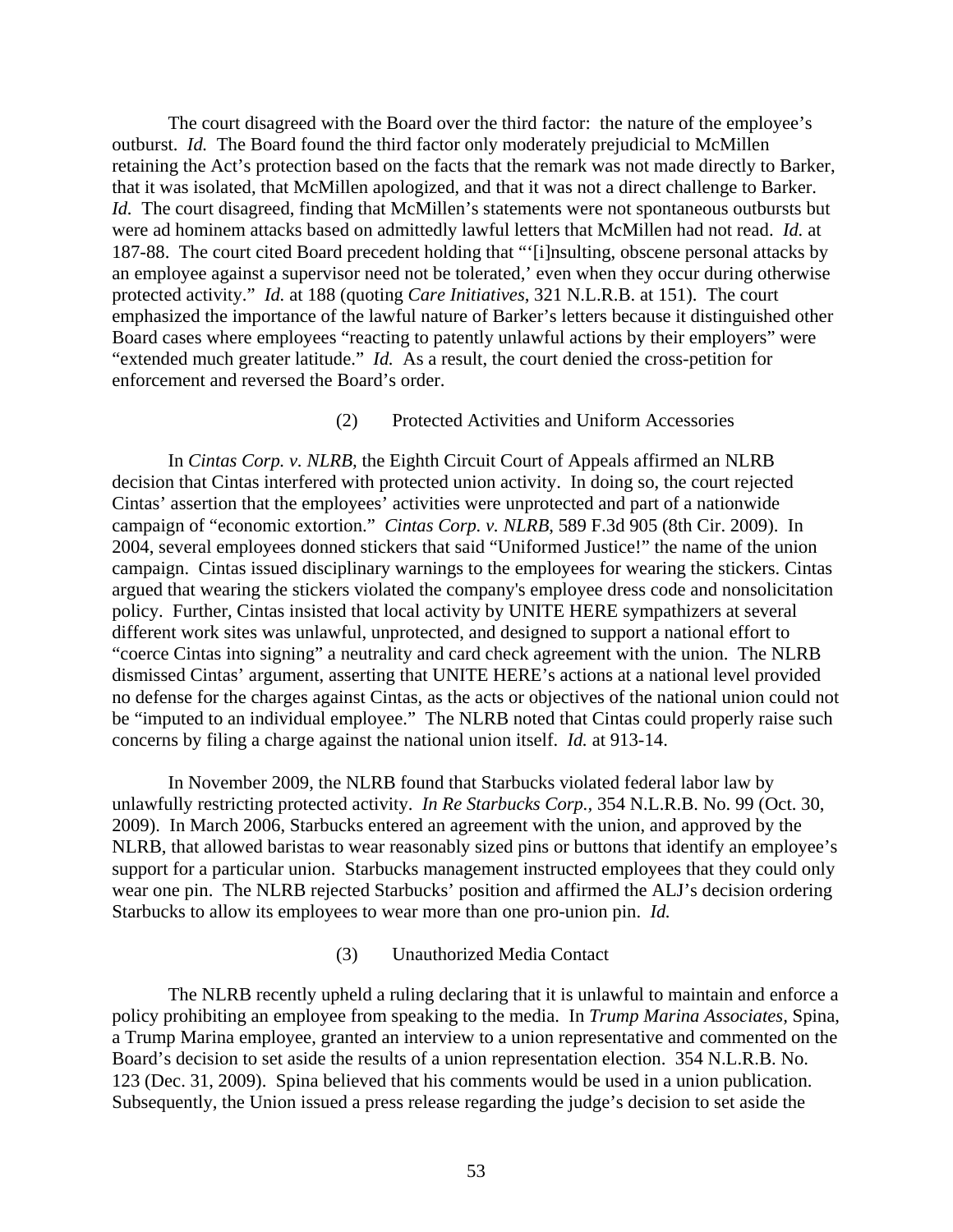union representation election. As a result of the Union's press release, an Associated Press article appeared in the local paper. In providing comments published in the local newspaper, Trump Marina management believed Spina violated its policy prohibiting employees from speaking to the media without prior authorization. A Trump Marina manager spoke to Spina, reminded him of Trump Marina's policy against unauthorized media contact, and encouraged him to obtain prior approval before speaking to the media in the future.

 Shortly thereafter, the Union filed a charge against Trump Marina, alleging the employer had violated section 8(a)(1) by maintaining a policy prohibiting employees from speaking to the media about protected activities. The NLRB agreed with the ALJ's finding that the policy interfered with the section 7 right of employees to communicate with the public about an ongoing labor dispute. Moreover, the NLRB declared that Trump Marina's "interrogation" of Spina about his possible violation of the rules was coercive. The ALJ ordered Trump Marina to rescind its policy prohibiting unauthorized contact with the media and to cease and desist from interrogating employees about the rules that infringe on protected section 7 activities. *Id.*

c. Strike/Lockout

(1) Section 8(g) Cases

The federal courts issued three notable opinions addressing strikes or pickets at healthcare facilities and the notice requirements of section  $8(g)$ . As healthcare facilities continue to be targeted for organizing, other developments in the field are likely.

Perhaps the most significant development in section 8(g) cases was in *NLRB v. Special Touch Home Care Services, Inc.*, 566 F.3d 292 (2d Cir. 2009), where the court remanded the case to the Board for consideration of the interaction of section 8(g) and the plant rule doctrine. *See id.* at 301. After Special Touch received notice from the SEIU that a three day strike would occur, the Company surveyed its employees to determine who would not be working during the strike in order to schedule replacement workers. *Id.* at 295. While many employees responded that they would not work, forty-eight employees engaged in the strike without either responding to the survey or "calling in" to notify Special Touch that they would not be working. *Id.* As a result, Special Touch informed these employees that they had violated the company's call-in policy and would be disciplined, but not discharged. *Id.* at 296. Some of these employees were eventually reassigned to their original positions after the strike, while others were reassigned to other positions or found other work. The Board found that the failure to immediately reinstate the workers violated the Act, though there was no discussion of the plant rule doctrine, which "permits an employer to enforce neutral 'reasonable rules covering the conduct of employees on company time.'" *Id.* at 296-97 (quoting *Republic Aviation Corp. v. NLRB*, 324 U.S. 793, 803 n.10 (1945)).

The real issue, according to the Second Circuit, was whether an employee who violated a reasonable company call-in policy, but whose union had complied with the relevant notice requirements of section 8(g), lost the protections of the Act. *Id.* at 297. Because this was an issue of first impression in the Circuit, the court asked the Board to decide it in the first instance. *Id.* While the plant rule would seem to control the case, the court noted other cases holding that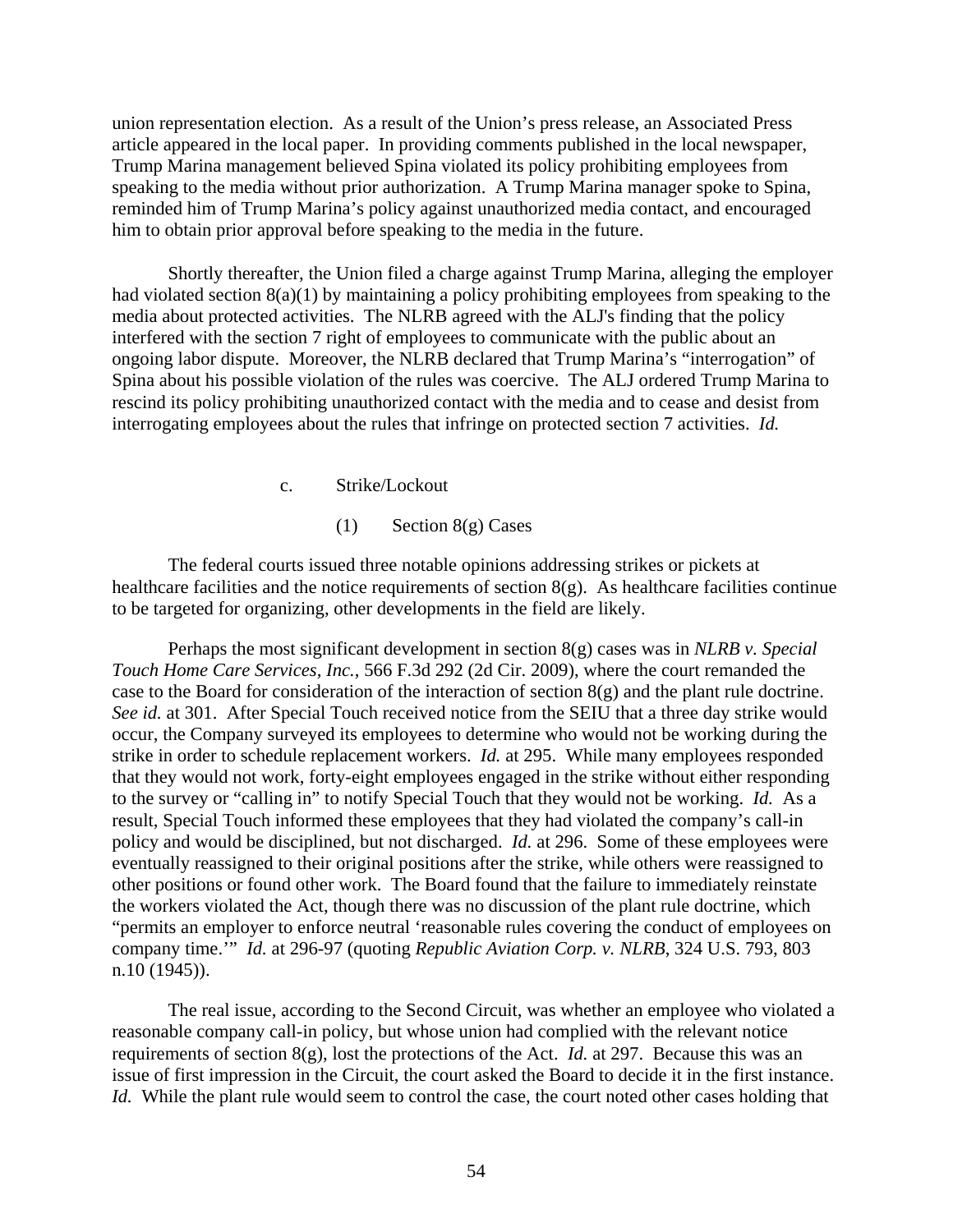individual employees need not give notice before going on strike, even in the section  $8(g)$ context. *See id.* at 298-99 (discussing *Montefiore Hosp. & Med. Ctr. v. NLRB*, 621 F.2d 510, 516 (2d Cir. 1980)). But conversely, the court also noted that *Montefiore Hospital* suggested that individual notice might be required if the employee's absence would create a danger or risk of harm to a patient. *Id.* at 300. Remanding, the court suggested that the Board consider the employer's attempts to maintain a regulated workforce, the employees' interest in striking, and what risk the failure to provide individual notice posed to clients, including the nature of care services provided by the aides. *Id.*

In a second section  $8(g)$  case from the Second Circuit, the court reversed a Board decision upholding an employer's termination of non-union employees for participation in an unlawful picket. *See Civil Serv. Employees Ass'n, Local 1000 v. NLRB*, 569 F.3d 88 (2d Cir. 2009). There, the court drew a distinction between employees who lose the Act's protections for engaging in an unlawful strike versus employees who retain the Act's protections despite engaging in picketing that is unlawful for failure to meet section  $8(g)$ 's notice requirements. Without providing the notice required by section 8(g), AFSCME organized a peaceful picket of Correctional Medical Services, Inc., which operated a New York correctional facility. When five non-union employees participated in the picket on their own time, they were fired on the basis that "'[e]mployees who participate in an unlawful picket lose their protection under the Act.'" *Id.* at 90.

A divided panel of the Board adopted that rationale, finding that even though section 7 protected employees who picketed, an "'employee who pickets in violation of section 8(g) is engaged in unprotected conduct, and is thus vulnerable to employer discipline.'" *Id.* Reversing, the court noted that section 8(g) only makes it a violation for a labor organization to fail to provide the required notice, and says nothing about an employee's obligation to provide notice. The court observed that "Congress intended a clear distinction" by writing section 8(d) to make participation in an unlawful *strike* under section 8(g) sufficient to lose the section 7 protections without mentioning participation in unlawful *picketing*. *Id.* at 93.

The court noted that these five employees participated off-duty and that it "caused no disruption to the operation of the clinic." *Id.* at 95. The court also cited *Montefiore Hospital* for the proposition that "health care facilities confronted with strikes or union-inspired disruptive behavior are not without potent remedies in appropriate cases." *Id.* But this case raises significant concerns about the ability of an employer to discipline an employee who engages in unlawful picketing, as it appears that a union could violate section  $8(g)$  with impunity and, as long as the employees participate off-duty, or perhaps even on duty but "caus[e] no disruption" to the employer's operation, they could not be disciplined. *Id.* And, if the Board on remand in *Special Touch* favors employee protection over the plant rule doctrine, as an Obama Board is likely to do, healthcare employers will lose even more control of their workforce.

The one notable management victory in recent section  $8(g)$  cases came from the Ninth Circuit. *See SEIU, United Healthcare Workers-West v. NLRB*, 574 F.3d 1213 (9th Cir. 2009). There, the court affirmed a Board order finding that the union, responsible for orchestrating and supporting the decisions of active employees to refuse to work overtime, violated the Act by failing to give ten days' notice. Rejecting the union's argument that notice was not required because the CBA provided employees could not be forced to work overtime, the court held that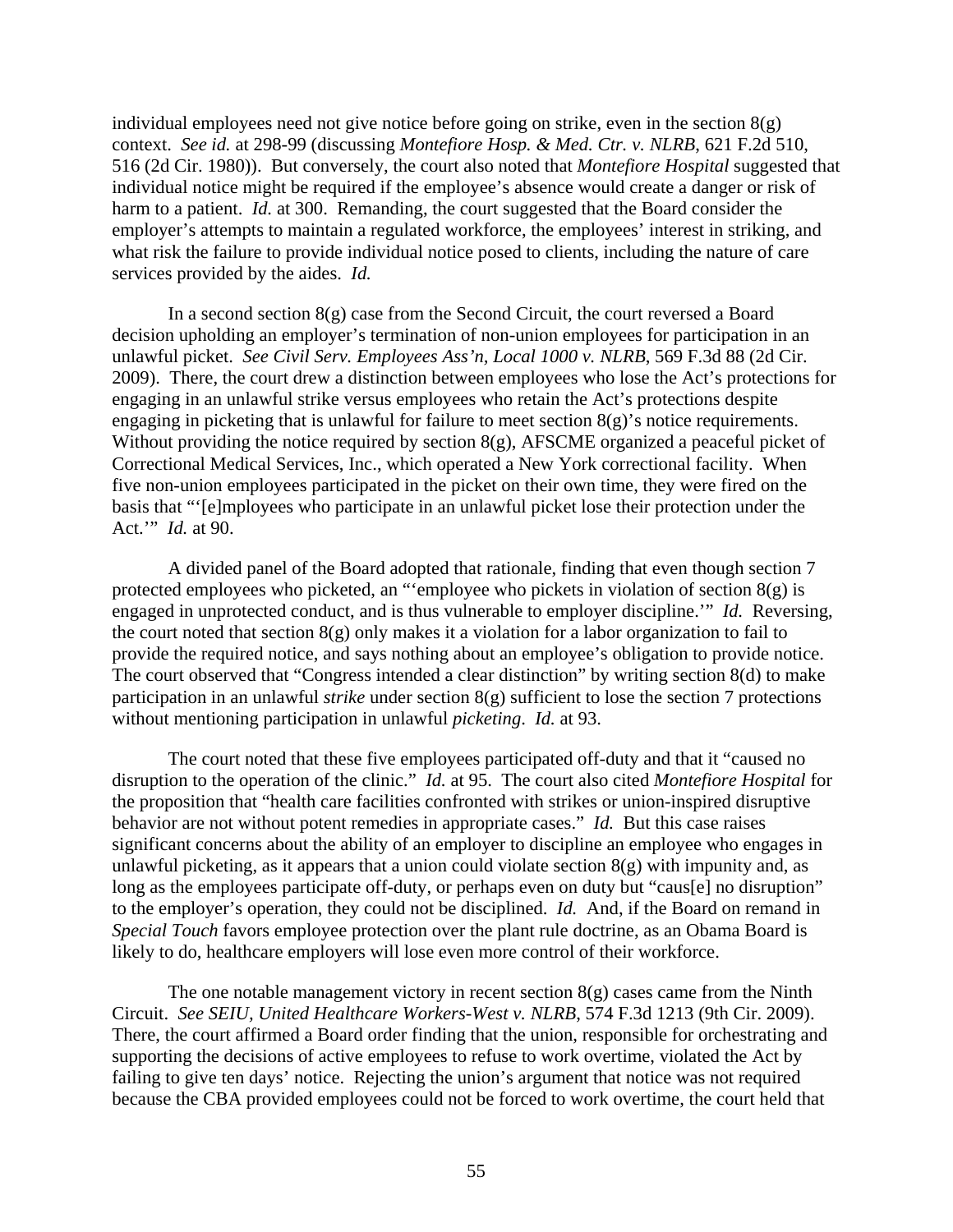while "there would not necessarily be a concerted refusal to work in the event all employees, acting independently, were unwilling to volunteer for overtime," where the "action was 'concerted' because it was orchestrated by the Union," notice was required. *Id.* at 1217-18.

### (2) Job Abandonment During a Strike

In *KSM Industries, Inc.*, 353 N.L.R.B. No. 117 (Mar. 26, 2009), the Board addressed the circumstances of job abandonment in order to obtain benefits during a strike. The Board affirmed an administrative law judge's finding that striking employees who were unlawfully denied recall or whose recall was delayed did not voluntarily abandon their jobs when they tendered resignations in order to receive payouts from retirement funds and for accrued vacation pay. The ALJ noted "a fairly well developed body of Board precedent" holding that "'a striker's resignation in order to . . . obtain pension funds will not of itself be evidence of abandonment of the struck job. Rather, the board will examine the relevant circumstances to determine whether the striker has expressed an unequivocal intention not to return to his former job.'" *Id.* at 9 (quoting *Alaska Pulp Corp.*, 326 N.L.R.B. 522, 524 (1998)). While the judge noted that evidence suggested that KSM "engaged in a course of conduct designed to encourage strikers to abandon employment" and the "consistent alacrity with which [KSM] suggested that [strikers] would need to resign in order to obtain their funds," he was "unable…to find that employees have been discriminated against because the Respondent began following the plan's rules concerning the provision of hardship withdrawals." *Id.* at 10, 11. While the "unseemly aspect" of KSM's dealings with employees "factors into [the] assessment of employees' intentions when they resigned," that fact was "not dispositive of any issue and does not preclude the Respondent from demonstrating an intent to abandon employment by any employee" which the ALJ judge reviewed in a fact-intensive employee-by-employee analysis. *Id.* at 12. Nonetheless, the ALJ found that, with one exception, the Respondent failed to carry its burden as to any employee. *Id.* at 12-20.

On an additional issue, the Board affirmed the ALJ's ruling that strikers who responded "no" to a recall interest questionnaire sent by KSM did not abandon their job, given that the interest questionnaire was not a valid offer of reinstatement. *See id.* at 1. Even though KSM's interest questionnaire clearly stated that "'I understand that a "NO" choice voluntarily terminates my employment with KSM Industries,'" the Board discounted the language because it could not say that an employee "would have responded the same way to an actual reinstatement offer." *Id.* The Board also noted that *Alaska Pulp* had "'consistently discounted statements, prior to a valid offer of reinstatement, indicating a lack of interest in returning to work.'" *See id*. (quoting 326 N.L.R.B. at 527). Member Schaumber stated that he applied *Alaska Pulp* only for institutional reasons and did not pass on whether it was correctly decided. *See id.* at 2 n.8.

# 2. Restraint or Coercion by Employers, Refusal to Hire and Refusal to Consider

In *Legacy Health Systems*, 354 N.L.R.B. No. 45 (July 13, 2009), the Board found that the employer's policy prohibiting employees from holding dual part-time jobs, one of which is in a unit represented by a union and the other of which is in a non-represented unit, discriminated on the basis of section 7 and violated sections  $8(a)(3)$  and (1). Based on this policy, the employer refused to hire three employees working in a represented unit for positions in a non-represented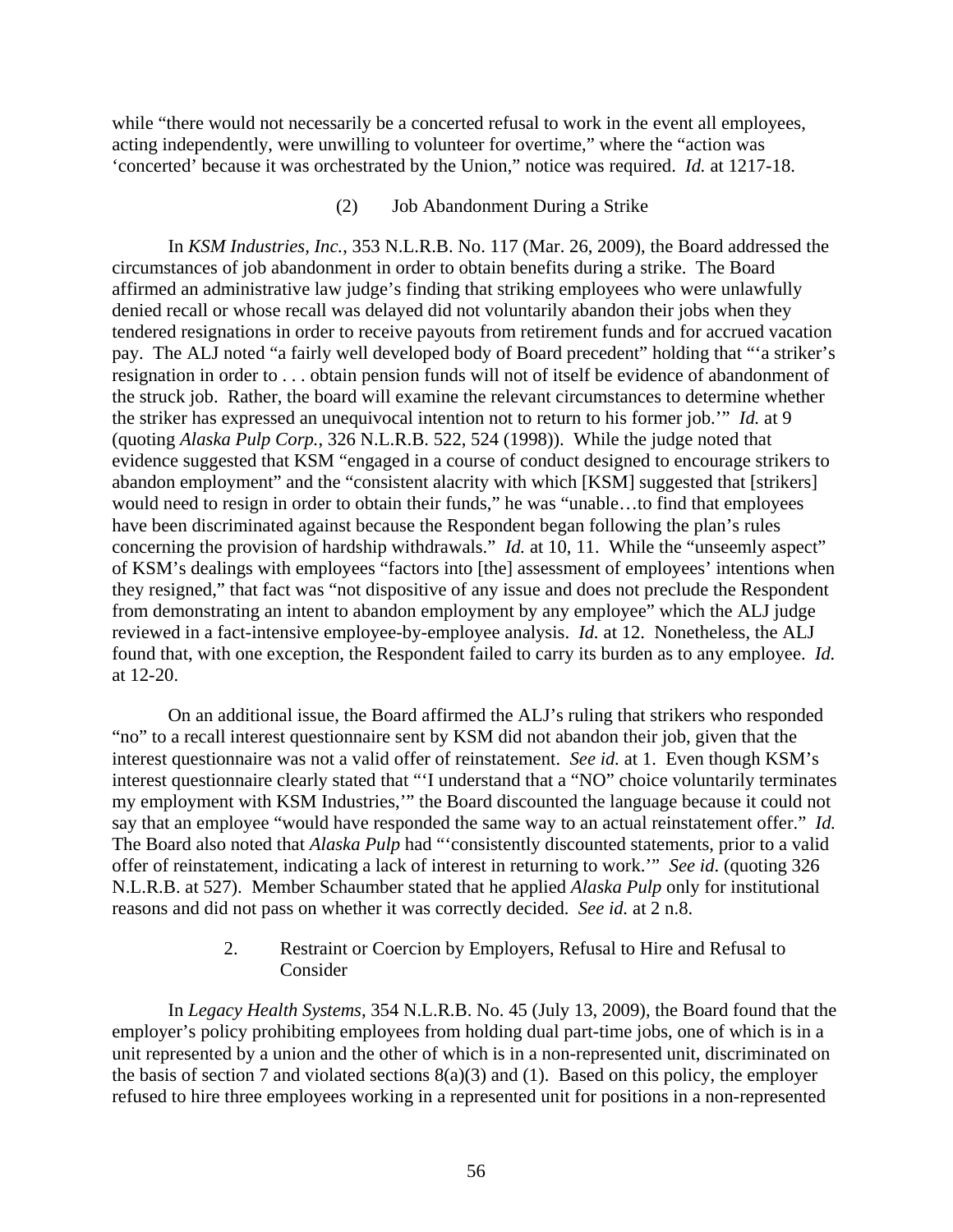unit. While the ALJ found that the policy was "inherently destructive" to the employees' section 7 rights under *NLRB v. Great Dane Trailers*, 338 U.S. 26, 33-34 (1967), the Board instead held that even assuming the impact on section 7 rights was only "comparatively slight," the employer failed to prove a "legitimate and substantial justification for the policy." *Legacy Health Sys.*, 354 N.L.R.B. No. 45 at 1. While the Company suggested the policy was driven by the need to avoid "legal uncertainties" that would arise if an employee was both represented and unrepresented, the Board noted that Legacy Health employees are allowed to hold two different jobs in two different bargaining units, even if those units are represented by different unions. *Id.* at 5. Because the Board found that the "comparatively slight" impact on the employees' section 7 rights was not supported by the employer's proffered business justification, it found that the employer had violated section 8(a)(3).

 In *Allstate Power Vac, Inc.* the Board affirmed the ALJ's dismissal of an allegation that the Respondent violated section  $8(a)(3)$  and (1) by failing to hire or consider for hire seven union sponsored applicants. 354 N.L.R.B. No. 111 (Nov. 30, 2009). The Board highlighted the General Counsel's failure to establish that the applicants had the relevant training or experience required for the open positions. The General Counsel also failed to establish that the Respondent was hiring for positions for which the union sponsored applicants would have been qualified. The Board also emphasized that the General Counsel failed to demonstrate that the Respondent excluded the applicants from the "hiring process" for the open positions.

- 3. Restraint or Coercion by Union
	- a. Union Misconduct

Two cases regarding union misconduct deserve mention, one for the Supreme Court's failure to grant certiorari and the other illustrating a union's restraint and/or coercion of section 7 rights.

First, on March 23, 2009, the Supreme Court denied certiorari in *Union of Needletrades, Industrial & Textile Employees, AFL-CIO (UNITE) v. Pichler*, 129 S. Ct. 1662 (2009). In the underlying case, *Pichler v. UNITE*, 542 F.3d 380 (3d Cir. 2008), plaintiffs, individually and on behalf of a class, sued UNITE for violations of the Driver's Privacy Protection Act ("DPPA"), 18 U.S.C. §§ 2721-2725, when the union obtained plaintiffs' addresses for organizing purposes by recording the license plate numbers on cars in the parking lot of Cintas, who was being targeted for organization. While the court also dealt with various damages issues, the court rejected UNITE's cross-appeal as to liability under the DPPA. Regardless of whether UNITE may have had a permissible use for obtaining the information, the court held that obtaining home addresses through vehicle registration records for the purpose of union organizing was an impermissible use, and thus violated the DPPA.

Second, the Board in *Teamsters Local 886 (United Parcel Service)*, 354 N.L.R.B. No. 52 (July 24, 2009), reversed an ALJ's decision that the union had not committed an unfair labor practice based on statements made about its grievance decisions in the presence of another union member. In a meeting between the grievant, a union steward, and a non-officer union member, the union steward told the grievant that his grievance was not processed by the union because (1)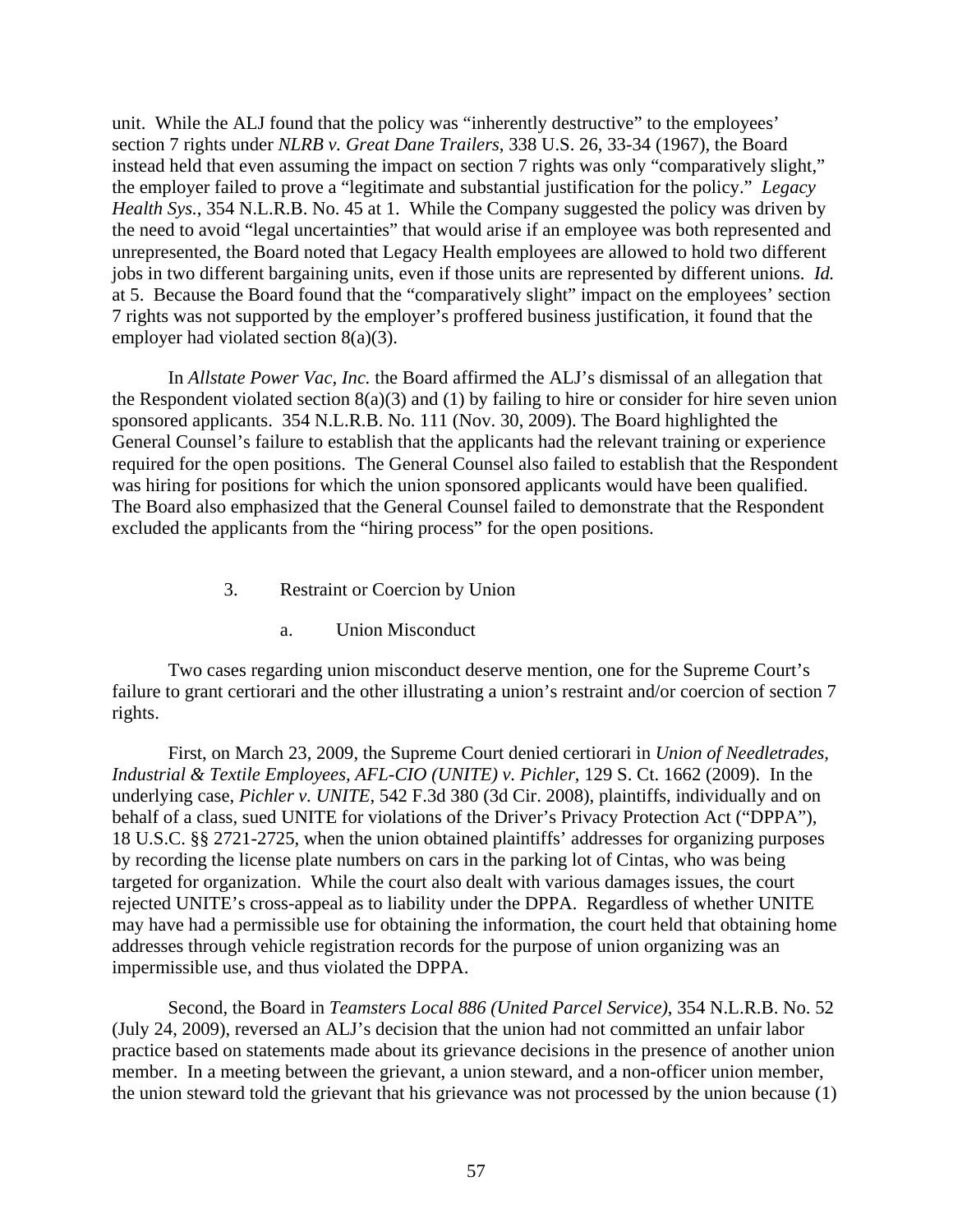the Company did not like the grievant and (2) the grievant had recently launched an unsuccessful campaign for election to an internal union position. The ALJ found that, based on the circumstances and the grievant's knowledge of the union's workings, the grievant could not have reasonably believed that the steward was speaking with union authority. But the Board reversed because of the ALJ's failure to assess the steward's statements from the point of view of the other present union member, who, unlike the grievant, had not been a union officer and did not have knowledge of the union's inner workings. While grievance processing was within the duties of a steward, the court found no evidence indicating that the other member, like the grievant, knew or should have known that the steward was speaking without authority when he made the statement. The court found that "telling an employee, in the presence of other employees, that the Respondent dropped his grievances because he had opposed the Respondent's leadership in an internal union election and because the Company did not like him" was an act of restraint or coercion in the exercise of section 7 rights. *Id.* at 4. Accordingly, the Board reversed the ALJ.

### b. Unlawful Secondary Activity

In *NLRB v. Metropolitan Regional Council of Carpenters*, 316 F. App'x 150 (3d Cir. 2009), the court affirmed a broad cease and desist order, *see* Section III.C.2.a, *infra*, as a remedy for violations of section 8(b)(4)(ii)(B) by the Regional Council of the United Brotherhood of Carpenters and Joiners of America ("union"). Specifically, a union officer asked the developer of a condominium building "to use some of your juice" to convince a non-union contractor working in the building to use union workers. *Id.* at 152. The union official indicated that if things did not change with the contractor, "'the building is going to have a problem,'" by which he meant "'[p]rotests, work stoppages, and problems with deliveries.'" *See id.* In a separate conversation, the same union official told a field superintendent on another construction project that if an agreement was not reached with a non-union subcontractor on that project, the truck delivering the subcontractor's product would not be unloaded because of pickets and work stoppages.

A violation of section  $8(b)(4)(ii)(B)$  requires first that "a labor organization threaten, coerce, or restrain any person" and, second, that "an object of this conduct be to force one person to cease doing business with another person." *See id.* at 157 (citing *Sheet Metal Workers Local*  27, 321 N.L.R.B. 540, 547 (1996)) (internal quotations omitted). Regarding the conversations between the union and the property developer, the court noted that this was not a case where only "problems" were discussed, but that protests, work stoppages and the like were specifically mentioned, making it clear that a threat was made. And it was further clear that the threat was to pressure the developer to quit using the contractor. Accordingly, the court affirmed the finding of a violation based on this conduct. Regarding the conversation with the construction field superintendent, while it would not be a threat to merely state that a valid picket line would be established, a valid picket line becomes unlawful if it has an unlawful secondary objective. *See id.* at 158-59. Given that the union sought to exert pressure on the construction company to obtain an agreement with the subcontractor, the court affirmed the Board's finding a violation of the Act. For a discussion of the remedy imposed, see Section III.C.2.a, *infra*.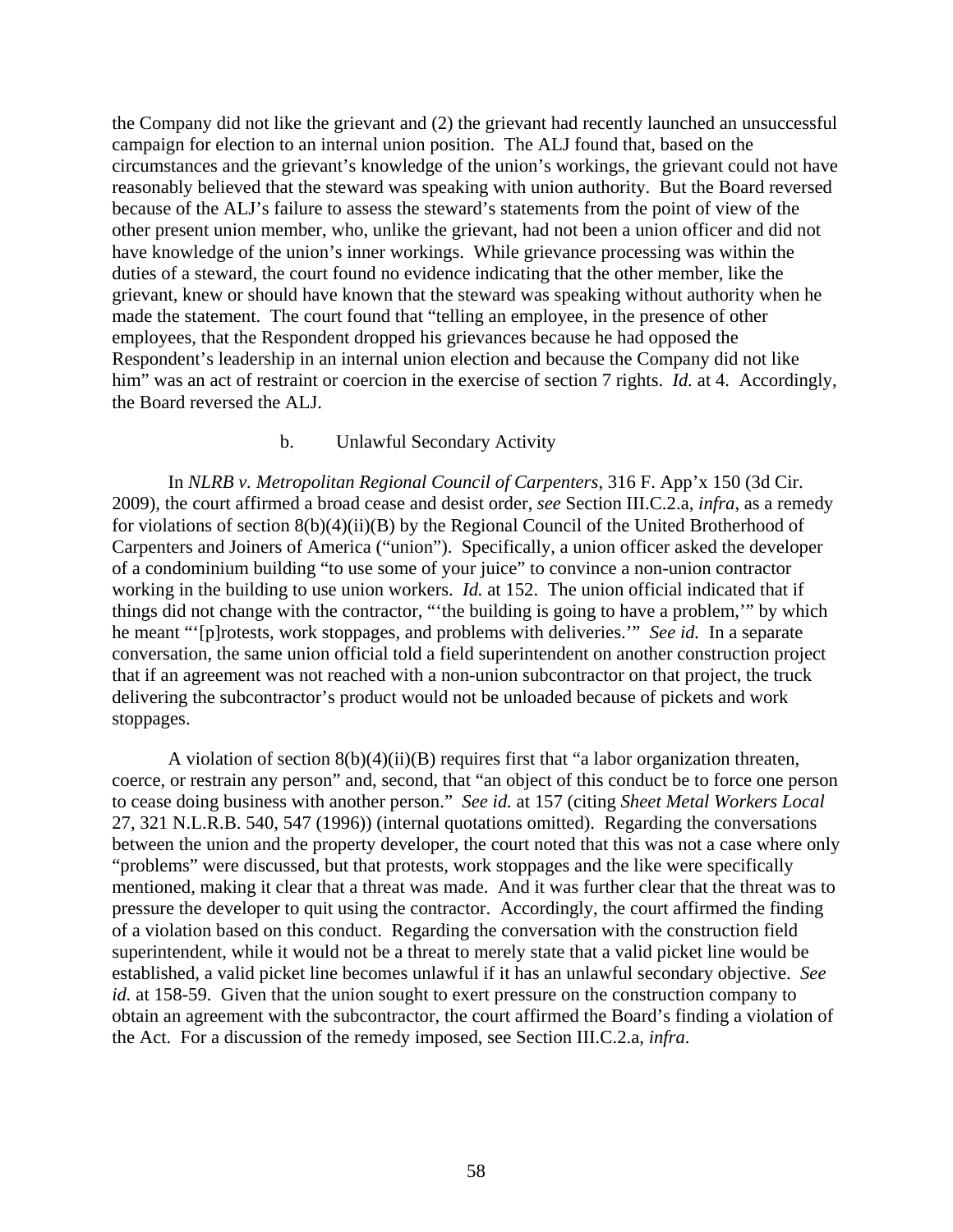### c. Section 8(e) / Hot Cargo Agreements

In *Local 917, International Brotherhood of Teamsters v. NLRB*, 577 F.3d 70 (2d Cir. 2009), the Second Circuit affirmed a Board decision that Local 917 violated the NLRA's "hot cargo" agreement when it attempted to enforce the work preservation clause in its collective bargaining agreement with Peerless, a New York liquor distributor. But under a separate agreement, an exclusive distribution contract between Peerless and Diageo, a wine and spirits supplier, Diageo retained the right to control sales terms, traditionally including method of delivery. While Local 917 initially delivered products from Diageo to Peerless, Diageo later unilaterally increased prices to Peerless and began delivering the product directly to Peerless, cutting out a large amount of work for Local 917, who grieved the matter with Peerless and prevailed at arbitration. As a result, Peerless filed an unfair labor practice charge alleging that the union's grievance—an attempt to protect its work—was unlawful under section 8(e). The Board agreed, finding "that the Union's effort to enforce the work preservation clause amounted to a boycott in violation of Section 8(e) of the [Act]." *See id.* at 73.

Affirming the Board's decision, the Second Circuit found it "clear enough that the Union seeks to preserve work that its members have traditionally performed," requiring the court to determine whether Peerless "had a 'right to control' over the disputed work." *Id.* at 76. The court rejected the union's arguments that Peerless had a right to control, finding that the right belonged to Diageo under the distribution contract, and also rejected the argument that Peerless was an "offending employer" by either actively bargaining away, or failing to negotiate to preserve, work belonging to Local 917 when Peerless entered into the distribution agreement. *See id.* at 77-78. Finally, the court concluded that while it may appear that Local 917's disagreement was with Peerless, the union's desired objective—protecting work—would require Peerless to either breach its contract with Diageo or cease doing business with Diageo completely, and that "[b]oth scenarios violate Section 8(e)'s bar on agreements that effect the cessation of business, and both are in tension with Section 8(e)'s aim of eliminating anticompetitive conduct." *Id.* at 78. Accordingly, the court affirmed the Board's decision on section 8(e), but reversed on the Board's award of fees and expenses to Peerless, finding that Peerless prolonged the matter by resisting certain discovery orders. *Id.* at 78-79.

> 4. Campaign & Election Activity – Promises of Benefits/Threats of Reprisals During Campaign

In *Community Medical Center & New York State Nurses Association,* 354 N.L.R.B. No. 26 (May 29, 2009), the Board affirmed an administrative law judge's decision that the Center's promise to implement, and its later implementation of, a "shared governance" plan was an attempt to undermine the organizing drive of the New York State Nurses Association. In addition to numerous other violations, the judge found that the announcement of the implementation of the shared governance plan, which would give nurses a voice in practice issues and allow them to raise concerns, was done with the express purpose of attempting to dissuade nurses from selecting the union as their representative. Thus, the Center violated section 8(a)(1) of the Act. Because the union lost a representation election three months later, the judge order, and the Board affirmed, that a second election take place.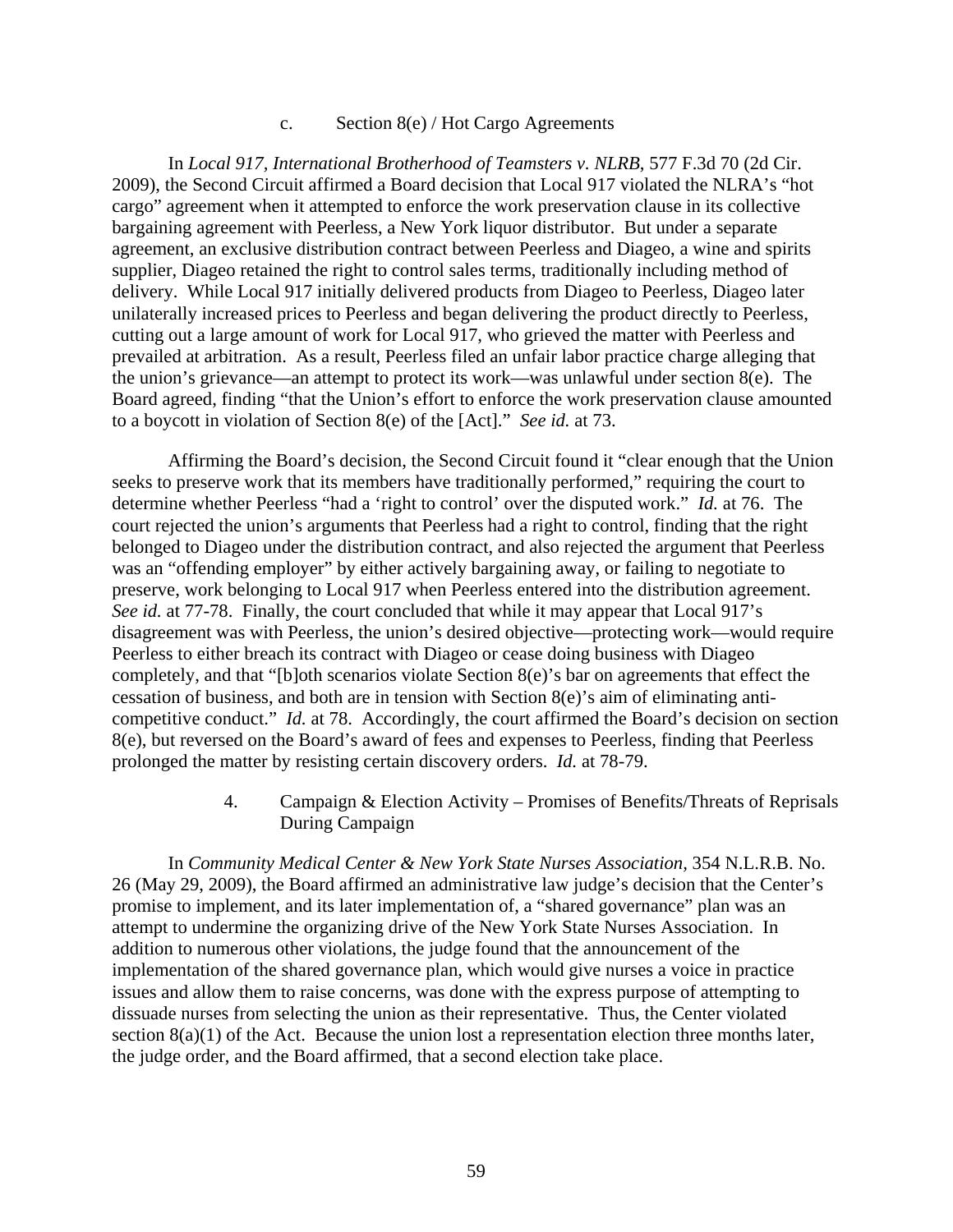5. Journalistic Freedom and Section 10(j) Injunctions

 Recently, the Ninth Circuit Court of Appeals tackled the delicate issue of journalistic freedom during union organizing campaigns. In *McDermott*, several reporters and editors resigned after clashes with Ampersand Publishing over newspaper content. *McDermott v. Ampersand Publ'g, LLC*, -- F.3d --, No. 08-56202, 2010 WL 276208 (9th Cir. Jan. 26, 2010). The resignations prompted other employees to pursue union representation. During the union organizing campaign, the employees attempted to increase their editorial control through a subscription cancellation campaign. The regional director of the NLRB requested a temporary injunction compelling Ampersand Publishing to offer reinstatement to eight employees discharged during the organizing campaign. The Ninth Circuit affirmed the district court's decision denying the petition for section 10(j) relief. The Ninth Circuit applied the heightened equitable relief standard established in *Overstreet ex rel. NLRB v. United Brotherhood of Carpenters & Joiners of America, Local Union No. 1506*, 409 F.3d 1199 (9th Cir. 2005) and found that granting the injunction would likely infringe Ampersand Publishing's First Amendment rights to publish the content that it desired. With that finding, the court denied the injunction. *McDermott*, 2010 WL 276208.

### **B. Board Developments in The Duty To Bargain**

1. Mandatory Subjects of Bargaining

Two recent federal court decisions address the issue of mandatory subjects of bargaining, with one addressing the obligation to bargain over dues checkoff provisions while the other concerns bargaining over layoff decisions driven by multiple factors. First, in *Tribune Publishing Co. v. NLRB*, 564 F.3d 1330 (D.C. Cir. 2009), the United States Court of Appeals for the D.C. Circuit enforced an order of the NLRB finding that Tribune Publishing violated sections 8(a)(1) and (5) of the Act by unilaterally discontinuing the deduction and direct deposit of union dues. *Id.* at 1335. A 1997 CBA between Tribune Publishing and the Graphic Communications International Union allowed dues checkoff from an employee's wages upon the employee's written request. *Id.* at 1331. When the CBA expired on November 30, 2001, Tribune Publishing continued the checkoff for three weeks, and then sent each employee a letter stating that the company was exercising its right to unilaterally discontinue the deductions because of the CBA's expiration. *Id.* After the union secretary-treasurer collected dues himself for a few months while a new agreement was being negotiated, he eventually had employees complete direct deposit forms and presented them to a Tribune Publishing administrative manager. That manager had been involved in negotiations and thought "it was 'a good idea' to use direct deposit for the payment of union dues and, [sic] accepted the direct deposit forms for processing." *Id.*

Almost six months after contract termination, Tribune Publishing began the direct deposit of union dues and provided the union with a list of employees for whom dues were deducted and the amount of each deduction. *Id.* at 1331-32. However, after making only one dues payment to the union, the manager sent each employee a letter telling them that direct deposit of union dues was being discontinued "because dues checkoff had 'been previously discontinued by the Company and the direct deposit transactions reinstated dues checkoff. Establishing direct deposit for dues was a mistake." *Id.* at 1332. The Board subsequently filed an unfair labor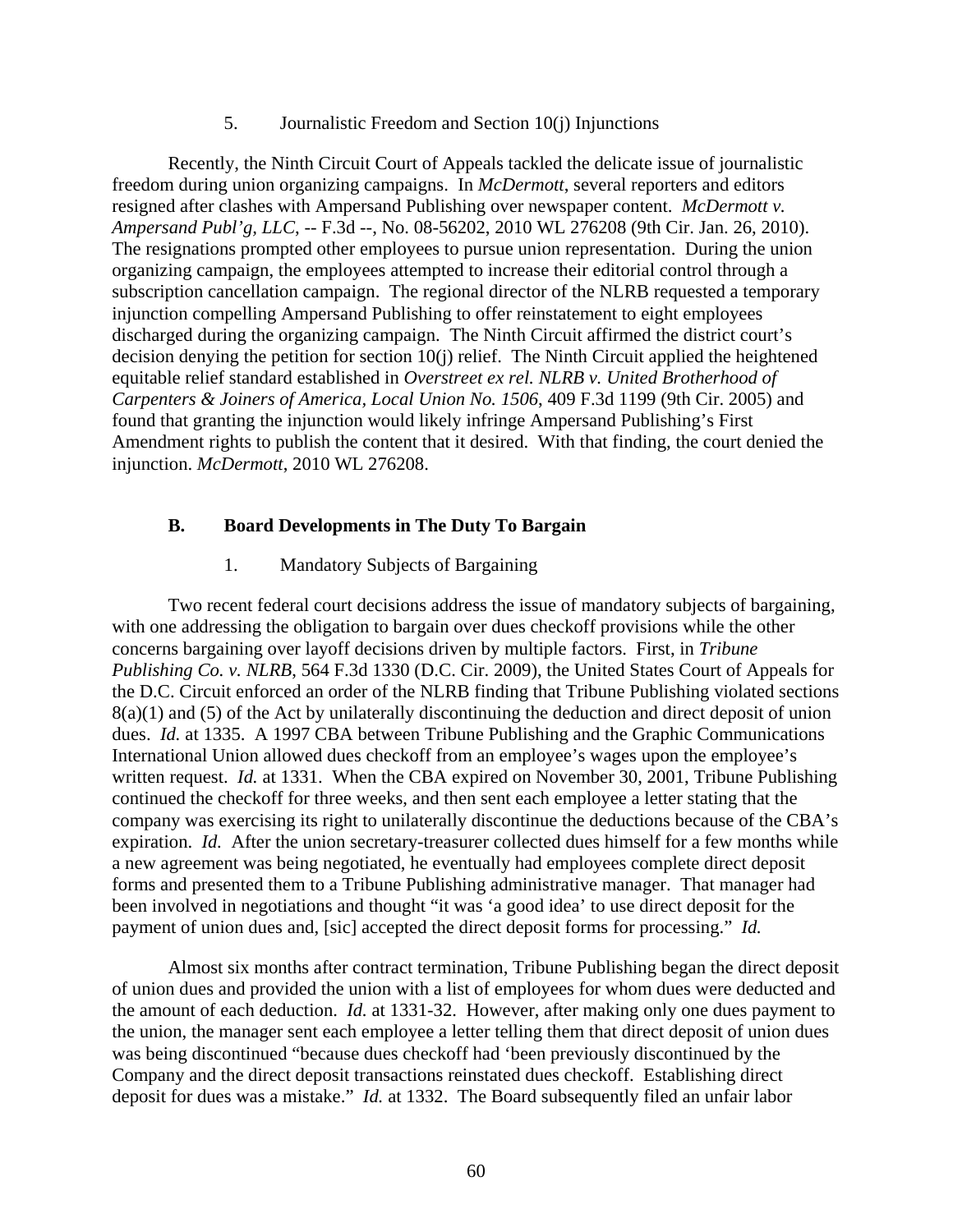practice charge against the Company alleging violations of sections 8(a)(1) and (5) of the Act for unilaterally discontinuing the direct deposit of dues.

The ALJ, the Board, and the D.C. Circuit all found the Company in violation of the Act. *See id.* The D.C. Circuit first noted that "dues checkoff is a matter related to 'wages, hours, and other terms and conditions of employment' within the meaning of the Act and therefore is a mandatory subject for collective bargaining." *Id.* at 1333 (citing *Quality House of Graphics, Inc.*, 336 N.L.R.B. 497, 511 & n.42 (2001) (collecting cases)); *Sw. Steel & Supply v. NLRB*, 806 F.2d 1111, 1114 (D.C. Cir. 1986). Further, the expiration of a collective bargaining agreement imposing a checkoff obligation on an employer gives the employer the option to either discontinue or maintain checkoff. *See id.*

The D.C. Circuit rejected Tribune Publishing's argument that when it instituted direct deposit, it was as though dues checkoff had never been discontinued. The court held that when the practice of dues deduction was discontinued, it could not be reinstituted without a new agreement because the subject of checkoff was a mandatory subject of bargaining. *Id.* And, again, because the checkoff was a mandatory subject, once the Company had agreed to reinstitute the practice, it could not then unilaterally discontinue the practice. *See id.* at 1332, 1334. The court also rejected the Company's argument that any agreement to reinstate checkoff violated section 302 of the LMRA because, as the Company argued, (1) a checkoff provision required a valid CBA and (2) the agreement had to be reduced to writing. *Id.* at 1334-35. Finding no support for either argument, the court granted the NLRB's cross-application for enforcement of its order. *Id.* at 1335.

In another case, the First Circuit also addressed mandatory subjects of bargaining, holding that "an employer must bargain over a multiple-motive layoff based partially on labor costs." *Pan Am. Grain Co. v. NLRB*, 558 F.3d 22, 27 (1st Cir. 2009). As a result of modernization work done in 1996, Pan American's staffing needs decreased, leading to a loss of one or two employees per year. *Id.* at 25. During a 2002 strike, without bargaining, the company decided to lay off fifteen strikers and sent the employees a letter informing them that the layoffs were "'due to economic reasons and as a result of a substantial decrease in production and sales.'" *Id.* at 24. However, before the administrative law judge, the company claimed that the results of modernization were another factor causing the layoff. *Id.* at 25. While recognizing that one factor leading to the layoff decision may have been an economic factor as a result of modernization, the Board held that the layoffs were at least partially motivated by labor costs and thus bargaining was required. The court found the Board's holding reasonably defensible and affirmed. In reviewing the remedy of reinstatement and full backpay, however, the court noted that Pan American should be allowed to present evidence at the compliance stage regarding the viability of rehiring individuals, given that no one had been hired since the 2002 layoff.

# 2. Duty to Provide Information

In a two-Member Board opinion in *PDK Investments, LLC*, 354 N.L.R.B. No. 1 (Apr. 24, 2009), Member Schaumber and Chairman Liebman disagreed over the degree of factual basis a requesting party needed to provide to establish the relevance of an information request. Though agreeing that the union had provided a sufficient factual basis to establish relevance in this case, Member Schaumber noted his disagreement with Board precedent holding that a requester may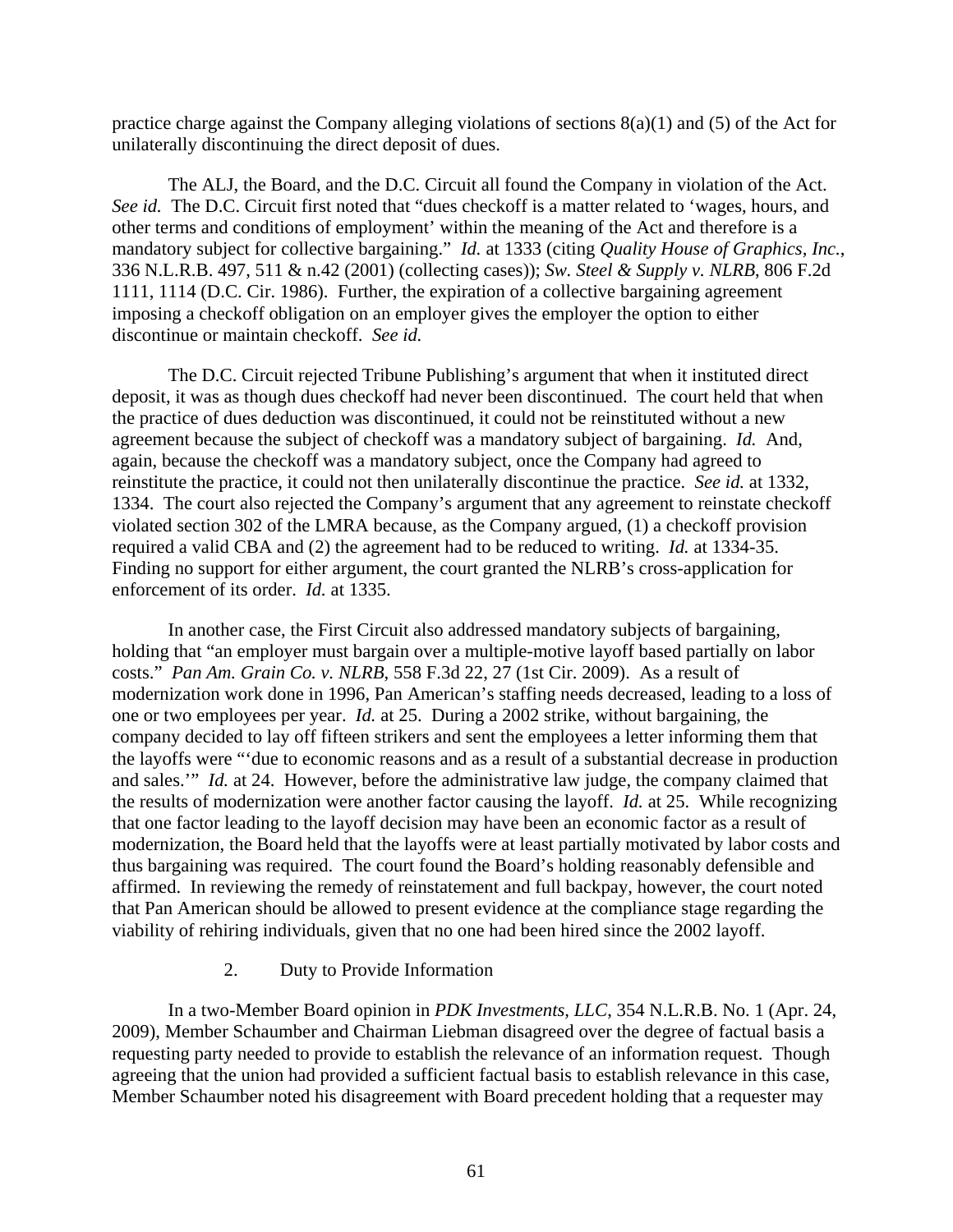simply state a reason for its information request without a factual basis, citing *Dodger Theatrical Holdings, Inc.*, 347 N.L.R.B. 953, 953 n.3 (2006). *See* 354 N.L.R.B. No. 1 at 1 n.2.

# 3. Obligations to Bargain Over Discipline

The Board in *Alan Ritchey, Inc.*, 354 N.L.R.B. No. 79 (Sept. 25, 2009), reversed an administrative law judge's finding that the employer violated sections 8(a)(5) and (1) of the Act by failing to notify the union and afford it an opportunity to bargain before disciplining unit members for failing to meet minimum efficiency standards, for absenteeism, and before discharging other employees for insubordination and threatening comments. *See id.* at 1. According to the judge, because the employer's progressive discipline policy allowed for some degree of discretion to be exercised in deciding discipline, bargaining was required. However, relying on *Fresno Bee*, 337 N.L.R.B. 1161 (2002), the Board held that there was no obligation to bargain, particularly where the Respondent's discretion operated within the bounds of its progressive discipline scheme, as the employer's did.

On the related issues of whether the employer violated sections  $8(a)(5)$  and (1) of the Act by unilaterally changing the efficiency standards upon which discipline was based, the Board severed the issue and remanded the matter for consideration of the policy's post-election enforcement. The Board noted that a violation of section  $8(a)(5)$  might be established if the evidence proved "the existence of a preelection established past practice of permitting inspectors to avoid additional discipline by gradually improving their performance over time, and (2) a postelection change [in the practice] . . . and (3) that the change . . . constituted a material and substantial change in employees' terms and conditions of employment." *Id.* at 6 (emphasis omitted).

# 4. Employer Withdrawal of Recognition

Employer withdrawal of recognition is another area of traditional labor law that kept both the Board and federal courts busy during this last year. From the Board, *Narricot Industries, L.P.*, 353 N.L.R.B. No. 82 (Jan. 30, 2009) stresses the risks inherent in assisting with the preparation of a decertification petition and then relying solely on that petition for immediate withdrawal. Where a Human Resources manager and supervisor prepared a decertification petition, told employees how many signatures were needed, collected and requested more at the end of each day, and told employees that decertification would result in an increase in pay, those actions went beyond "the permissible 'ministerial aid' in the initiation and circulation of the decertification petition" and "was 'aimed specifically at causing employee disaffection with their union.'" *Id.* at 2. Because Narricot Industries withdrew recognition relying only on a petition it assisted in preparing, when the petition was found tainted and could not serve as a basis for withdrawing recognition, Narricot had nothing left on which to rely. *See id.* at 1. As a remedy, the Board affirmed the judge's issuance of a bargaining order, discussed in Section III.C.2.d, *infra*. The Fourth Circuit affirmed the Board's finding on withdrawal of recognition. *See Narricot Indus.*, 587 F.3d 654.

Similarly, the Eastern District of California discussed the risk in declaring immediate withdrawal of recognition as part of the court's analysis before issuing a section 10(j) injunction. *See Norrelli v. Fremont-Rideout Health Group*, 632 F. Supp. 2d 993 (E.D. Cal. 2009); Section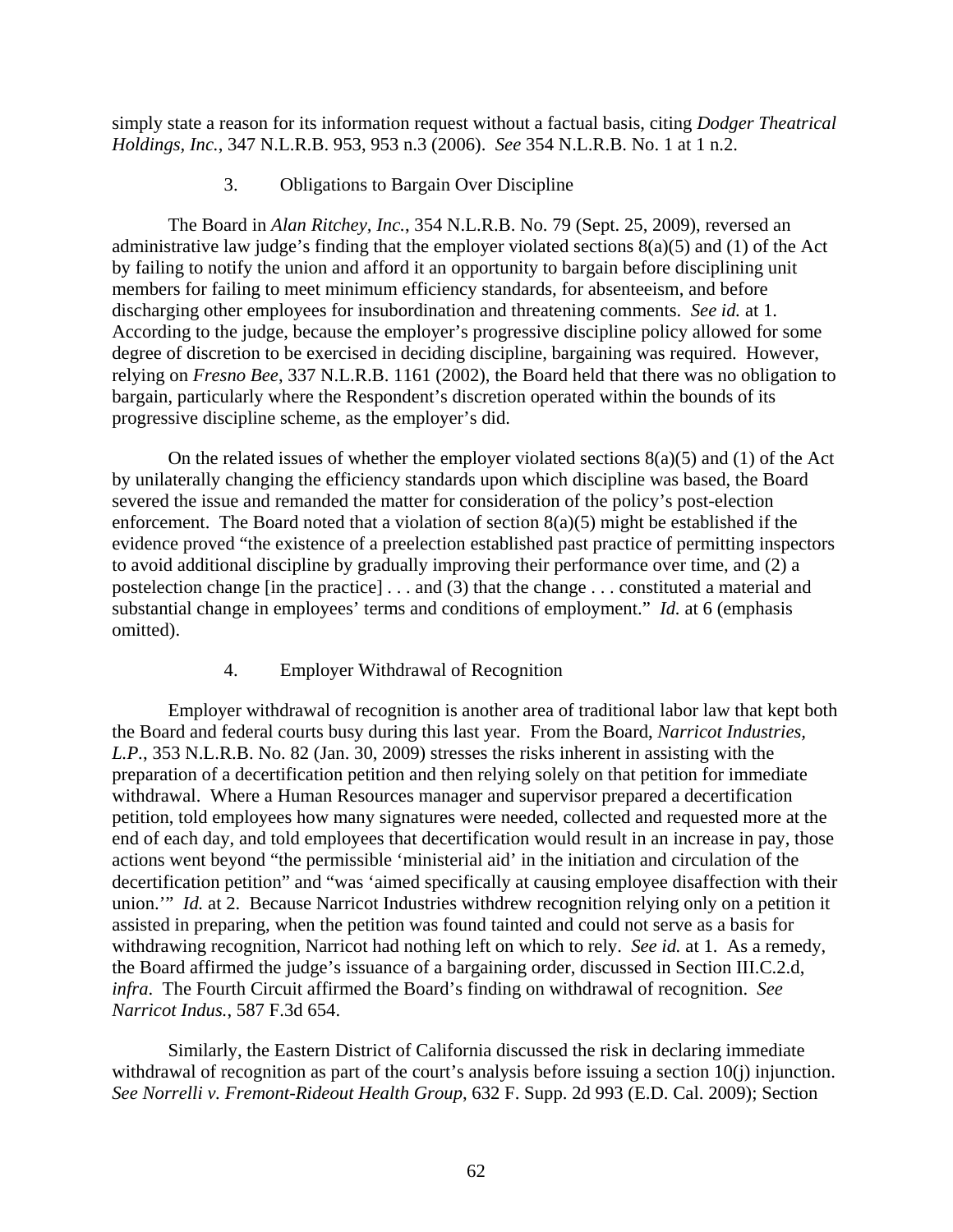III.C.2.c, *infra*. When Fremont Medical Center relied on a petition suggesting that 51.8% of the bargaining unit favored decertification, the company sent a letter to the California Nurses Association the next day announcing immediate withdrawal of recognition. Though aware that the union was soliciting revocation cards, the company did not receive the cards revoking petition signatures until the day of the hearing. However, because the company did not give the union time to present conflicting evidence regarding majority status prior to withdrawal, the delay was irrelevant, given that the employer bears the burden of proving a lack of majority status. The court stated that employers who withdraw recognition do so "at [their] peril" and that "[g]ood faith is not a defense." *Id.* at 998. And even then, the court noted that it would have rejected some of the signatures on the petition given that they were, in some cases, executed seven months before the withdrawal, because "such stale evidence is not a reliable indicator of the employees' union sentiments at the time recognition was withdrawn." *Id.* at 1001 (citation omitted).

The Ninth Circuit penned two opinions discussing the certification year and when an employer may withdraw recognition. First, the court held that the certification year did not begin until the first bargaining meeting occurred, and not when the election occurred or when the first request for information was made. *Va. Mason Med. Ctr. v. NLRB*, 558 F.3d 891, 895 (9th Cir. 2009). While this rule likely has general applicability, the case may be distinguishable based on the fact that an underlying Board remedial order specifically stated that the Board would construe "the initial period of the certification as *beginning the date the Respondent begins to bargain in good faith with the Union*." *See id.* (emphasis supplied by court). Further, the court rejected the medical center's argument that it should be excused from penalty given that its withdrawal was only four days premature. The court stated that "[t]here is no *de minimis*  exception for technical noncompliance with Board orders." *Id.* at 895.

Second, in *Laborers' International Union of North America, Local 872 v. NLRB*, 323 F. App'x 523 (9th Cir. 2009), the Ninth Circuit overturned an NLRB decision holding that an employer legally withdrew recognition from the union. In that case, the Board held that six months of bargaining was a "'reasonable period of time'" to negotiate before withdrawing recognition given that the parties had previously negotiated a new contract for nearly eight months before walking away, therefore, the parties did not "start from scratch" when they bargained for only six months. While the court "assume[d] that the Board correctly concluded that the parties' earlier negotiations could be relevant under *Lee Lumber* [*& Building Material Corp.*, 334 N.L.R.B. 399 (2001)] in determining whether a 'reasonable period of time' for postremedial bargaining had elapsed," the record before the Board was devoid of any evidence concerning the prior negotiations. *Id.* at 525. Accordingly, the court found the Board lacked a basis in substantial evidence for its decision, and granted the union's petition for review.

 The issue of union recognition also arose in *Crete Cold Storage*, where the Board adopted the ALJ's finding that Crete Cold Storage violated section 8(a)(5) and (1) of the Act by withdrawing union recognition and failing to provide the Union with information. *Crete Cold Storage, LLC*, 354 N.L.R.B. No. 114 (Dec. 9, 2009). Crete Cold Storage presented evidence that the union's collective bargaining agreement covered five or six employees, but only one employee, Garcia, had union dues deducted from his paycheck. Cold Crete Storage received information leading it to believe that Garcia no longer wanted to be represented by the Union. With that knowledge, Crete Cold Storage announced its intent to withdraw recognition from the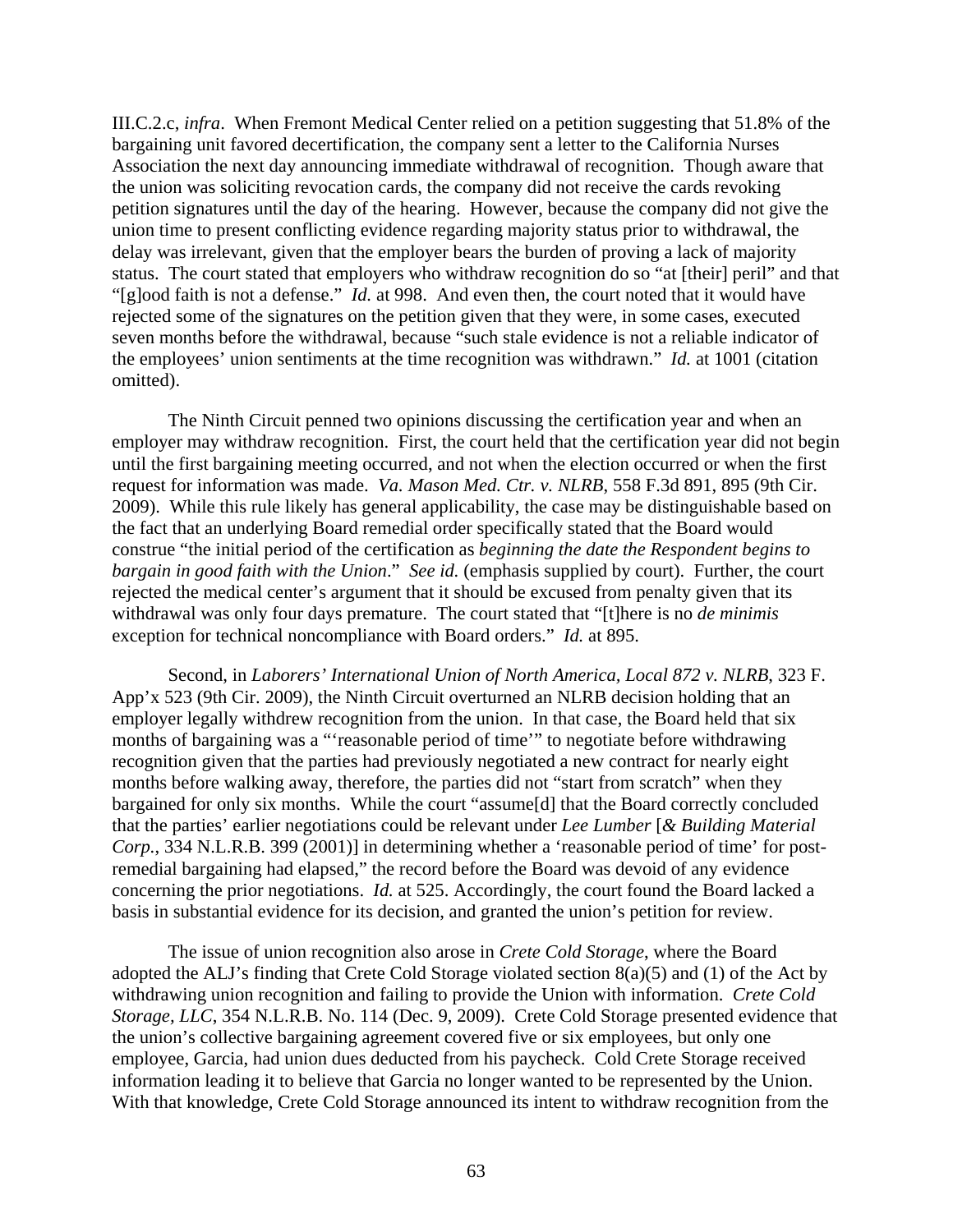Union. The Board rejected Crete Cold Storage's assertion that the evidence demonstrated a decrease in union membership, making withdrawal permissible. The Board noted that the determination of majority support turns on whether a majority of the unit employees wish to be represented by that Union, not on whether the unit employees choose to become union members or pay union dues. *Id.*

5. The Right to Bargain Over Compensation for Donning and Doffing Time

 The Fourth Circuit Court of Appeals recently held that under the Fair Labor Standards Act employers and unions may agree that employees will not be compensated for time spent donning and doffing protective gear. *Sepulveda v. Allen Family Foods, Inc.*, 591 F.3d 209 (4th Cir. 2009). The dispute arose when an Allen Family Foods employee filed a putative class action against Allen Family Foods challenging a collective bargaining agreement providing that employees would not be paid for time spent changing into protective gear. The employee argued that, while the parties agreed that employees would not be paid for time spent changing clothes, changing clothes did not include donning and doffing protective gear. The Fourth Circuit disagreed and deferred to FLSA section 203(o), which allows employers and unions to agree to exclude "any time spent in changing clothes . . . at the beginning or end of each workday" from compensable work time. The court noted that it would not engage in a fact-intensive determination that traditionally is tackled during collective bargaining. The plaintiff may well seek Supreme Court review of the case, as the circuit courts disagree on whether a collective bargaining agreement may exclude donning and doffing time from the compensable workday. The Fourth, Fifth and Eleventh Circuits have held that an employer and the union may agree not to compensate employees for time spent donning and doffing protective gear, while the Ninth Circuit as held that they can not. *Id.*

# **C. Developments in Procedural Issues**

# 1. Preemption

 In *Barbour v. International Union*, the Fourth Circuit Court of Appeals addressed whether Barbour and her fellow retirees' state law claims that the union provided them with false information regarding their eligibility to receive retirement incentive packages was completely preempted by the NLRA. *Barbour v. Int'l Union,* No. 08-1740, 2010 WL 398121 (4th Cir. Feb. 4, 2010). The court differentiated complete preemption, which provides a basis for removal jurisdiction, with ordinary preemption, which does not. For a court to find that complete preemption exists, the moving party must demonstrate that "Congress clearly intended the federal claim to provide the exclusive cause of action for claims of overwhelming national interest." *Id*. at \*13 (internal quotation, citation and emphasis omitted). In *Barbour*, the court found that the district court had conflated the two types of preemption. Barbour pled typical state law causes of action for breach of fiduciary duty against the union. The union, in arguing for complete preemption, failed to identify any statutory language in section 9(a) of the NLRA demonstrating a clear intent by Congress that all state law claims relating to fiduciary duties owed by unions to employees represented by them are exclusively federal claims under the NLRA. Accordingly, the court held that Barbour and the retirees' state breach of fiduciary duty claims were not completely preempted by the NLRA. As a result, the case was remanded back to state court.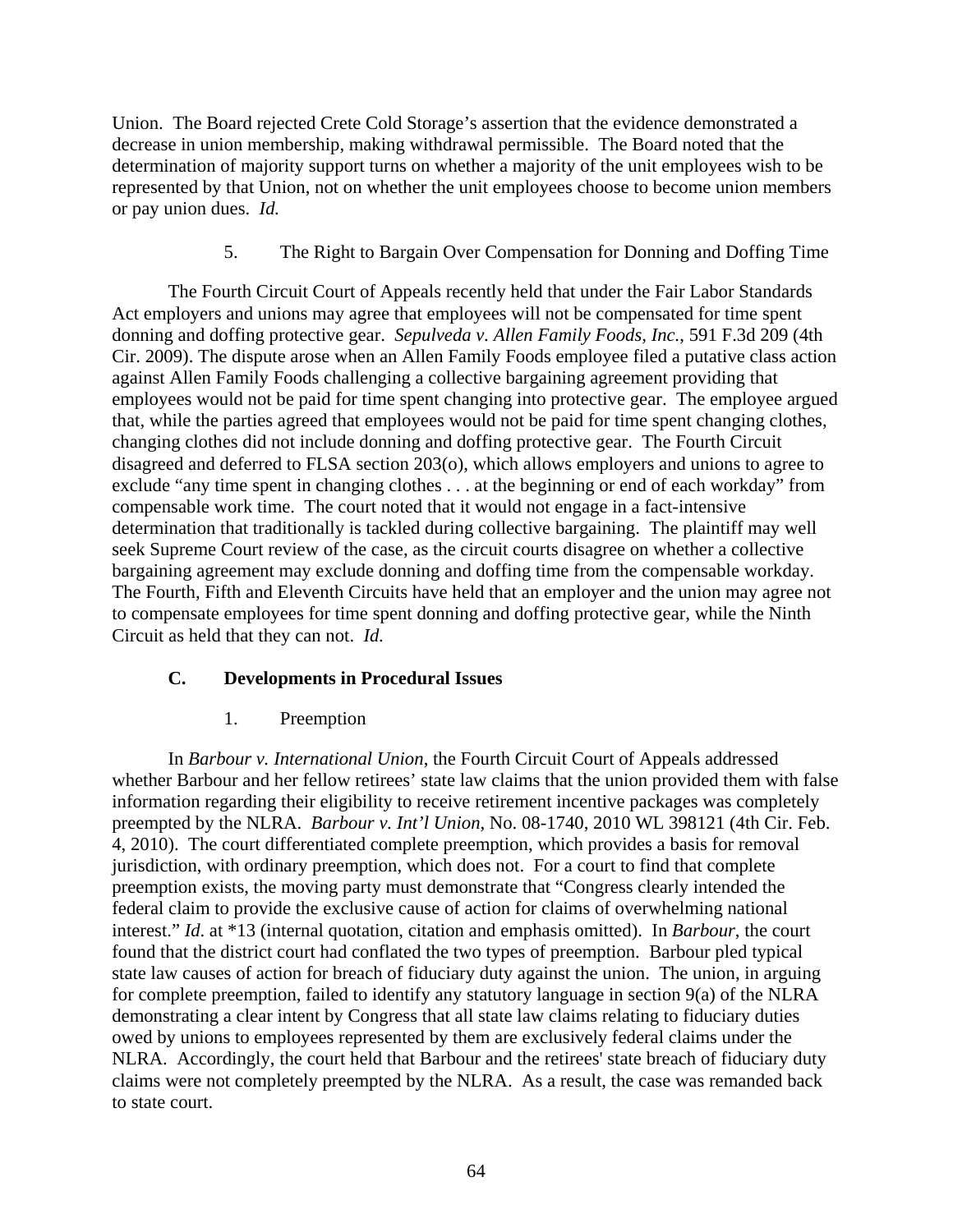- 2. Remedy Issues
	- a. Cease and Desist Orders

On the facts of *NLRB v. Metropolitan Regional Council of Carpenters*, 316 F. App'x 150 (3d Cir. 2009), discussed *supra* at Section III.A.3.b, the court affirmed the entry of a broad cease and desist order. After finding a violation of section 8(b)(4)(ii)(B), the court noted that the union had twelve complaints filed against it between the summer of 1999 and June 2007, 11 of which were for violations of section  $8(b)(4)(ii)(B)$ . The court also noted that many of these alleged violations occurred either while litigating or shortly after litigating other similar complaints, which "clearly constitutes substantial evidence of the need for a broad order." *Id.* at 160.

# b. Backpay Orders

Three cases involving backpay—two ordering backpay and one denying backpay deserve mention. First, in *NLRB v. Consolidated Bus Transit, Inc.*, 577 F.3d 467 (2d Cir. 2009), the Second Circuit held that an employer who illegally targeted and then discharged a bus driver for participation in union activity must pay backpay covering a period of time when he was unauthorized to drive a school bus because of failing driving tests. While the driver was not scheduled to take his next driving test until October 31, 2004, Consolidated required him to take the test in March 2003 and, when he failed and failed the retest, resulting in his disqualification from driving, Consolidated terminated his employment. After being found in violation of the Act, Consolidated objected to paying backpay for the time during which the driver could not have worked as a bus driver because he had failed his tests. However, the court noted that the backpay must run from the date of his termination until his next regularly scheduled test because, were it not for being singled out on the basis of union activity, it is presumed that he would have remained employable as a driver.

The Board also rejected reasons for avoiding backpay in *Jackson Hospital Corp.*, 354 N.L.R.B. No. 42 (July 9, 2009). There, the Board rejected an employer's argument that its backpay should be cut off because the employee was later convicted of a felony, left an interim job because of problems with child care, and took an eight-month medical leave. The Board found that the employer could not prove that the former employee's felony would have ended her employment because the Center continued to employ other felons. Nor could the hospital prove that it would have terminated her for taking an eight-month leave. Finally, the Board held that the employee acted reasonably in leaving a job for child care reasons, making her entitled to backpay for that period. The Board affirmed the ALJ's decision not to award backpay for an eight month period in which the employee was living in another state and did not seek work.

Finally, the Ninth Circuit denied a union backpay and a bargaining order despite an employer's failure to comply with its obligation to bargain over the effects of merging two business units together. *Int'l Bhd. of Elec. Workers, Local 21 v. NLRB*, 563 F.3d 418 (9th Cir. 2009). After Lucent's purchase of AG Communication Systems, Lucent decided to merge the businesses together, folding the IBEW 250-person telephone equipment installers unit from AG into the similar 2,700 person unit at Lucent represented by CWA. Though IBEW Local 21 requested bargaining over the effects of the merger, neither Lucent nor AG responded. The court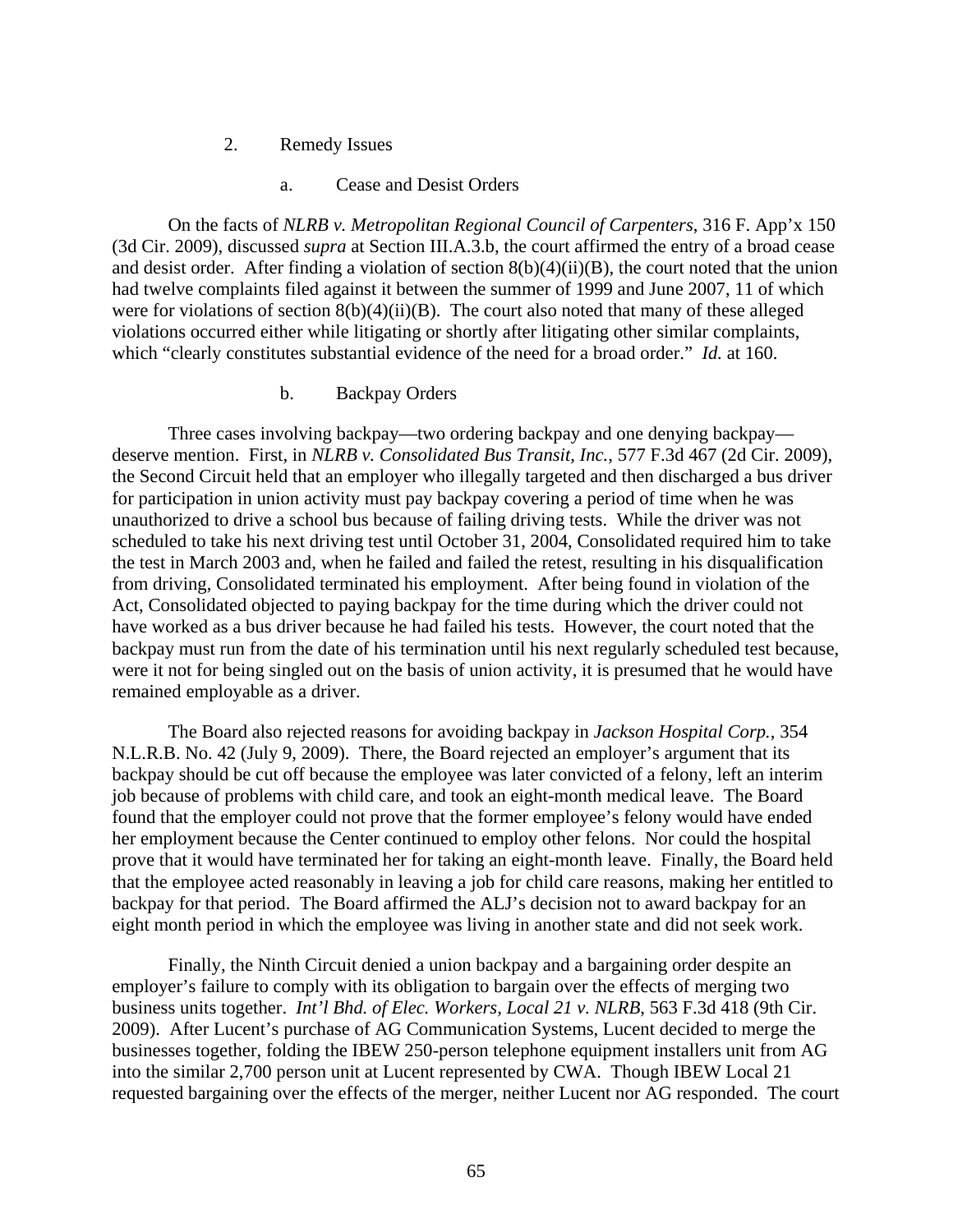agreed that while the merger was the kind of "core business decision" that was exempt from the obligation to bargain, Lucent violated the Act by failing to bargain over the effects of that merger. *Id.* at 422-23.

Regarding the remedy, the court noted that while the standard *Transmarine Navigation Corp.,* 170 N.L.R.B. 389 (1968) remedy for a failure to bargain over the effects of a core business decision includes backpay and an order requiring the parties to bargain over the effects of the decision, "the Board still has broad discretion, and must consider the particular circumstances of the case before deciding exactly what remedy to prescribe." 563 F.3d at 423- 24. The court concluded that, in this case, the Board did not abuse its discretion in refusing to impose the *Transmarine* remedy. Specifically, the court found that "AG installers suffered no detriment from the failure to bargain over effects, and even if there was some detriment, that harm is outweighed by the disruption that would likely be caused by forcing retroactive bargaining with Local 21 when all of the employees are now represented by CWA." *Id.* at 424. Accordingly, the court denied the petition for review. *Id.* at 425.

#### c. Section 10(j) and 10(*l*) Injunctive Relief

The circuit courts continued to wrestle with the proper test to apply in deciding whether a section 10(j) injunction was warranted. In *Muffley ex rel. NLRB v. Spartan Mining Co.*, 570 F.3d 534 (4th Cir. 2009), the court noted that "[s]ection 10(j) provides that a district court shall award temporary injunctive relief 'as it deems just and proper,'" but that the Supreme Court had never defined the language, which "has vexed the courts and spawned three competing standards for judging the propriety of § 10(j) relief." *Id.* at 541. The court then summarized the three tests. The majority approach, followed by the Third, Fifth, Sixth, Tenth, and Eleventh Circuits, applies a two-step approach "determining whether (1) 'reasonable cause' exists to believe a violation of the NLRA has occurred, and (2) injunctive relief is 'just and proper.'" *Id.* (collecting cases). Yet some Circuits reject this approach for a traditional four-factor standard applicable to any preliminary injunction, balancing "(1) the possibility of irreparable injury to the moving party if relief is not granted; (2) the possible harm to the nonmoving party if relief is granted; (3) the likelihood of the moving party's success on the merits; and (4) the public interest." *Id*. *Muffley*  identified the Fourth, Eighth, and Ninth Circuits as following this approach. *Id.* Though phrased differently, this is the test applied to grant a section 10(j) injunction against Fremont Medical Center in *Norrelli v. Fremont-Rideout Health Group*, discussed *supra*. Finally, *Muffley* noted that the First and Second Circuits follow a hybrid standard, which "incorporate[s] the traditional four-part equitable standard into the 'just and proper' analysis, yet retain[s] a separate 'reasonable cause' step." 570 F.3d at 541 (collecting cases). The Second Circuit recently applied this analysis to grant a section 10(j) injunction in *Mattina ex rel. NLRB v. Kingsbridge Heights Rehabilitation & Care Center*, Nos. 08-4059, 08-5067, 2009 WL 1383330 (2d Cir. May 18, 2009) (affirming granting of section 10(j) injunction and affirming district court's jurisdiction to conduct hearings in connection with reinstatement order).

After a review of the circuit splits, *Muffley* determined that the traditional four-part test applied by the Fourth, Eighth, and Ninth Circuits was the proper standard. 570 F.3d at 542-43. The court relied on *Weinberger v. Romero-Barcelo*'s statement "that, unless directed otherwise by Congress, courts should exercise their traditional equitable discretion," and that Congress must speak in a clear manner to command courts to do otherwise. *See id.* at 542 (citing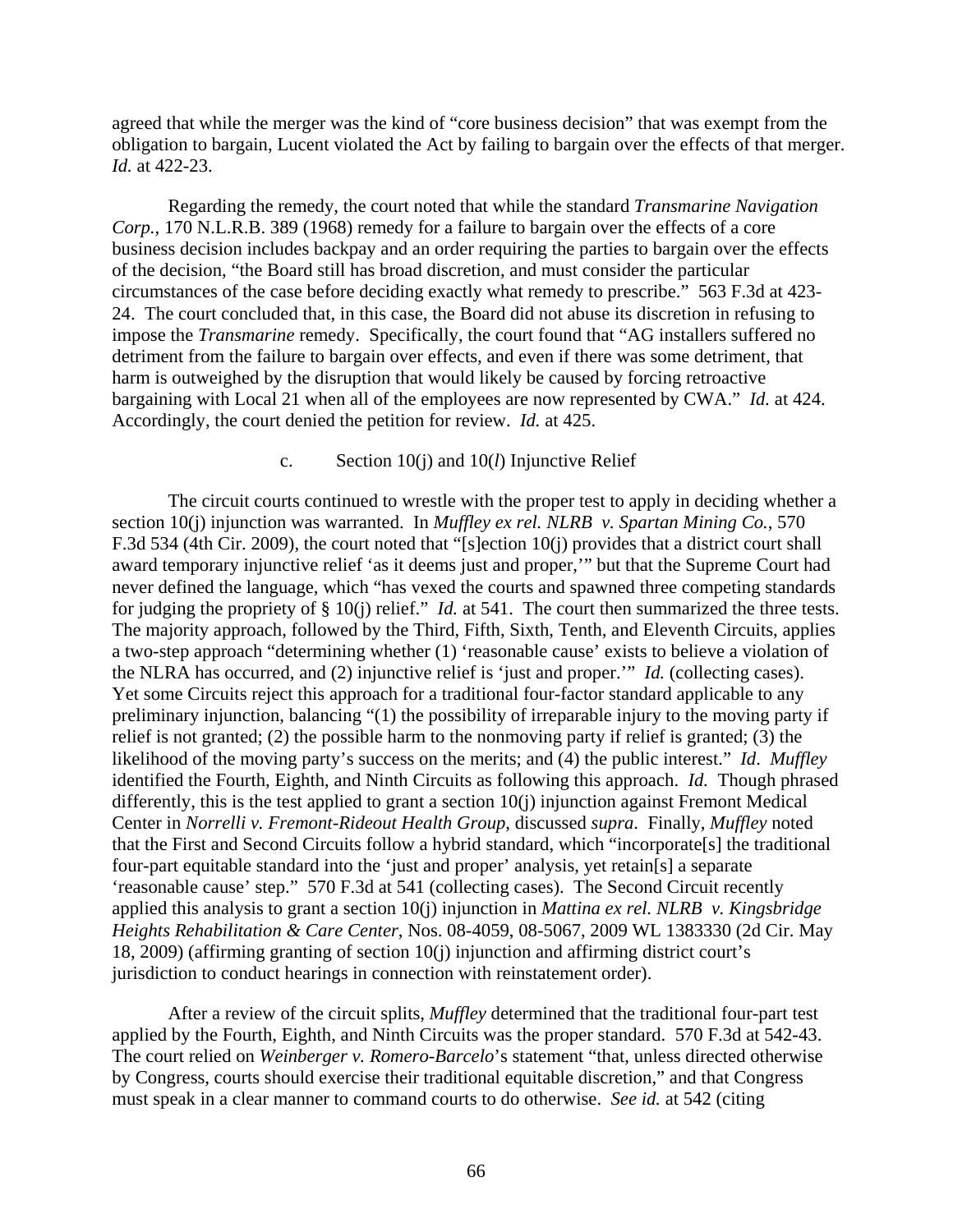*Weinberger v. Romero-Barcelo*, 456 U.S. 305, 313 (1982)). Because the court believed that the "just and proper" language required application of the traditional four-part equitable test, it adopted that approach. *Id.* The court also observed that those Circuits adopting a "reasonable cause" standard did so by, the court believed, erroneously analogizing to section 10(*l*), which is both mandatory and explicitly states the "reasonable cause" standard. *Id.*; *see also* 29 U.S.C. § 160(*l*).

# d. Bargaining Orders

In *Regal Health & Rehab Center, Inc.*, 354 N.L.R.B. No. 71 (Aug. 28, 2009), the Board affirmed an administrative law judge's decision to grant a *Gissel* bargaining order in light of unlawful discharges and numerous violations of section  $8(a)(1)$ , in addition to employer Regal Health & Rehab Center's decision to alter the job duties of LPNs, as part of a scheme to make them supervisors and thus ineligible for organization, only a few days after learning of the Union's first organizational meeting. *See id.* at 1. Because these actions "had a 'tendency to undermine the majority strength and impede the election processes,'" the Board granted the order. *See id.* (quoting *Regency Manor Nursing Home*, 275 N.L.R.B. 1261, 1261 (1985)).

And, in *Narricot Industries*, the facts of which are discussed *supra*, the two-Member decision exhibited a split in opinion on the standard for issuing a *Gissel* order. The decision stated that "[w]e adhere to the view, reaffirmed in *Caterair International*, 322 N.L.R.B. 64 (1996), than an affirmative bargaining order is 'the traditional, appropriate remedy for an  $8(a)(5)$ refusal to bargain with the lawful collective-bargaining representative of an appropriate unit of employees.'" 353 N.L.R.B. No. 82 at 2 (quoting 322 N.L.R.B. at 68). But while Member Schaumber "recognize[d] . . . that . . . *Caterair International* . . . represents extant Board law," he does not agree with the view that an affirmative bargaining order is the "traditional, appropriate" remedy in every case. *See id.* at 2 n.12. Rather, he believed that the D.C. Circuit's view that a case-by-case analysis was required was the appropriate view. *Id.* The two-Member majority applied this analysis in light of the *Vincent Industrial Plastics* rule "that an affirmative bargaining order 'must be justified by a reasonable analysis that includes an explicit balancing of three considerations: (1) the employees' section 7 rights; (2) whether other purposes of the Act override the rights of employees to chose their bargaining representatives; and (3) whether alternative remedies are adequate to remedy the violations of the Act.'" *Id.* at 2-3 (quoting *Vincent Indus. Plastics, Inc. v. NLRB*, 209 F.3d 727, 738 (D.C. Cir. 2000)). The Board found that each factor was satisfied based on the facts of the case, *id.* at 3, a finding affirmed by the Fourth Circuit. *See Narricot Indus.*, 587 F.3d 654.

# 3. Elections

On March 31, 2009, the Board released two opinions dealing with pay promised to offduty employees if they would come in to work and vote in a representation election. In both cases, an employer promised to pay employees a certain number of hours' pay if (1) they were not on call at the time of the representation election and (2) they came to work to vote in the election. *See DLC Corp.*, 353 N.L.R.B. No. 130 (Mar. 31, 2009) (employees promised four hours' pay); *Durham Sch. Servs. LP*, 353 N.L.R.B. No. 129 (Mar. 31, 2009) (employees promised two hours' pay). The Board, while noting that an employer may reimburse an employee for actual transportation services, *see Sunrise Rehabilitation Hospital*, 320 N.L.R.B.